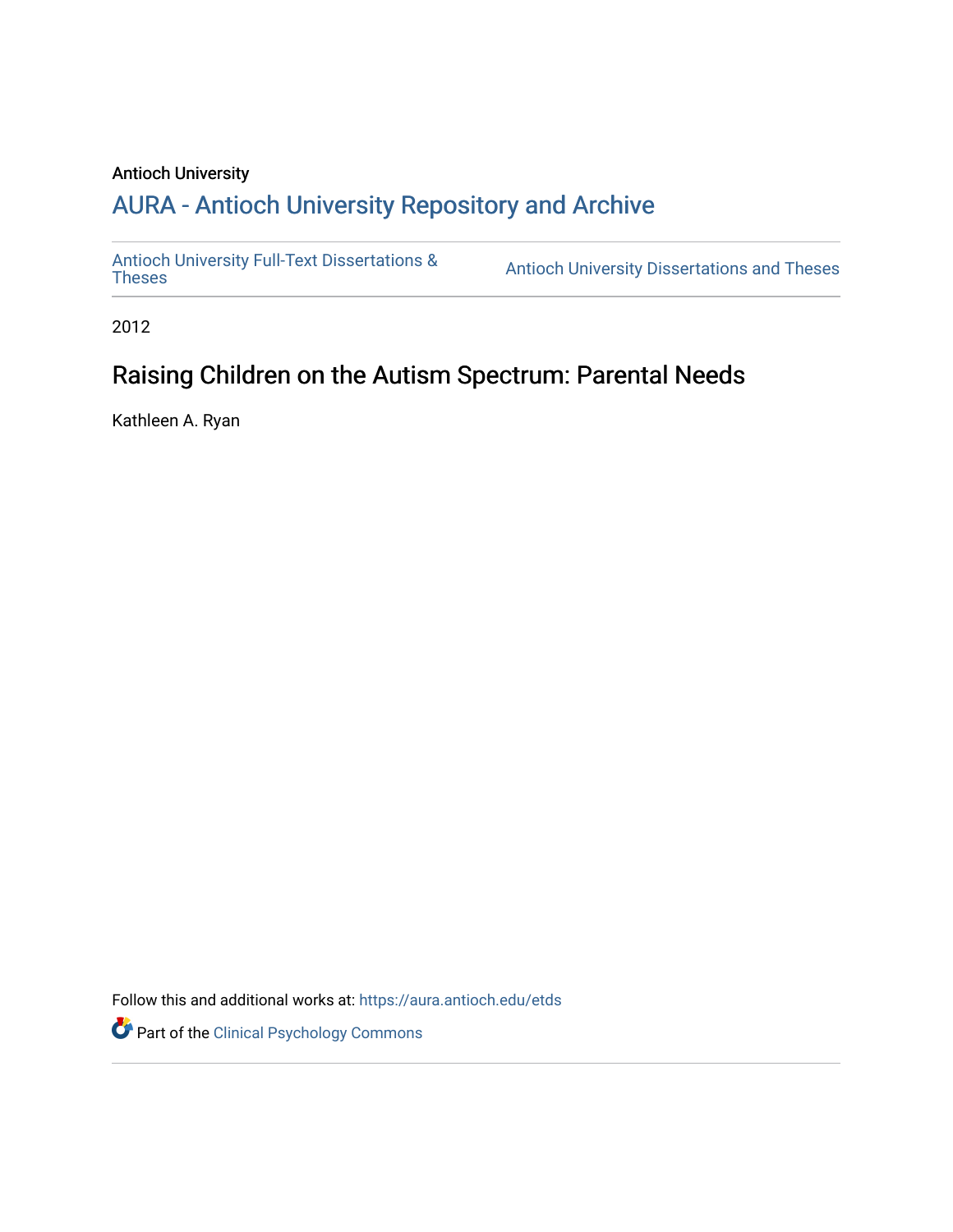### Running head: RAISING CHILDREN ON THE AUTISM SPECTRUM

Raising Children on the Autism Spectrum: Parental Needs

by

Kathleen Ryan

B.S., Northeastern University, 2005 M.S., Antioch University New England, 2009

### DISSERTATION

Submitted in partial fulfillment of the requirement for the degree of Doctor in Psychology in the Department of Clinical Psychology of Antioch University New England, 2012

Keene, New Hampshire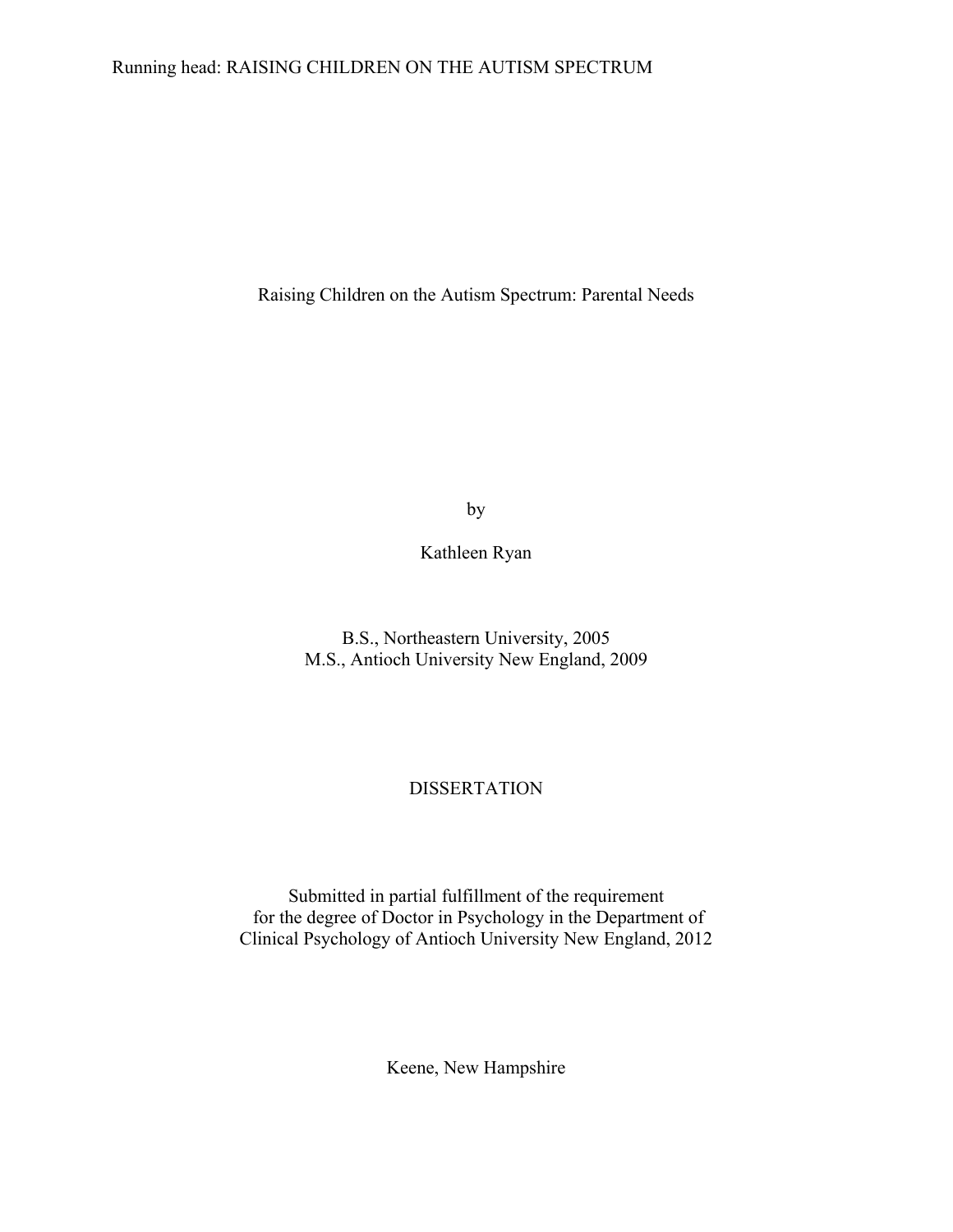

# Department of Clinical Psychology

## **DISSERTATION COMMITTEE PAGE**

The undersigned have examined the dissertation entitled:

### RAISING CHILDREN ON THE AUTISM SPECTRUM: PARENTAL NEEDS

presented on May 21, 2012

by 

Kathleen Ryan 

Candidate for the degree of Doctor of Psychology

and hereby certify that it is accepted\*.

Dissertation Committee Chairperson: Kathi A. Borden, PhD

Dissertation Committee members: William Slammon, PhD Cassie Yackley, PsyD 

Accepted by the Department of Clinical Psychology Chairperson

Kathi A. Borden, PhD

### on 5/21/12

\* Signatures are on file with the Registrar's Office at Antioch University New England.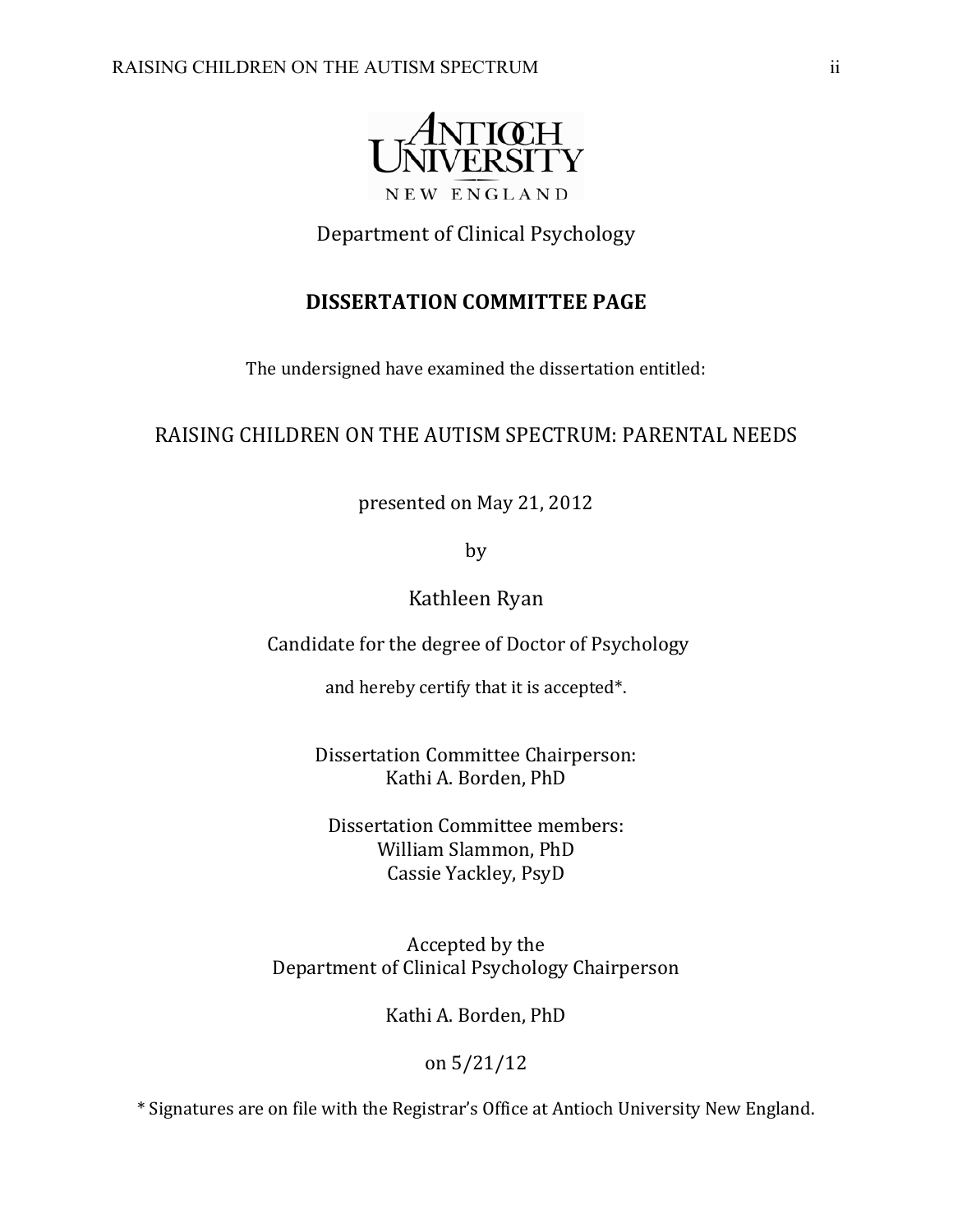### **Dedication**

To all the families that allowed me to understand of piece of their world! "If you know one child with autism, you know one child with autism." Every person with an ASD is so drastically different and I am thankful to have learned more from the generous parents who took precious time to help educate me and influenced this study.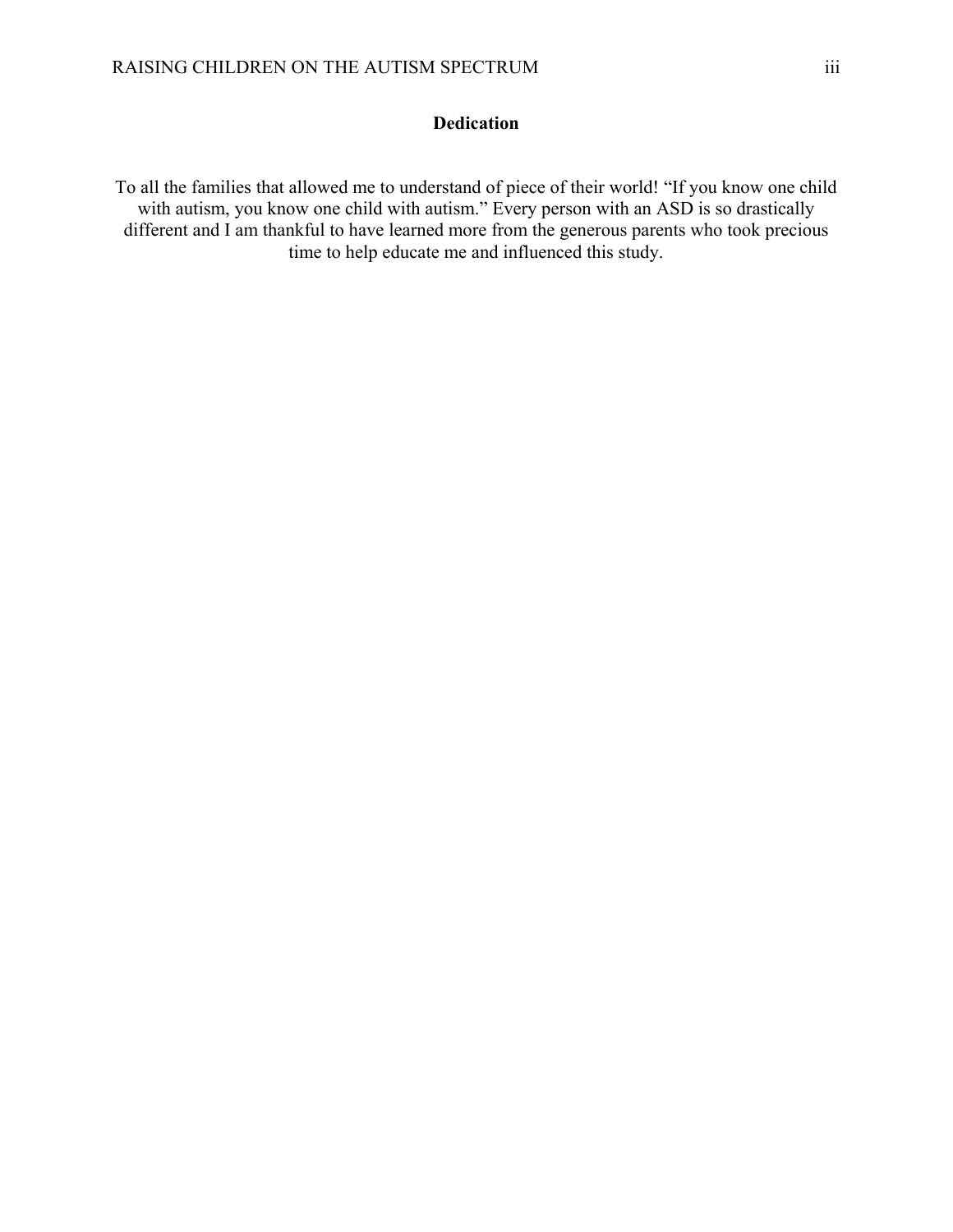#### **Acknowledgments**

 There are many people who I want to acknowledge for their support throughout my experience at Antioch. I never would have been able to finish my dissertation or doctorate degree without the guidance of my committee members, the encouragement from my friends, and the love and support from my family.

 I gratefully and sincerely thank my advisor, Kathi Borden, for her wisdom, guidance, and support throughout my time at Antioch. Additional thanks are due to my entire committee, Kathi Borden, Cassie Yackley, and Bill Slammon, for their commitment to me and my research despite their many other academic and professional commitments. Not only am I grateful for the hard work my committee has dedicated to my dissertation, but also for the supervision, encouragement, understanding, and patience you have all shown me, which has helped me grow into the person I am today.

 There were many people who were vital in supporting and guiding my research. I thank Sophia Zavrou, PsyD, for her generosity, humor, motivation, and support. I want to express gratitude to my uncle John for his willingness to help, his copious suggestions, and guidance with my research. I thank my father for being my personal editor and for all of his long nights and busy days of trying to convert all of my research into a functional program. Without his assistance, it would have been next to impossible to finish this dissertation. I acknowledge my family and friends who have been supportive and understanding for the past 6 years and thank mother, father, and brother who have always been the best support system one could ask for. You have inspired me, believed in me, and loved me, encouraging sense of wonder, strength, and drive. I also am grateful for my grandmothers, both of whom are

94 years-old, and who continue to remind me that anything is possible, to follow my dreams, and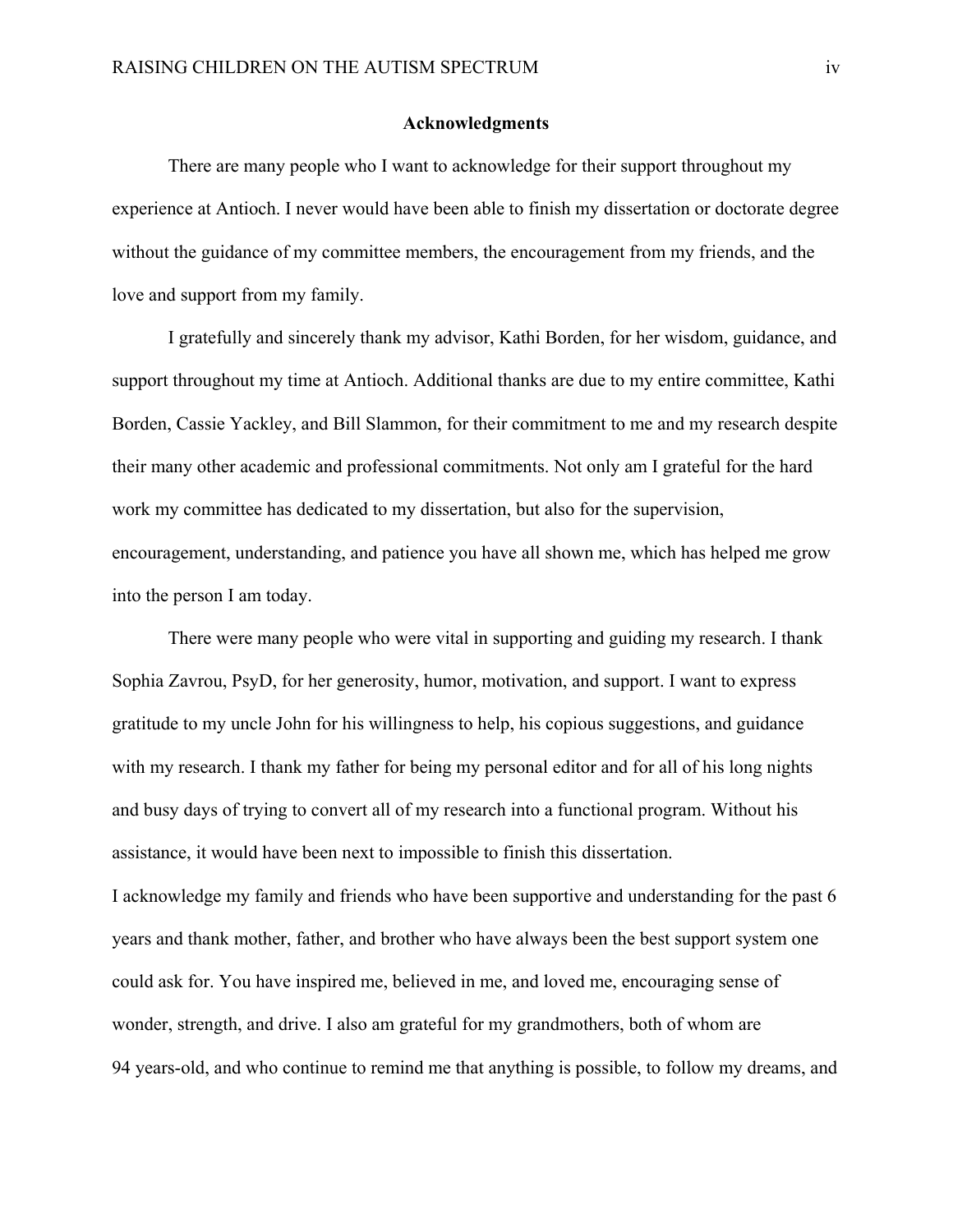#### RAISING CHILDREN ON THE AUTISM SPECTRUM V

to shoot for the moon. I would like to thank my future in-laws, Gail, Steve, Steph, and Pete, for providing us a home, supporting us from coast to coast, listening to me complain, and believing in me. Finally, and most importantly, I would like to thank my fiancé, Stephen. Your presence in my life has taught me how to be balanced. You have stood by me from the beginning of this long endeavor always willing to cheer me up, make me laugh, motivate me, and love me. I am grateful for your ability to make me stay positive and to give me a hug when I am in a vile mood. I am thankful for my large support system and all of the devotion, support, and advice you have all given me.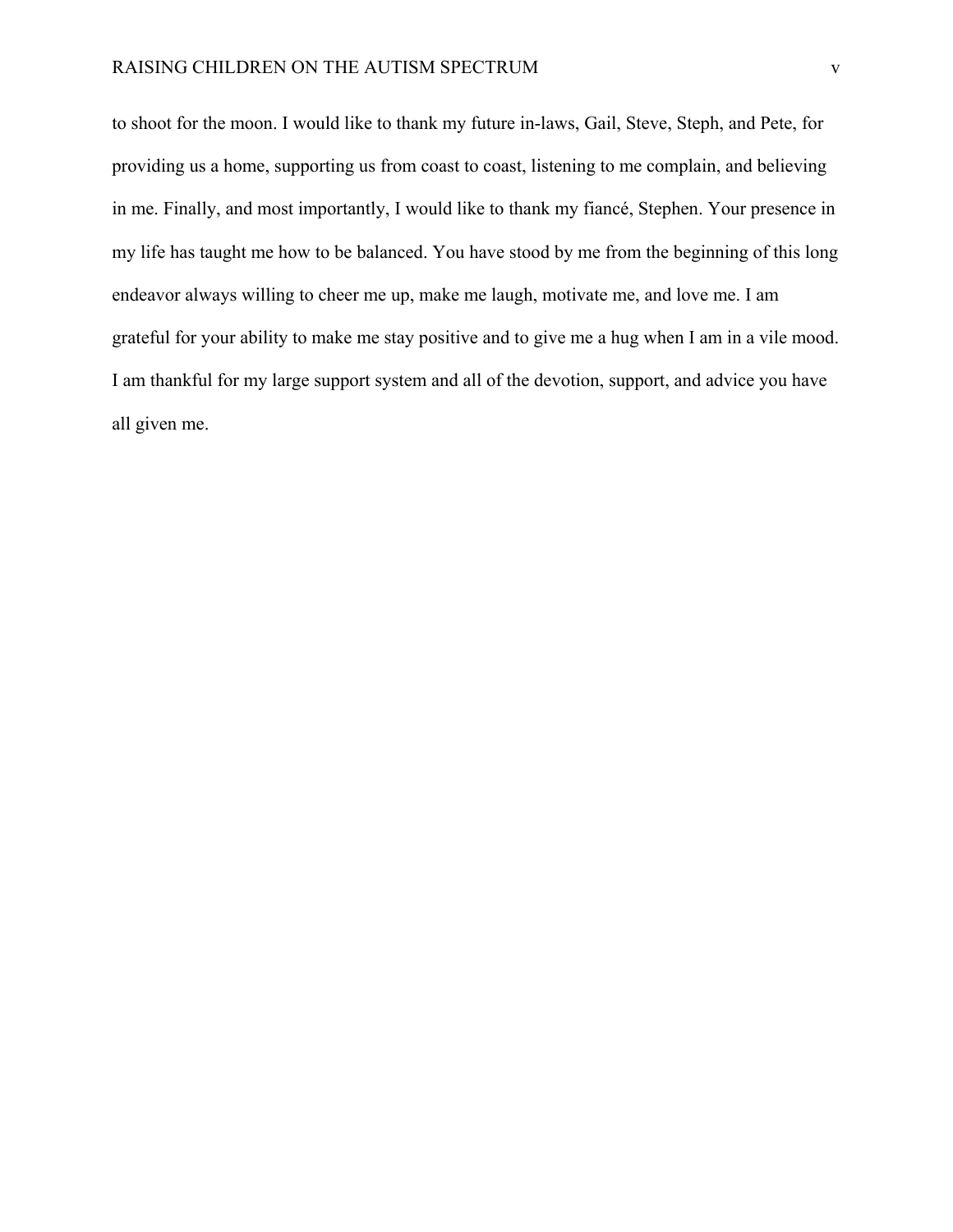# **Table of Contents**

| Results                                                                  | 36 |
|--------------------------------------------------------------------------|----|
|                                                                          |    |
|                                                                          |    |
|                                                                          |    |
| Satisfaction with Services Rendered and Interest If Not Participating 55 |    |
|                                                                          |    |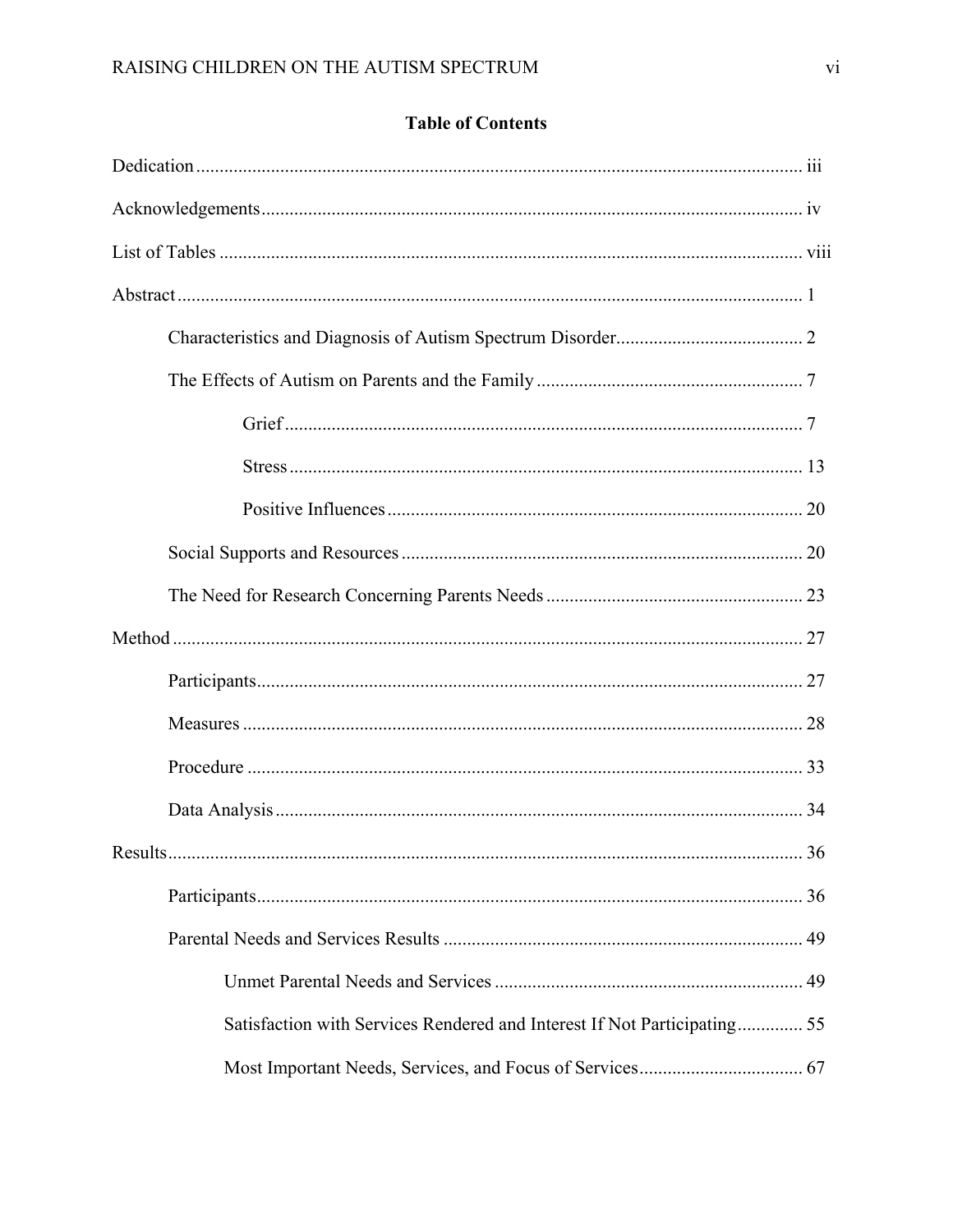| Most Useful Present Service/ Most Desired Service Not Obtained  71                   |
|--------------------------------------------------------------------------------------|
|                                                                                      |
|                                                                                      |
|                                                                                      |
|                                                                                      |
|                                                                                      |
|                                                                                      |
|                                                                                      |
|                                                                                      |
|                                                                                      |
| Appendix A: Diagnostic Criteria from the American Psychiatric Association Diagnostic |
| and Statistical Manual of Mental Disorders- IV, Text Revision (DSM-IV-TR, 2000). 114 |
|                                                                                      |
|                                                                                      |
|                                                                                      |
|                                                                                      |
|                                                                                      |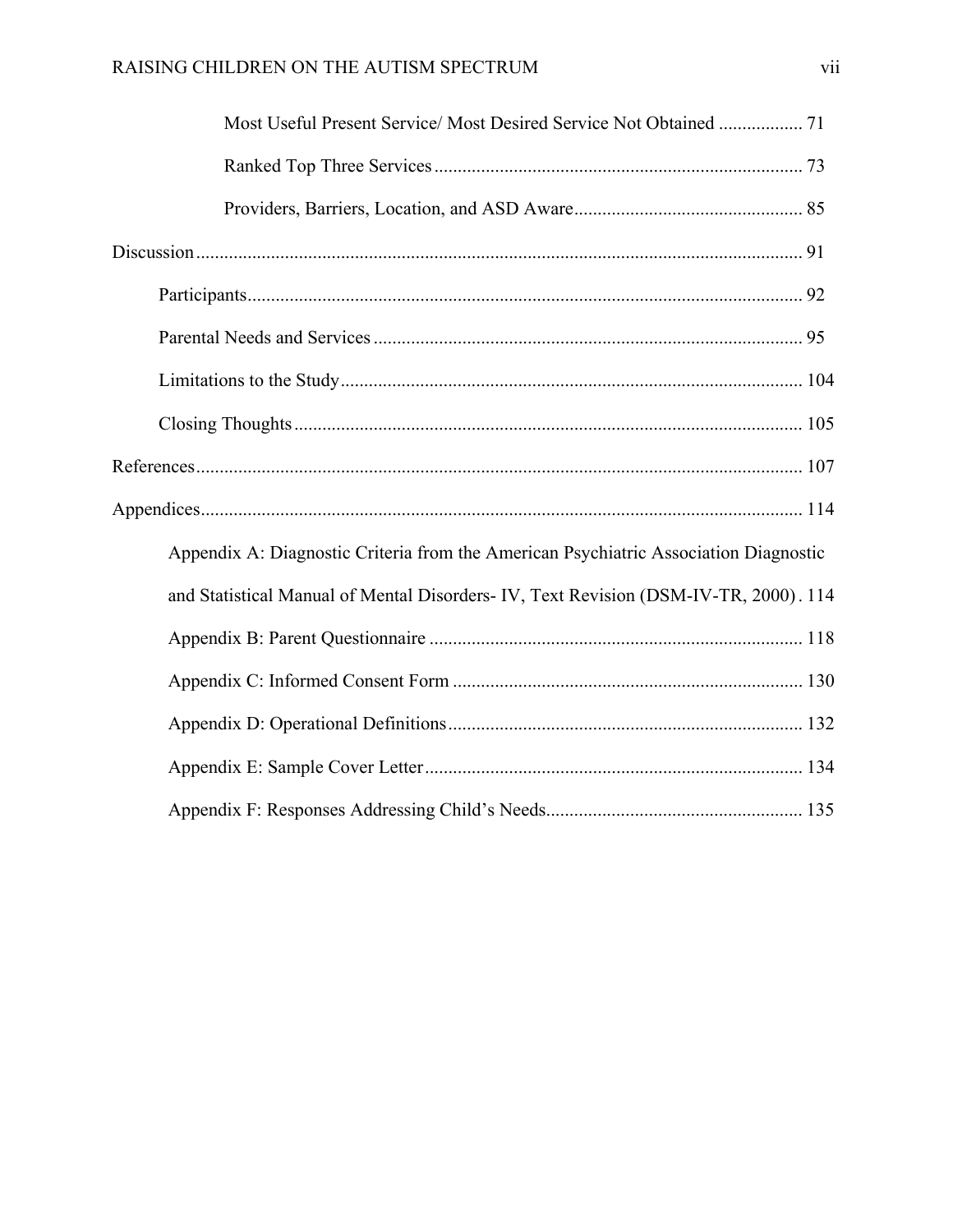# **List of Tables**

| Table 17: Have You Participated in Individual Therapy as a Parent of an ASD Child? 57 |  |
|---------------------------------------------------------------------------------------|--|
|                                                                                       |  |
|                                                                                       |  |
|                                                                                       |  |
| Table 21: Have You Participated in Educational Parent Groups Related to ASD? 61       |  |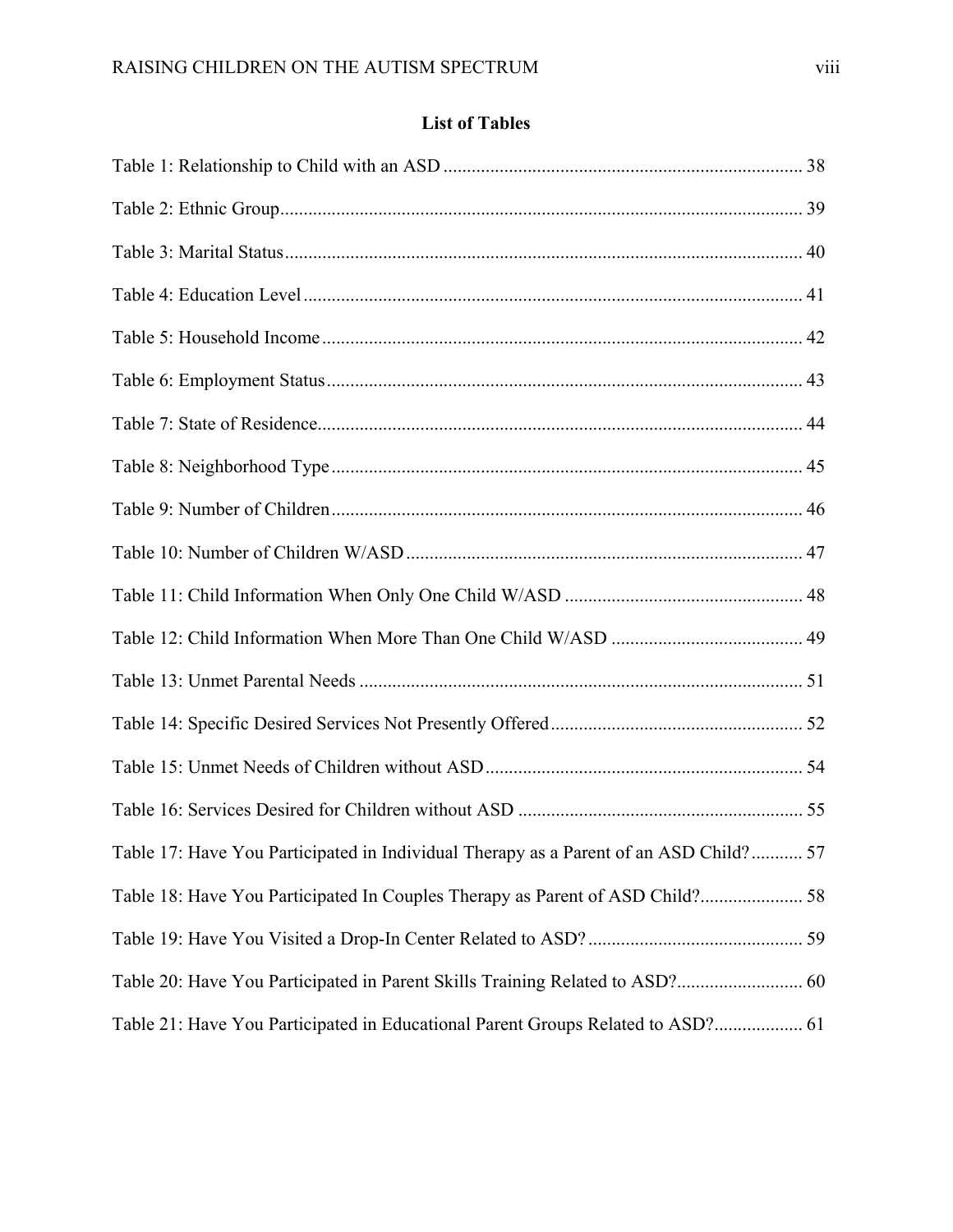| Table 22: Have You Participated in Process Oriented Parent Support Groups Related to     |  |
|------------------------------------------------------------------------------------------|--|
|                                                                                          |  |
| Table 23: Have You Participated in On-Line Support Groups/Chat Rooms Related to ASD?. 63 |  |
| Table 24: Have You Participated in Parent Advocacy Groups Related to ASD?  64            |  |
| Table 25: Have Your Non-ASD Children Participated in Sibling Support Groups Related to   |  |
|                                                                                          |  |
| Table 26: Have You Participated in Parent-To-Parent Workshop Related to ASD?  66         |  |
|                                                                                          |  |
|                                                                                          |  |
|                                                                                          |  |
|                                                                                          |  |
|                                                                                          |  |
|                                                                                          |  |
|                                                                                          |  |
|                                                                                          |  |
|                                                                                          |  |
|                                                                                          |  |
|                                                                                          |  |
|                                                                                          |  |
|                                                                                          |  |
|                                                                                          |  |
| Table 41: First Most Important Service Sorted By Number of Children with an ASD 84       |  |
|                                                                                          |  |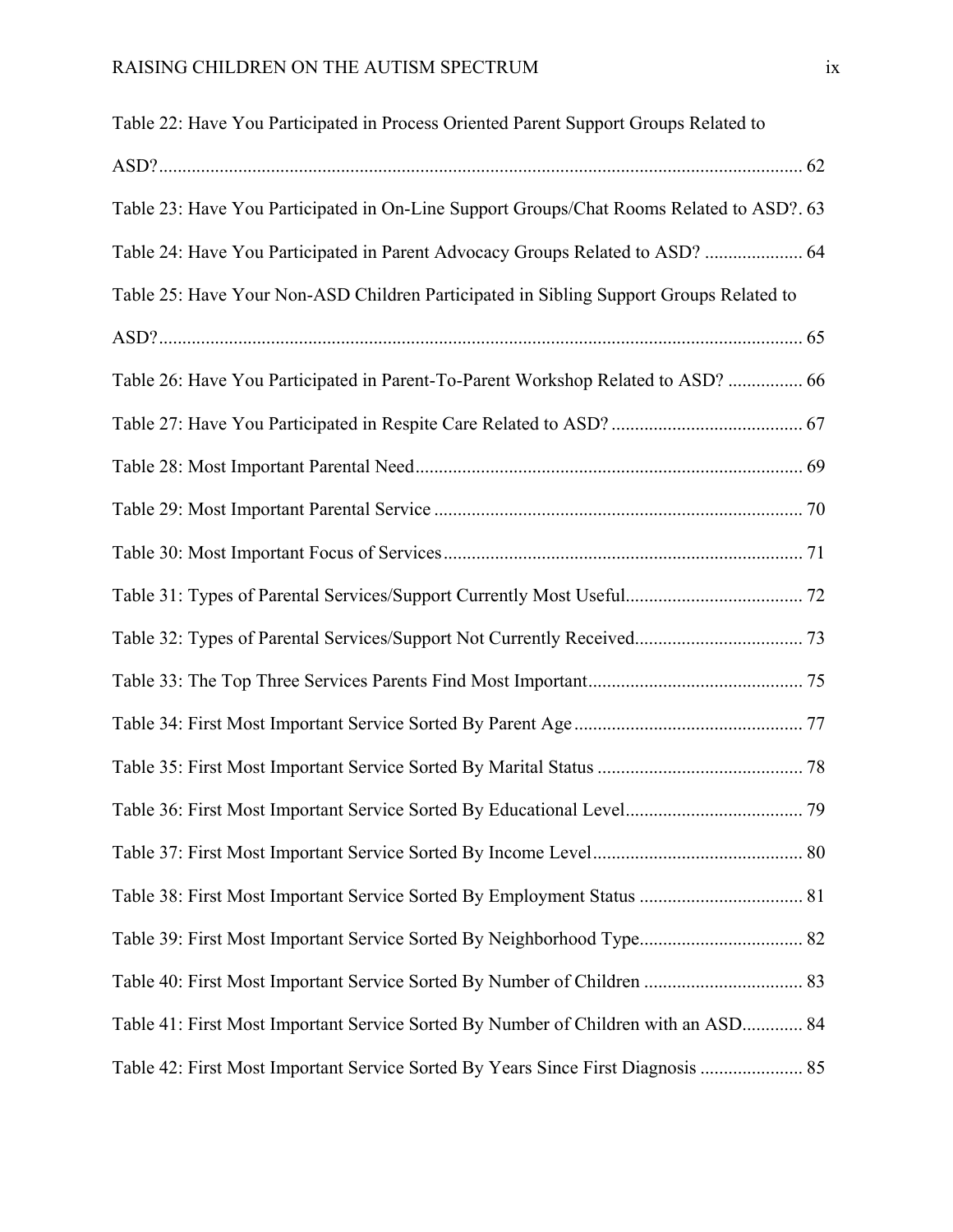## RAISING CHILDREN ON THE AUTISM SPECTRUM **x**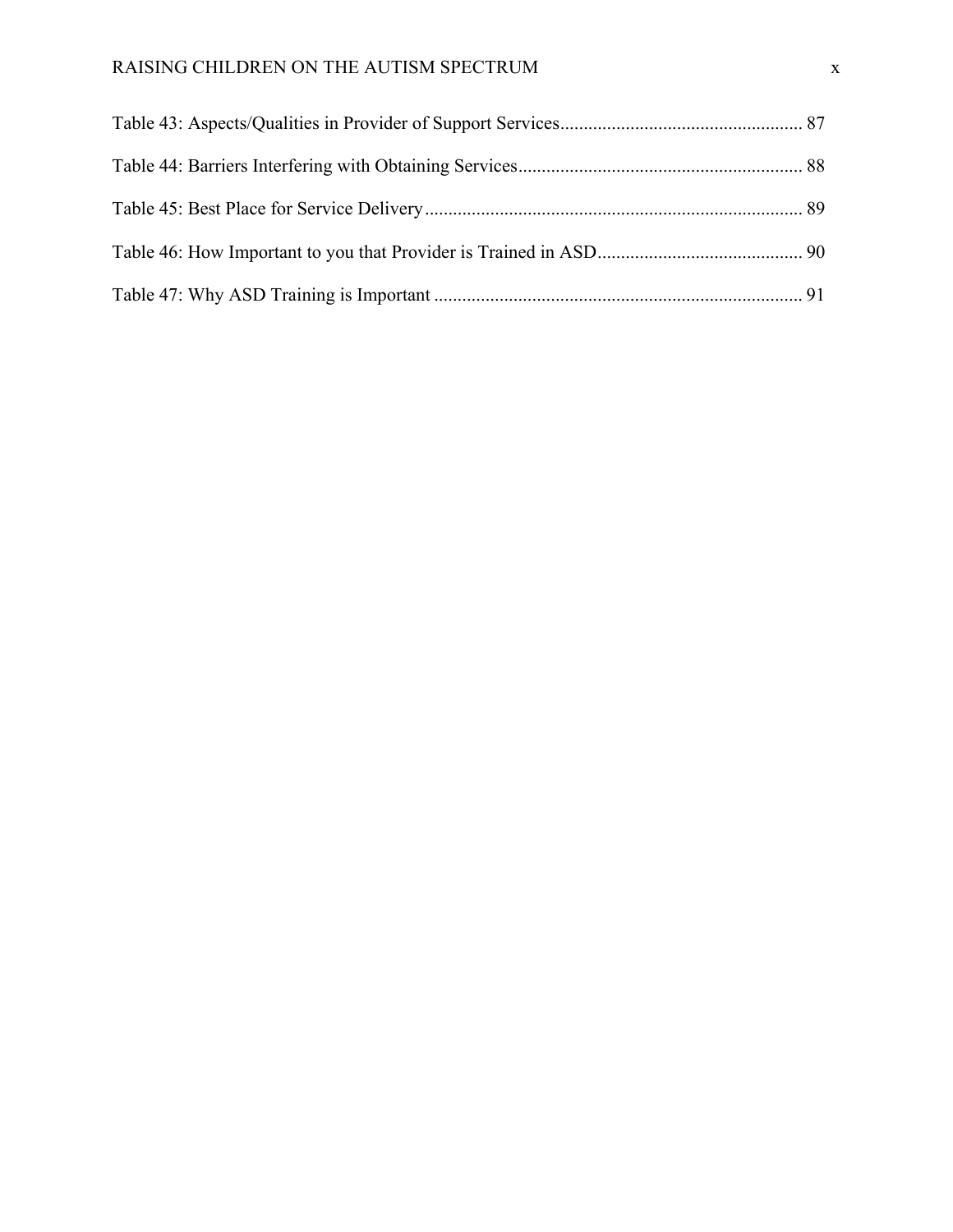#### Abstract

The rates of Autism Spectrum Disorder (ASD) diagnoses have increased rapidly in the past few years. This increase is affecting many American families but the current research literature fails to evaluate the needs of parents who are raising children on the spectrum. Parents of children with Autism experience grief, denial, anger, guilt, depression, isolation, stress, financial difficulties, and marital struggles. The author proposed a mixed methods study to determine services received and satisfaction with those services; level of parental interest in specialized services; how well parents' needs had been met with existing services; and what services parents of autistic children find they need the most. To answer these questions, parents of children on the autism spectrum were asked to complete a questionnaire about their interests, needs and the usefulness of existing services.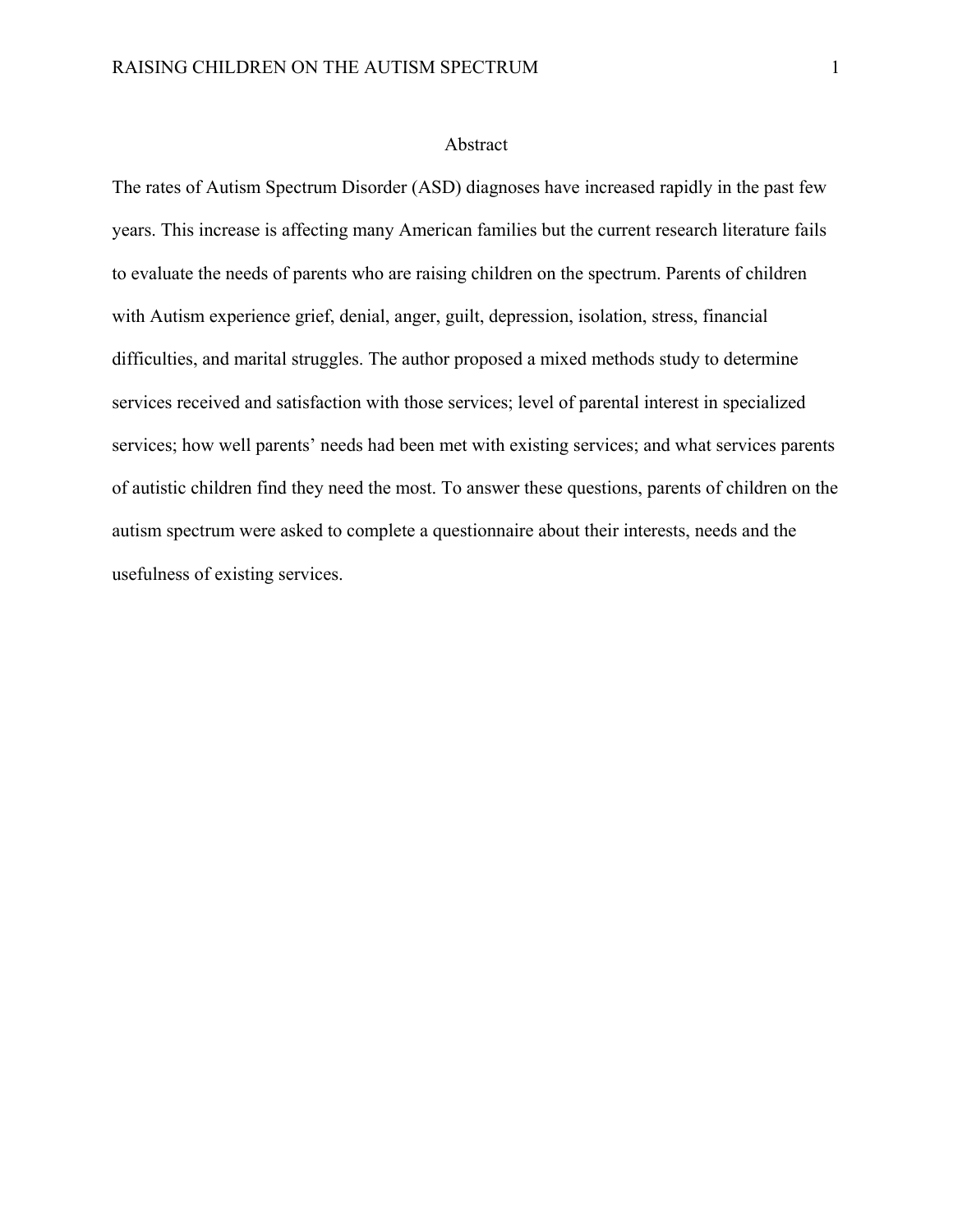#### Raising Children on the Autism Spectrum: Parental Needs

The following literature review will discuss the characteristics and prevalence of Autism Spectrum Disorder (ASD). It will include the effects that autism has on family members, including grief and stress. The review will explore how parent involvement in the child's treatment is beneficial to the prognosis of a child. Finally, it will examine the range of emotional and cognitive (e.g., psychoeducation, parent skills training) support services currently available to parents, and will argue for the necessity to learn what parents perceive they need.

#### **Characteristics and Diagnosis of Autism Spectrum Disorder**

 According to the American Psychiatric Association (2000), Autism Spectrum Disorder is also known as Pervasive Developmental Disorders (PDD). In this paper the term Pervasive Developmental Disorder (PDD) and Autism Spectrum Disorder (ASD) are used interchangeably. These terms will be used to represent the five Pervasive Developmental Disorders the Fourth Edition Text Revision of the Diagnostic and Statistical Manuel of Mental Disorders (4th ed., text rev.; *DSM–IV–TR*; American Psychiatric Association, 2000) includes under the Autism Spectrum: Autistic Disorder, Asperger's Disorder, Rett's disorder, Childhood Disintegrative Disorder, and Pervasive Developmental Disorder- Not Otherwise Specified (NOS; See Appendix A). Autism Disorder, Asperger's Disorder, and Pervasive Developmental Disorder- Not Otherwise Specified (PDD-NOS) are the three most common of the ASDs.

"For the diagnosis of Autism, at least six criteria must be exhibited, including at least two criteria relating to social abnormalities and one each relating to impaired communication and range of interests and activities" (Volkmar & Klin, 2005, p. 21). There must be a delay in social interactions, language used in social communication, or symbolic play by the age of three (See Appendix A; *DSM–IV–TR*; American Psychiatric Association, 2000). Asperger's Disorder has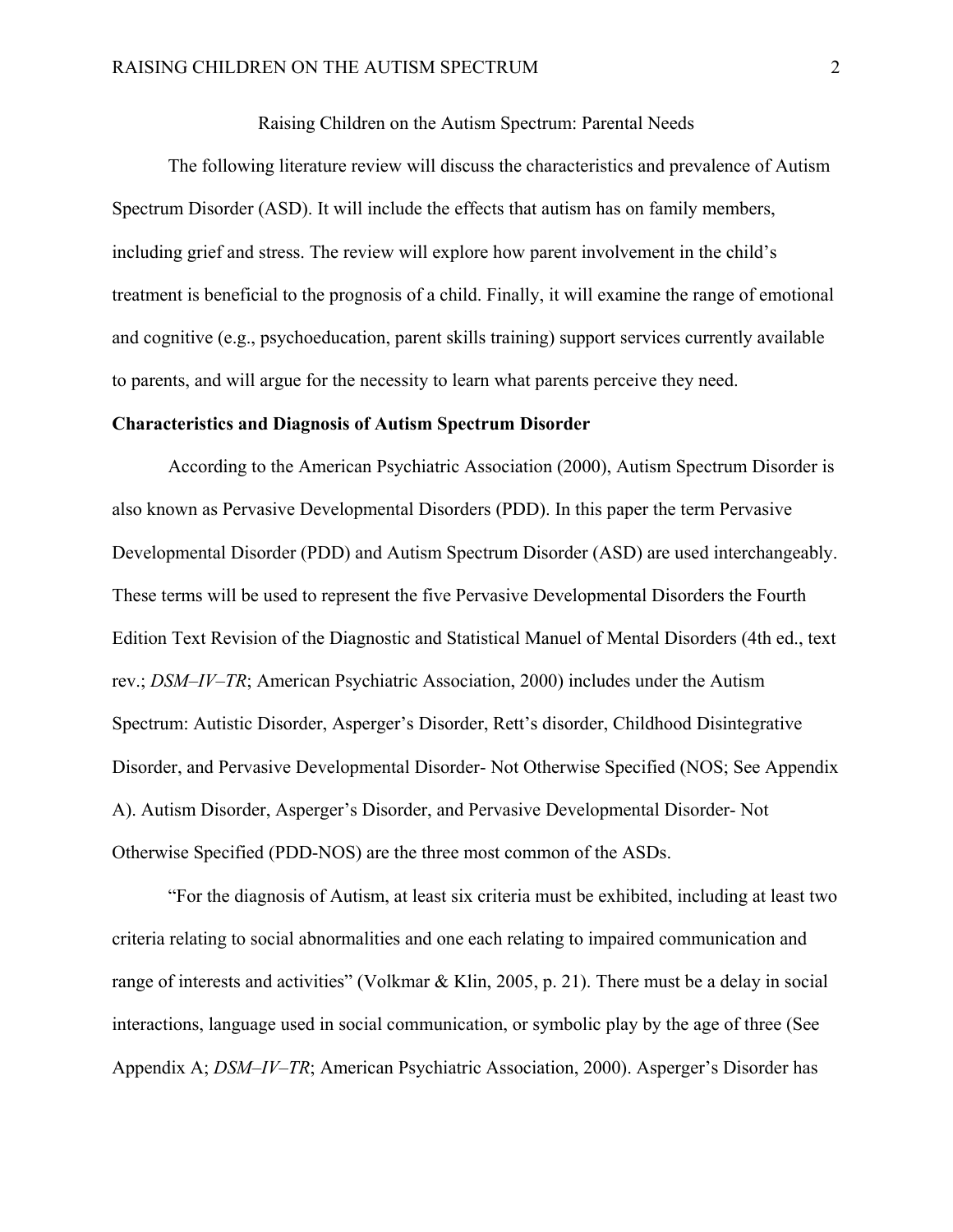been viewed in varying ways ranging from a higher functioning Autism to a totally different "neuropsychologic" disorder (Volkmar & Klin, 2005, p. 24). The major distinction between Asperger's Disorder and Autism is "the basis of a relative preservation of linguistic and cognitive capacities in the first three years of life" (See Appendix A; Klin, Mcpartland,  $\&$ Volkmar, 2005, p. 88). Therefore there is difficulty in socialization but no delay in spoken and receptive language or cognition. According to Klin et al. some features used to help distinguish between Autism and Asperger's Disorder but, that are not diagnostic criteria are the child's interest in making friends and language used. Children with Autism tend to isolate while those with Asperger's Disorder frequently want friendships, but lack the skills to engage appropriately. Although language difficulties are not part of the diagnostic criteria for Asperger's disorder, language is often more precocious or pragmatically difficult for kids with Asperger's Disorder compared to delayed or stereotyped for kids with Autism (p. 96). Those with deficits in social learning and reciprocity and other deficits similar to Autism and Asperger's Disorder but the severity of the deficits do not meet criteria for a specific Pervasive Developmental Disorder, are diagnosed with PDD-NOS (See Appendix A; *DSM–IV–TR*; American Psychiatric Association, 2000).

Although each individual diagnosed with an ASD presents with the specific characteristics mentioned earlier, the manifestation of these features can differ drastically and vary in severity for each unique individual (Cole & Arndt, 1998; Exkorn, 2005; McConachie, Phil, & Diggle, 2007; Volkmar & Klin, 2005). There is major variation with in each of the diagnosis, Autism, Asperger's Disorder, and PDD-NOS (Klin et al., 2005). Diagnoses under the ASD umbrella can range from a child with no peer relationships and who follows a rigid routine, to a nonverbal, self-injurious, highly aggressive child with no social interactional skills (4th ed.,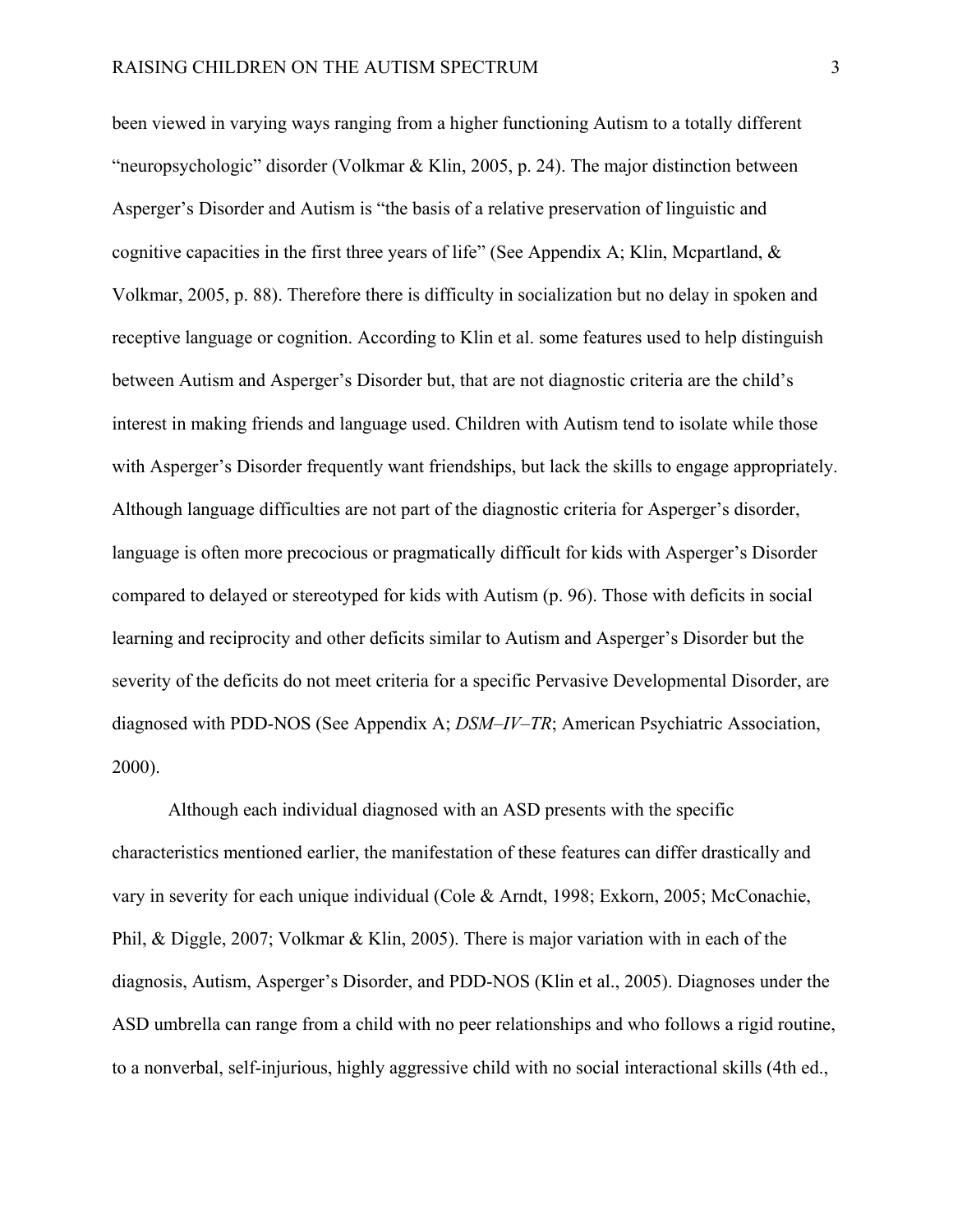text rev.; *DSM–IV–TR*; American Psychiatric Association, 2000; Cole & Arndt, 1998; Exkorn, 2005; McConachie et al., 2007; Volkmar & Klin, 2005).

Impaired social interactions, difficulty with communication, lack of imagination, and rigid and repetitive behaviors or interests are prominent characteristics of ASDs (Brown et al., 2006; Exkorn, 2005; McConachie et al., 2007; Volkmar & Klin, 2005). Other common characteristics include self-stimulating behavior, sensory atypicality, and a lack of empathic awareness (Cole & Arndt, 1998; Exkorn, 2005, Volkmar & Klin, 2005). Those diagnosed with Autism disorder frequently have more intense difficulties and deficits in cognitive abilities compared to typically developing children (Cole & Arndt, 1998; Exkorn, 2005; McConachie et al., 2007; Volkmar & Klin, 2005).

ASD affects social interactions and communications. This may be portrayed through poor eye contact, misunderstanding of or inability to use body language communication, limited facial expressions, lack of socio-emotional reciprocity, or restricted shared interests (Cole & Arndt, 1998; Exkorn, 2005; McConachie, Phil, & Diggle, 2007; Volkmar & Klin, 2005). Language and communication issues present a major struggle for many children with an ASD which often impacts their caregivers. A lack of general verbal ability, echolalia, insufficient communication skills, conversation initiation and maintenance deficits, and idiosyncratic language are common aspects of ASDs (Cole & Arndt, 1998; Exkorn, 2005; McConachie et al., 2007; Volkmar & Klin, 2005). Some behaviors and activities can affect daily living skills and interactions with others. Restricted, routine, or repetitive behaviors are seen frequently in children with an ASD. If interrupted, sometimes these behaviors or the need to complete such routines can lead to aggression, self-injury, or behavior difficult to manage (Cole & Arndt, 1998; Exkorn, 2005; McConachie et al., 2007; Volkmar & Klin, 2005).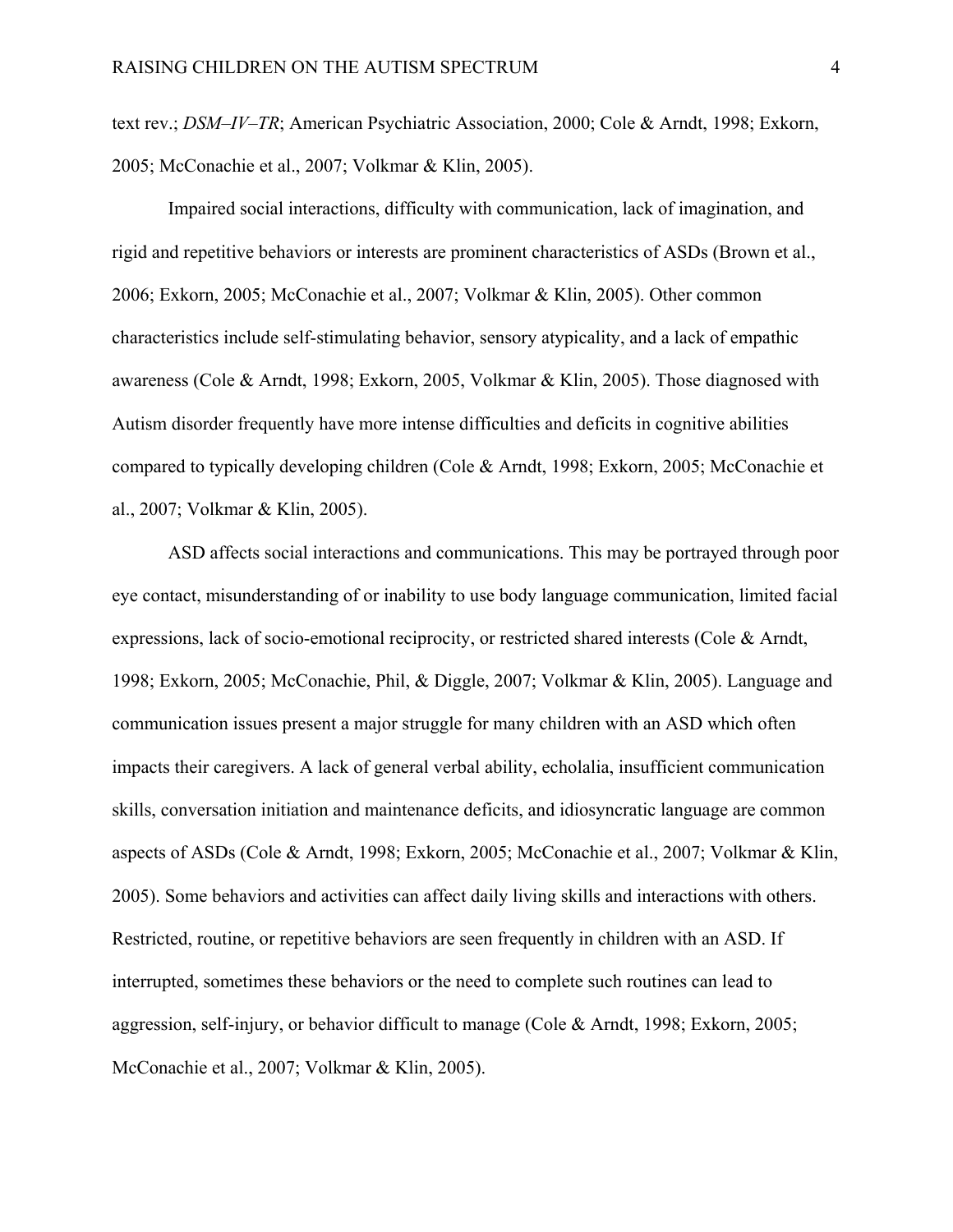Multiple psychological and medical disorders commonly are comorbid with an ASD. Seizure disorder, epilepsy, fragile X, and tuberous sclerosis are medical disorders that have been associated with ASDs (Volkmar & Klin, 2005). Psychological disorders often identified as comorbid with ASDs include Anxiety disorders, Obsessive-Compulsive disorder (OCD), Depression, Conduct disorder, Tic disorders, Attention Deficit Hyperactivity disorder (ADHD), Mental Retardation, psychotic disorders, and learning disorders (American Psychiatric Association, 2000; Volkmar & Klin, 2005). The Joshi et al. (2010) study compared comorbidity of children with an ASD to those without an ASD referred to the same psychopharmacological program. They found that children with an ASD have significantly higher rates of language disorders, anxiety disorders, encopresis, psychosis, OCD, behavior disorders, and depression compared to those without an ASD. "Anxiety conditions are known to be more common in ASD populations with higher intellectual and verbal capacity and with milder forms of ASD" ( i.e., PDD-NOS; Joshi et al., 2010, p. 1367). It was found that children with milder forms of ASD frequently obtain psychiatric services due to attention received by comorbid conditions opposed to ASD symptoms. Therefore it is highly important that children are being identified with an ASD when referred to treatment and that treatment is focusing on both the ASD and the comorbid conditions (Joshi et al., 2010, p. 1370)

The etiology of ASD presently remains unknown and unidentifiable through medical tests or biological markers. Diagnosis is based solely on behavior (CDC, 2010; Cole & Arndt, 1998). Although ASD is conceptualized as on a spectrum of severity, the DSM-IV-TR does not quantify the level of severity (Coplan, 2003). Children diagnosed with an ASD can vary drastically in development, functioning, and characteristics (Cole & Arndt, 1998; Exkorn, 2005;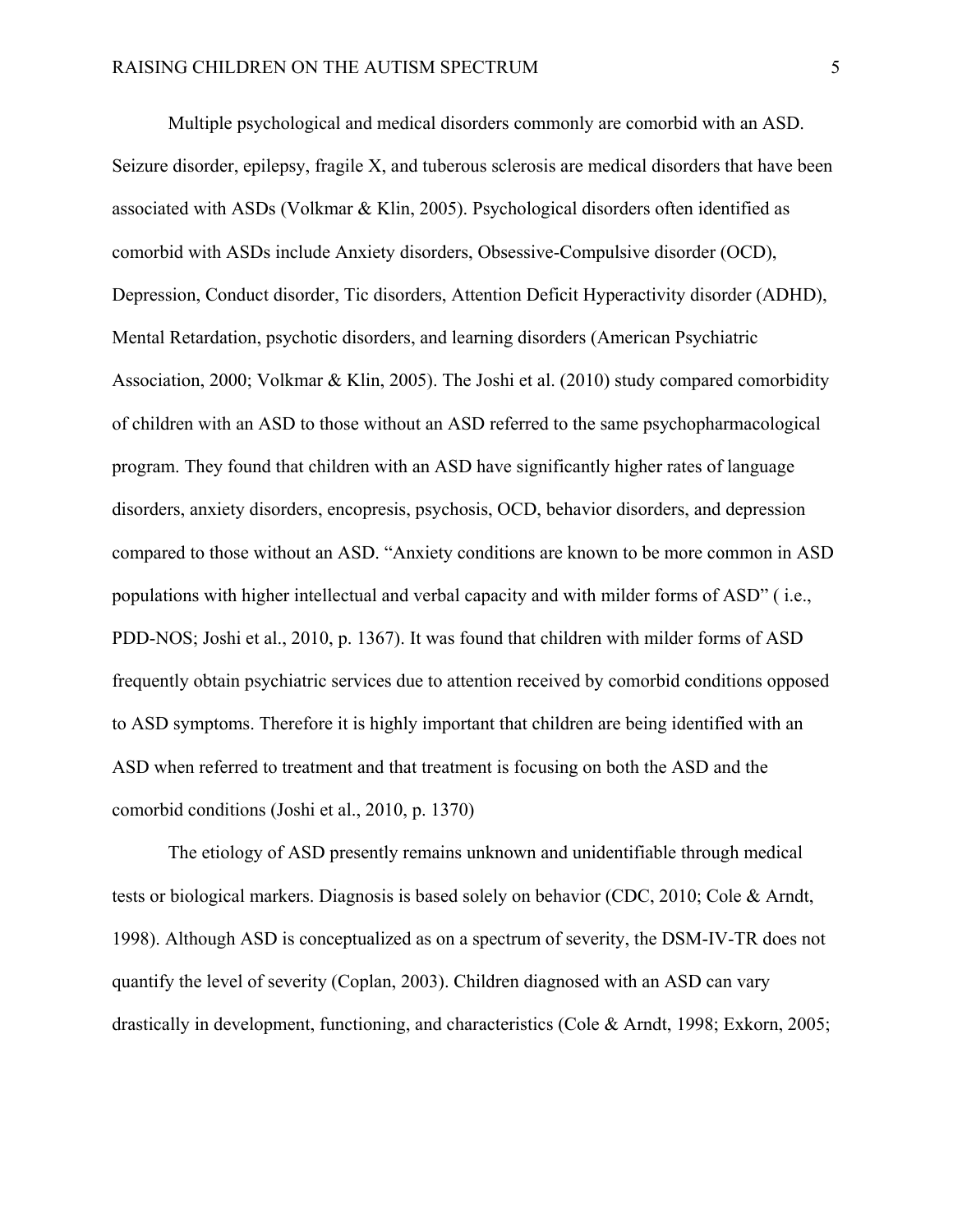McConachie et al., 2007). The unknown etiology of autism, combined with varying severity, makes it difficult to predict outcome.

In America, the rates of autism have increased progressively over the past few decades. In 2002, 1 in 166 children where diagnosed with Autism (Kozub, 2008). In 2007 the prevalence of autism increased to 1 in 150 children (Kozub, 2008). "CDC's most recent data show that between about 1 in 80 and 1 in 240, with an average of 1 in 110, children in the United States have an ASD" (Center for Disease Control [CDC], 2010, para. 1). The variability in number of children diagnosed with an ASD differed between states. Autism is more common in boys than girls. Boys are 3 to 5 times more likely to have autism than girls, but there is no significant difference among races, geographical locations, or socioeconomic levels (CDC, 2010; Cole & Arndt, 1998). ASD has been found to run in families, with an increased risk of cognitive and language disorders in siblings of autistic children (APA, 2001).

Formerly, Autism was believed to be caused by a cold, detached mother who did not show maternal affection, and forced mental isolation (Sicile-Kira, 2004, p. 8). The "refrigerator mother" theory has been discredited in professional practice. However, among many professionals and the general public, there continues to be a "blame the parent" aspect related to having a child on the spectrum (Sicile-Kira, 2004). The unknown etiology, the increased rate of diagnosis, the varying severity of the disorder, and the lack of accessible resources produce stress within families affected by autism (Bebko, Konstantareas, & Springer, 1987; Cole & Arndt, 1998; Exkorn, 2005; Honey, Hastings, & McConachie, 2005; Linares-Gonzalez, 2006; Long, 2005; McConachie et al., 2007; Rogers, 2008).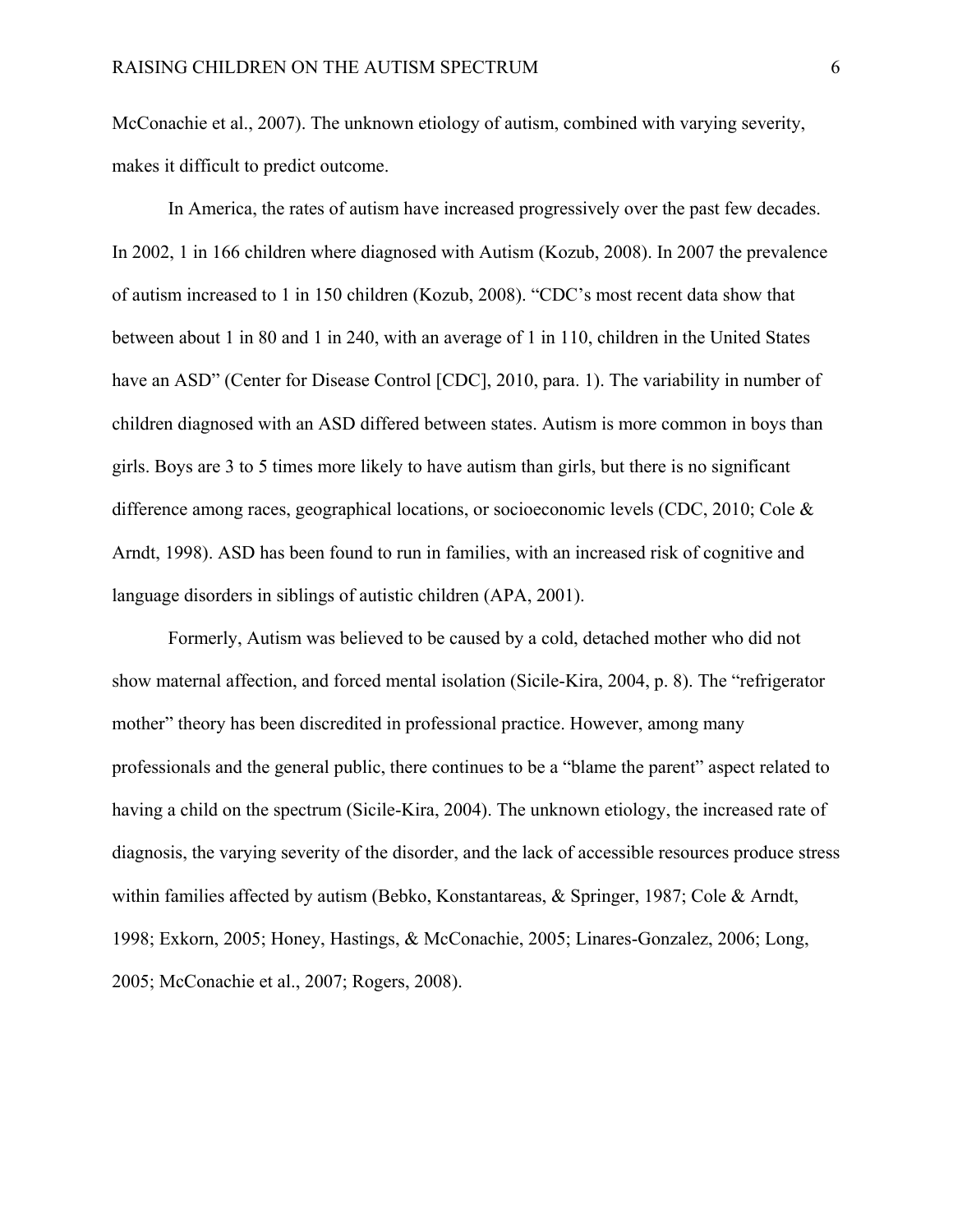#### **The Effects of Autism on Parents and the Family**

 ASD affects the whole family. The needs of a child with an ASD can be very demanding and can cause great stress on the family unit. Parents may experience loss, denial, anger, guilt, depression, stress, financial difficulty, and marital discord. Siblings' lives change due to constraints placed upon their parents and the attention dedicated to their sibling with an ASD. An increased amount of stress may be placed upon the family due to behavioral issues, communication difficulties, increased parental responsibilities, time constraints, and increased familial strain (Bebko et al., 1987; Cole & Arndt, 1998; Exkorn, 2005; Honey et al., 2005; Kroodsma, 2007; Linares-Gonzalez, 2006; Long; 2005; McConachie et al., 2007.; Rogers, 2008). A diagnosis of autism can have a tremendous effect on a family.

**Grief.** When parents are presented with the diagnosis of ASD, their plans, dreams, and expectations for their child and family life change, often dramatically. Parents have to grieve the loss of these expectations and the idea of the "normal" child (Rarity, 2007; Rubens, 2009). Many of the child's milestones will not fit the normal expectations. "For example, the parents imagine their child's first holidays, the first day of school, teaching them [*sic*] how to drive on his or her 16<sup>th</sup> birthday, graduation from college, and what the wedding celebration will be like" (Rubens, 2009, p. 12). Fathers indicated feeling the loss of being able to play sports or enjoy athletics with their son (Long, 2005). Grief may be ongoing or episodic, as when these milestones are reached, a parent may experience loss or grief. According to Rarity, families that suffer a loss due to chronic illness, disability, or an accident experience nonfinite loss and grief. "The vital distinction between grief experienced from a physical loss and the 'loss of the perfect child' is the difference in the reoccurrence with time" (Rubens, 2009, p. 12). A family with a child on the autism spectrum will experience grief and loss at various stages throughout the child's life.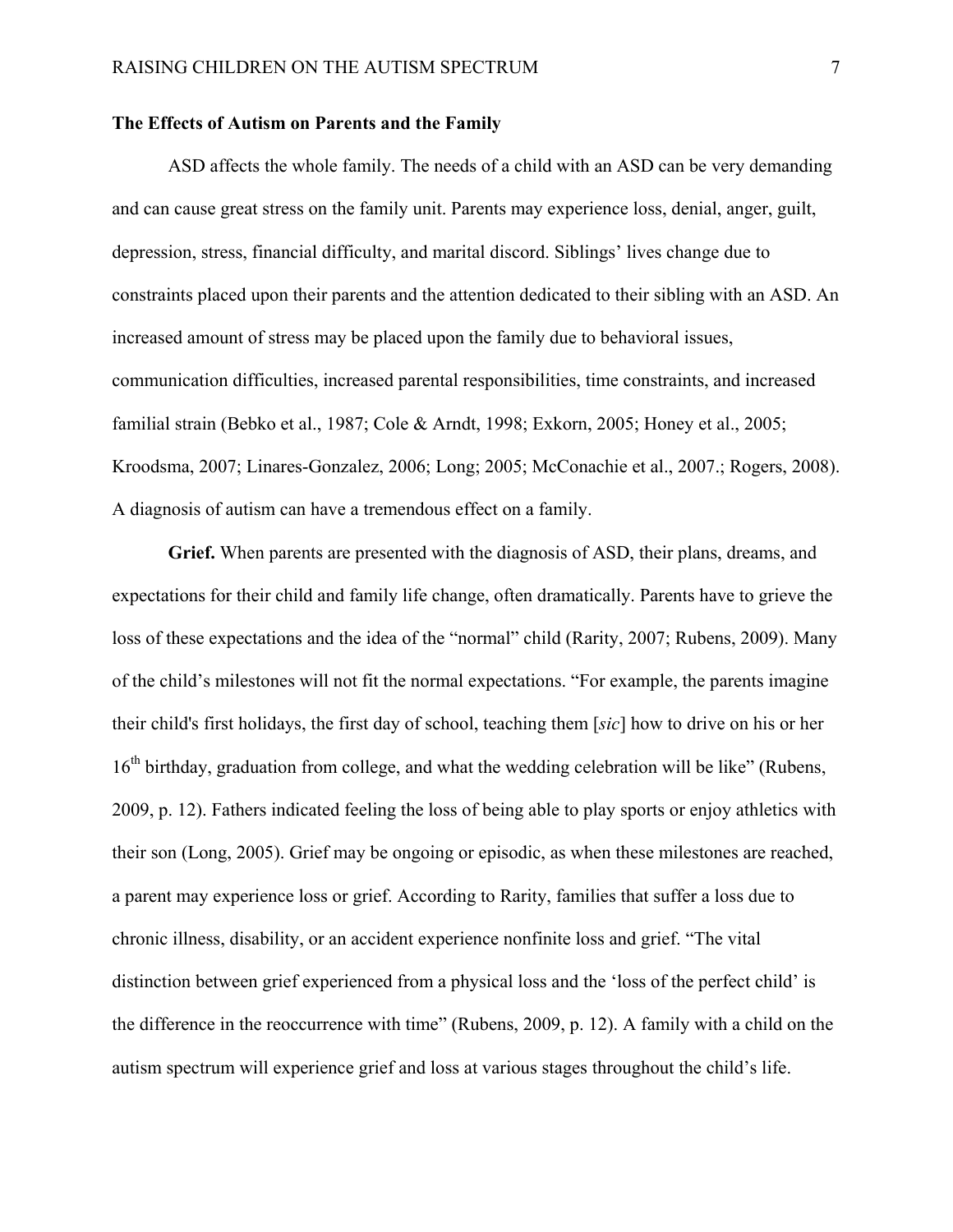The Kübler-Ross and Kessler framework of grief appears to capture the spectrum of reactions of parents mentioned in the ASD literature, and therefore was used to look at a parent's experience of raising a child with an ASD. According to Kübler-Ross and Kessler (2005), individuals may undergo five different stages of grief. "The five stages—denial, anger, bargaining, depression, and acceptance—are a part of the framework that makes up our learning to live with the one we lost" (p. 7). Kübler-Ross and Kessler (2005) do not believe that every individual experiences every stage, nor are the stages linear. Families impacted by ASD initially may undergo the stages of grief when their child is diagnosed, but when triggered by an experience or during developmental milestones, parents may revert to different stages of grief (Rarity, 2007). The family experiences grief in varying cycles for differing amounts of time and this continues throughout the child's life.

A qualitative study by Collings (2008) examined parental grief in response to an acquired brain injury (ABI) in their child. Interviews were conducted with five parents to understand their experience of grief, the nonfinite nature of their loss, and the applicability of the traditional stage and task models of grief to their experience. Collings found that four of the five parents experienced acute grief which lessened, but was reoccurring and transitory. One participant reported ongoing grief for 26 years, but none reported the grief to follow the linear or time-restriction traditional grief models follow.

 Denial and shock are qualities of grief that individuals frequently experience. Denial and shock help individuals deal with the overwhelming feelings and the part of life for which they had not prepared (Kübler-Ross & Kessler, 2005). When given the diagnosis of autism, families can experience denial in various fashions. Families may deny the diagnosis, the seriousness of the diagnosis, or that signs existed prior to diagnosis (Sicile-Kira, 2004). If the diagnosis is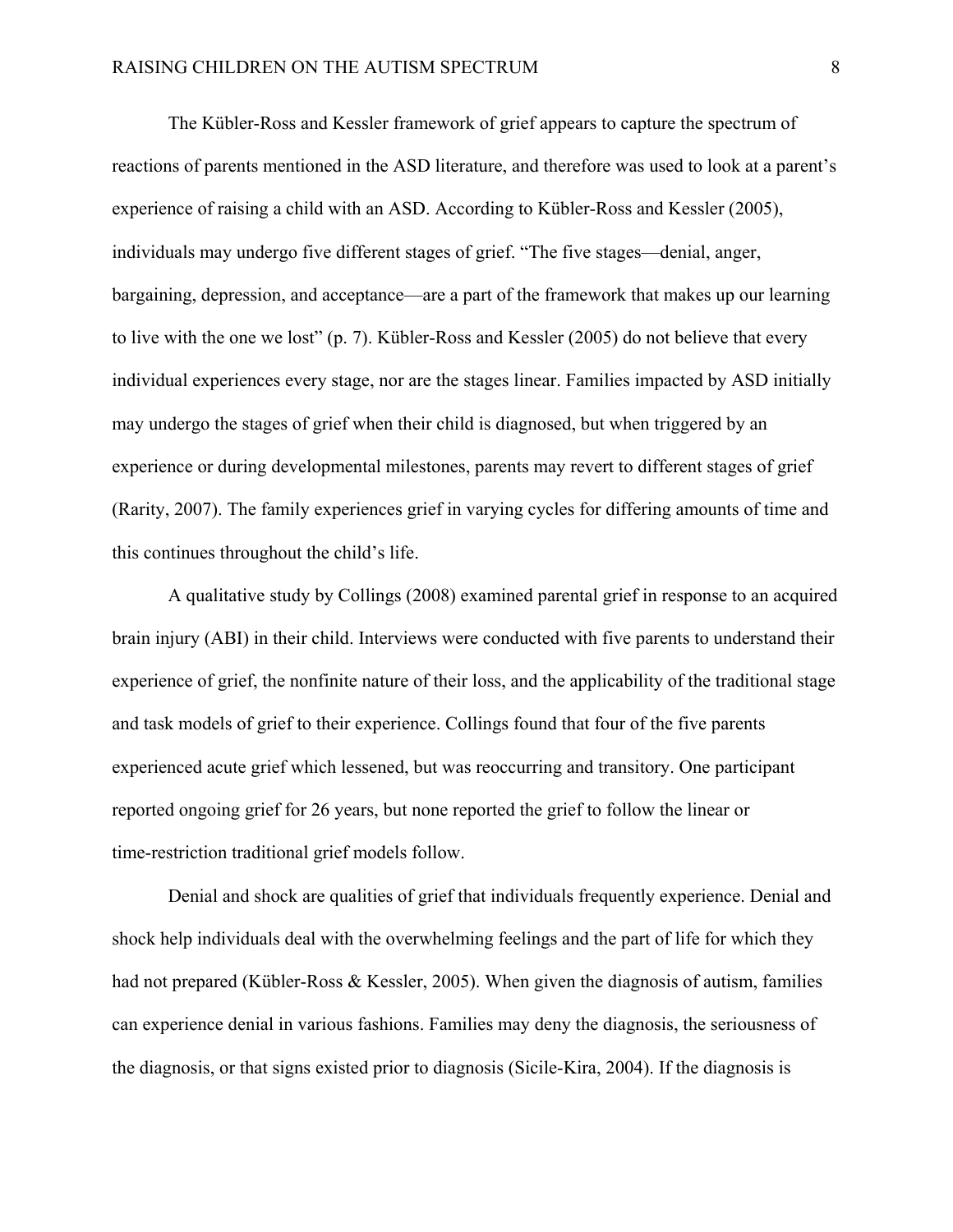accepted, parents often deny the feelings or refuse to acknowledge their new reality (Rarity, 2007; Rubens, 2009). "I didn't go through any denial of her condition. I went through a lot of denial of the fact that I was feeling anything about it. I didn't let myself feel anything about it for the first year" (Kozub, 2008 p. 99). Denial can be used as a defense to help parents deal with their overwhelming change in reality, and allows the family to survive by limiting the emotions to a tolerable level (Kübler-Ross & Kessler, 2005; Rubens, 2009).

Parents may experience denial at the time of the diagnosis as well as at varying points throughout the child's life (Rubens, 2009). When feelings become overpowering, parents may become numb or detached from reality, using denial to cope. At varying developmental milestones, parents may experience denial that they will not have the typical experience with their child. Different stages of the illness bring new challenges, and changes within the family dynamics present new hardships, allowing numerous opportunities for denial and shock to resurface. As the numbness and shock start to wear off and the family starts to understand the effects autism is having on the family, feelings of anger may begin to occur (Rubens, 2009).

Anger, another element of grief, is a common experience of family members of autistic children. Anger arises from feelings of pain, humiliation, self-doubt, disappointment, and fear (Kübler-Ross & Kessler, 2005; Rubens, 2009). The realization that one's child is different yields a lot of pain and is often expressed with anger and blame towards others or even the disability (Rubens, 2009; Sicile-Kira, 2004). According to Exkorn (2005),

 I was furious and distressed about the diagnosis, and my anger seemed to extend to every aspect of my life. I was angry at myself, my husband, even at our poor defenseless son. I was angry that I'd have to give up my work. I resented all the mothers (many of whom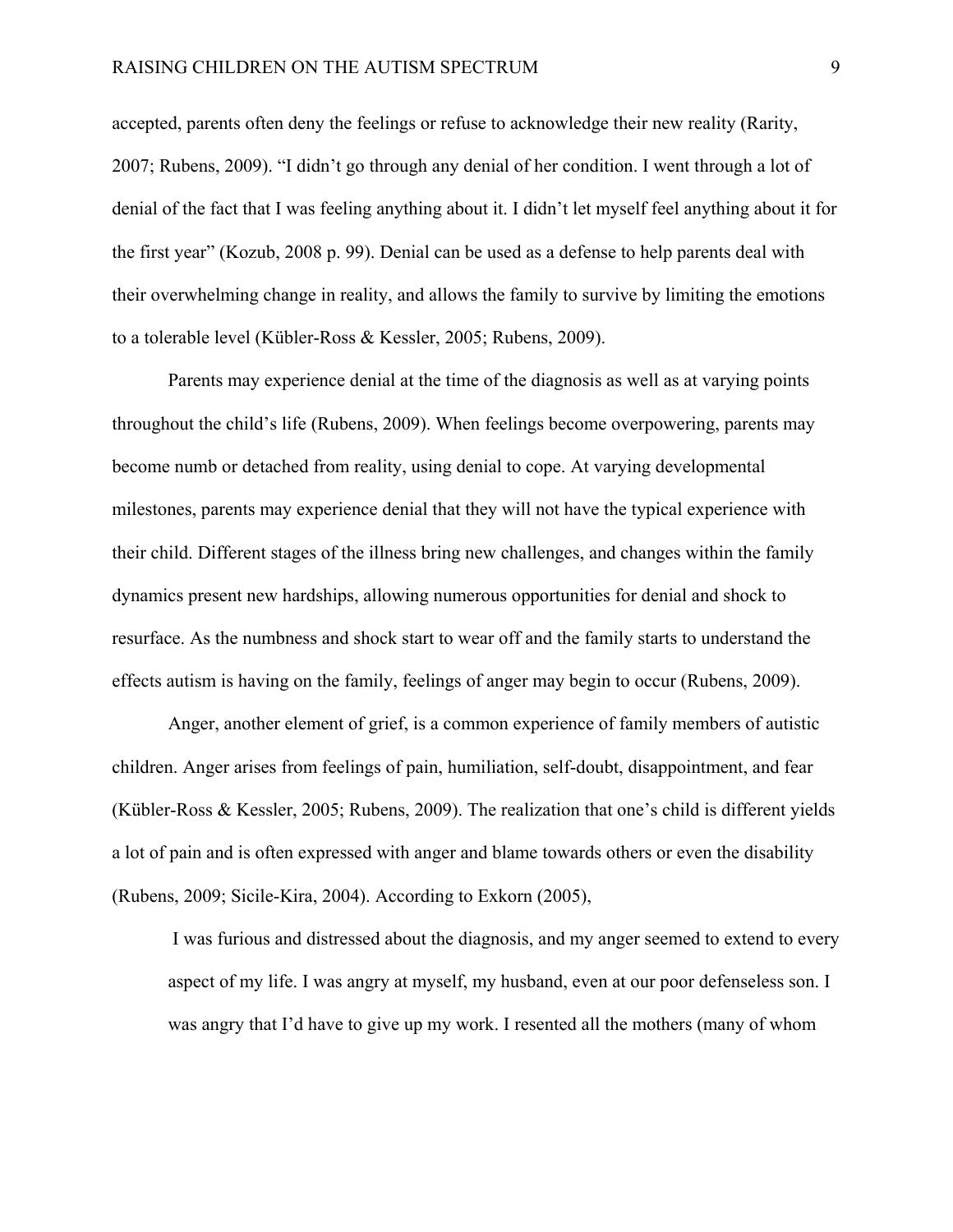were my friends) for having children who talked and played, while my own son was silent and passive: Why me and not them? (p. 181)

Professionals, siblings, grandparents, spouses, and God often are blamed or become the target for the anger of a family member (Kübler-Ross & Kessler, 2005; Rubens, 2009; Sicile-Kira, 2004). According to Kübler-Ross and Kessler, "anger does not have to be logical or valid" (p. 11). Anger is used to protect individuals from their deeper emotions until those emotions are bearable.

Throughout the child's life a parent may attempt to bargain, which is another component of grief. During bargaining, parents may attempt to bargain with God, themselves, treatment providers, the disability, or the pain they are feeling (Kübler-Ross & Kessler, 2005; Rubens, 2009). Negotiations occur in hopes of a different outcome or sometimes to help regain control over one's emotional state (Kübler-Ross & Kessler, 2005). Parents may bargain with God to help cure their child if they become better people. This bargain distracts the parents from the mental anguish they presently are feeling from the helplessness, allowing them to regain control.

The bargaining element of grief is often associated with guilt (Kübler-Ross  $\&$  Kessler, 2005; Rubens, 2009). Bargaining consists of "if only I" or "What if I" which exaggerates one's faults, and implies that the impairment was a result of something they did wrong (Johnson, O'Reilly, & Vostanis, 2006; Kübler-Ross & Kessler, 2005). Many parents feel as though they have caused this disorder somehow, and therefore feel immense guilt (Johnson et al., 2006; Rubens, 2009). Johnson et al. found "… for some parents, the development of guilt feelings is not entirely an internal process but the result of accepting others' accusations and blame." The feeling of guilt may increase the need to bargain, causing a cyclical reaction. The failed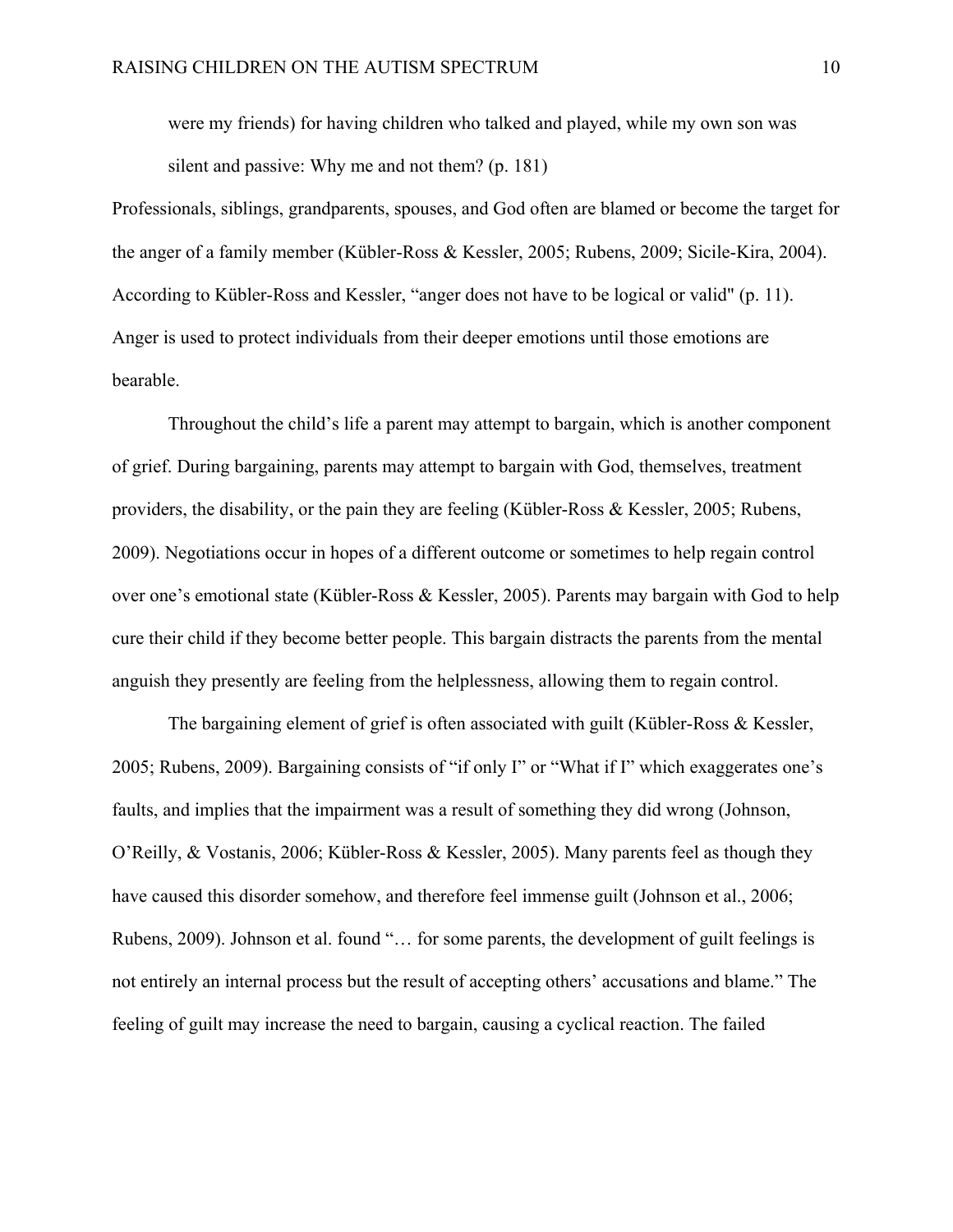negotiations and bargains often leave individuals feeling empty. Kuhn and Carter (2006) found that feelings of guilt often interfered with parenting.

The anger, guilt, and futility of bargaining family members experience within the grieving process may contribute to the depression stage of grief, or parents may just experience the depression component of grief separate from the other phases. Depression can develop when the anger, pain, and guilt are turned inward. Feelings of resignation and despair overcome the individual. Depression, experienced when an individual loses a loved one, can feel as though it is going to last forever (Kübler-Ross & Kessler, 2005). Parents of autistic children may experience depression with the loss of their dream or perfect child following diagnosis, but they may also experience it throughout the child's life. The family does not experience one loss but several over time, leaving parents to feel that the depression will last forever (Rubens, 2009).

Many parents feel rejection, which results in isolation from friends and family. Families start to avoid social situations and friends who have children without a disability (Bromley, Hare, Davison, & Emerson, 2004; Johnson et al., 2006; Kozub, 2008; Long, 2005; Rubens, 2009; Siklos & Kerns, 2006). Parents might distance themselves from the other spouse or even reject their own needs (Bromley et al., 2004; Johnson et al., 2006; Rubens, 2009; Siklos & Kerns, 2006). Feelings of helplessness and low self-efficacy often decrease their satisfaction with being a parent and inevitably interfere with their ability to parent (Johnson et al., 2006; Kaminsky & Dewey, 2002; Sofronoff & Farbotko, 2002).

Our society does not accept depression after a loss, and expects the afflicted to fix the problem. "But in grief, depression is a way for nature to keep us protected by shutting down the nervous system so that we can adapt to something we feel we cannot handle" (Kübler-Ross & Kessler, 2005, p. 21). Depression serves as a protective factor and is an essential step toward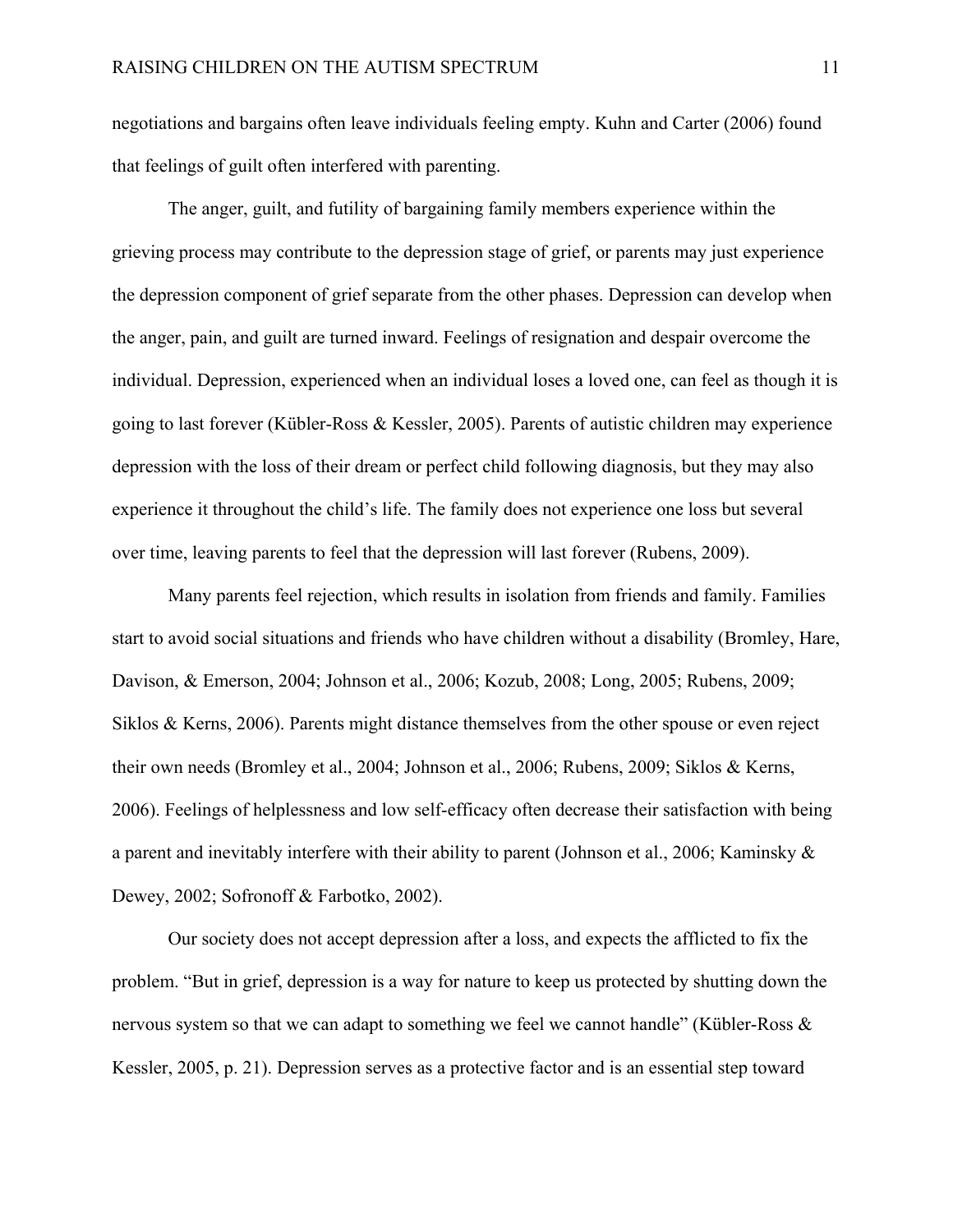healing. Parents often have a "lack of validation of their loss and consequent lack of permission to grieve" (Collings, 2008, p. 1512). Instead of supporting, recognizing, or understanding a parent's sense of loss, society attempts to force parents through this stage, reducing support and inevitably rejecting or isolating the parents further (Collings, 2008; Johnson et al., 2006).

Acceptance, another facet of grief, occurs when family members acknowledge the new reality they are faced with and develop a new perspective on their life (Rarity, 2007). "People in this phase of grief cycle begin to accept that they are both the person before the diagnosis and the person after the diagnosis" (Rarity, 2007, p. 45). In other words they accept that some good has come out of the change and that they are the same person, but have adopted a new perspective on life. During acceptance an individual experiences personal growth and is able to appreciate the positives of the disability (Rubens, 2009). In this stage, parents may start to reconnect with their friends and family, experience social events, implement daily routines, help others, and adapt for their future (Rarity, 2007; Rubens, 2009).

According to Kübler-Ross and Kessler (2005), a grieving individual constantly feels denial, anger, and bargaining, which may lead to depression, but with bits and pieces of acceptance along the way (p. 19). These stages do not happen in any particular order and they do not have to last for a long period of time. "[People] forget that the stages are responses to feelings that can last for minutes or hours as we flip in and out of one and then another" (Kübler-Ross & Kessler, 2005, p. 18). Parents of children with disabilities experience nonfinite grief. Throughout their child's life, they will continuously revisit various stages of grief.

 Rarity's (2007) study looked at non-finite grief in 32 primary caregivers of children with an ASD. The parents completed the Anticipatory Grief Scale and the Impact of Events Scale (IES) through which she found that the sample reported experiencing grief and moderate levels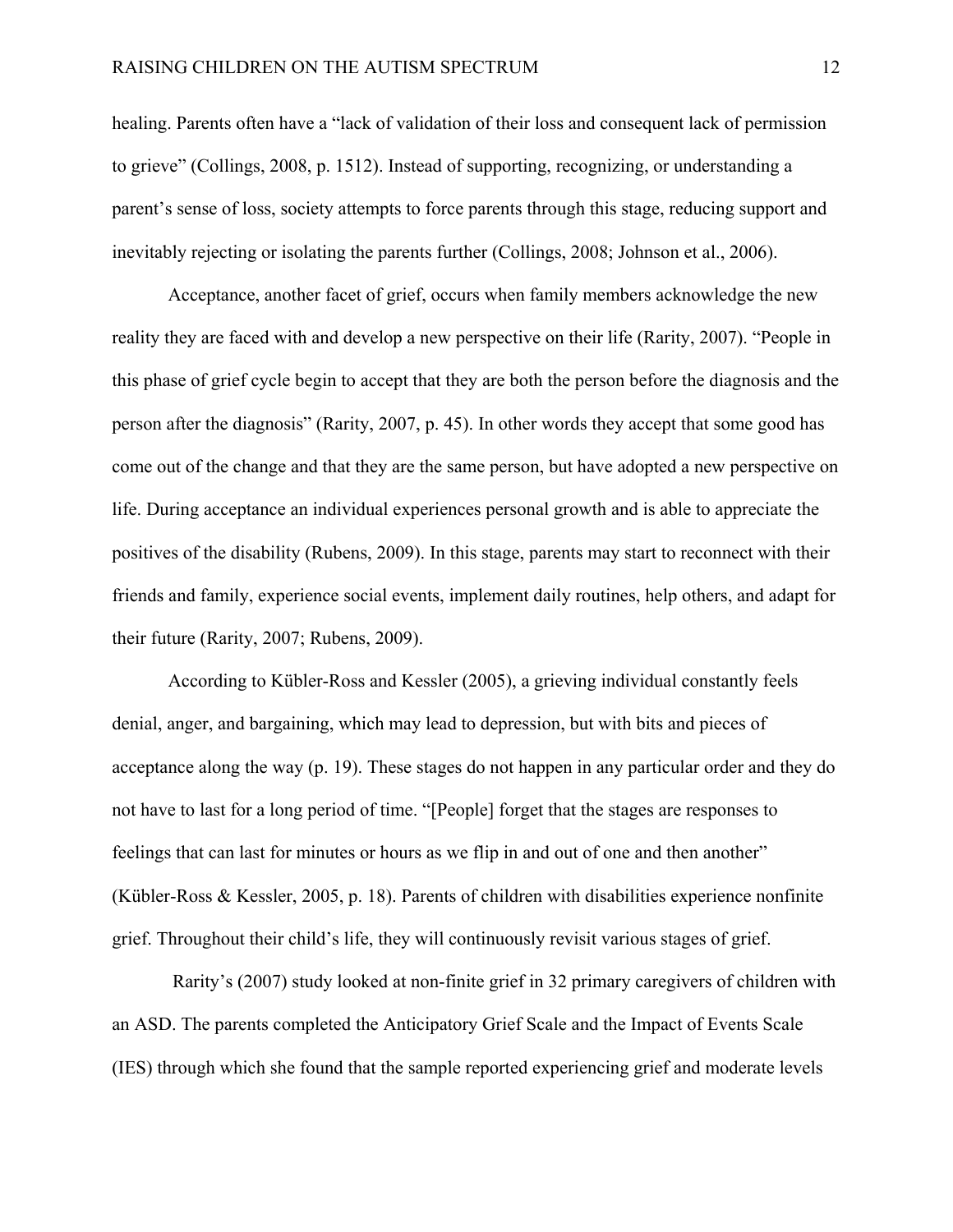of distress as a result of having a child with an ASD. There was no significant difference in the level of grief and the amount of time since the diagnosis, but the study did find that mothers reported stress, depression, and anxiety more than fathers. According to Rarity,

This study also found that there was a statistically significant difference in the level of grief reported by families that had received counseling since the diagnosis and those that had not. Families in this sample that had gone to counseling reported lower levels of grief than families that had not received counseling. (p. 73)

This study demonstrates the importance of obtaining counseling services for parents and the need to support parents with the grief and distress they are experiencing.

**Stress.** Raising children can be a stressful endeavor. Children require parental responsibility, time, money, and resources. Families with children on the autism spectrum have been found to have more overall stress than parents of children with other chronic illnesses or typically developing children (Benson & Karlof, 2009; Davies, 2009; Erguner-Tekinalp & Akkok, 2004; Honey et al., 2005; Marcus, Kunce, & Schopler, 2005; Rarity, 2007;Rubens, 2009; White & Hastings, 2004). Parents, teachers, and professionals reported a strain placed on their own mental health due to the amount of stress involved in caring for a child with autism (Linares-Gonzalez, 2006, p. 27). According to Rogers (2008), symptoms of autism are a positive predictor of stress. Parents of children with autism commonly have increased stress due to their child's behavior problems; social, emotional, and cognitive impairments; and needs for care and advocacy (Kroodsma, 2007; Long, 2005). Parents face behavioral issues, communication difficulties, increased responsibilities, time constraints, financial burdens, marital discord, effects on siblings, a need for social supports, and a lack of accessible resources (Bebko et al., 1987;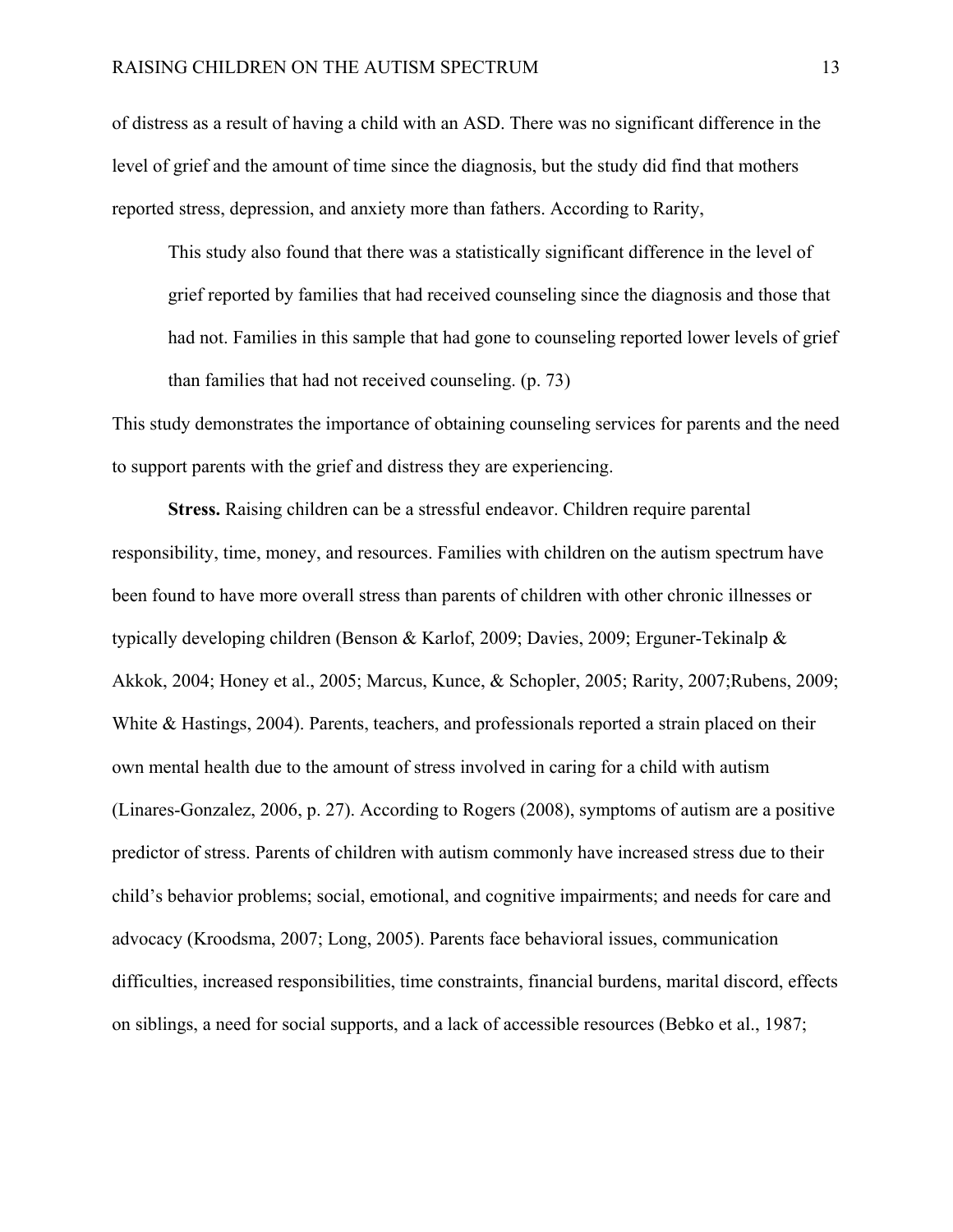Benson & Karlof, 2009; Erguner-Tekinalp & Akkok, 2004; Honey et al., 2005;

Linares-Gonzalez, 2006; Murphy, Christian, Caplin, & Young, 2006; Rogers, 2008; Vogt, 2007).

Parents experience significant stress due to their child's behavioral issues (Bebko et al., 1987; Benson & Karlof, 2009; Bromley et al., 2004; Honey et al., 2005; Johnson et al., 2006; Kroodsma, 2007; Long, 2005; Rogers, 2008). Sharpley, Bitsika, & Efremidis (1997) found "Parents of a child with autism showed elevated levels of anxiety and depression when compared with the normal population, with the most common source of stress arising from parenting being that of their child's behavioral problems" (p. 25). Parent's stress often correlates with the level of behavioral issues (Bromley et al., 2004). The more significant the behavioral issues or adaptive skills deficits, the more stress experienced by the parents (Honey et al., 2005; Marcus et al., 2005; Rogers, 2008; White & Hastings, 2004).

Siklos and Kerns (2006) found that parents who indicated more behavioral symptoms on the Child Characteristics Questionnaire reported increased need correlated with increased behaviors (p. 928). Aggression, self-injurious behavior, tantrums, self-stimulating behavior, hyperirritability, pacing, constant vocalization, rigidity, and compulsive behavior increase stress within the family (Marcus et al., 2005; Rogers, 2008). Parents feel the pressure to plan carefully to avoid behavioral issues from occurring or escalating. Boys are more likely than girls to have autism, and parents of boys are likely to present with higher levels of stress. This could be due to boys' increased exhibition of externalizing behavior as compared with parents of female children with an ASD (Rogers, 2008). Participation in particular activities becomes daunting and stressful due to behavioral issues (Bebko et al., 1987; Marcus et al., 2005).

According to Siklos & Kerns (2006), "many of these parents deal with very difficult behaviors, have no way of functionally communicating with their child, and are not able to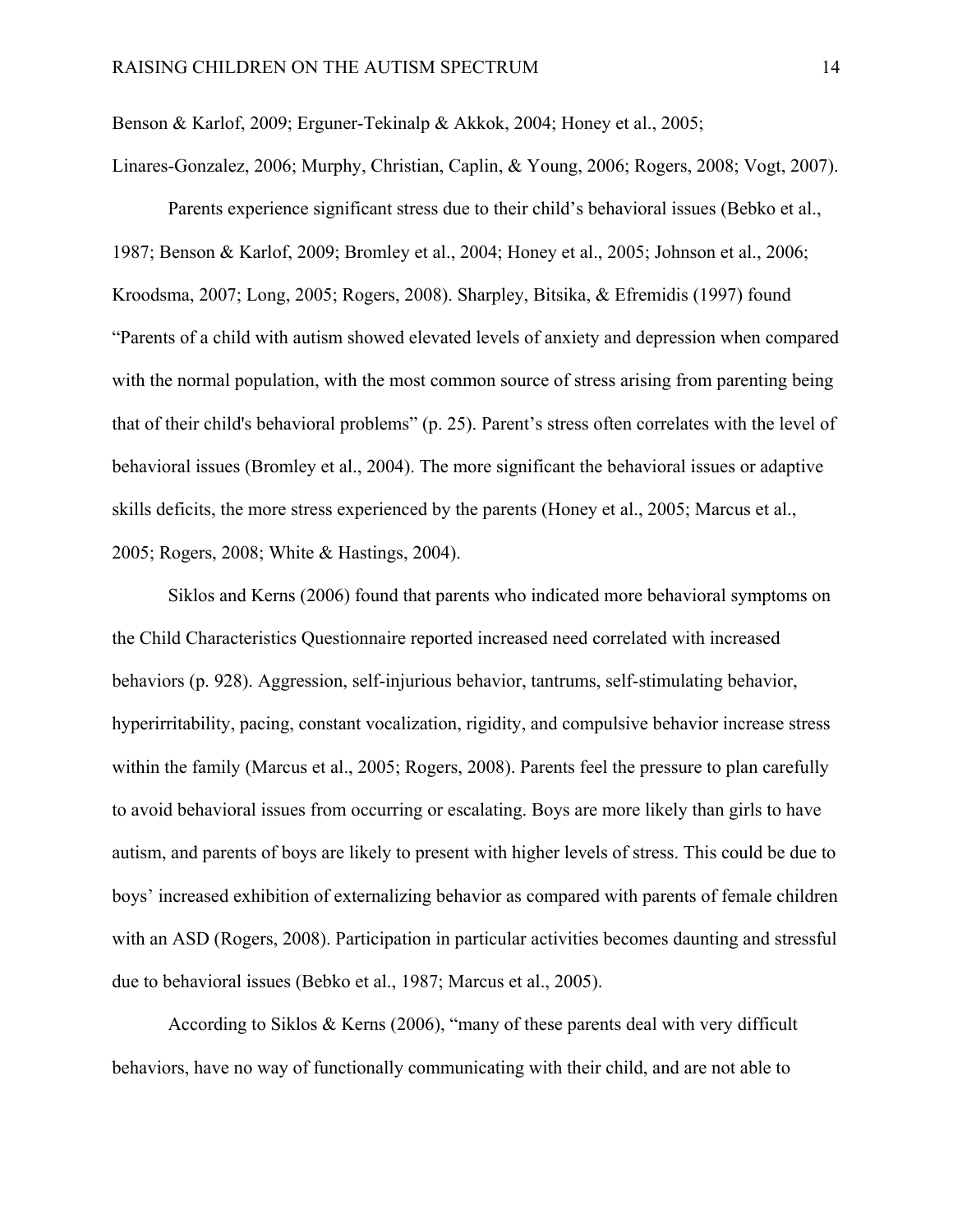interact socially with their child" (p. 932). Language dysfunction, cognitive inconsistency, social impairment, and emotional ineptness are considerable stressors for parents (Bebko et al., 1987). Parents of autistic children have the burden of not knowing what to expect from the disability. As a spectrum disorder, each individual varies drastically in symptomatology and severity (Bebko et al., 1987). The unmet wants and needs of a nonverbal child often result in tantrums (Rogers, 2008). A lack of communication skills increases parental stress and may decrease a parent's feeling of self-efficacy (Benson & Karlof, 2009; Rogers, 2008). The uneven intellectual profile makes it difficult for parents to decipher the true intellectual potential of their child, and it becomes a strenuous task to determine how much their child can handle. Social and emotional impairments decrease the community activities available and increase social isolation (Johnson et al., 2006; Marcus et al., 2005). Parents often are forced to implement rigid schedules and be creative preparing activities and techniques to prevent irritability, tantrums, and difficult transitions . All of these stressors lead to an increased need for physical and emotional support for the caretakers.

The unrelenting needs of a child on the spectrum increase parental responsibilities (Erguner-Tekinalp & Akkok, 2004; Johnson et al., 2006; Linares-Gonzalez, 2006). The daily activities and stressors of a parent are exacerbated by the needs of an autistic child (Benson & Karlof, 2009). A child may require assistance in daily living skills. Toileting issues may be a life long challenge or just simply delayed (Bebko et al., 1987). Bowel and bladder problems may increase the amount of laundry a parent must do while further limiting the independence of the child. Bedtime and sleeping issues reduce the amount of personal time a parent may have and disrupt the parent's sleeping pattern (Bebko et al., 1987). Parents may have to work hard at preventing aggression or self-injurious behavior. Stereotypical behavior, rigid routines, or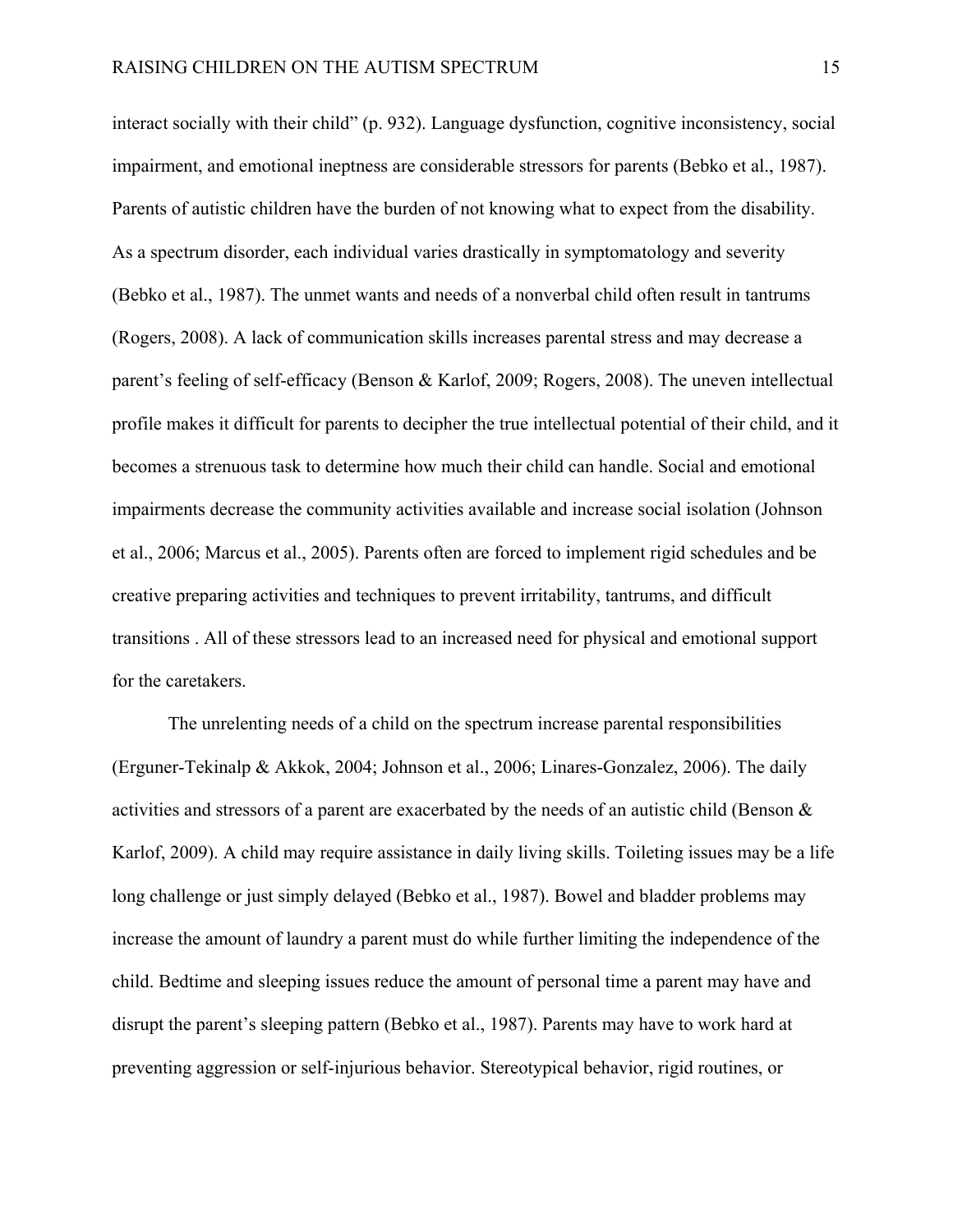sensory problems may prevent a parent from progressing through daily tasks (Bebko et al., 1987). Children on the spectrum often have multiple therapies in which parents must participate and for which they must provide transportation (Rogers, 2008). The quantity of time dedicated to taking care of their child leaves limited time for themselves, and often can lead to parental burnout (Linares-Gonzalez, 2006).

Time often is a chronic stressor (Linares-Gonzalez, 2006; Long, 2005). Parents' free time and personal time decrease drastically (Johnson et al., 2006; Rogers, 2008). Family time diminishes due to time spent commuting to and from therapies, fighting for therapies or researching treatments, dedication to activities of daily living (ADL), implementing therapies, and maintaining behavior (Bebko et al., 1987; Benson & Karlof, 2009; Linares-Gonzalez, 2006; Rogers, 2008). Family vacations, family outings, and even family dinners may decline due to time restrictions (Erguner-Tekinalp & Akkok, 2004).

Rogers (2008) found that parents find it difficult to obtain services, and dedicate a lot of time trying to find the most appropriate services for their child. Although parents request multiple treatments for their child, the time constraint that these services place on the family is immense and stressful. "Services have increased my stress level because of all the paperwork, signing releases, doctor visits, therapy, respite care paperwork, and meetings, plus not knowing if Medicaid will pay for services or not" (Hutton & Caron, 2005, p. 186). Not only do parents have to worry about the time and energy spent on various treatments, but the cost of those treatments increases the stress upon parents and family resources (Honey et al., 2005; Linares-Gonzalez, 2006; Murphy et al., 2006; Rogers, 2008). Focusing on the needs of their child is a major stressor for many parents. Wood (2006) found that when parents are provided with information, especially empirical information about services for their child, including it can help decrease the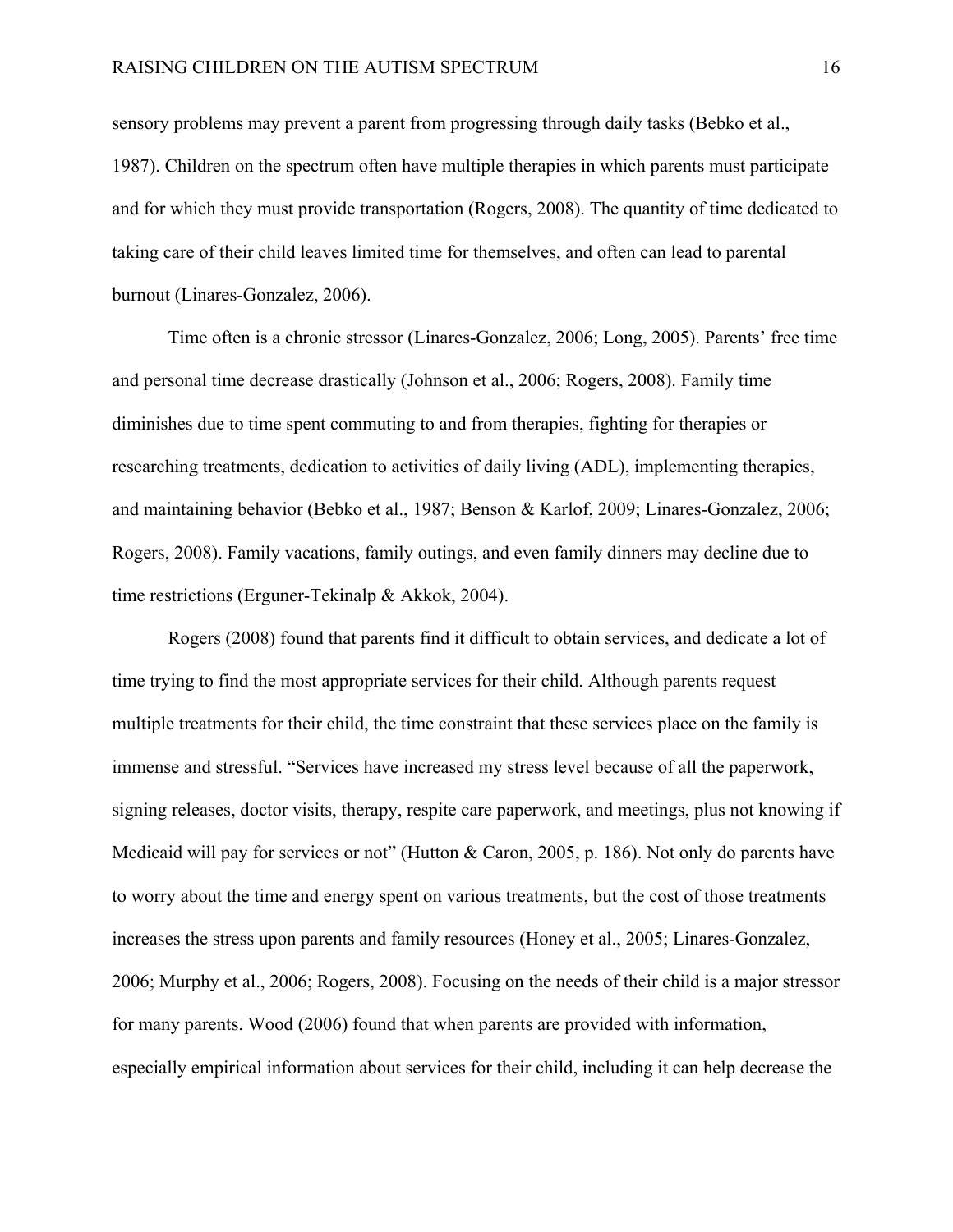level of stress. Many parents expressed that they must search for services on their own and then lack the information to make an informed decision about particular services (Wood, 2006). There was a decrease in stress level when a parent felt as though their child's needs were being met (Wood, 2006).

 Families with autistic children often experience a strain on their financial resources (Benson & Karlof, 2009; Honey et al., 2005; Linares-Gonzalez, 2006; Murphy et al., 2006; Rogers, 2008). The numerous services and treatment modalities occupy a lot of time and can be very expensive. Often parents must decrease hours at work or quit work completely in order to attend to their children with autism, leaving them with a reduction in financial support, often during a time of increased financial need (Benson & Karlof, 2009; Murphy et al., 2006; Rogers, 2008). The stress of time constraints, parental responsibilities, and financial burdens commonly leads to worry about necessary resources and the welfare of the family (Linares-Gonzalez, 2006).

 Immense levels of stress can manifest as anxiety and depression in the parents, often causing a decrease in marital satisfaction (Benson & Karlof, 2009; Kroodsma, 2007; Rogers, 2008; Rubens, 2009). Rogers found that stress can cause depression and anxiety, and when one parent experiences depression or anxiety, it elevates the stress level of the other parent, increasing that parent's susceptibility to depression or anxiety (p. 18). Vogt (2007) found that parents of children with an ASD were less intimate and were at a higher risk for divorce than parents of typically developing children. Parents are forced to put the needs of their child before their own needs and before the needs of their relationship (Rogers, 2008). Marital discord, lower levels of intimacy, and feelings of diminished spousal support result in marital dissatisfaction (Benson & Karlof, 2009; Erguner-Tekinalp & Akkok, 2004; Vogt, 2007). The conflictual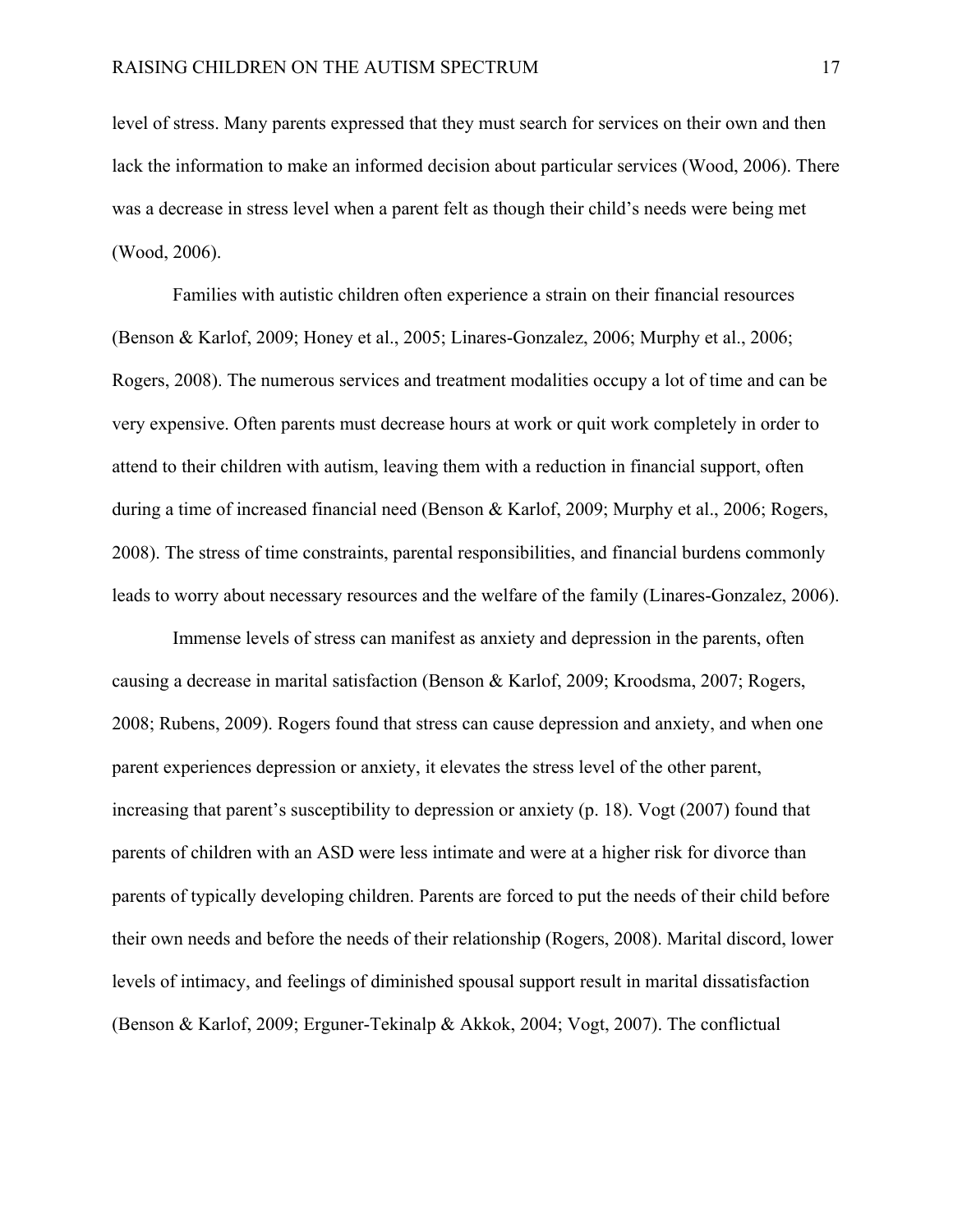relationship between the spouses affects their approach to parenting and the feeling of being supported in the stressful situation (Vogt, 2007).

Johnson, O'Reilly, and Vostanis (2006) conducted a study with a semi-structured interview of 18 participants, all having a child between the ages of five and 15 years, and with a moderate to severe learning disability. The interview was designed to determine how the interviewee and the family were affected by the occurrence of behavior problems. From the interviews, five themes were identified; isolation, conflict, limitation of lifestyle, self-blame, and coping strategies. Parental conflict was expressed throughout the family, but with an emphasis on marital conflict. Johnson et al.,(2006) found that partners frequently fight over differing views of how to parent or different responses to behavioral problems and the stress of raising a child with severe learning disabilities.

The stress placed upon the parents also affects siblings of children with an ASD. Decreased family time, martial discord, strained approaches to parenting, multiple providers within the home, and an uneven distribution of attention are stressful for the siblings and have the potential to cause further problems. Children's lives are changed drastically by having a sibling on the autism spectrum. The behavioral issues, and the unrelenting needs of the child with an ASD that take parent time and attention, also affect siblings (Perez, 2008). Siblings may experience embarrassment from the negative reaction of the public, frustration over their sibling's limitations, jealousy due to decreased parental attention, and worry about their parents' well being, stress levels, and grief (Lutz, 2008; Perez, 2008). Siblings often are looked upon to be the long term caregivers following the death of their parents, which increases the stress level and worry among parents and siblings (Bebko et al., 1987; Erguner-Tekinalp & Akkok, 2004; Linares-Gonzalez, 2006; Rogers, 2008).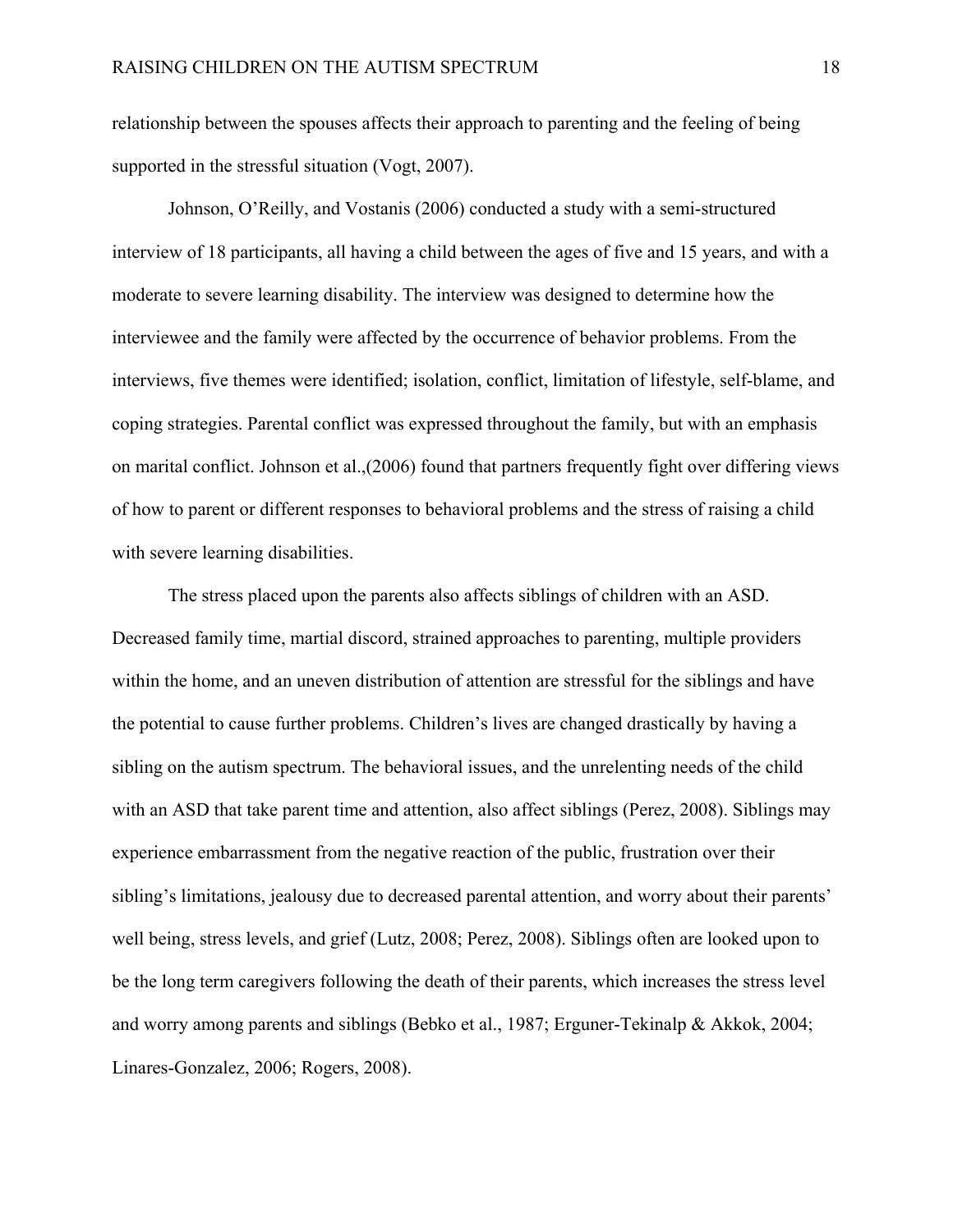Mixed findings exist among studies examining the effects of autism on siblings (Bågenholm & Gillberg, 1991; Kaminsky & Dewey, 2002; Perez, 2008). Siblings have been found to be at risk for internalizing problems, externalizing problems, depression, attention problems, conduct problems, and relational problems (Bågenholm & Gillberg, 1991; Perez, 2008). Kaminsky and Dewey did not find significant problems within siblings, but it is possible that this result reflects the fact that all of the participating parents were involved in a support group. According to Kaminsky and Dewey,

Siblings of children with autism whose parents are active in support groups may be more privileged to information about autism and may be more likely to interact with other families of children with autism. The social support gained from membership in such groups may facilitate healthy psychological adjustment in siblings of children with autism. (p. 231)

Siblings appear better adjusted when social support exists and where there are more than two children within the family (Kaminsky & Dewey, 2002). When a sibling has others to relate to or seek support from, there appear to be lower levels of stress and healthier adjustments.

 A study by Murphy et al. (2006) involved 40 volunteers with the Utah State Family Council (USFC). They developed four focus groups, one each from an urban, suburban, and rural area, with a fourth comprised of state and regional leaders of the USFC. The groups solicited the attitude of caregivers concerning the demands of providing care for children with disabilities, and the influence on caregiver's health. Five themes emerged from the focus group, (a) stress of caregiving, (b) negative impact on caregiver health; (c) sharing the burden, (d) worry about the future, and (e) caregiver coping strategies. Thirty two caregivers reported recurrent anxiety, depression, or guilt. Of those, 20 had received mental health interventions. It is apparent that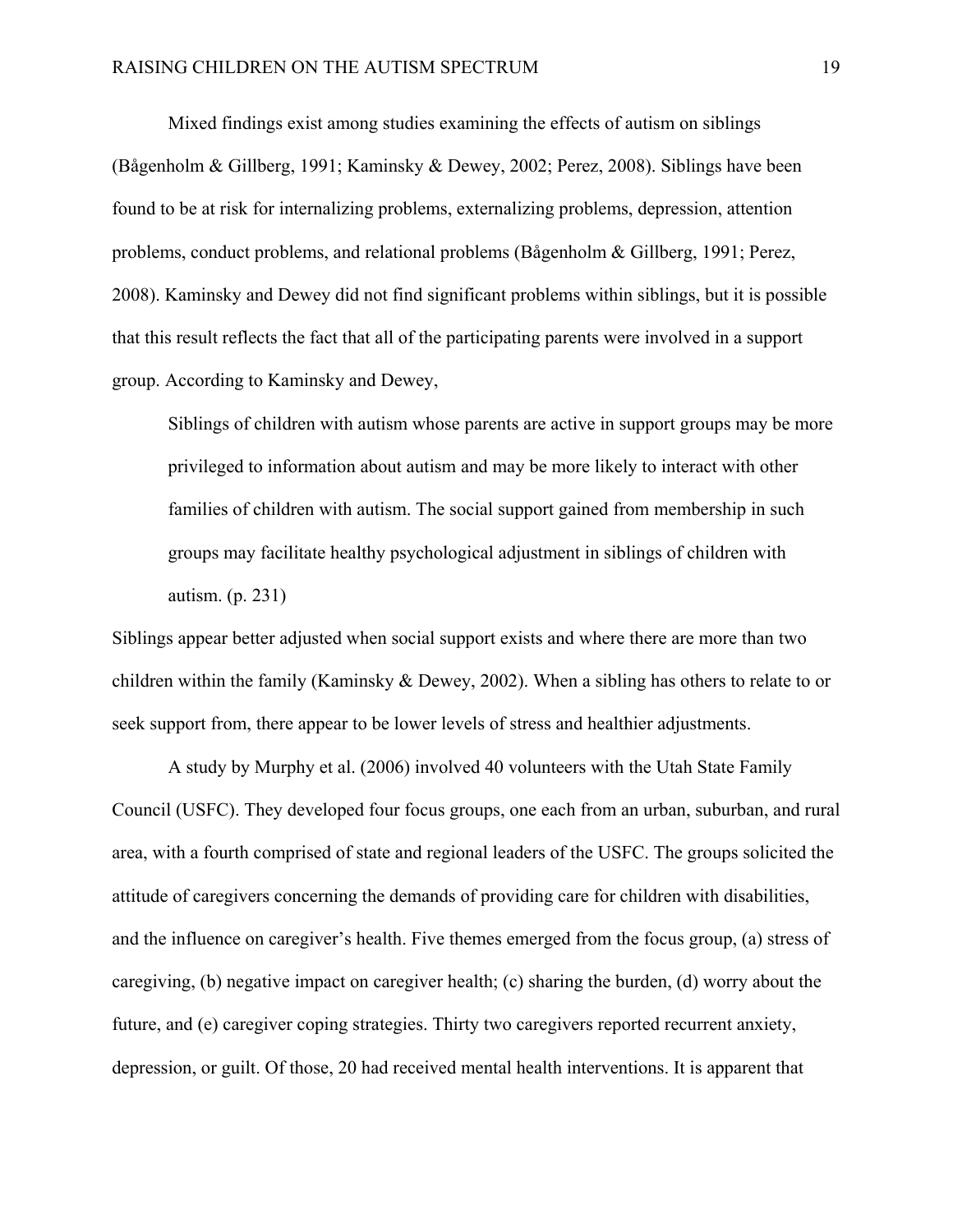parents need mental health support, but limited supports exist to help alleviate the related stress.

**Positive influence.** While most studies have focused on the negative attributes and effects of having a child with an ASD, several have examined the positive influences a child with an ASD can have on a parent or family. Johnson et al.,(2006) found that some parents felt that caring for their child with an ASD had brought them closer to their partner. Although there is an abundance of research on marital discord and divorce due to having a child with an ASD, there is little evaluating the positive effects on marriage, or what makes some couples develop a stronger marriage following the diagnosis (Murphy et al., 2006).

 Parents and families often develop a new perspective on life and appreciate life in a new way (Bayat, 2007; Long, 2005). Studies have found that family members have increased sensitivity, enhanced empathy, improved patience, superior compassion, and a sense of humility (Bayat, 2007; Marcus et al., 2005). Parents frequently reported that they learned to respect others, and that it has helped them increase friendships with other families who have children with disabilities (Bayat, 2007; Marcus et al., 2005). Families frequently report improved communication, increased togetherness, sharing and support, and humility (Bayat, 2007; Marcus et al., 2005). Marcus, Kunce, and Schopler found that several parents felt fortunate to experience their unique parenting experience and often influenced family members to pursue healthcare careers.

#### **Social Supports and Resources**

Social supports appear to reduce the level of stress and increase positive coping skills of siblings and parents of children with an ASD (Benson & Karlof, 2009; Honey et al., 2005; Lin, Tsai, & Chang, 2008; Linares-Gonzalez, 2006; Murphy et al., 2006; Siklos & Kerns, 2006; Stuart & McGrew, 2009). Unfortunately, many parents find that there are limited social supports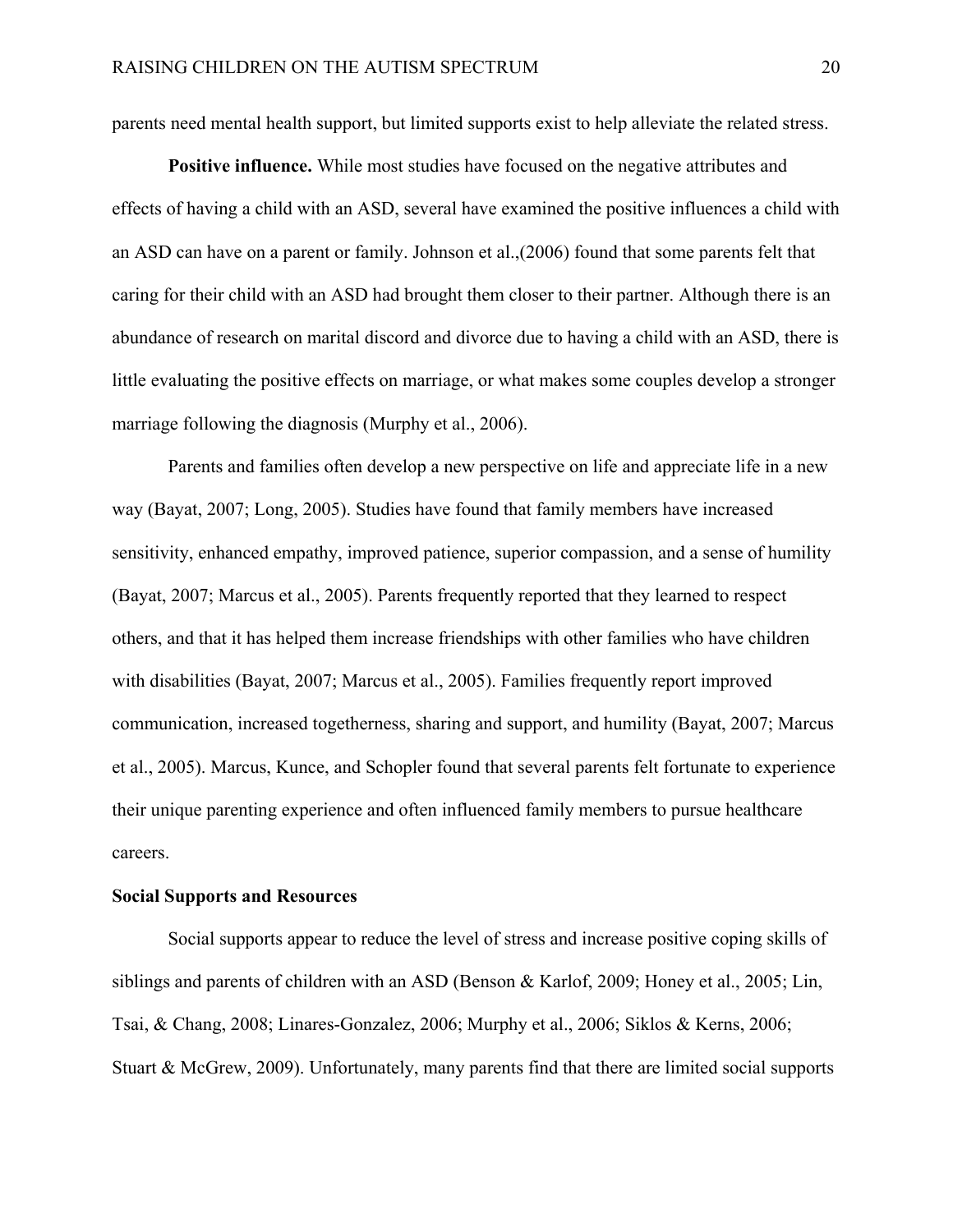and resources for parents of children with autism (Bebko et al., 1987; Kroodsma, 2007; Linares-Gonzalez, 2006; Long, 2005). Johnson, O'Reilly, and Vostanis (2006) found that parents felt drained and isolated with limited social supports. They indicated the struggle to find appropriate sitters or alternative caregivers left them with limited time for themselves and minimal social networks. "Parents identified several barriers to addressing their own health needs; these included lack of time, lack of respite hours, lack of qualified alternative care providers, and low prioritization of the need" (Murphy et al., 2006, p. 183). Social support, accessible resources, and available services for parents are difficult to find.

When reviewing the services offered to families, the greatest improvement has been observed in parent training, early intervention programs, educational support groups, and online websites (Bebko et al., 1987; Erguner-Tekinalp & Akkok, 2004; Lin, Tsai, & Chang, 2008; Linares-Gonzalez, 2006). These options are highly beneficial but not sufficient.

Although improvements have been made to services offered to families with autistic children, few of those services address the emotional stress parents of autistic children face daily. It is important that parents have access to as much support to help them feel more confident and to prepare them in facing the challenges that being a parent to an autistic child entails. Therefore, a group providing parents with essential coping skills must be an essential part of a family treatment program. (Linares-Gonzalez, 2006, p.

31-32)

Parents need helpful and available support in order to help control the level of stress involved in their lives and to increase effective coping strategies.

Parent training frequently was a service in which parents indicated that they had participated. Marcus, Kunce, and Schopler (2005) found improved family functioning and high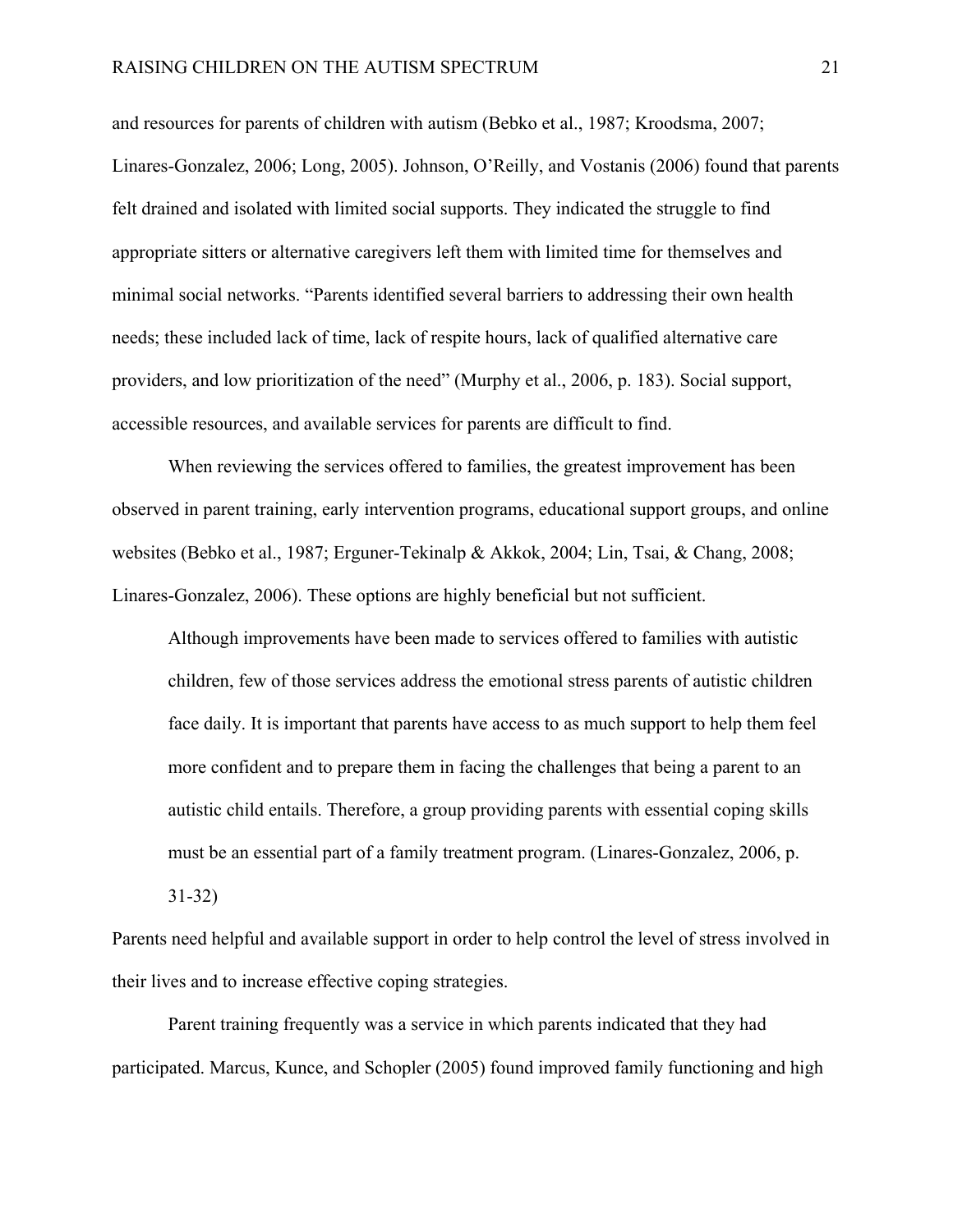involvement in families through parent training and other family-based approaches. Another program found to help parents handle stressors was an education based program called the Treatment and Education of Autistic and Communication related handicapped Children program (TEACCH; Marcus et al., 2005). White & Hastings (2004) found that spousal support or satisfaction helped decrease stress, which may demonstrate a need for couples therapy. Support groups that focused on parental emotional support or process oriented support groups, along with sibling support groups, have been reported as important programs for families (Bromley et al., 2004; Marcus et al., 2005; Kroodsma, 2007; Murphy et al., 2006). Marcus, Kunce, and Schopler found a desire for advocacy training, but limited accessibility. A study on parent-to-parent workshops demonstrated a strong parental desire and positive results (Akkok, 1994). One service that stood out in many studies was the need for respite care. Parents frequently reported that respite care was a strong need, but rarely was that need met (Bromley et al., 2004; Johnson et al., 2006; Ruble & McGrew, 2006; White & Hastings, 2004).

 Parents who have adaptive coping skills and have an optimistic attitude exhibit lower levels of stress than their counterparts lacking such skills and outlook (Erguner-Tekinalp & Akkok, 2004; Honey et al., 2005; Solish & Perry, 2008). Parents who adopt negative or avoidant coping strategies often encounter more stress and personal mental health issues, while those who use more positive strategies show less stress (Honey et al., 2005). It has been found that parents have healthier coping when the child's program has the family's best interest in mind and when they think they are getting the appropriate services (Solish & Perry, 2008). Parental stress level greatly impacts the child (Erguner-Tekinalp & Akkok, 2004; Solish & Perry, 2008). Lower stress levels allow a parent more time and energy to dedicate to the child (Solish & Perry, 2008). The child's treatment progress can be affected dramatically by high levels of parental stress (Solish &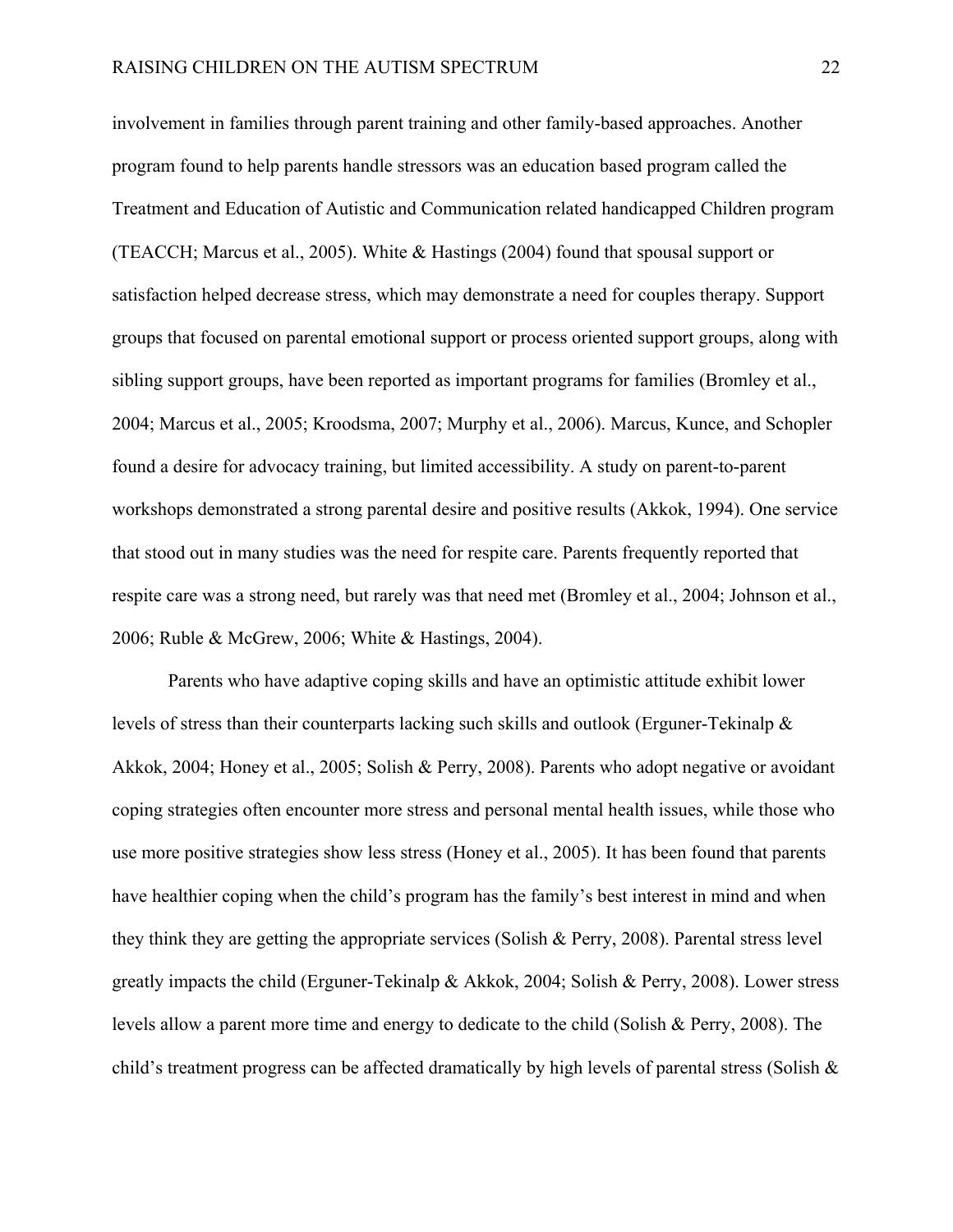Perry, 2008). Autism can cause high levels of stress throughout the entire family. Lacking positive coping skills and an optimistic outlook, stress levels have the potential to escalate in a cyclical pattern, causing mental health issues and familial problems.

Siklos and Kerns (2006) study presented a comparison between parents of children with an ASD and parents of children with Down Syndrome (DS). Eighty-eight total participants completed four questionnaires evaluating diagnosis, family needs, child characteristics, and demographics. The study found that the parents of children with an ASD did not vary in the number of needs compared to those with children with DS, but child-centered needs were more important, as were those for more ASD aware service providers, and for relations to professionals working with their child and family. All of the parents in the study felt as though there were inadequate services being provided. Parents of children with an ASD had significantly less satisfaction with the services they have received, and 93% expressed inadequate financial assistance. Support received was expressed to be more crisis management rather than proactive. Similar to other studies, they found that the more severe the child's behavioral problems the more stress and needs families expressed.

#### **The Need for Research Concerning Parents Needs**

When a child is on the autism spectrum, a parent has increased caretaking responsibilities. Although there may be a wide range of services in place for the child, often the majority of a child's time is spent in the care of a parent. "Parents of children with disabilities frequently take on an 'informal caregiving career' which frequently is for the rest of the child's life. As informal caregivers, parents provide long –term care that often requires extraordinary physical, emotional, social, and financial resources" (Murphy et al., 2006, p. 180). Evidence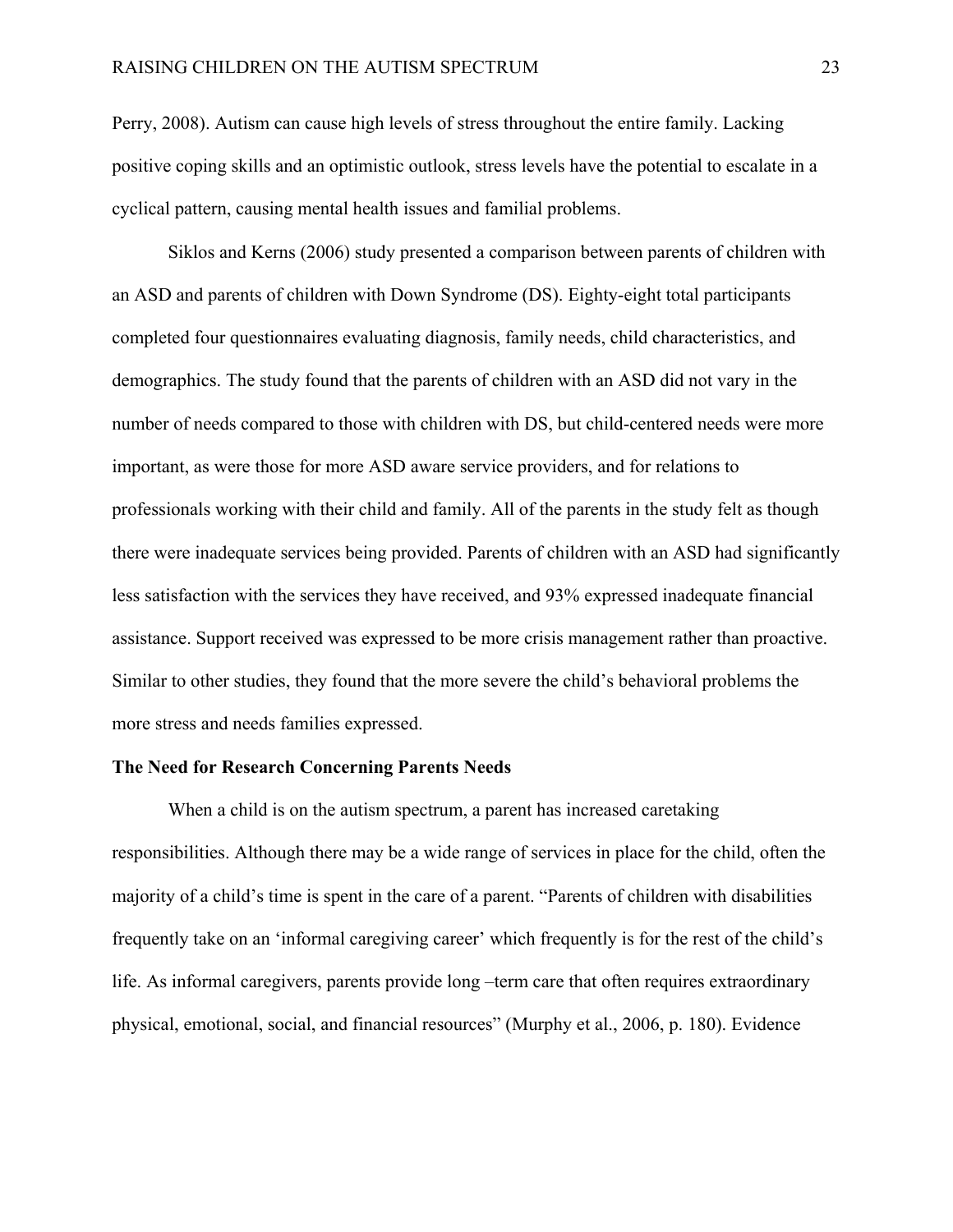suggests that parent involvement in treatments is beneficial to the child (Akkok, 1994; Kuhn, 2006; McConachie & Diggle, 2007).

When parents are involved in early intervention or parent training, it increases the uniformity of care and interventions implemented throughout the child's day (Akkok, 1994; Kuhn, 2006; McConachie & Diggle, 2007; Wang, 2008). "Increased parental skills allow for continual opportunities for the children's learning in a range of situations" (McConachie & Diggle, 2007, p. 121). A study by Akkok entailed 12 middle class couples and their 12 children with developmental disabilities randomly assigned to an experimental group and a control group. Those in the experimental group underwent eight weekly training sessions. The results showed that the experimental group children demonstrated significantly larger gains than did the children in the control group.

 Parent involvement in their child's interventions resulted in an increase in consistency, structure, and constant child training, which often leads to improved prognosis for their child. When parents participated in early intervention, parent training, and group parent education programs, there was evidence of positive changes in the child's social relationships, communication skills, behavior, and parental interactions (Akkok, 1994; Kuhn, 2006; McConachie & Diggle, 2007; Schreibman & Ingersoll 2005; Wang, 2008). Involvement in the child's treatment increased parental skills in teaching, praise, appropriate responses, and strategies to minimize maladaptive behaviors (Akkok, 1994; Kuhn, 2006; McConachie & Diggle, 2007; Wang, 2008).

When parents receive training or are incorporated into the child's treatment, it has been shown to reduce stress, increase confidence, improve knowledge of autism, decrease depression, increase self-esteem, and increase the feeling of self-efficacy (Akkok, 1994; Kuhn, 2006;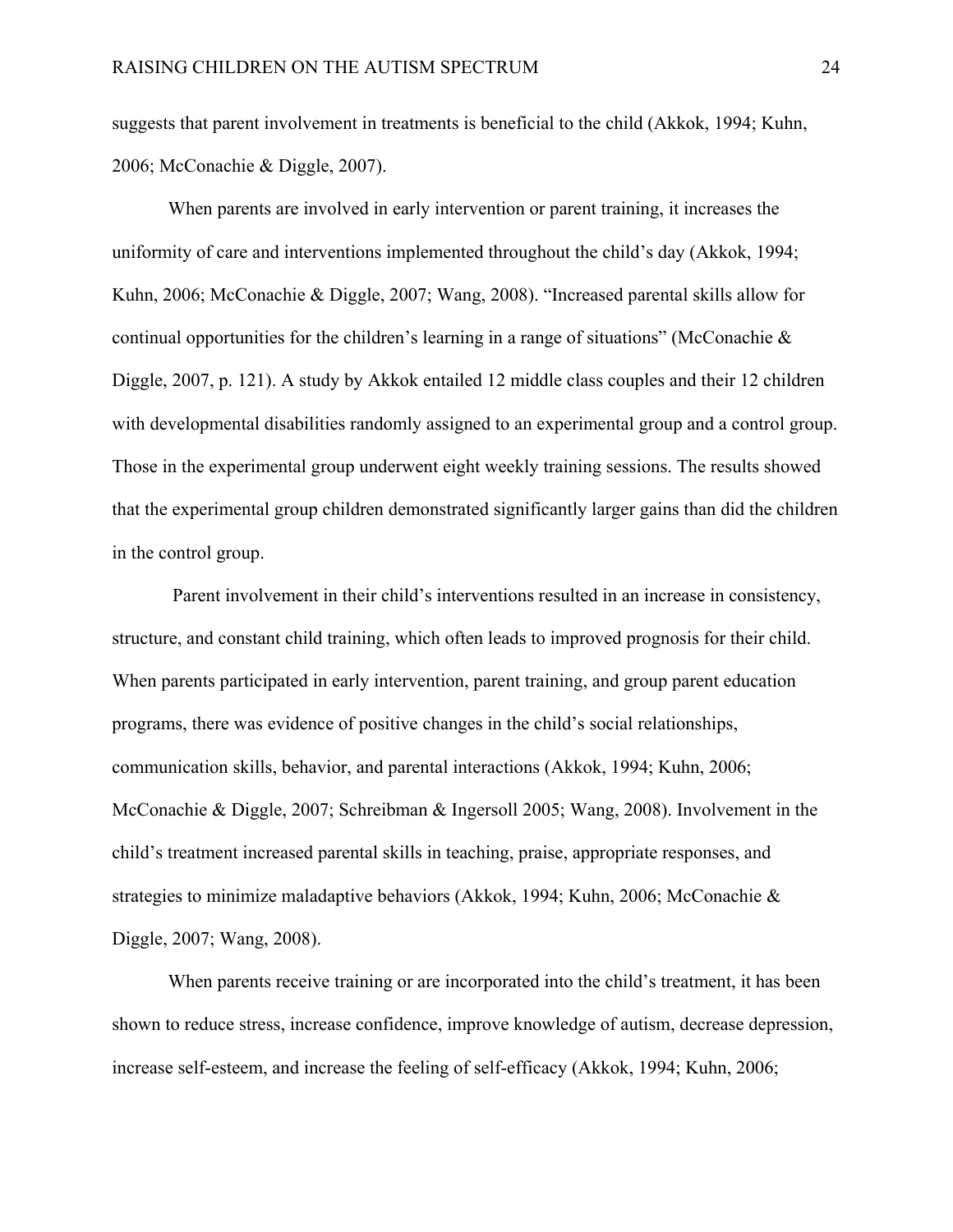McConachie & Diggle, 2007; Sofronoff & Farbotko, 2002). Parents involved in their child's therapies often show increased parenting skills and improved mental health. However, if parents do not have sufficient emotional strength to engage in the parenting intervention, it likely will not be successful. Many parents report strong feelings of guilt, which negatively affect their parenting skills and their ability to engage effectively in their child's treatment (Kuhn, 2006). Kuhn found that,

It may be important to address a mother's depressive symptoms before involving her in parenting interventions because high levels of depressive symptoms such as hopelessness, helplessness, low motivation, difficulty concentrating, and negative beliefs about oneself and the future may interfere with her ability to engage in interventions. (p. 570)

It is important to meet the mental health needs of the parents to help facilitate a better prognosis for their child. It also is important to determine what those needs are, and how the parents feel they are best met.

 A parent to parent training study by Akkok (1994) involved a group of 7 mothers of children with developmental disabilities who had several years of parenting counseling and training experience. They were to instruct a group of 40 untrained mothers of children with developmental disabilities in a parent to parent workshop. Parents were observed sharing their feelings of denial, shock, anger, depression, and adjustment, and reported feeling less stressed in caring for their child following the training. The untrained mothers indicated it helped improve their self-esteem and parenting skills. Interventions like this help parents increase their parenting skills while attending to their own mental health needs.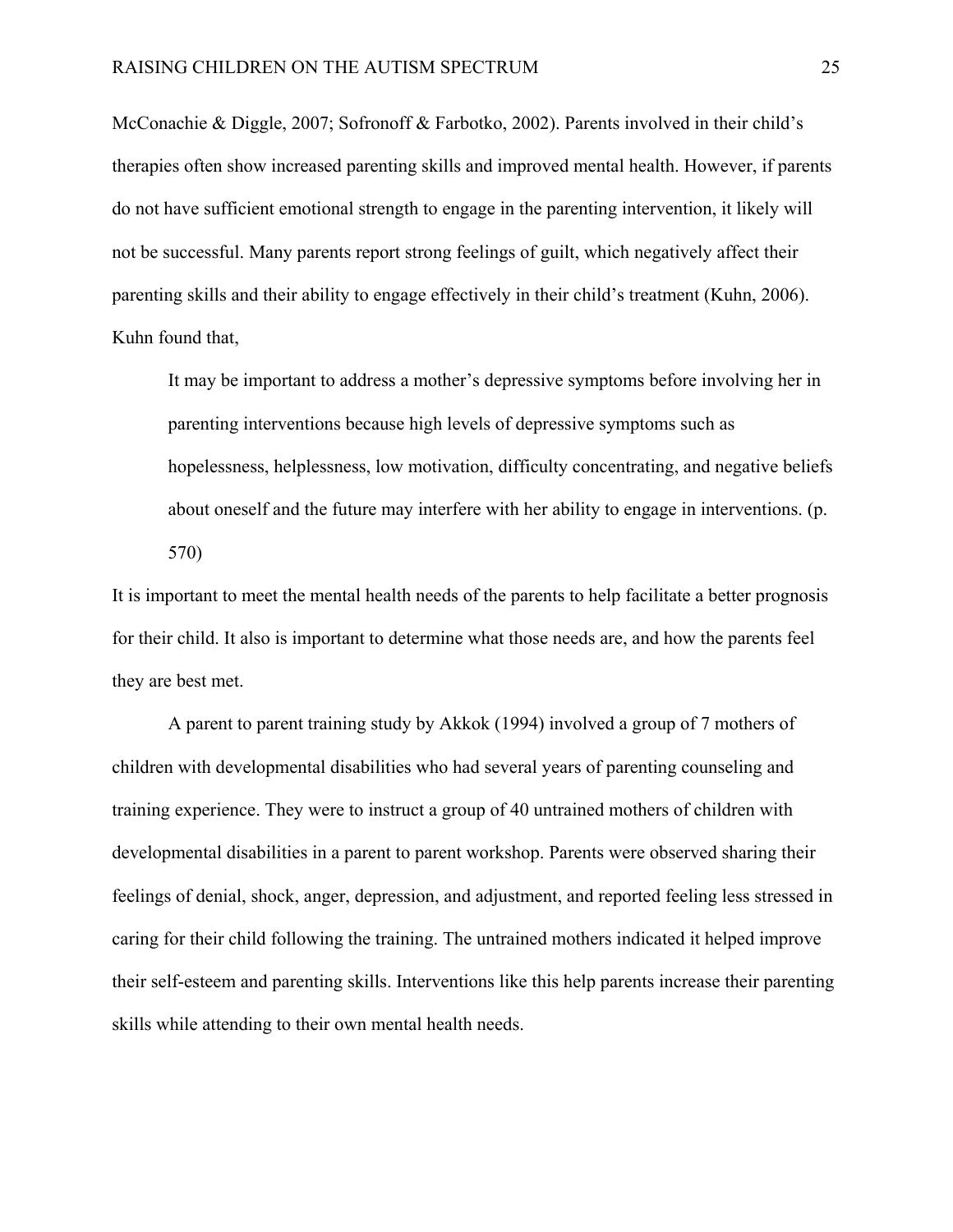Although there are interventions that involve parents with the training or treatment of their child, there are limited programs like the aforementioned that focus on parental emotional and cognitive needs (Kuhn, 2006; Linares-Gonzalez, 2006; McConachie & Diggle, 2007). According to Kuhn, "Early home-based intervention programs rarely include an explicit component in which the service provider asks about a parent's feelings and beliefs about parenting a child with autism, despite the known challenges inherent in this task" (p. 571). Parents need to be taught the skills to raise a child on the autism spectrum, and more emotionally supportive services should be made available to parents (Akkok, 1994; Kuhn, 2006; Linares-Gonzalez, 2006; McConachie & Diggle, 2007; Siklos & Kerns, 2006).

 Studies have found that parent training, counseling, and support groups are extremely important for parents with children on the autism spectrum. However, limited research has been preformed to uncover what parents perceive they need for services, or how well those needs are being met (Akkok, 1994; Kuhn, 2006; Linares-Gonzalez, 2006; McConachie & Diggle, 2007; Siklos & Kerns, 2006). Research has shown that parents believe they receive inadequate counseling, emotional support, specific diagnostic support, and social support (Murphy et al., 2006). Bromley et al., (2004) found,

At present, it is possible that such interventions are not being adequately provided, as the psychological wellbeing of parents does not necessarily come within the remit of services for children with developmental disabilities. This is a potentially important area of development for such service. (p. 421)

It is important for parents to have access to emotionally and cognitively supportive resources (Linares-Gonzalez, 2006; McConachie & Diggle, 2007). Future evaluations must consider what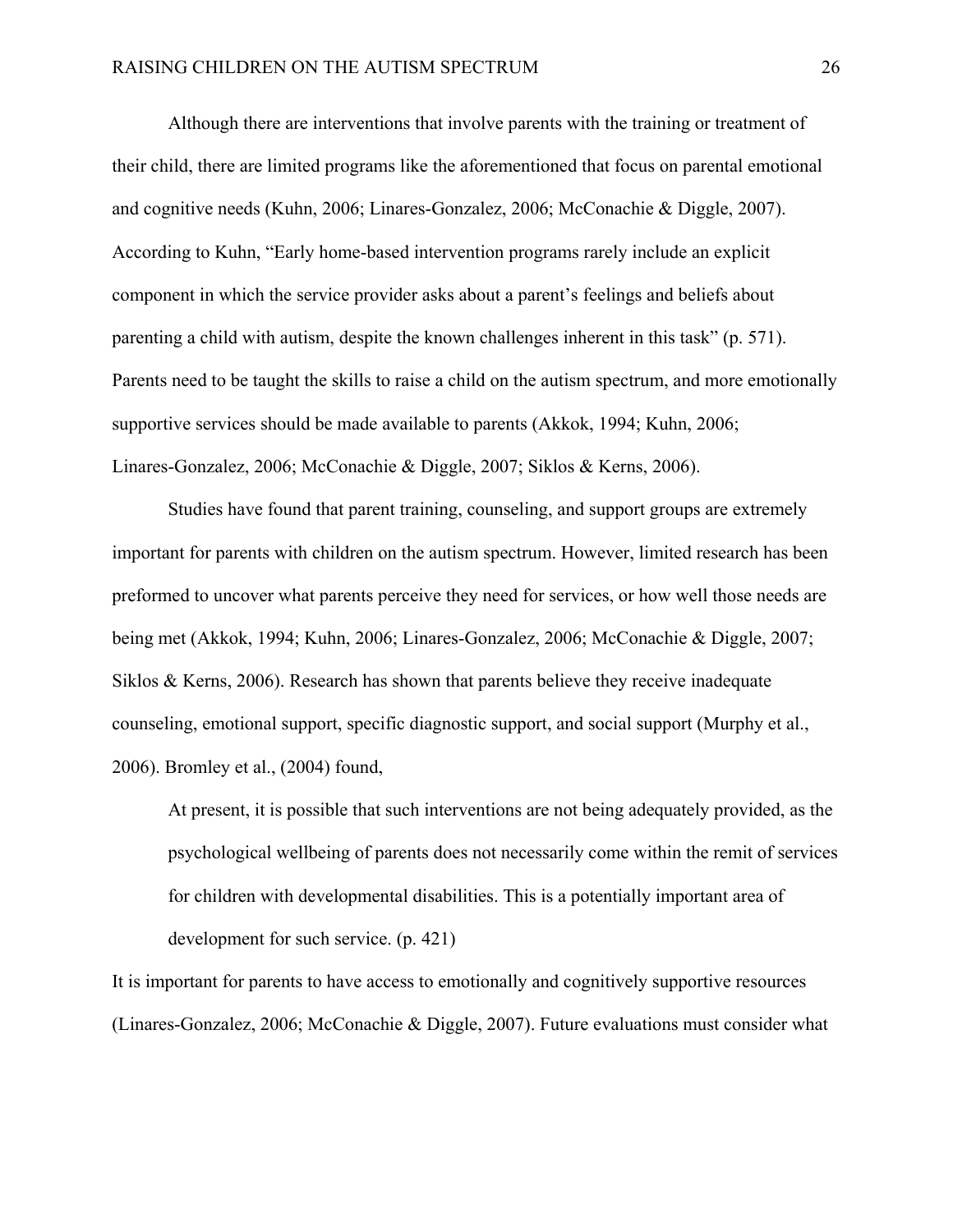services are being offered for parents and what services parents feel are necessary to help them cope.

#### **Method**

This study was designed to answer the following research questions: What have parents experienced in terms of needs and services for themselves in relation to having a child with an ASD? How well are parents' needs being met for particular services? How interested would parents be in receiving particular services? What services do parents of autistic children find are most important for themselves and their families? These questions were answered through a questionnaire distributed to parents of children with an ASD.

### **Participants**

Participants included 108 parents or primary caregivers of children diagnosed with Autism Spectrum Disorder, including Asperger's Disorder, Autism, and PDD-NOS. It was required that the child on the spectrum be between the ages of 3 and 21. Participants needed to have their primary residence within the United States of America and speak English. Initially 154 individuals responded to the multifaceted five-page survey. Of the questionnaires returned, 46 respondents consistently left required answers blank. These respondents were not included in the final sample, resulting in a total of 108 participants.

Participants were recruited through local ASD support centers including, but not limited to, North Shore Arc's Autism Support Group, Asperations, Asperger's Association of New England, Autism Speaks, Autism Society, and Autism Support Network. The questionnaire was posted on their websites, in their newsletters, and announced during support groups.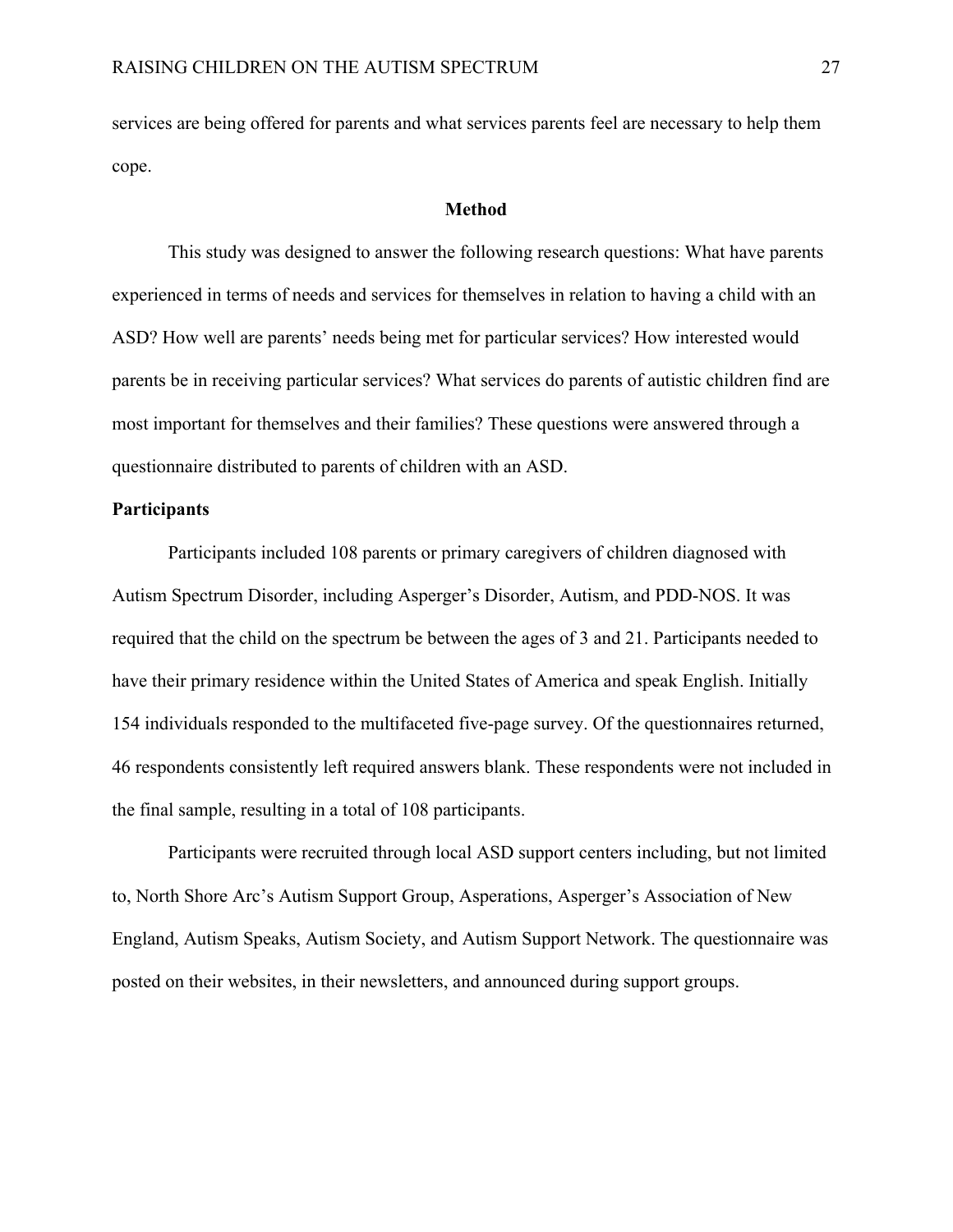#### **Measures**

The study was designed to review the needs and service of parents with children on the autism spectrum from the perspective of the parent. The information was gathered through a questionnaire developed to evaluate those specific services parents perceived they needed for themselves and, if applicable, their children without an ASD (See Appendix B). The questionnaire was developed to evaluate those needs parents felt were not being met, and what services they desired, including aspects of the provider, places of delivery, and barriers. It assessed the services in which parents and siblings had participated, the extent the parent felt his or her needs had been met within existing programs, and whether their provider was ASD aware. Parents also were asked to rank order the top three types of programs they felt would be useful for themselves.

The questionnaire was developed using available literature and the personal observations of the researcher made while working in programs for children with autism and their families. After realizing that parents felt they did not have many resources for themselves, I investigated various services offered to parents by employing internet web searches, reviewing topical literature, and through collaboration with colleagues. A review of literature on parent focused services and resources specifically offered to parents of children with autism returned limited information. Studies focusing on services offered to children were used to identify those services parents used frequently or for which they expressed a need. Information surrounding the parents' perspectives of needs and services was limited. As a result, the list of services was derived from what parents had requested, from the services found in the aforementioned literature, and on websites. It was further refined for clarity through consultation with a group of psychology doctoral students who had experience working with individuals with an ASD.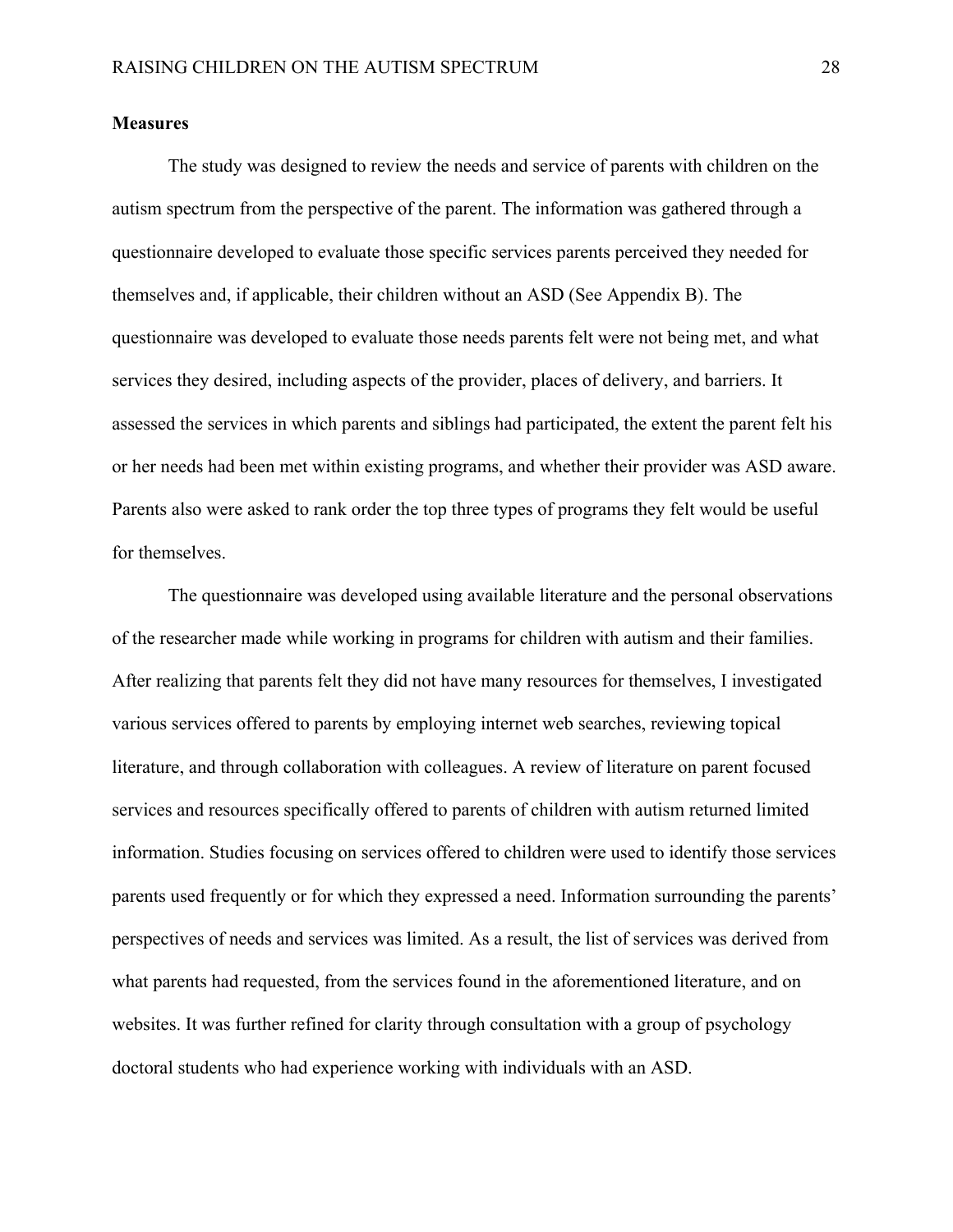While working in a psychiatric hospital setting, it became apparent there was a lack of resources for the family members, with limited parent training addressing the transition from the hospital to the home environment. As an in-home Autism Life Skills Specialist, time was dedicated to the needs of the children, not those of the parents. Limited parent guidance was offered to the family, with the majority of work dedicated to implementing discrete trials, and working on social skills with the child. During the provision of these services, many parents requested referrals for a therapist for themselves, preferring a therapist with a good understanding of autism and the effects on the family.

While leading social skills groups for children on the spectrum, parental referrals often were made to a parent support group. In line with related studies, parents subsequently reported the support group to be very helpful (Bromley et al., 2004; Marcus et al., 2005; Kroodsma, 2007; Murphy et al., 2006). Parental support groups were broken down into three different types; educational, process oriented, and online. A definition was established for each of these types of services that were used for this study (See Appendix D). An educational parent group was defined as in-person, professionally-facilitated support group for parents of children with an ASD, which provides psycho-educational information about having a child with an ASD. Topics may include information about the diagnosis, Special Education, medication, behavior plans, etc. A process oriented parent support group was defined as an in-person, professionally-facilitated support group for parents of children with an ASD, which provides a safe space for parents to explore their feelings, struggles, and needs among other parents of children with an ASD. These groups focus on the interpersonal and psychological needs of the parents, as opposed to educational trainings. An online support group was defined as an electronic community resource that grants access to individuals worldwide. Some groups allow individuals to exchange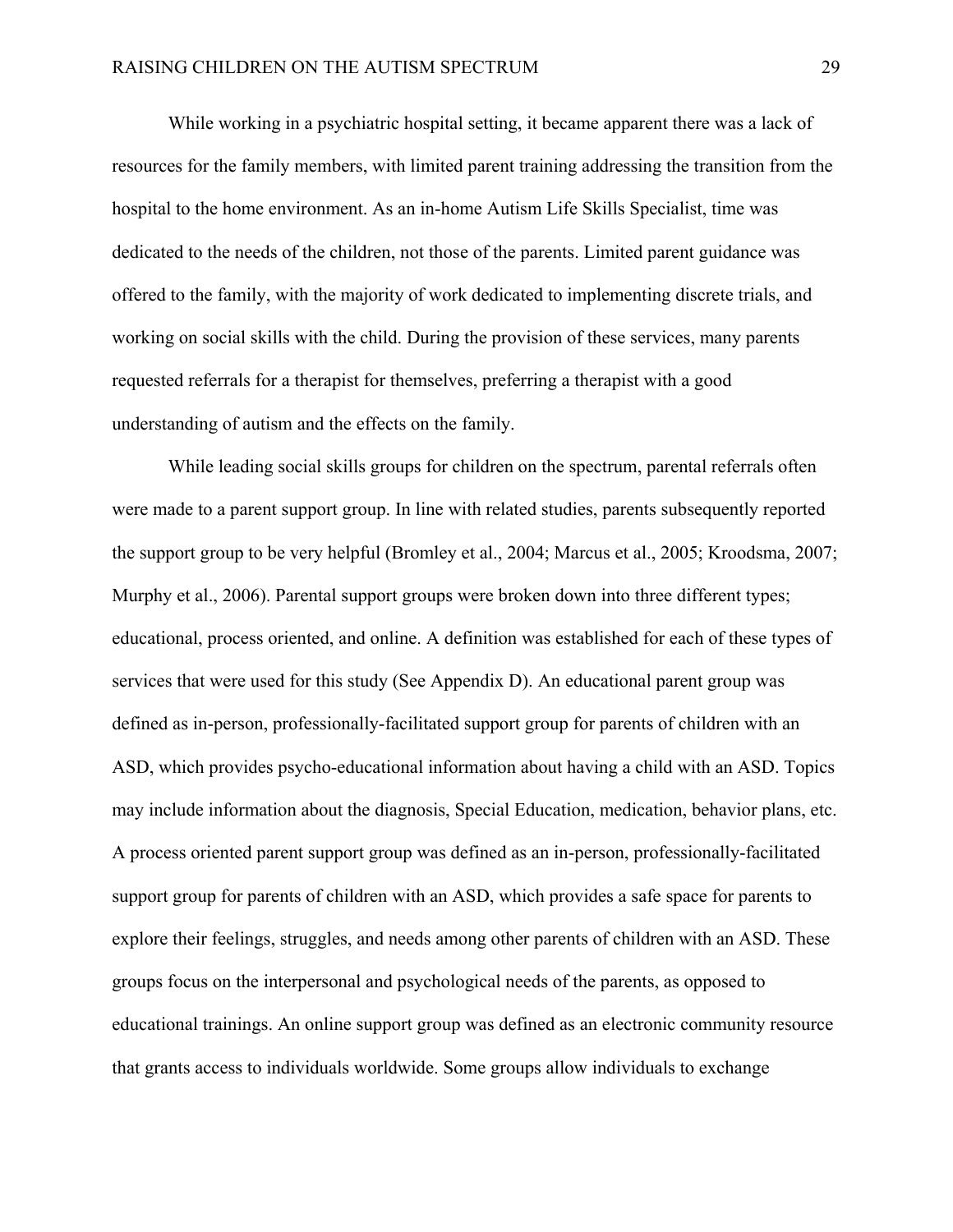messages in real-time, while some can post a message or exchange messages via email, blogs, or internet bulletin boards. The groups can be peer-to-peer self-help groups or facilitated support groups. These groups meet in a virtual world and do not have a physical location, sometimes allowing members to stay anonymous (Bromley et al., 2004; Marcus et al., 2005; Kroodsma, 2007; Murphy et al., 2006).

While doing in-home parent training, I often heard parents state that they would like a therapeutic service for themselves, but parent training was the only service offered, which was consistent with the research done by Marcus et al. (2005). Parent skills training was defined as a trainer who works with the parents in order to teach them and other caregivers effective ways of helping their child further develop his or her skills. Numerous parents reported that their own therapist did not have significant ASD experience, and therefore was not meeting their needs (Erguner-Tekinalp & Akkok, 2004; Rogers, 2008; Vogt, 2007). Individual therapy was defined as psychotherapy or personal counseling with a psychotherapist, which involves working on a one-to-one basis with a therapist to prepare a plan to create positive changes in one's life.

It has been found that parents of children with an ASD have an increased risk of marital discord and were at higher risk of divorce (Benson & Karlof, 2009; Bromley et al., 2004; Erguner-Tekinalp & Akkok, 2004; Johnson et al., 2006; Rubens, 2009; Siklos & Kerns, 2006; Vogt, 2007). Therefore, parental desire for couples therapy was evaluated. Couples therapy was defined as psychotherapy, with a psychotherapist used to treat relationship distress for couples. The purpose of couples therapy is to restore a better level of functioning in couples who are experiencing distress. Parents have expressed difficulty in meeting the needs of their children without an ASD. Siblings of children with an ASD reported feeling stress, and worrying about both their siblings and their parents well being (Bågenholm & Gillberg, 1991; Bebko et al., 1987;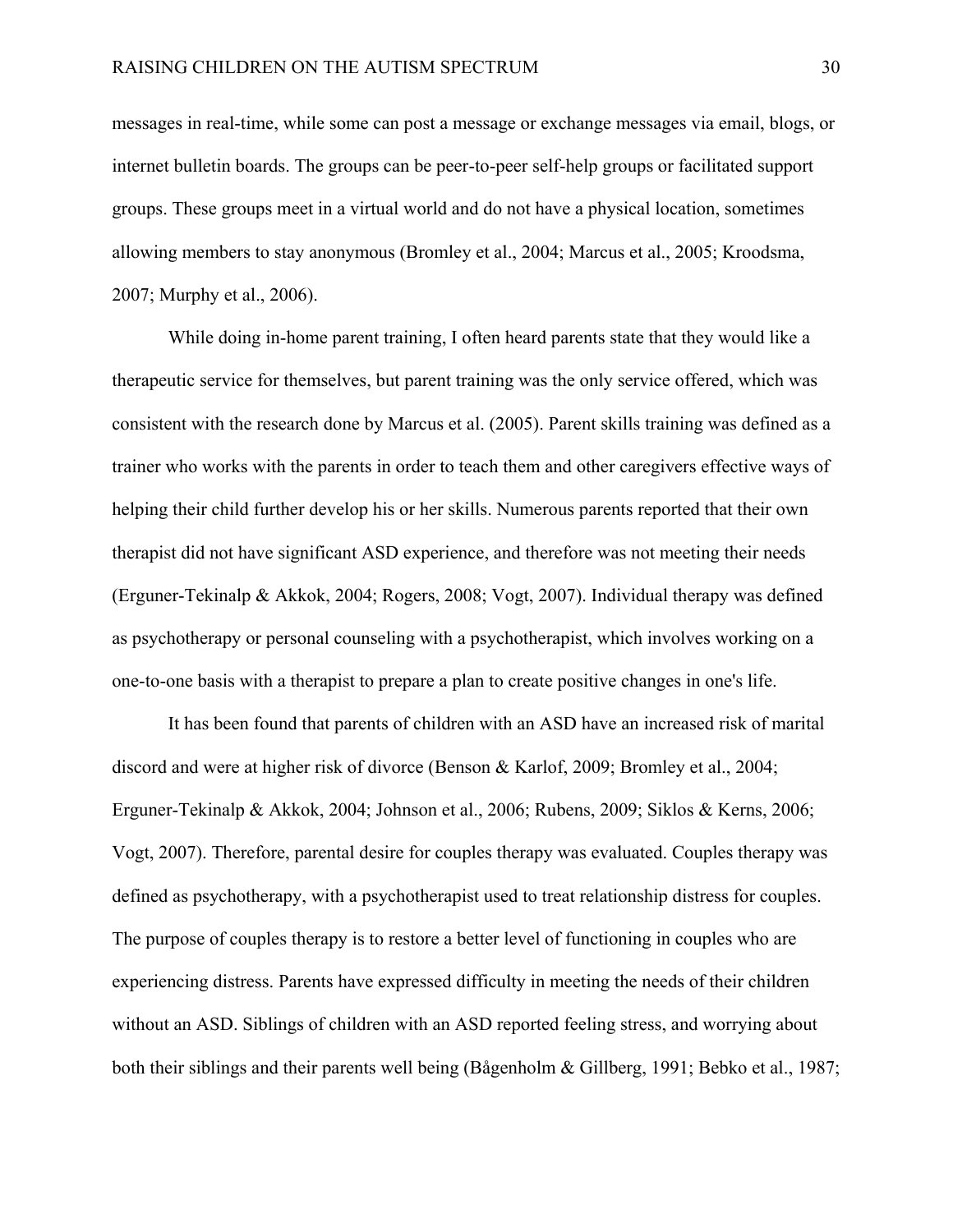Erguner-Tekinalp & Akkok, 2004; Kaminsky and Dewey, 2002; Linares-Gonzalez, 2006; Lutz, 2008; Perez, 2008; Rogers, 2008). The need for sibling support groups was explored. A Sibling support group was defined as a support group for siblings of children with an ASD, which helps connect siblings with other siblings of children with autism and peer support. Research also has found that parents with access to respite care have more time to focus on their relationships with their spouse and with their children without an ASD (Bromley et al., 2004; Johnson et al., 2006; Murphy et al., 2006; Ruble & McGrew, 2006; White & Hastings, 2004). Respite care is short-term, temporary relief of care giving responsibilities so that caregivers can have time for themselves. This time is meant to enhance a parent or caregivers ability to continue in their role as a primary caregiver and to maintain a caring relationship.

Research has found that many parents do not know what resources are available to them or have asked for a case manager to help direct them in finding appropriate services (Akkok, 1994; Marcus et al. (2005). Two services mentioned in the literature were parent-to-parent workshops and parent advocacy groups (Akkok, 1994; Marcus et al. (2005). A parent to parent workshop is a group developed by parents of children with an ASD to help other parents with children on the spectrum. The group may teach skills, educate about rights, or offer support to their peers. This group is not organized or facilitated by a professional. A parent advocacy group is a parent run group whose focus is on advocacy and support. The group is dedicated to increasing awareness of autism. A Parent Advocacy Group often strives to receive funding for ASD needs, and help ensure an appropriate public education and equal opportunities for children and youth with an ASD.

The questionnaire was designed to determine those services parents of autistic children felt they needed for themselves. Since many of the parents had been or were then enrolled in one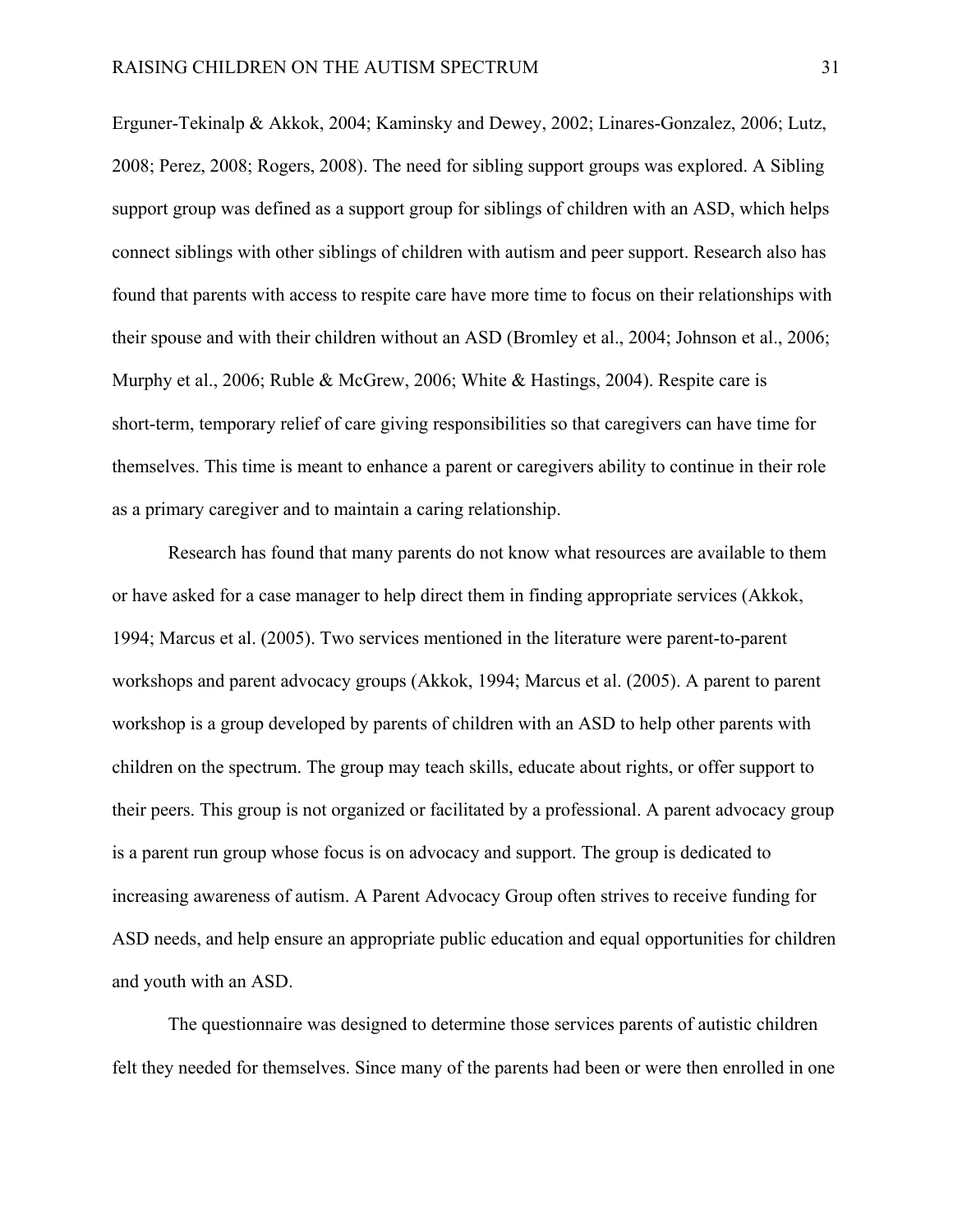or more of the services identified, it was necessary to determine how satisfied they were with the particular services offered. In order to help determine what services parents found to be most important, the questionnaire requested participants rank order their top three desired services. Ranking responses helped determine particular services parents expected to be most helpful.

The demographic questions were refined throughout the development process. Initially, limited demographic information was to be collected. Through discussions with colleagues and parents of children with autism and literature review, it appeared that parents of different ages and varying marital status might desire different services (Civick, 2008). It was important to determine if the questionnaire would reflect this observation. Demographic information was gathered to help evaluate whether there were different responses based on particular situations. Bromley et al., (2004) assessed the needs of the children and found no significant differences between the varying demographic information. My study attempted to measure how parents' needs varied based on demographics.

The educational level of the parents, their incomes, occupations, residence, and culture all might impact parents' needs (Murphy et al.; 2006). If a family's income exceeded their basic financial needs, the family may have had wider access to services. Certain employment situations may have proven more flexible with work schedules or offered more in terms of family support. The local government programs and population density may have played a large factor in which services the family was offered or to which it had access. Cultural influences may have impacted how a family handled the diagnosis, as well as their openness to outside services.

It had been observed that "typical" siblings often helped parents and other family members cope with the diagnosis (Bebko et al., 1987; Erguner-Tekinalp & Akkok, 2004;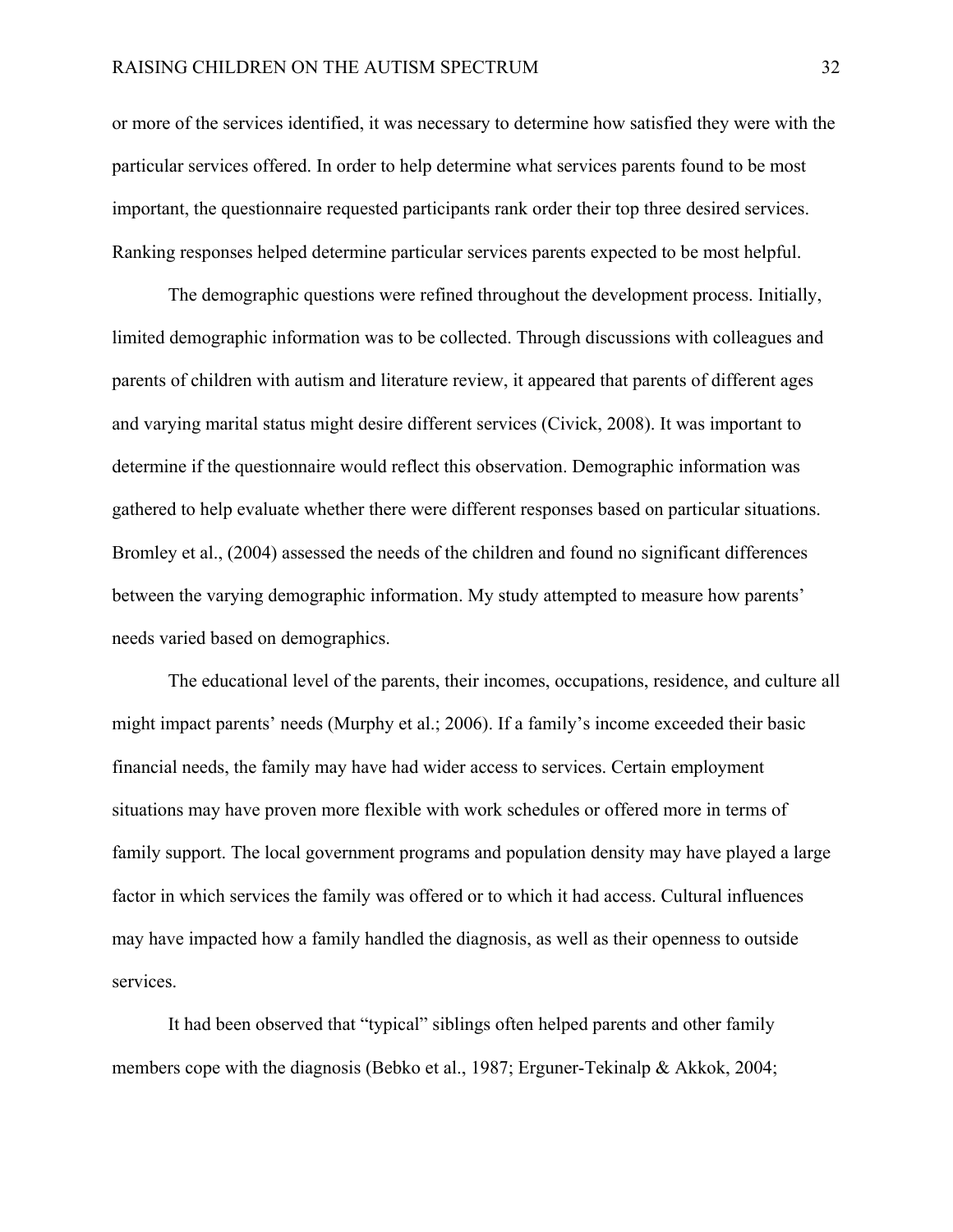Linares-Gonzalez, 2006; Rogers, 2008). It was important to learn of the number of children in the family and, if more than one, how many of them were on the spectrum. Where a family had more than one child on the spectrum, it was anticipated they would need more services. The age of the child with Autism also was an important factor, as it was possible that parents with older children had overcome some difficulties and had learned how to cope (Kroodsma, 2007; Marcus et al., 2005; Murphy et al., 2006, Ruble & McGrew, 2006; Shea & Mesibov, 2005). It also was possible that, as the child aged, parents would feel they needed more services for themselves. Ruble & McGrew (2006) found that younger children used more services and reported better family outcomes. Studies have found that emotional stress, anxiety, and family distress increase over time and specifically during adolescence (Kroodsma, 2007; Marcus et al., 2005; Murphy et al., 2006, Shea & Mesibov, 2005). It was important to find whether parents had varying needs based on the age of their child or years since diagnosis.

#### **Procedure**

The questionnaire was uploaded on to surveymonkey.com which produced a secure link directly attached to the survey. Individuals were recruited through autism awareness and support group websites, newsletters, and list serves. Six organizations were contacted via email with the request to distribute the questionnaire. Two organizations did not respond while four responded positively. Individuals in charge of North Shore Arc's Autism Support Group, Asperations, Greater Lawrence Education Collaborative, and Asperger's Association of New England granted permission to publish the internet link for the questionnaire within their respective program's communication system. Following permission from the human research committee, a cover letter (See Appendix E) including the link to the questionnaire and a brief announcement about the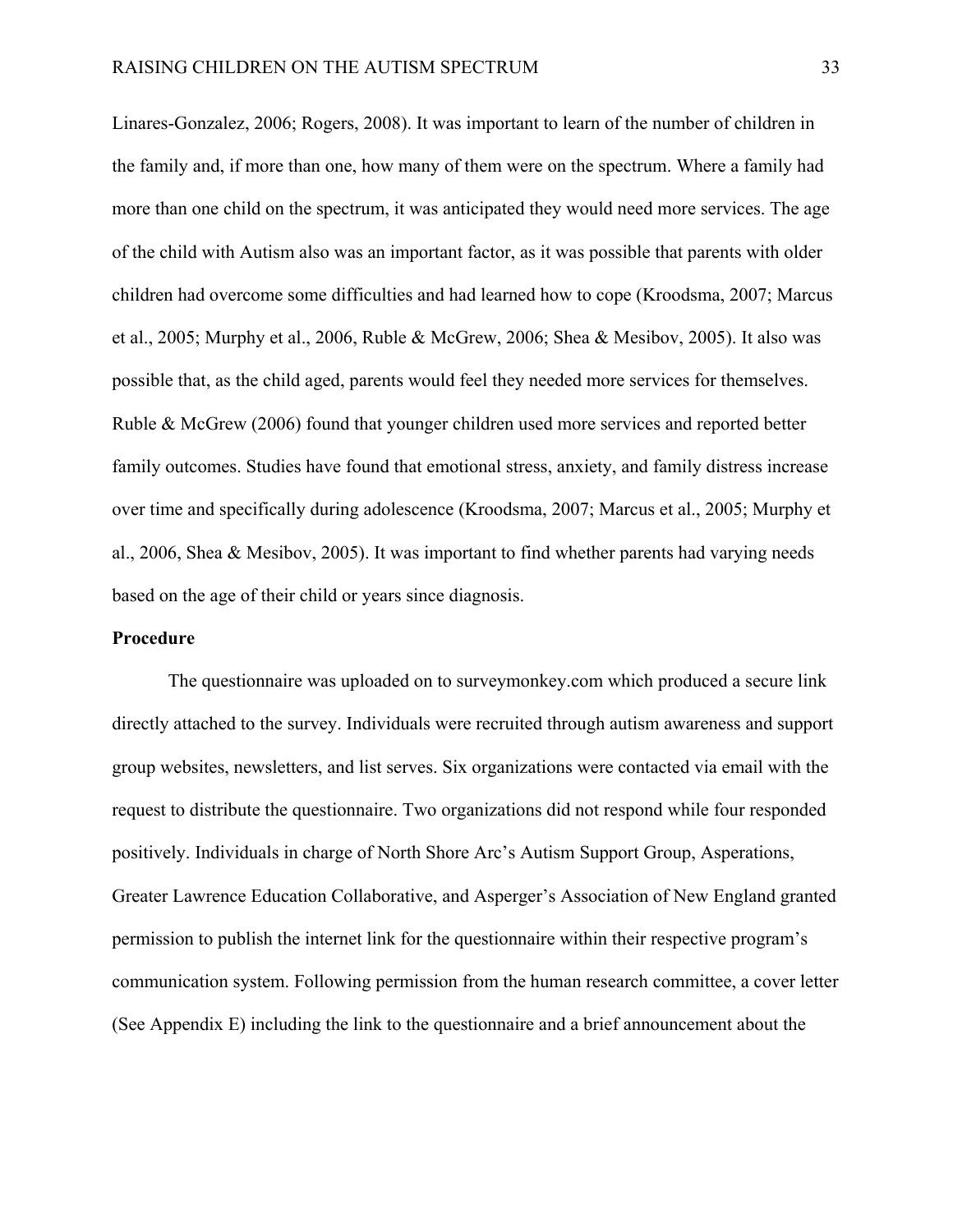study to be posted on websites and in newsletters was emailed to those organizations, as well as to Autism Speaks, the Autism Support Network, ant to national Autism Society groups.

Following the distribution of the cover letter the sites posted the link on their websites, e-newsletters, and on their Facebook accounts. The electronic link allowed parents to navigate directly to the questionnaire with one click or through typing in the link. Parents were encouraged to share the link with others. The questionnaire took 10-15 minutes to complete. Informed consent information, including risks, benefits, and confidentiality (See Appendix C), was presented to each individual prior to gaining access to the questionnaire. Consent was implied by completing the questionnaire. Operational definitions of services in question (See Appendix D) were supplied at the beginning and throughout the questionnaire to ensure that each participant had the same understanding of each service. Information was gathered through surveymonkey.com and imported into Microsoft Access Database for further filtering and data summation. The data analysis was completed through Microsoft Excel which produced means, standard deviations, and percentages. Participants were offered the opportunity to obtain the research findings by emailing a request following the study to ASDKateRyan@gmail.com or to type in the request on the final screen of the survey.

#### **Data Analysis**

The study combined both quantitative and qualitative methods to assess the needs and services to which parents or caregivers had access or were in need, and their level of satisfaction with the services. Quantitative analysis was used to evaluate the demographic, multiple choice, and ranking questions within the questionnaire. Qualitative analysis was used to examine the open ended questions on the questionnaire.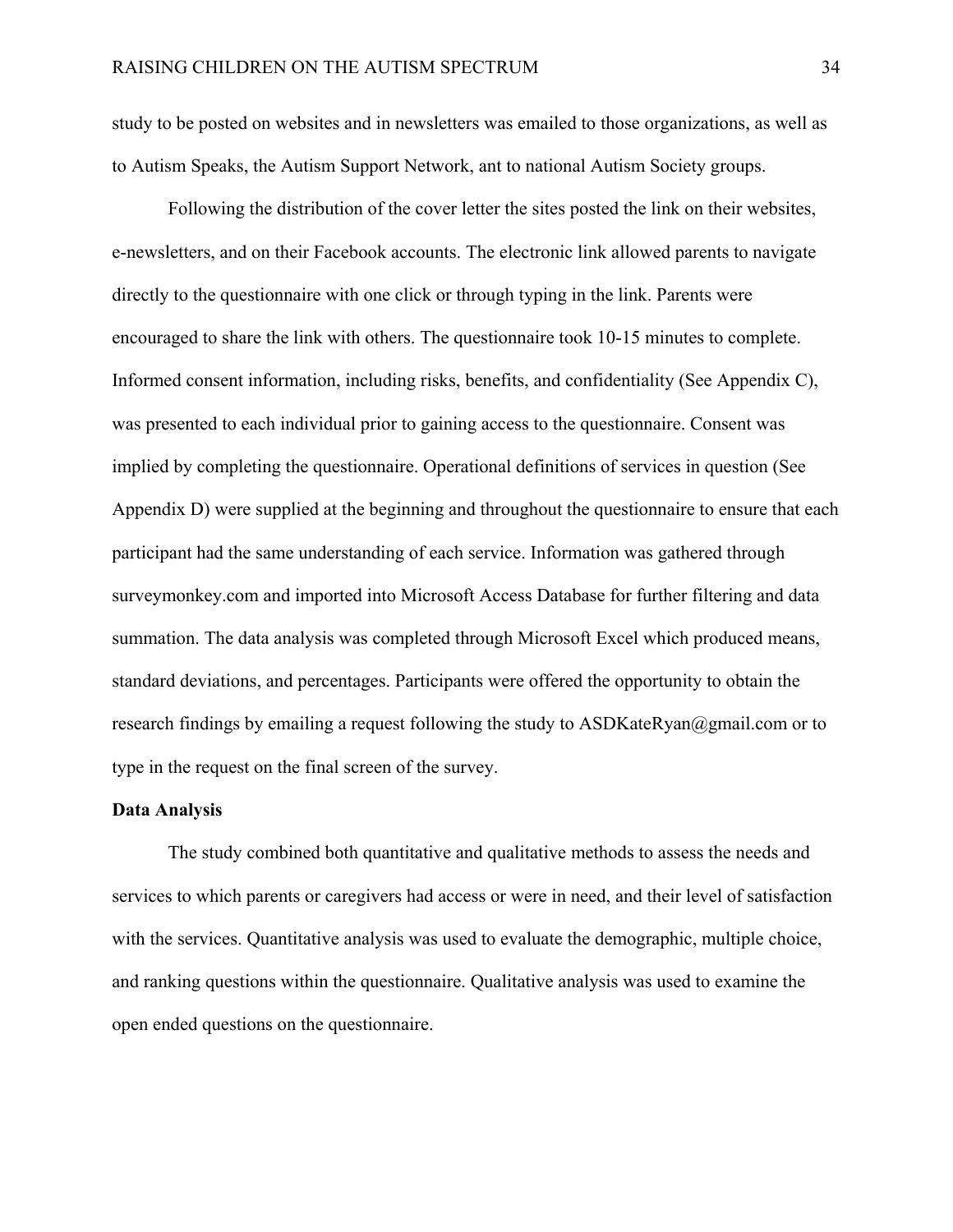Descriptive statistics were used to evaluate the results of the questionnaire. The level of parent interest and satisfaction was evaluated for each service. Frequency distributions were presented for each of these variables. Averages and standard deviations were determined for the questions pertaining to age. Parents also were asked to rank order the top three services they felt were most useful. For each service, the frequency of being ranked first, second, or third most important was presented. It was further dissected to determine how many people had used the services they ranked first, second, and third most important. The parent responses were screened to determine differences based on parent gender, age, marital status, state of residence, population density, educational level, income, race/ethnicity, time since diagnosis, or number of children on the spectrum.

The open ended questions were evaluated using a phenomenological qualitative approach. This approach was used to determine the parents' or guardians' perspective, and to understand better the values and realities of those completing the questionnaire (Ryan & Bernard, 2003; Smith & Osborn, 2003). The phenomenological approach looks at what the caregiver's experience of being a parent of a child with Autism is like by hearing the parents' opinion of their needs, experiences, and satisfaction (Smith & Osborn, 2003).

Qualitative data were evaluated using a phenomenological analysis. A peer and I independently reviewed the responses for all of the questions and developed a series of categories into which the responses appeared to fit. We then compared our categorical listings, merging similar categories and separating out differing categories which, determined an agreed upon set of categories for each question. We then each sorted the responses independently into one or more of the agreed upon categories. The responses were straightforward in that some of the responses included one word answers, using the names of specific services that matched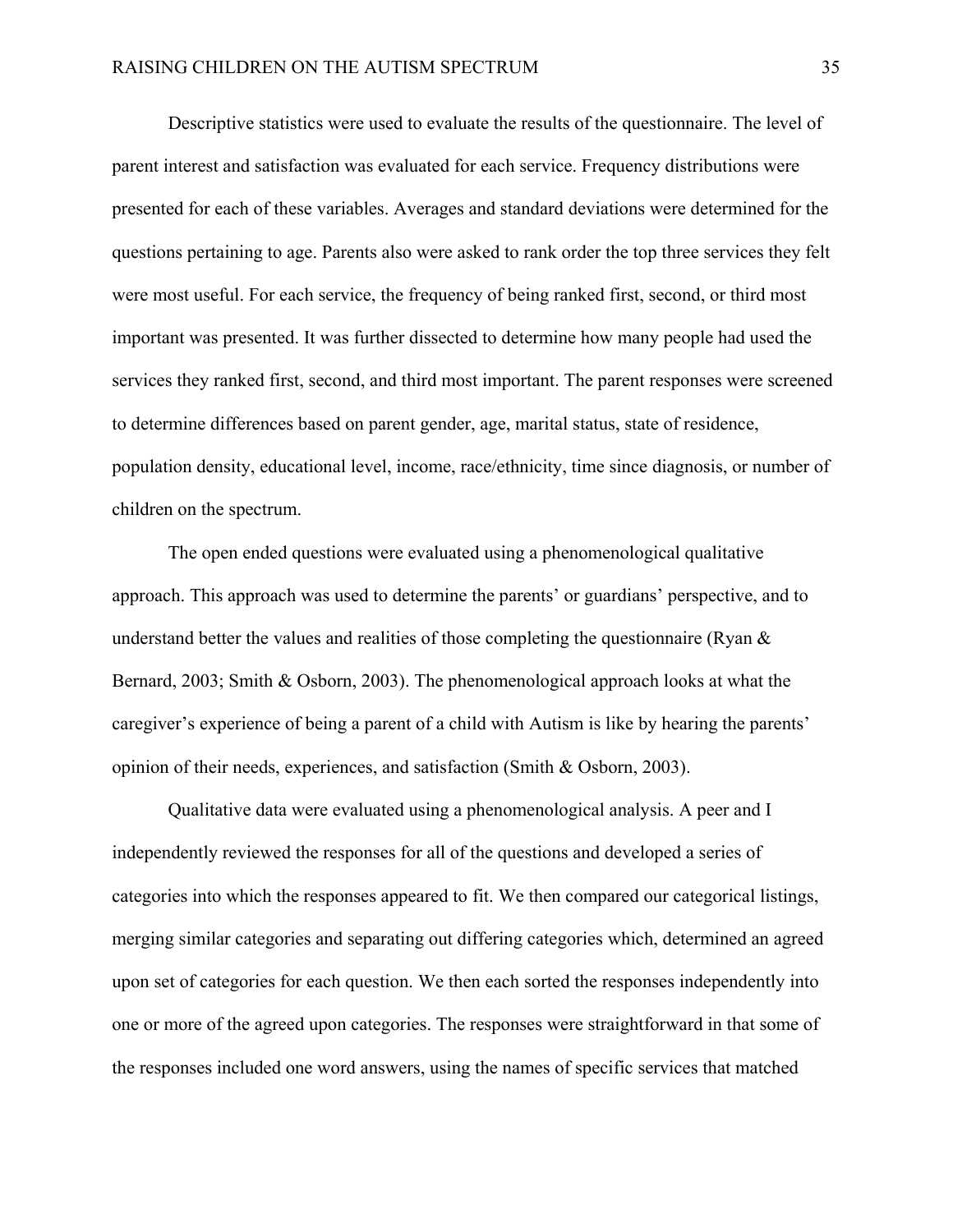category names, while other responses included more detail, but primarily uncomplicated descriptions of services (e.g. "respite" and "A good program of support or counseling for parents of children with ASD"). We subsequently compared our sorting of responses into the categories. If there was initial disagreement, we discussed the responses and the categories involved until an agreement was reached. As the researcher, my response was chosen when discussion did not settle the disagreement. Where one reviewer assigned a response to more than one category and the other reviewer did not, the responses were discussed to determine the categories in which they would be placed. Most of the disagreements between raters stemmed from one rater assigning more than one category to a response; these responses were counted as disagreements in calculating the rate of agreement, Interrater reliability was established by counting the number of differing responses and dividing that number by the total number of responses (i.e., agreements plus disagreements) yielding a 97.3% rate of agreement (Ryan & Bernard, 2003).

#### **Results**

The purpose of this study was to determine the needs of parents or caregivers who had a child with an ASD. This study used both qualitative and quantitative methods to determine the needs and services that caregivers feel were necessary or desired. The use of open ended questions allowed parents or caregivers to express their experiences and needs in their own words. The quantitative methods were demographic and multiple choice questions.

#### **Participants**

The questionnaire had 154 initial respondents. However, 14 respondents did not complete the required demographic questions, while another 32 did not complete questions beyond the initial demographic section. These 46 respondents were redacted from the analyses. The resulting sample consisted of 108 parents or caregivers of children who were diagnosed with an ASD,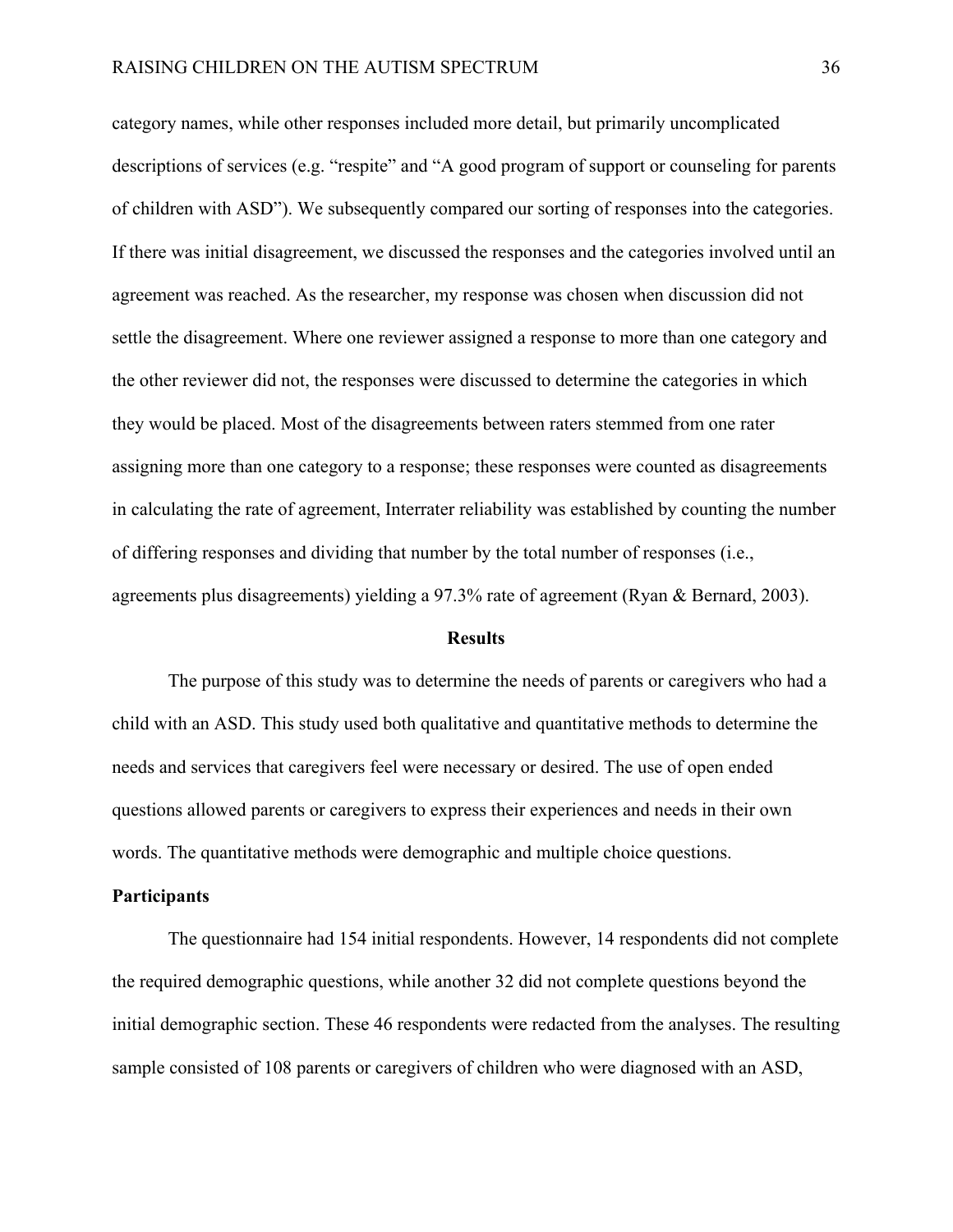ages 3 through 21. The caregivers volunteered to take an anonymous questionnaire online to provide information about the needs and services they were presently receiving or felt were needed. The participants were predominantly mothers (92.6%, n= 100; Table 1). The other parental groups identified were less frequent. Only seven (6.5%) were fathers and one (.9%) was a stepmother. The average age of the participants was 40.8 years old (SD=7.48). Parents in the sample were 79.6% Caucasian (n= 86) followed at a great distance by Hispanic-American (5.6%, n=6), Asian-American (4.6%, n=5), and African-American (4.6%, n=5; Table 2). The remaining racial/ethnic groups (Native American/American Indian, Biracial, and Multiracial) accounted for only  $5.6\%$  (n=6).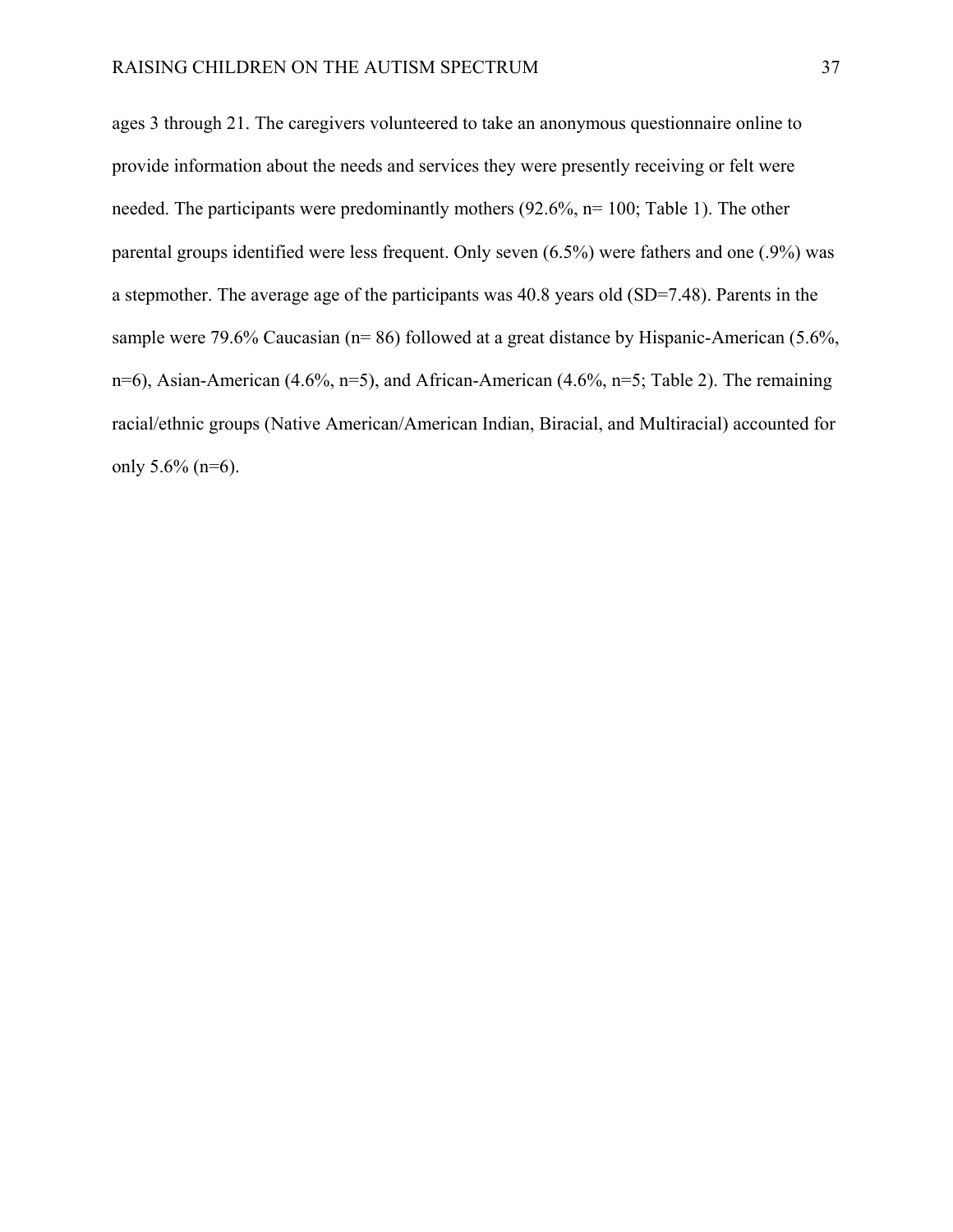# *Relationship to Child with an ASD*

|                    | n   | $\frac{0}{0}$ | Avg Age | <b>SD</b> |
|--------------------|-----|---------------|---------|-----------|
| Mother/Step Mother | 101 | 93.5%         | 40.2    | 7.17      |
| Father/Step Father | 7   | $6.5\%$       | 47.9    | 8.78      |
| Other              | n/a | n/a           | n/a     | n/a       |
| Total              | 108 | 100.0%        | 40.8    | 7.48      |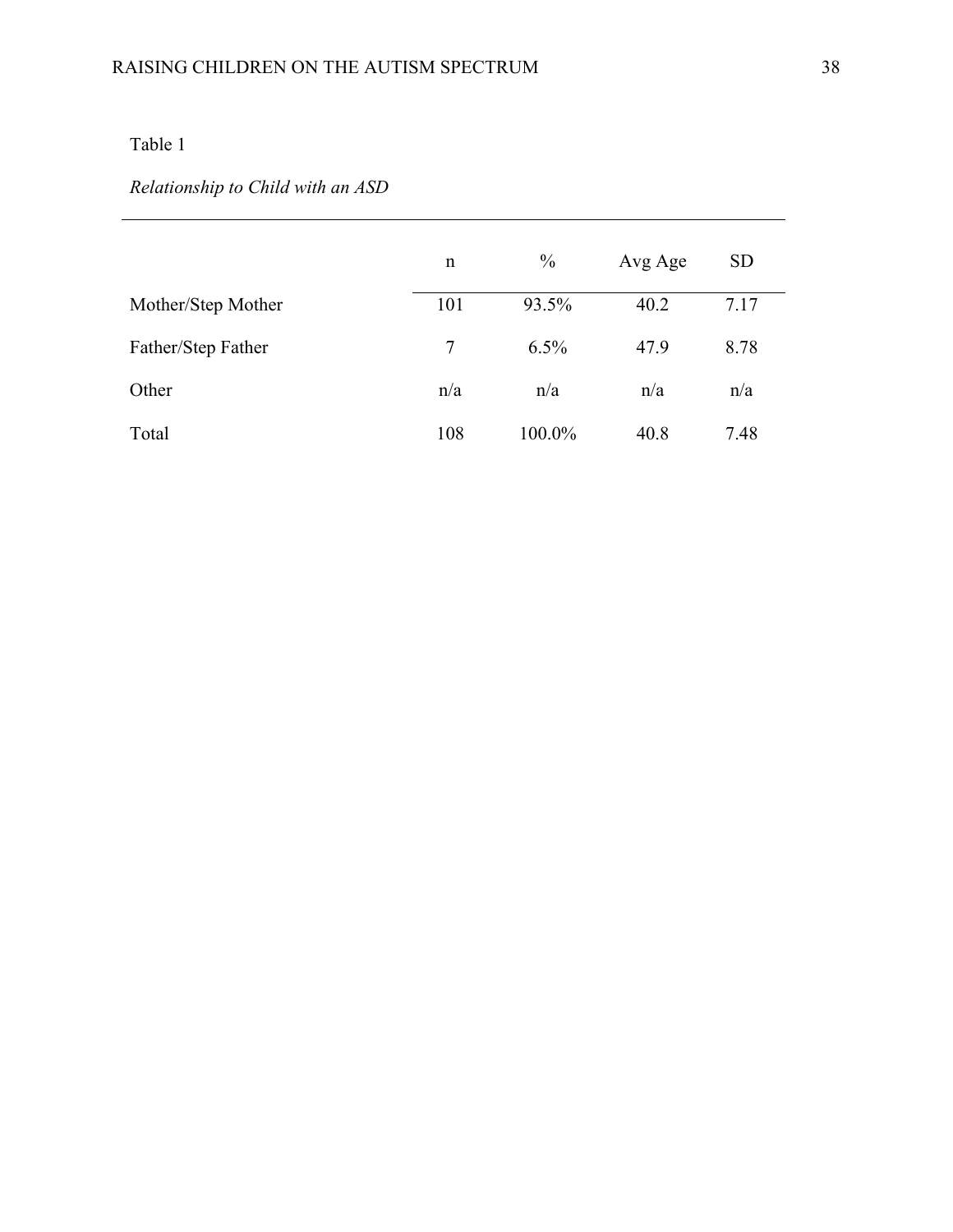*Ethnic Group* 

|                                 | $\mathbf n$    | $\frac{0}{0}$ |  |
|---------------------------------|----------------|---------------|--|
| Caucasian                       | 86             | 79.6%         |  |
| Hispanic-American               | 6              | 5.6%          |  |
| African-American                | 5              | 4.6%          |  |
| Asian-American                  | 5              | 4.6%          |  |
| Multiracial                     | 3              | 2.8%          |  |
| Native American/American Indian | $\overline{2}$ | 1.9%          |  |
| <b>Biracial</b>                 | 1              | $0.9\%$       |  |

 The majority of the respondents were married (81.6%, n=87; Table 3). The next highest response was from those who were divorced (7.4%, n=8). The majority of the respondents were very well educated, with over 68% holding at least an associates degree (Table 4). The largest of this group was those in possession of a bachelor's degree (28.7%, n=31). The next frequent group of respondents possessed a masters degree (24.1%, n=26), and third most frequent grouping stated they had some college (20.4%, n=22).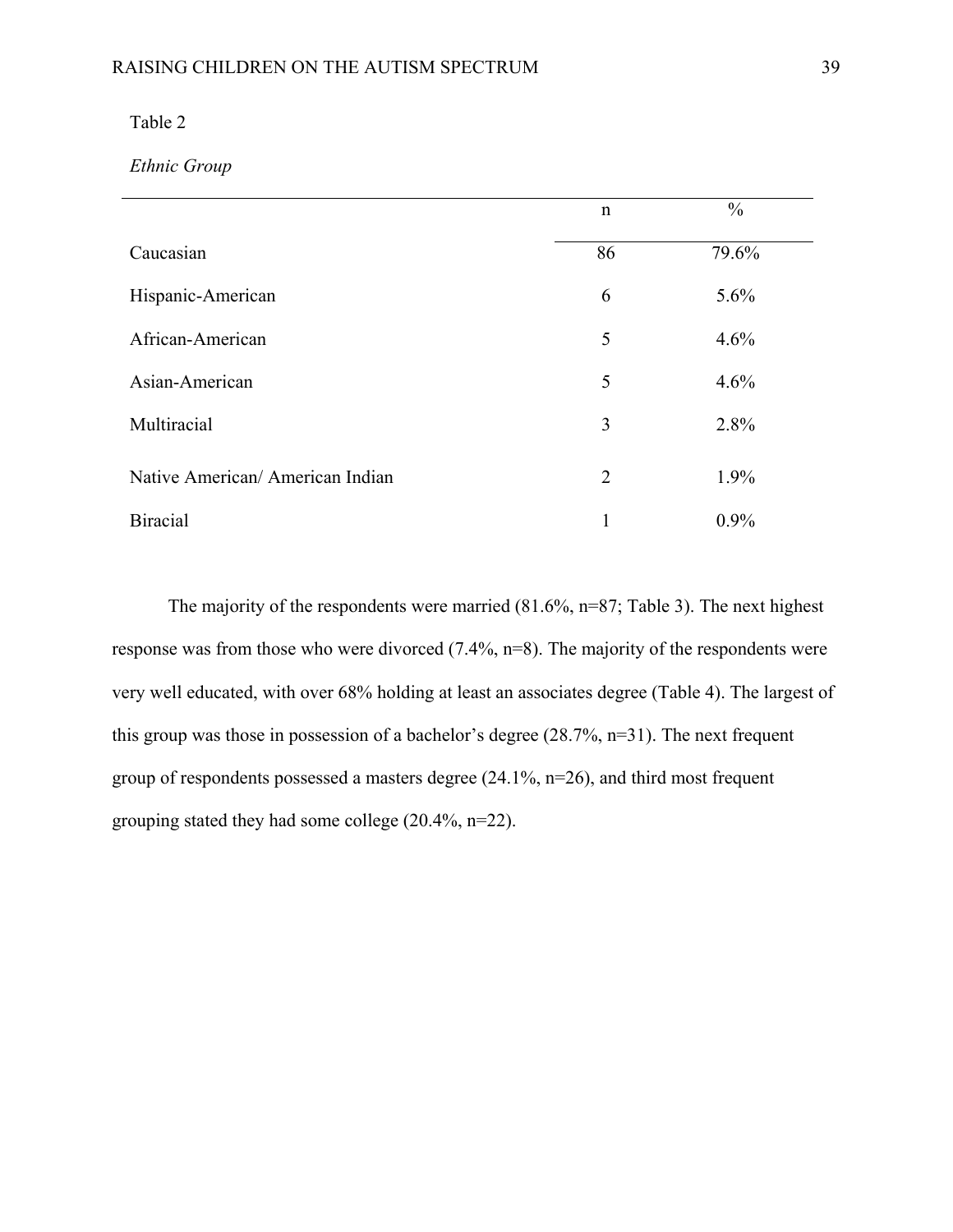*Marital Status* 

|                  | $\mathbf n$    | $\frac{0}{0}$ |
|------------------|----------------|---------------|
| Married          | 87             | 80.6%         |
| Domestic Partner | $\mathbf{1}$   | 0.9%          |
| Divorced         | 8              | 7.4%          |
| Widowed          | $\mathbf{1}$   | 0.9%          |
| Separated        | $\overline{4}$ | 3.7%          |
| Never Married    | $\overline{7}$ | 6.5%          |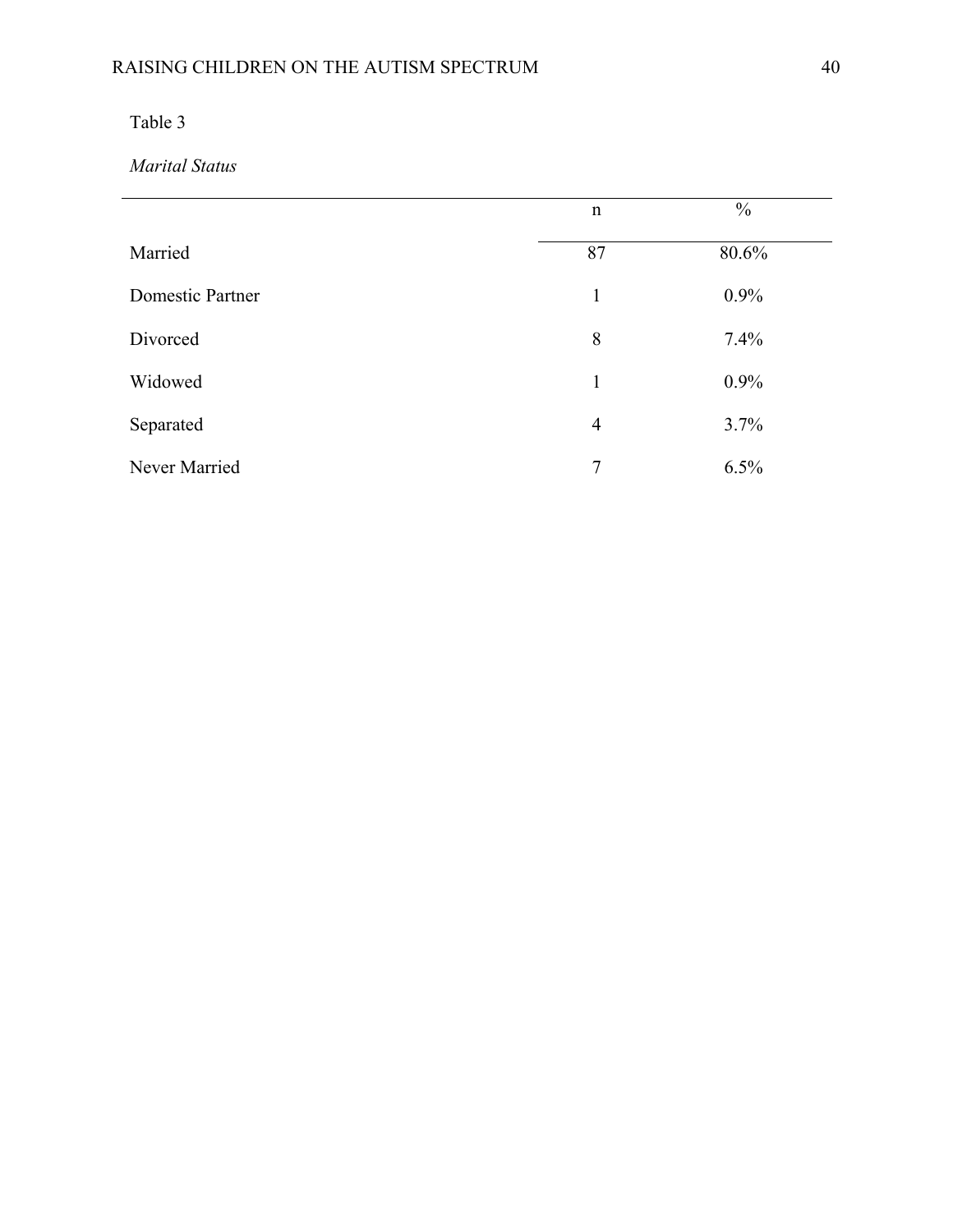#### *Education Level*

|                          | $\mathbf n$      | $\frac{0}{0}$ |
|--------------------------|------------------|---------------|
| Grammar School           | $\boldsymbol{0}$ | $0.0\%$       |
| Some High School         | $\boldsymbol{0}$ | $0.0\%$       |
| High School/GED          | 12               | 11.1%         |
| Some College             | 22               | 20.4%         |
| <b>Associates Degree</b> | 11               | 10.2%         |
| <b>Bachelors Degree</b>  | 31               | 28.7%         |
| <b>Masters Degree</b>    | 26               | 24.1%         |
| Doctorate                | 6                | 5.6%          |

Participants reported their total household income by income range, and three of the respondent groups were responsible for more than 72.2% of all responses (Table 5). The largest respondent group in this category was those whose income was between \$60,000 and \$99,999 (25.9%, n=28). Those making \$20,000 to \$59,999 (24.1%, n=26) followed them, with those making \$100,000 to \$139,999 (22.2%, n=24) close behind. The remaining three responding groups accounted for 27.8% of the survey, and of that 6.5% (n=7) preferred not to state their income. The majority of the respondents identified their employment status as employed by an employer (61.1%, n=66), while the second highest response was from homemakers (25.0%, n=27; Table 6). The third highest responding group were those who were self-employed (5.6%, n=6).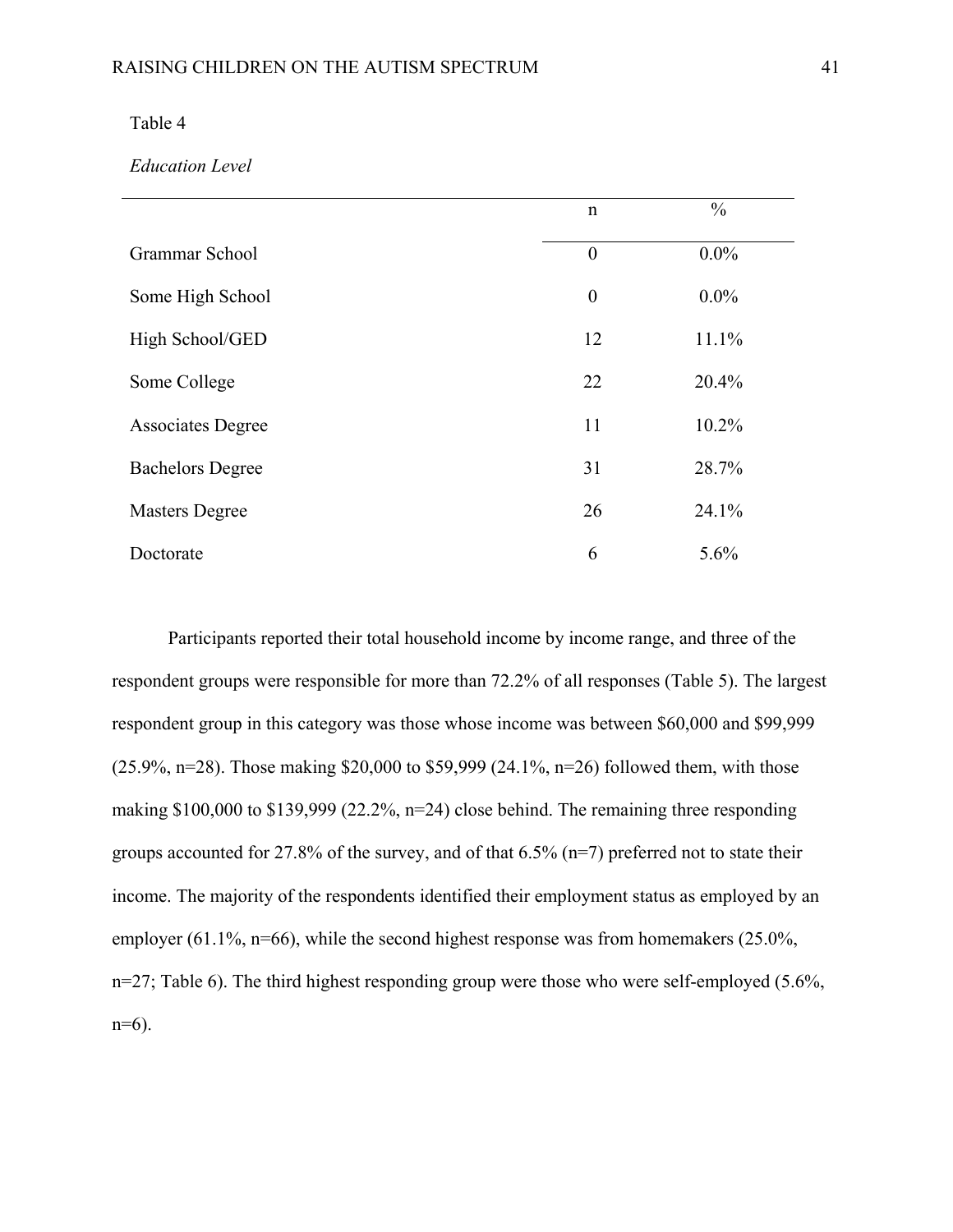### *Household Income*

|                        | $\mathbf n$ | $\frac{0}{0}$ |
|------------------------|-------------|---------------|
| Prefer Not To Say      | 7           | 6.5%          |
| Less than $$20,000$    | 8           | 7.4%          |
| 20000 To \$59,999      | 26          | 24.1%         |
| \$60,000 To \$99,999   | 28          | 25.9%         |
| \$100,000 To \$139,999 | 24          | 22.2%         |
| \$140,000 or More      | 15          | 13.9%         |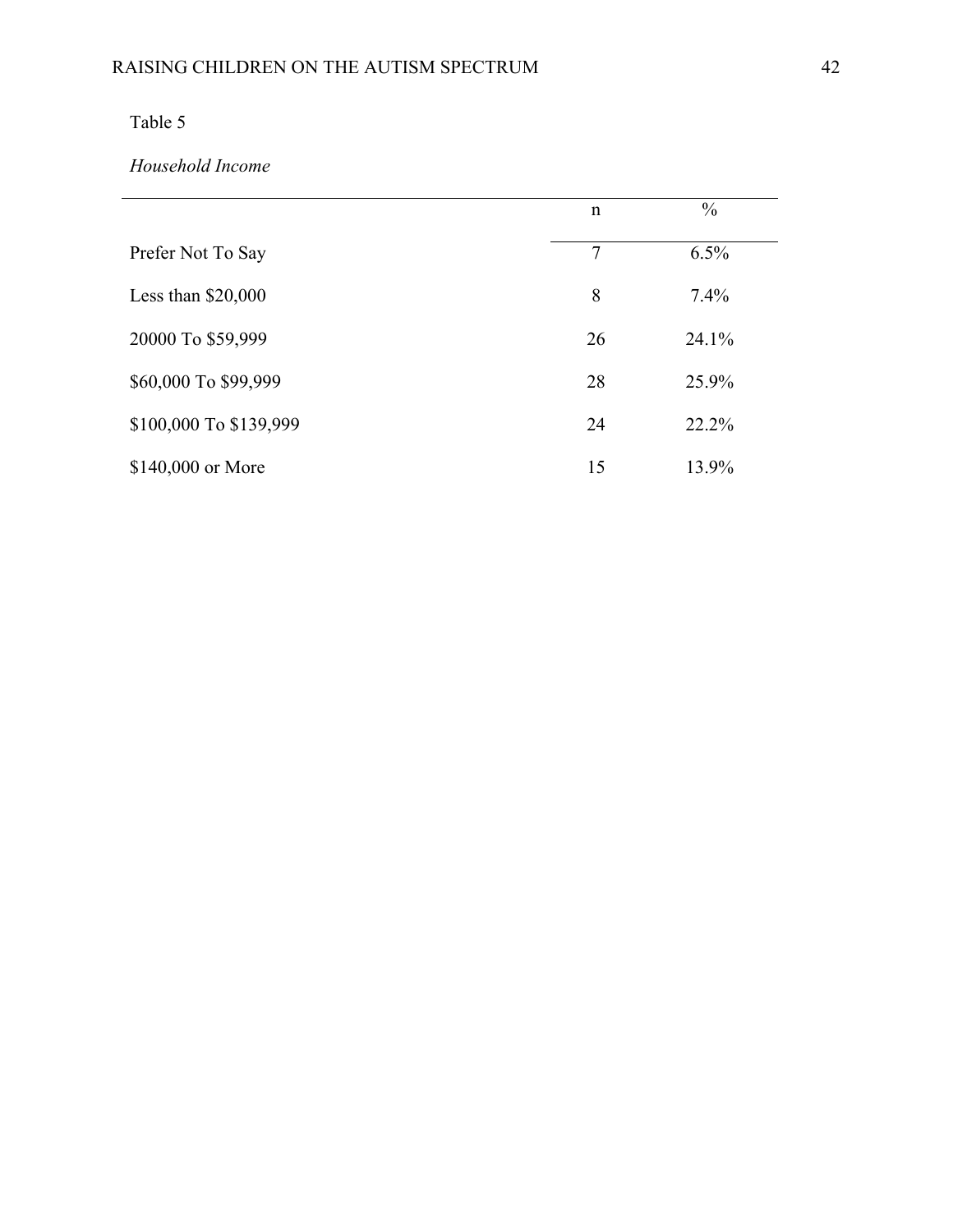### *Employment Status*

|                                     | $\mathbf n$    | $\frac{0}{0}$ |  |
|-------------------------------------|----------------|---------------|--|
| Employed by employer                | 66             | 61.1%         |  |
| Homemaker                           | 27             | 25.0%         |  |
| Self-Employed                       | 6              | $5.6\%$       |  |
| Student                             | 4              | 3.7%          |  |
| Out Of Work – Looking for Work      | $\overline{2}$ | 1.9%          |  |
| Out Of Work – Not Currently Looking | 1              | $0.9\%$       |  |
| Retired                             | 1              | $0.9\%$       |  |
| Unable to Work                      | 1              | $0.9\%$       |  |

Primary state residence of those who responded to the questionnaire resided in 17 different states (Table 7). New Hampshire had by far the highest number of respondents (41.7%, n=44). Massachusetts followed as the next highest (14.8%, n=16). The remaining 15 states had fewer than 10% of the respondents. Of these 17 states the settings where caregivers reside in dominantly suburban (58.3%, n=63; Table 8).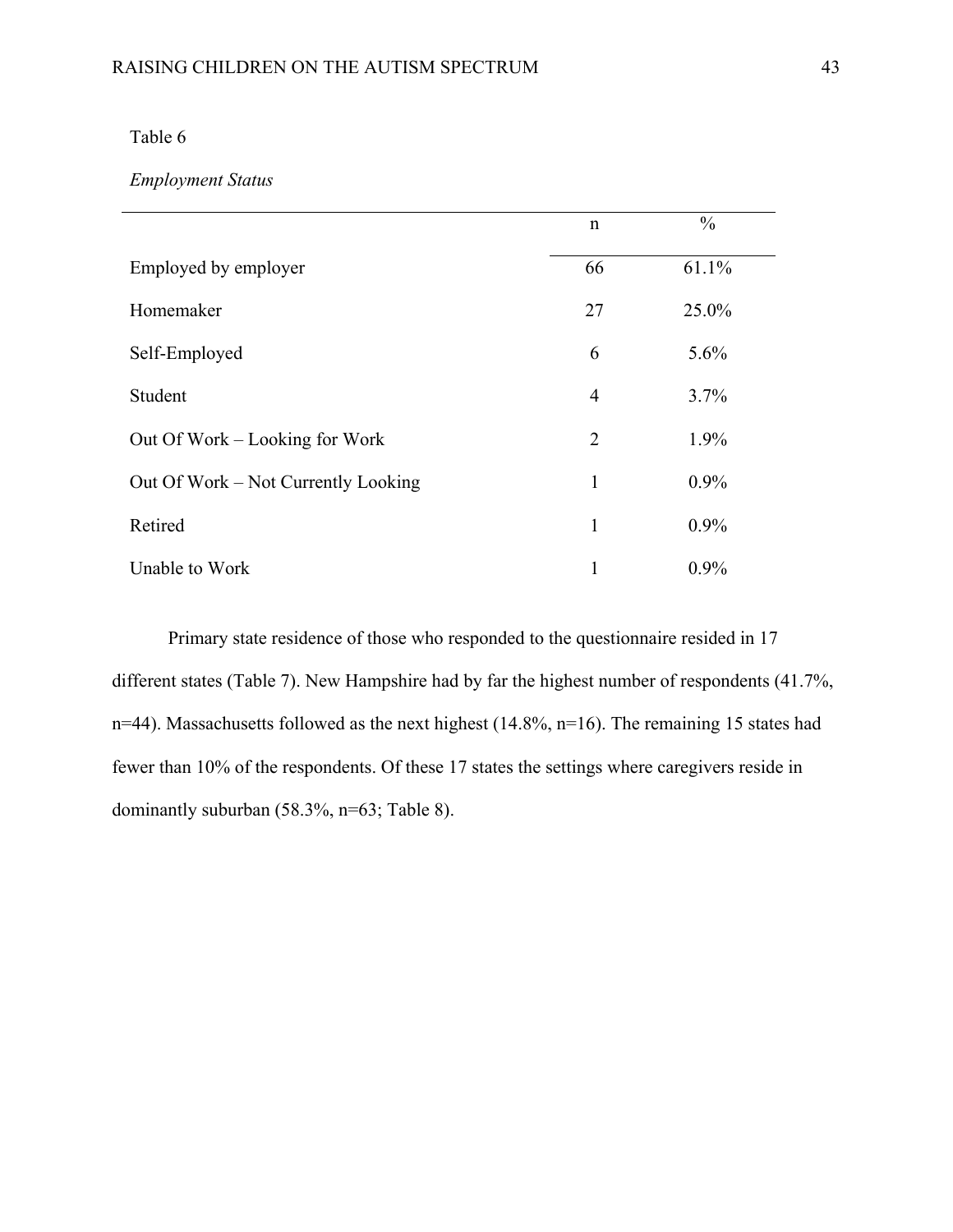# RAISING CHILDREN ON THE AUTISM SPECTRUM 44

Table 7

*State of Residence* 

|                | $\mathbf n$      | $\frac{0}{0}$ |
|----------------|------------------|---------------|
| New Hampshire  | 44               | 40.7%         |
| Massachusetts  | 16               | 14.8%         |
| New York       | 9                | 8.3%          |
| California     | $\overline{7}$   | 6.5%          |
| Connecticut    | $\boldsymbol{7}$ | 6.5%          |
| Maryland       | 6                | 5.6%          |
| Texas          | 6                | 5.6%          |
| Ohio           | $\overline{3}$   | 2.8%          |
| Florida        | $\overline{2}$   | 1.9%          |
| Alabama        | $\mathbf{1}$     | 0.9%          |
| Indiana        | $\mathbf{1}$     | 0.9%          |
| North Carolina | $\,1\,$          | 0.9%          |
| Oregon         | $\mathbf{1}$     | 0.9%          |
| Utah           | $\mathbf{1}$     | 0.9%          |
| Virginia       | $\mathbf{1}$     | 0.9%          |
| Washington     | $\mathbf{1}$     | 0.9%          |
| Wisconsin      | $\,1$            | 0.9%          |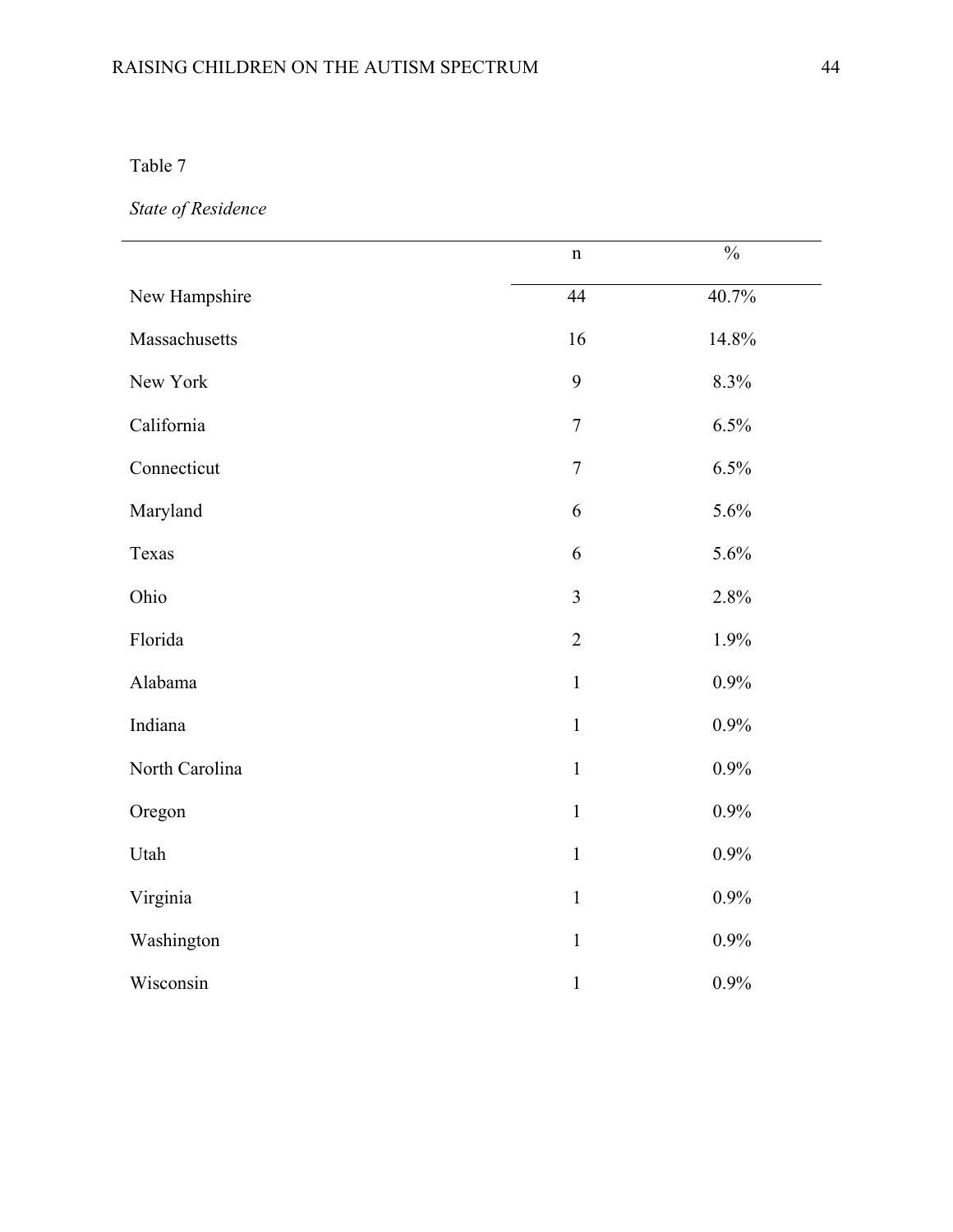*Neighborhood Type* 

|          | n  | $\%$  |
|----------|----|-------|
| Suburban | 63 | 58.3% |
| Rural    | 31 | 28.7% |
| Urban    | 14 | 13.0% |

Most participants had two children (50.9%, n=55; Table 9). Families with three children was next (22.2%, n=24), followed closely by families with one child (20.4%, n=22). Families having one child with an ASD was the most frequent group (83.3%, n=90; Table 10). Only 14.8% (n=16) of the families had two children on the spectrum, and 1.9 % (n=2) of the families had three children with an ASD. Of the families with only one child with an ASD, the average current age of the child was  $9 (SD = 4.4)$ , the average age of diagnoses was 4 years old  $(SD=3.0)$ and the average years since diagnosis was 5 years (SD=3.5; Table 11). Two respondents reported years of diagnosis greater than their child's age, therefore their information was omitted from the analyses of current age, age diagnosed, and years since diagnosis.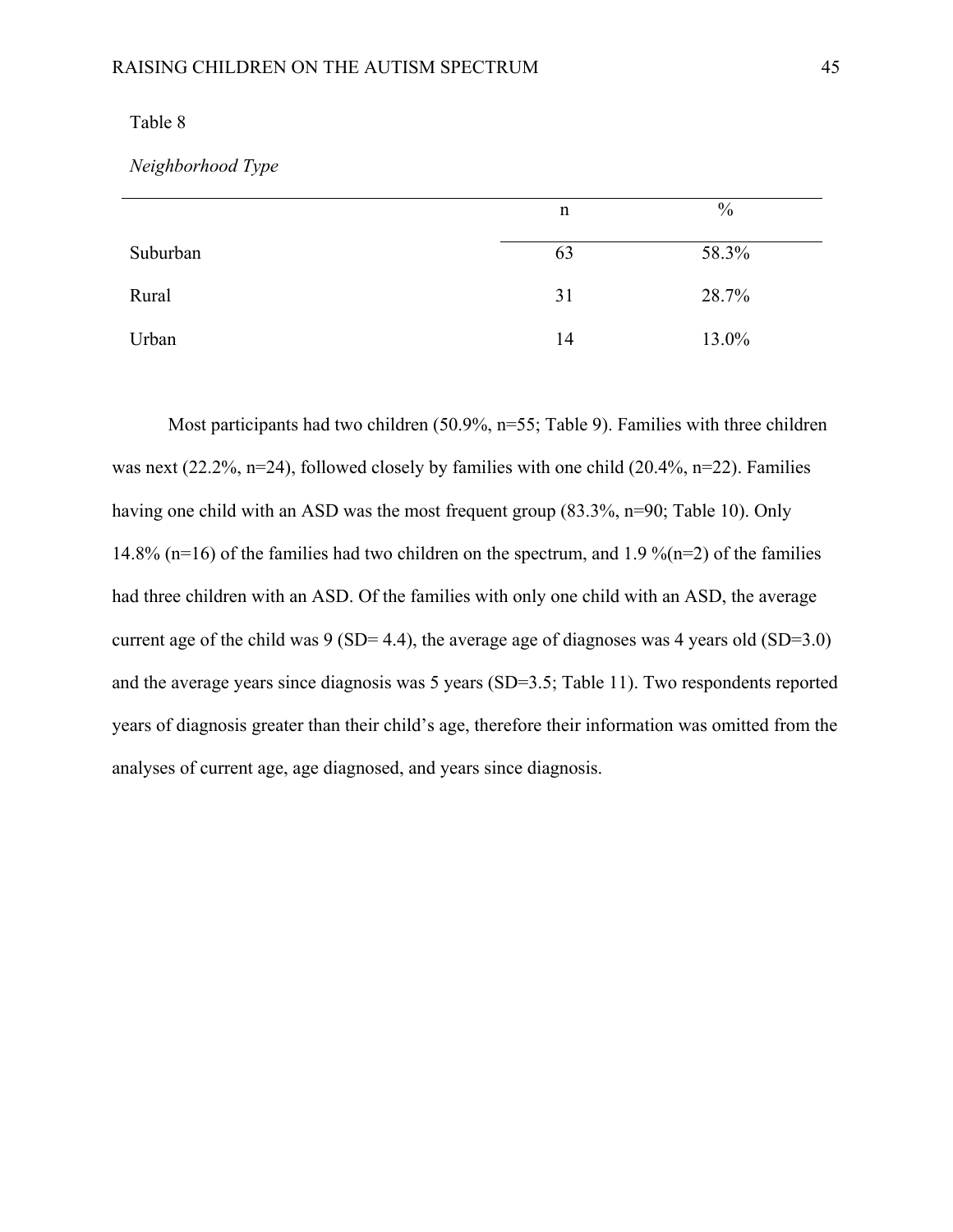*Number of Children* 

|                | N  | $\frac{0}{0}$ |
|----------------|----|---------------|
| $\overline{2}$ | 55 | 50.9%         |
| $\overline{3}$ | 24 | 22.2%         |
| 1              | 22 | 20.4%         |
| $\overline{4}$ | 5  | 4.6%          |
| 5              | 1  | 0.9%          |
| 7              | 1  | 0.9%          |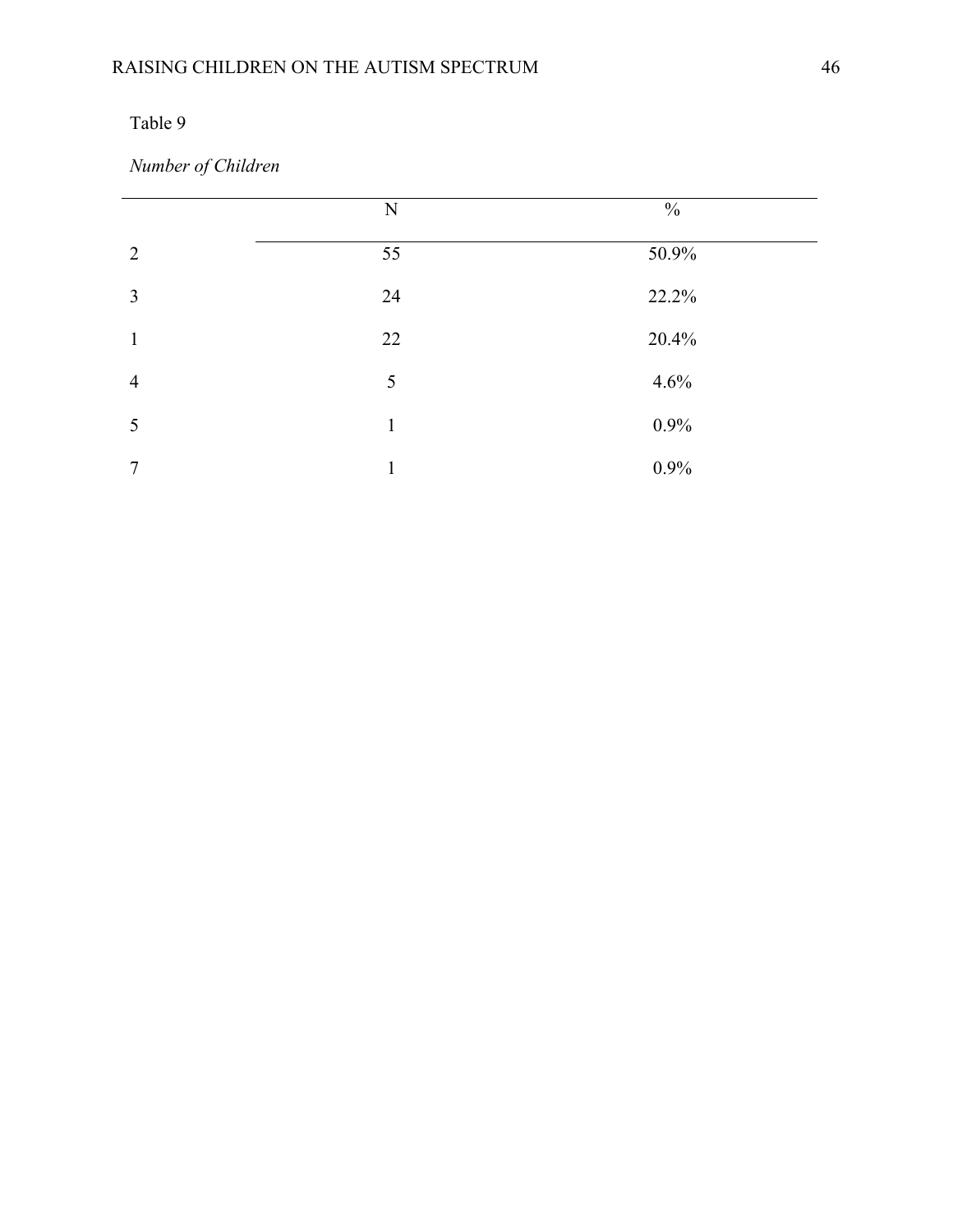*Number of Children W/ASD* 

|   | N             | $\frac{0}{0}$ |
|---|---------------|---------------|
|   | 90            | 83.3%         |
| 2 | 16            | 14.8%         |
| 3 | $\mathcal{D}$ | 1.9%          |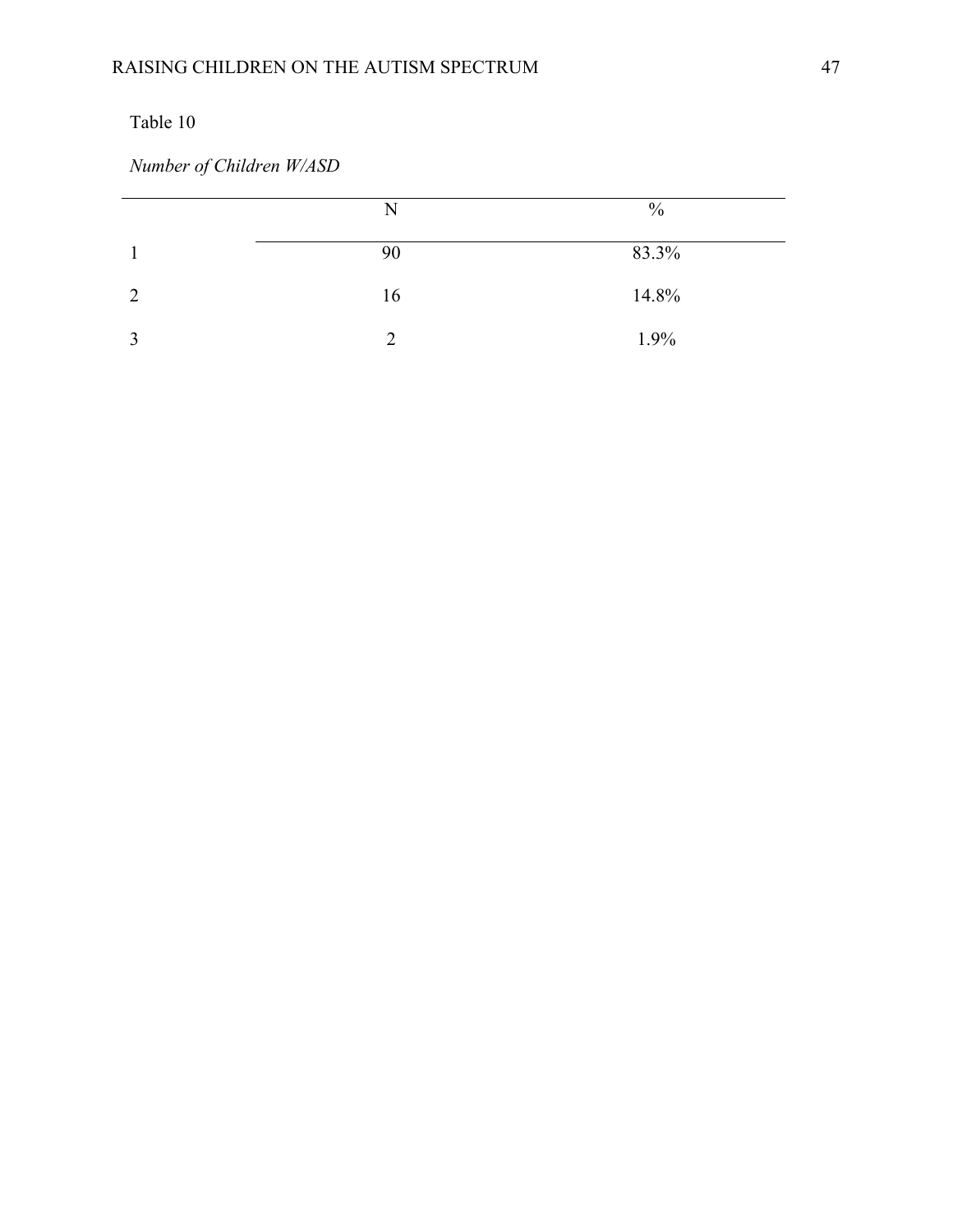| Child Information When Only One Child W/ASD |  |  |
|---------------------------------------------|--|--|
|                                             |  |  |

|                              | n  | Average | <b>SD</b> |
|------------------------------|----|---------|-----------|
| Current Age                  | 88 | 9.0     | 4.4       |
| Age Diagnosed                | 88 | 4.0     | 3.0       |
| <b>Years Since Diagnosis</b> | 88 | 5.0     | 3.5       |

Families that reported having more than one child on the spectrum on average had their second child diagnosed around the same time as their first child (Table 12). The first child on the spectrum was an average age of 11.7 years old (SD=5.7), with a diagnosis age of 4.7 (SD=3.9) and 6.9 (SD= 4.4) years since a diagnosis. The second child's average age was 9.8 years old (SD=4.8) with a diagnosis age of 3.6 (SD=3) and 6.2 (SD=4.7) years since a diagnosis. Two families had three children with an ASD and in both of these families the third child was 2 years old (SD=0). The average age of diagnosis was 1.5 (SD=0.7) and 0.5 (SD=0.7) years since a diagnosis.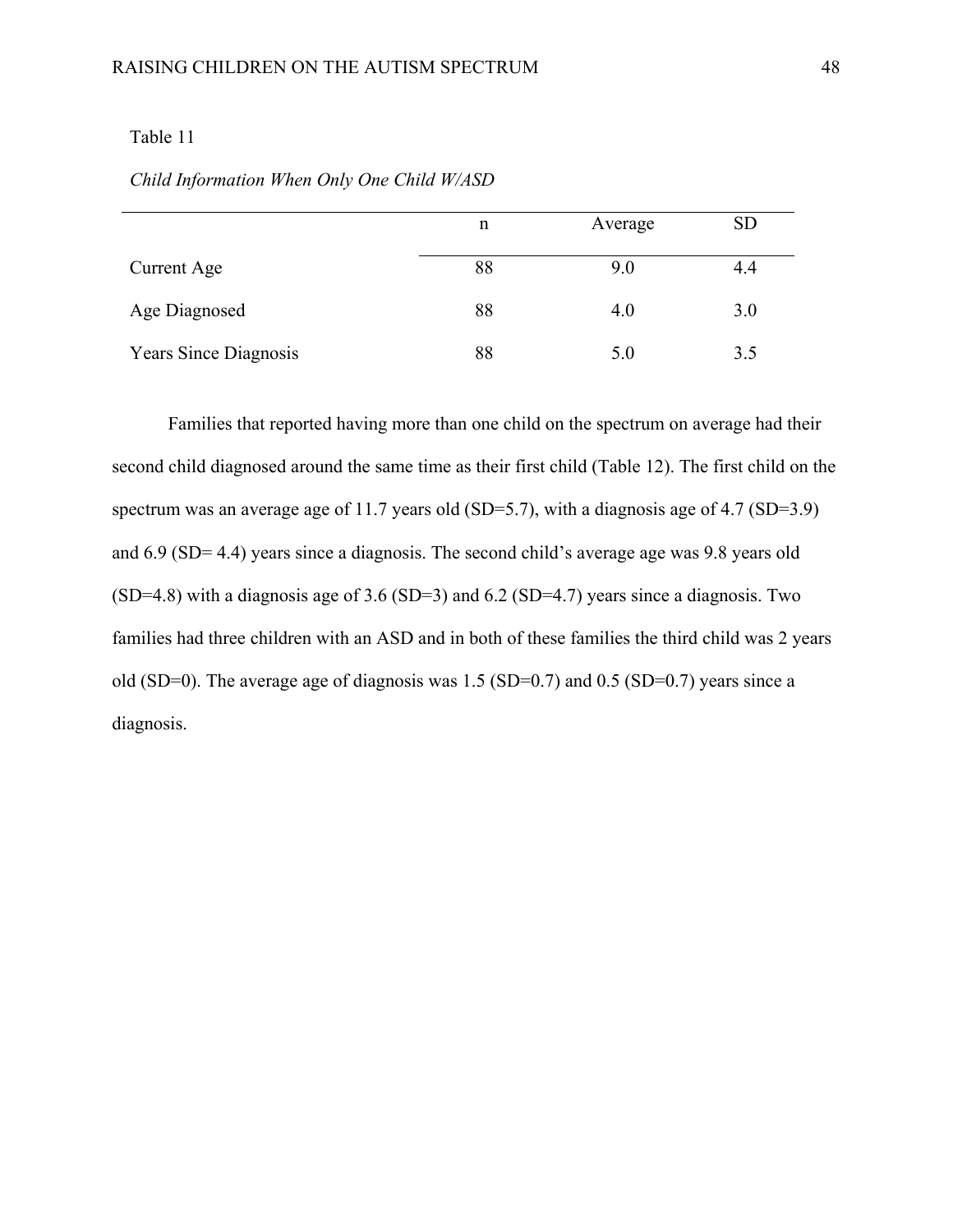|                    | Child 1 |      | Child 2   |    | Child 3 |      |   |     |           |
|--------------------|---------|------|-----------|----|---------|------|---|-----|-----------|
|                    | n       | Avg  | <b>SD</b> | n  | Avg     | - SD | n | Avg | <b>SD</b> |
| Current Age        | 18      | 11.7 | 5.7       | 18 | 9.8     | 4.8  | 2 | 2.0 | $\theta$  |
| Age Diagnosed      | 18      | 4.7  | 3.9       | 18 | 3.6     | 3    | 2 | 1.5 | 0.7       |
| <b>Years Since</b> |         |      |           |    |         |      |   |     |           |
| Diagnosis          | 18      | 6.9  | 4.4       | 18 | 6.2     | 4.7  | 2 | 0.5 | 0.7       |

#### *Child Information When More Than One Child W/ASD*

#### **Parental Needs and Services Results**

The open ended questions where coded into themes and then categorized based on those themes. Questions were open-ended, allowing the respondent to answer with multiple themes. While the total number of themed responses is greater than the 108 respondents, due to the multiple responses per question, the calculated percentage remains based on the 108 respondents.

 **Unmet parental needs and services.** The first open-ended question asked, "As a parent of a child with Autism, are there specific needs that you feel have not been met for you or your partner?" The coding rendered eleven general categories, which ranged in the number of responses from No Services are Accessible (0.9%, n=1) to Respite (24.1%, n=26; Table 13). In between, there were responses to nine other categories that covered a broad set of needs, including but not limited to Education and Training (13.0%, n=14), Professional Support/Resources (20.4%, n=22), and Financial Assistance (11.1%, n=12). The second open ended question evaluated the specific services the parents desired (Table 14). The most desired services were similar to those expressed in the prior question on unmet needs, with Professional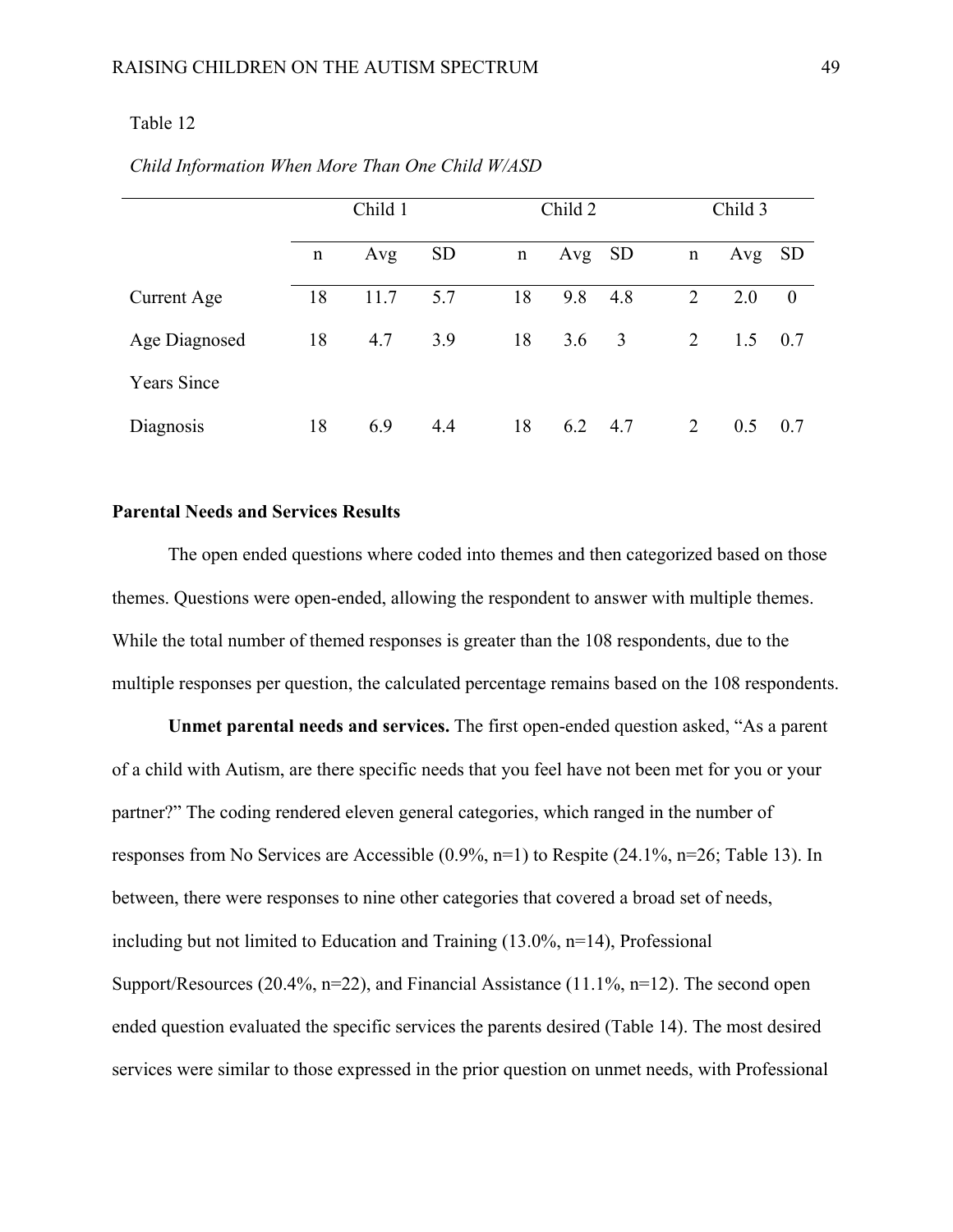Support/Resources (18.5%, n=20) and Respite (16.7%, n=18) as the highest desired service,

although 25.9% (n=28) indicated "No Need."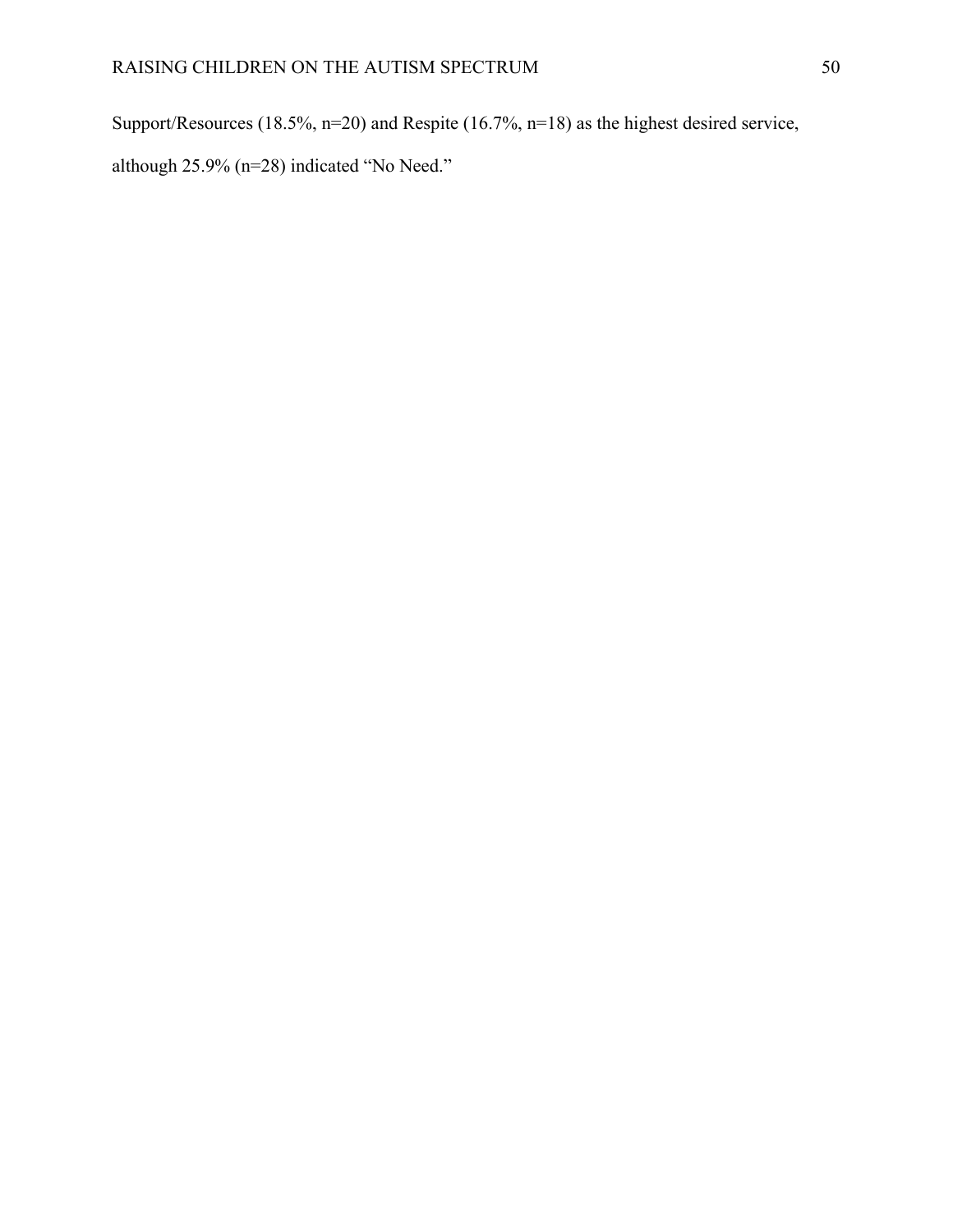### *Unmet Parental Needs*

|                                                  | $\mathbf n$ | $\frac{0}{0}$ |
|--------------------------------------------------|-------------|---------------|
| Respite                                          | 26          | 24.1%         |
| No Need Indicated                                | 22          | 20.4%         |
| Professional Support/Resources                   | 22          | 20.4%         |
| Answer Addressed Needs of Child, Not Parent      | 19          | 17.6%         |
| Education & Training                             | 14          | 13.0%         |
| Financial Assistance – including Insurance Needs | 12          | 11.1%         |
| Networking/Social Support                        | 10          | 9.3%          |
| Community Advocacy/Awareness                     | 7           | 6.5%          |
| Positive Response – no specifics                 | 5           | 4.6%          |
| Home-based Services                              | 3           | 2.8%          |
| No Services Are Accessible                       |             | $0.9\%$       |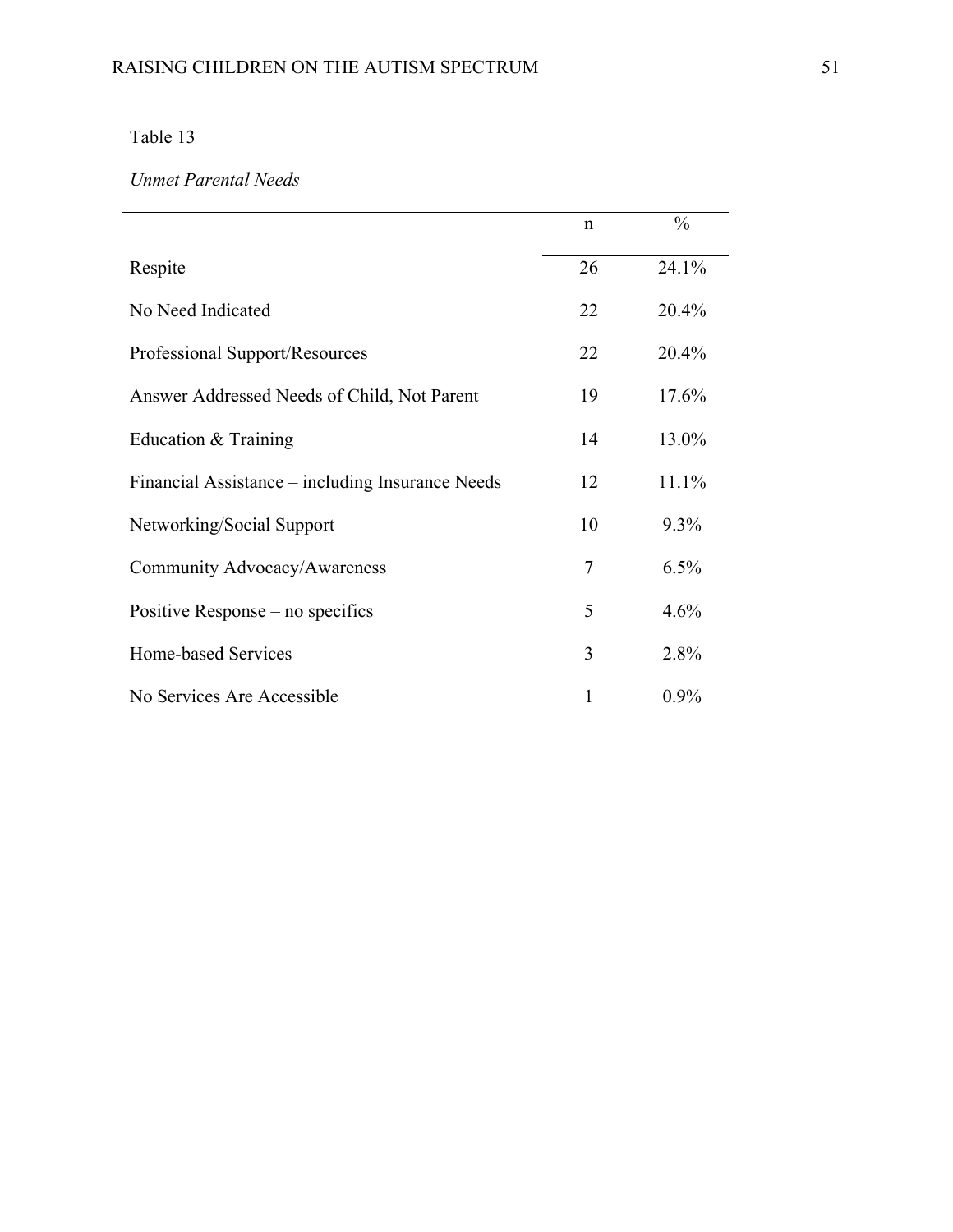#### *Specific Desired Services Not Presently Offered*

|                                                  | $\mathbf n$    | $\frac{0}{0}$ |
|--------------------------------------------------|----------------|---------------|
| No Need Indicated                                | 28             | 25.9%         |
| Professional Support/Resources                   | 20             | 18.5%         |
| Respite                                          | 18             | 16.7%         |
| Positive Response – no specifics                 | 14             | 13.0%         |
| Answer Addressed Needs of Child, Not Parent      | 14             | 13.0%         |
| Education & Training                             | 12             | 11.1%         |
| Financial Assistance – including Insurance Needs | 11             | 10.2%         |
| No Services Are Accessible                       | $\overline{7}$ | 6.5%          |
| Home-based Services                              | 5              | 4.6%          |
| Networking/Social Support                        | $\overline{4}$ | 3.7%          |
| Community Advocacy/Awareness                     | $\overline{2}$ | 1.9%          |

Open-ended questions evaluated the parents' view of unmet needs and desired services for siblings without an ASD. This question was not applicable for many of the families, as there were either no siblings or no siblings without ASD. Those responding to questions that were not applicable were omitted from the analyses leaving only the responses of those 69 parents of children without an ASD. The most frequent response for both unmet needs (Table15) and desired services (Table 16) was No Need Indicated (28.7%, n=31; 41.7%, n=45). Parents often responded to these questions with answers that addressed the needs and services of their child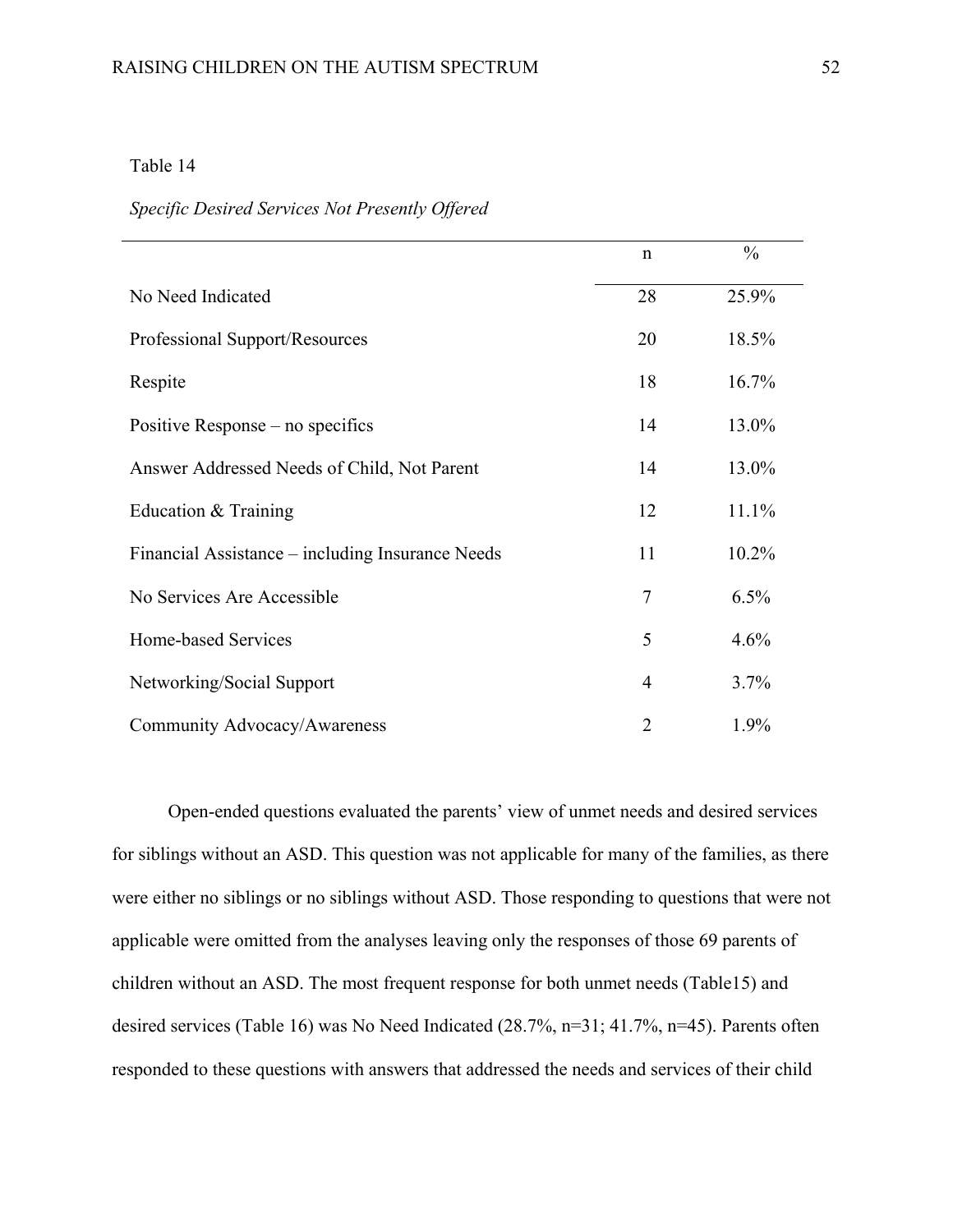with an ASD (See Appendix F), and not those for the parent or for a sibling without an ASD. Answers addressing the needs of the child with an ASD was the fourth most common response category for unmet needs  $(6.5\%, n=7)$  and third most common response for services  $(5.6\%, n=6)$ . The highest categories of specific unmet needs was Respite (12.0%, n=13) and Professional Support/Resources (10.2%, n=11). As for desired services for siblings without ASD, parents indicated Professional Support/Resources (12.0%, n=13) and a Positive Response which did not specify services  $(5.6\%, n=6)$ .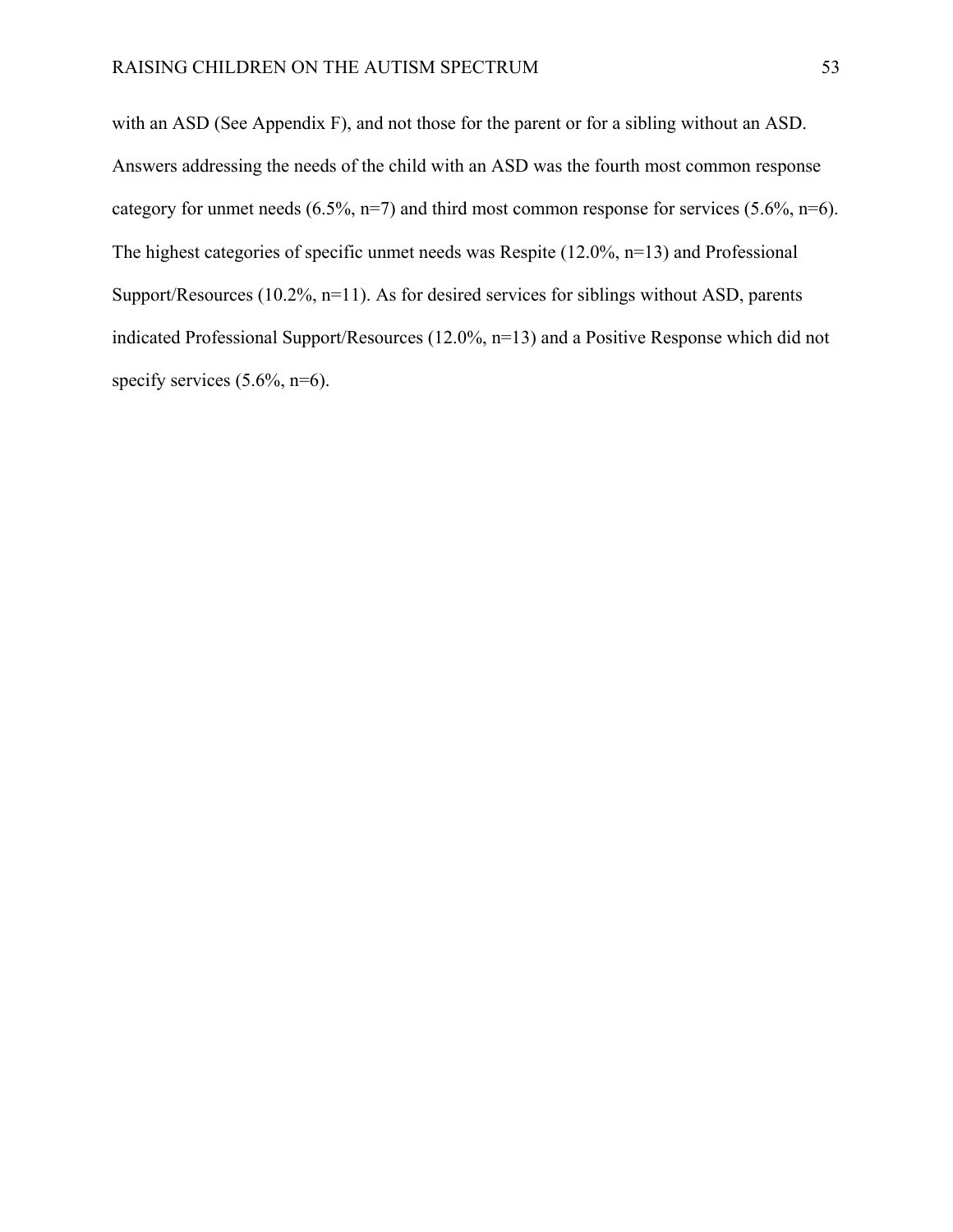# *Unmet Needs of Children Without ASD*

|                                                          | $\mathbf n$    | $\frac{0}{0}$ |
|----------------------------------------------------------|----------------|---------------|
| No Need Indicated                                        | 31             | 28.7%         |
| Respite                                                  | 13             | 12.0%         |
| Professional Support/Resources                           | 11             | 10.2%         |
| Answer Addressed Needs of Child with an ASD, Not Sibling | 7              | 6.5%          |
| Positive Response – no specifics                         | 7              | 6.5%          |
| Education $&$ Training                                   | 4              | 3.7%          |
| No Services Are Accessible                               | 3              | 2.8%          |
| Financial Assistance – including Insurance Needs         | $\overline{2}$ | 1.9%          |
| Networking/Social Support                                | 2              | 1.9%          |
| Community Advocacy/Awareness                             | 1              | $0.9\%$       |
| Home-based Services                                      | $\overline{0}$ | $0.0\%$       |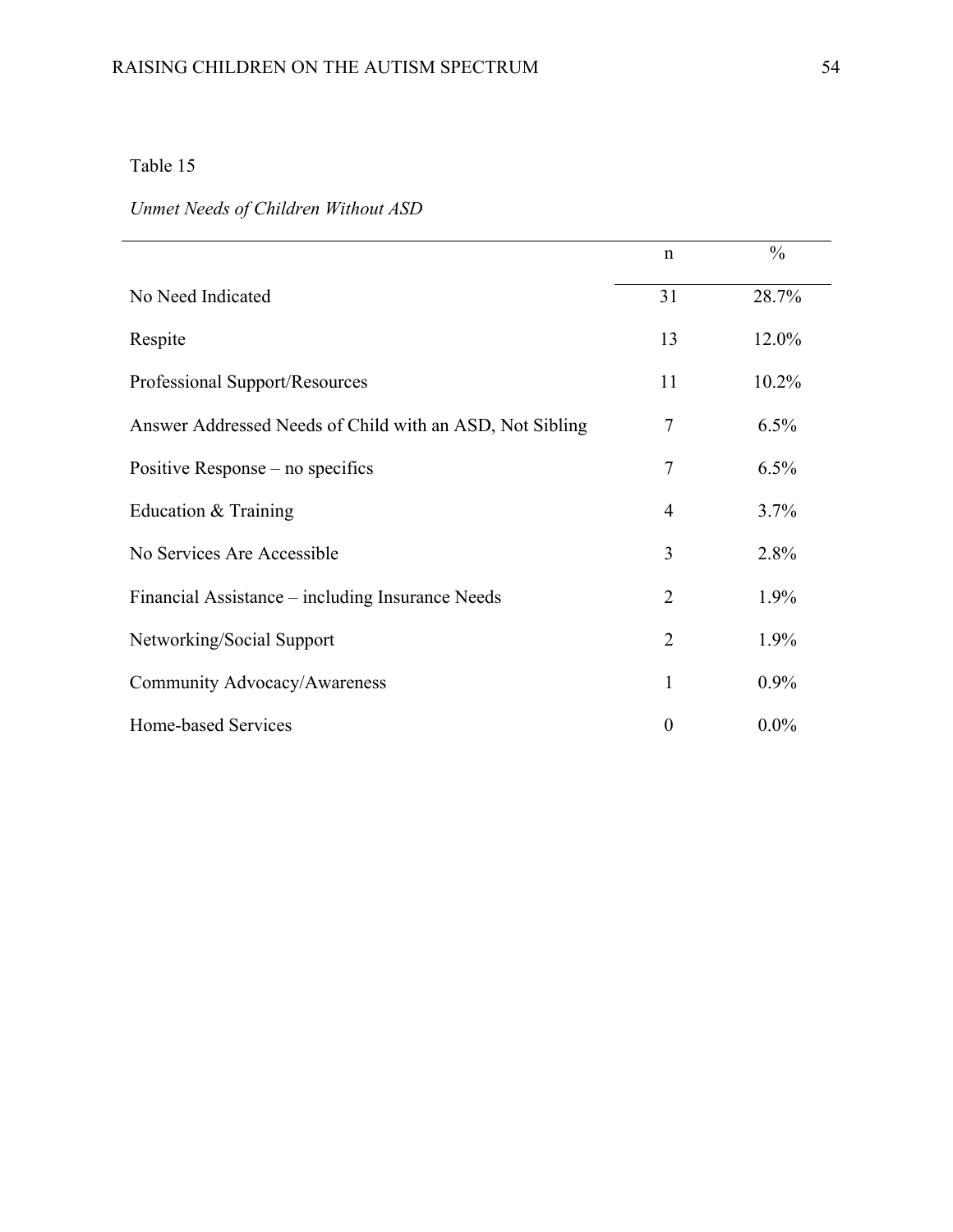#### *Services Desired for Children without ASD*

|                                                          | $\mathbf n$    | $\frac{0}{0}$ |
|----------------------------------------------------------|----------------|---------------|
| No Need Indicated                                        | 45             | 41.7%         |
| Professional Support/Resources                           | 13             | 12.0%         |
| Answer Addressed Needs of Child with an ASD, Not Sibling | 6              | 5.6%          |
| Positive Response – no specifics                         | 6              | 5.6%          |
| Education & Training                                     | 3              | 2.8%          |
| Financial Assistance – including Insurance Needs         | 2              | 1.9%          |
| Networking/Social Support                                | $\overline{2}$ | 1.9%          |
| No Services Are Accessible                               | 1              | 0.9%          |
| Respite                                                  | 1              | 0.9%          |
| Community Advocacy/Awareness                             | $\theta$       | $0.0\%$       |
| Home-based Services                                      | $\theta$       | $0.0\%$       |

**Satisfaction with services rendered and interest if not participating.** Parents and caregivers were questioned concerning 11 different services and whether they had participated in those services. If a parent indicated that they had participated in the service, they were asked further to rate on a Likert scale how well their needs were met and, if applicable, how ASD aware the service provider was. If the parents reported that they had not used the service indicated, they were asked further to rate on a Likert scale how interested they would be if the service were to be offered to them in the next three months.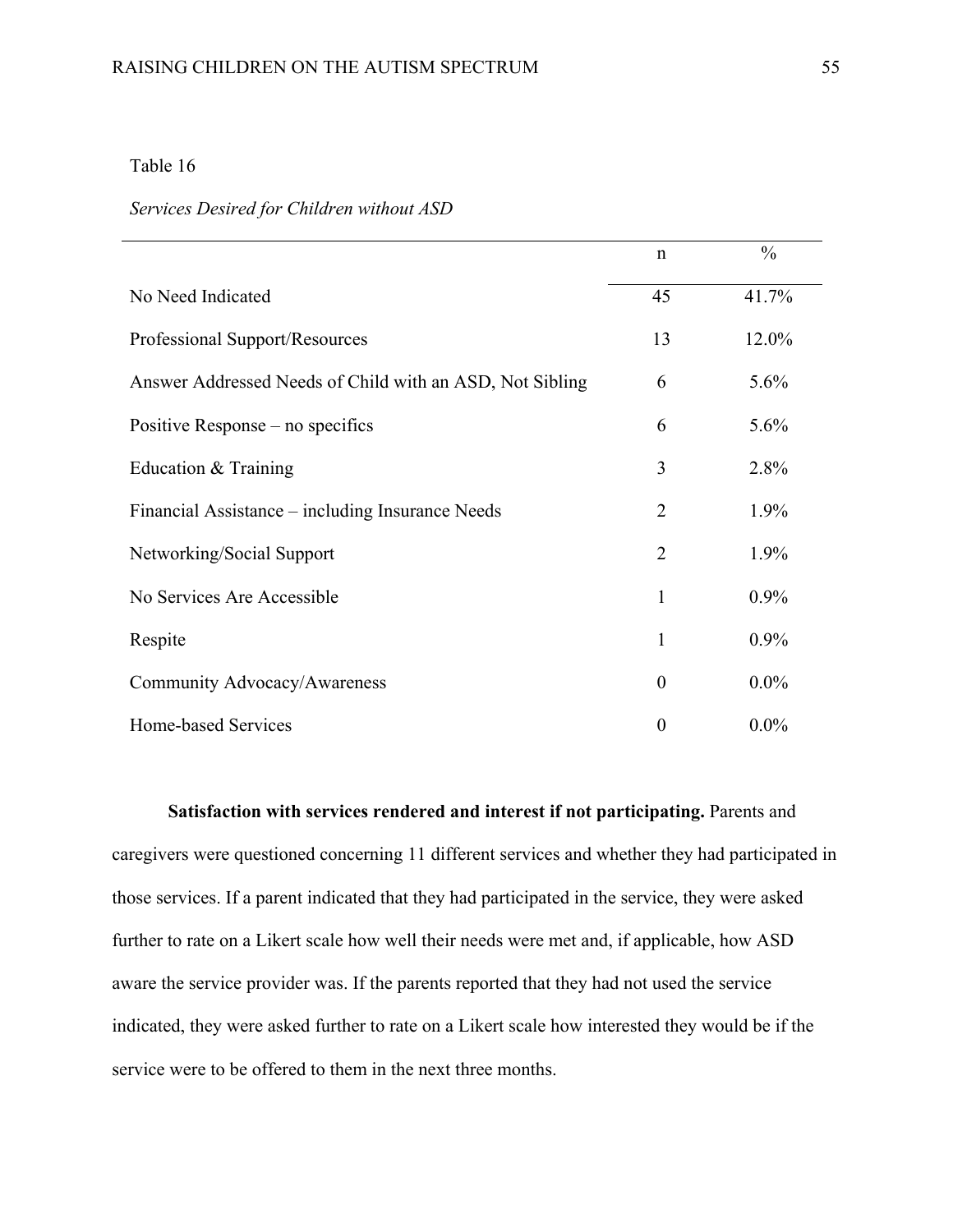Of the 32 parents who reported participating in Individual Therapy, most stated their needs were only slightly met (34.4%, n=11; Table 17). Services where the satisfaction level scored very well included Sibling Support Groups (50.0%, n=5), which reported nine participants (Table 25), Respite (34.5%, n=10 with 29 participants (Table 27), Parent Advocacy Groups (34.3%, n=12) with 35 participants (Table 24), Process Oriented Parent Support Groups (34.2%, n=13) with 37 participants (Table 23), and Educational Parent Groups (33.3%, n=15) reporting 45 participants (Table 21). Of the 45 participants responding affirmatively to Online Support Groups (Table 23), responses produced a dichotomy, as the most frequent responses with respect to the level of needs met were both slightly  $(26.7\%, n=12)$  and very  $(26.7\%, n=12)$ satisfied. Those who received services stated that all of the service providers had some awareness of ASD; however, the greater part found service providers to be only slightly ASD aware with respect to Couples Therapy (50.0%, n=6; Table 18), Individual Therapy (40.6%, n=13; Table 17), and Respite Care (27.6%, n=8; Table27). The only service where most parents found the providers to be extremely ASD aware was Online Support Groups (37.8%, n=17; Table 23).

Of those who had not received specific services, the respondents were predominantly extremely interested in Parent Skills Training (45.5%, n=15; Table 20), Respite (37.3%, n=22; Table 27), and Educational Parent Groups (27.9%, n=12; Table 21). Services in which parents indicated that they were predominantly not interested in participating included Online Support Groups (Table 23) and Sibling Support Groups (Table 25). In order to assess an accurate level of need for the Sibling Support Groups (Table 25), responses were adjusted, removing those who did not have a child without an ASD.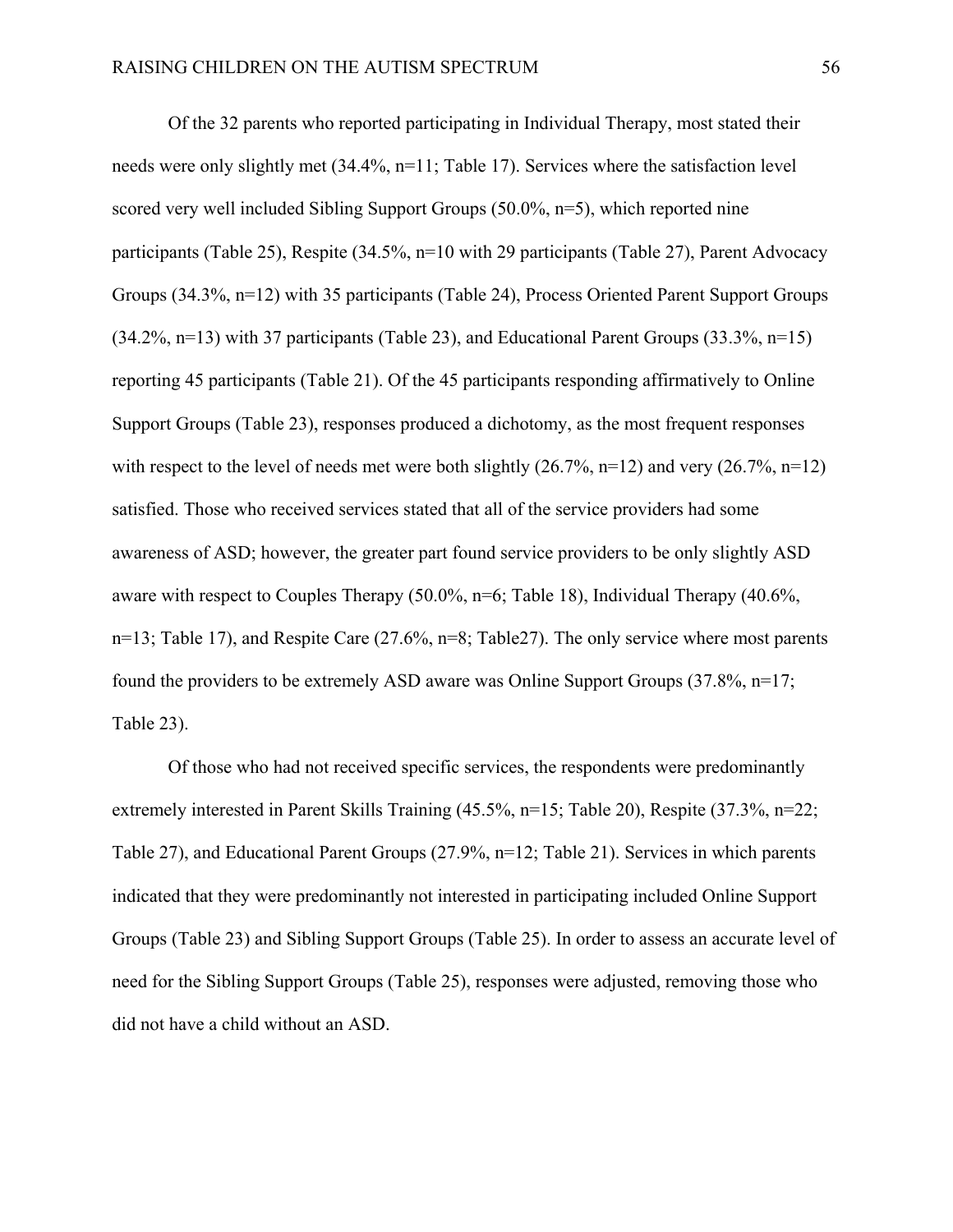# *Have You Participated in Individual Therapy as* a *Parent of an ASD Child*?

# Parents Who Participated

|            | How Well Needs Were Met |               |                | How ASD Aware Was<br>Provider |  |
|------------|-------------------------|---------------|----------------|-------------------------------|--|
|            | $\mathbf n$             | $\frac{0}{0}$ | $\mathbf n$    | $\frac{0}{0}$                 |  |
| Not At All | $\overline{2}$          | 6.3%          | $\overline{0}$ | $0.0\%$                       |  |
| Slightly   | 11                      | 34.4%         | 13             | 40.6%                         |  |
| Moderately | 5                       | 15.6%         | 6              | 18.8%                         |  |
| Very       | 9                       | 28.1%         | 6              | 18.8%                         |  |
| Extremely  | 5                       | 15.6%         | $\overline{7}$ | 21.9%                         |  |
| Total      | 32                      | 100.0%        | 32             | 100.0%                        |  |

|                             | Interest Level If Offered |               |  |
|-----------------------------|---------------------------|---------------|--|
|                             | n                         | $\frac{0}{0}$ |  |
| Not Interested              | 6                         | 10.5%         |  |
| A Little Interested         | 8                         | 14.0%         |  |
| Interested                  | 14                        | 24.6%         |  |
| Very Interested             | 16                        | 28.1%         |  |
| <b>Extremely Interested</b> | 13                        | 22.8%         |  |
| Total                       | 57                        | 100.0%        |  |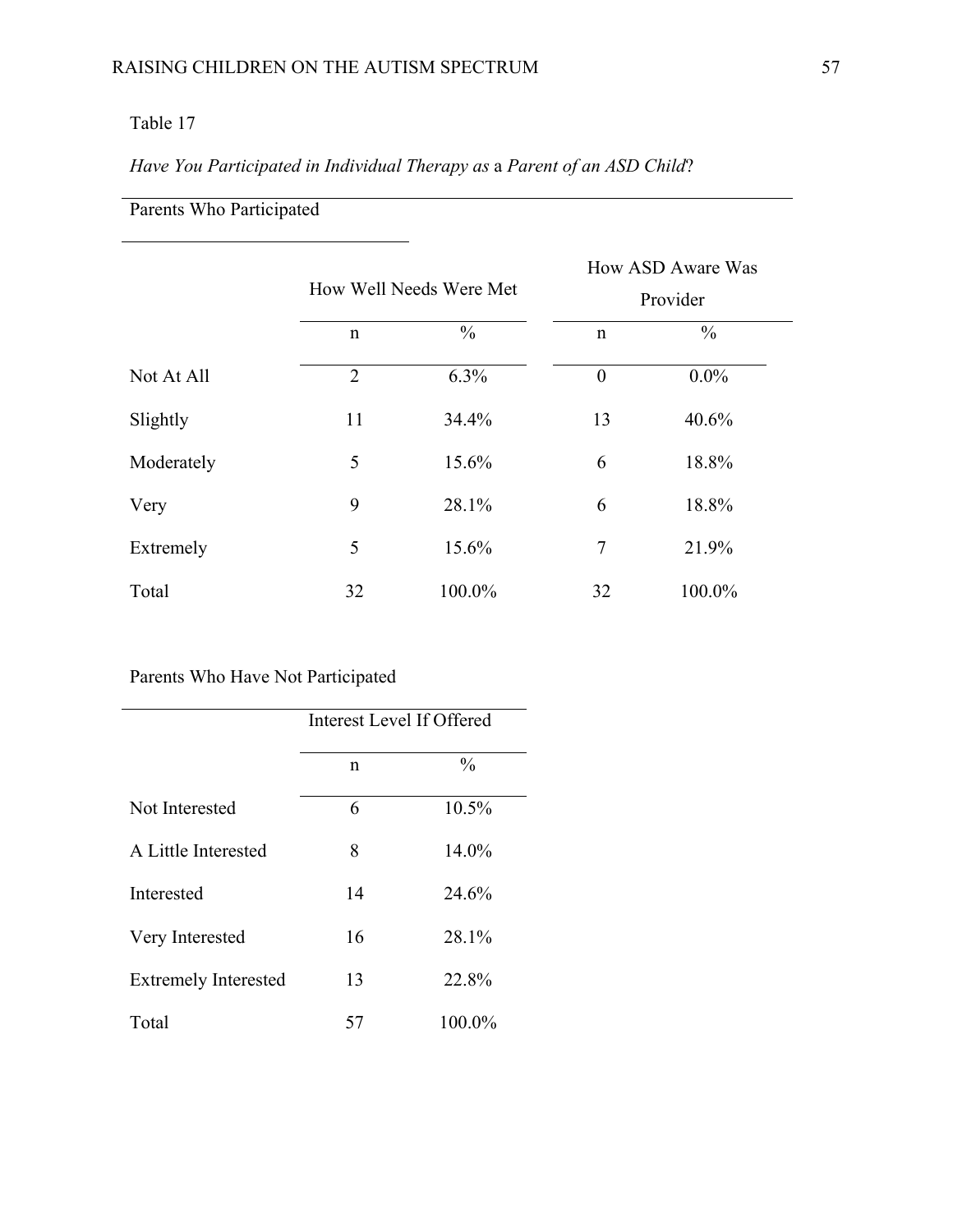Parents Who Participated

|            |                | How Well Needs Were<br>Met |                  | How ASD Aware Was Provider |  |
|------------|----------------|----------------------------|------------------|----------------------------|--|
|            | $\mathbf n$    | $\frac{0}{0}$              | $\mathbf n$      | $\frac{0}{0}$              |  |
| Not At All | $\overline{2}$ | 16.7%                      | $\boldsymbol{0}$ | $0.0\%$                    |  |
| Slightly   | 3              | 25.0%                      | 6                | 50.0%                      |  |
| Moderately | $\overline{4}$ | 33.3%                      | $\overline{4}$   | 33.3%                      |  |
| Very       | $\overline{2}$ | 16.7%                      | $\boldsymbol{0}$ | $0.0\%$                    |  |
| Extremely  | 1              | 8.3%                       | $\overline{2}$   | 16.7%                      |  |
| Total      | 12             | 100.0%                     | 12               | 100.0%                     |  |

# *Have You Participated In Couples Therapy as Parent of ASD Child*?

|                     | Interest Level If Offered |               |  |
|---------------------|---------------------------|---------------|--|
|                     | n                         | $\frac{0}{0}$ |  |
| Not Interested      | 15                        | 22.7%         |  |
| A Little Interested | 15                        | 22.7%         |  |
| Interested          | 17                        | 25.8%         |  |
| Very Interested     | 11                        | 16.7%         |  |
| Extremely           |                           |               |  |
| Interested          | 8                         | 12.1%         |  |
| Total               | 66                        | 100.0%        |  |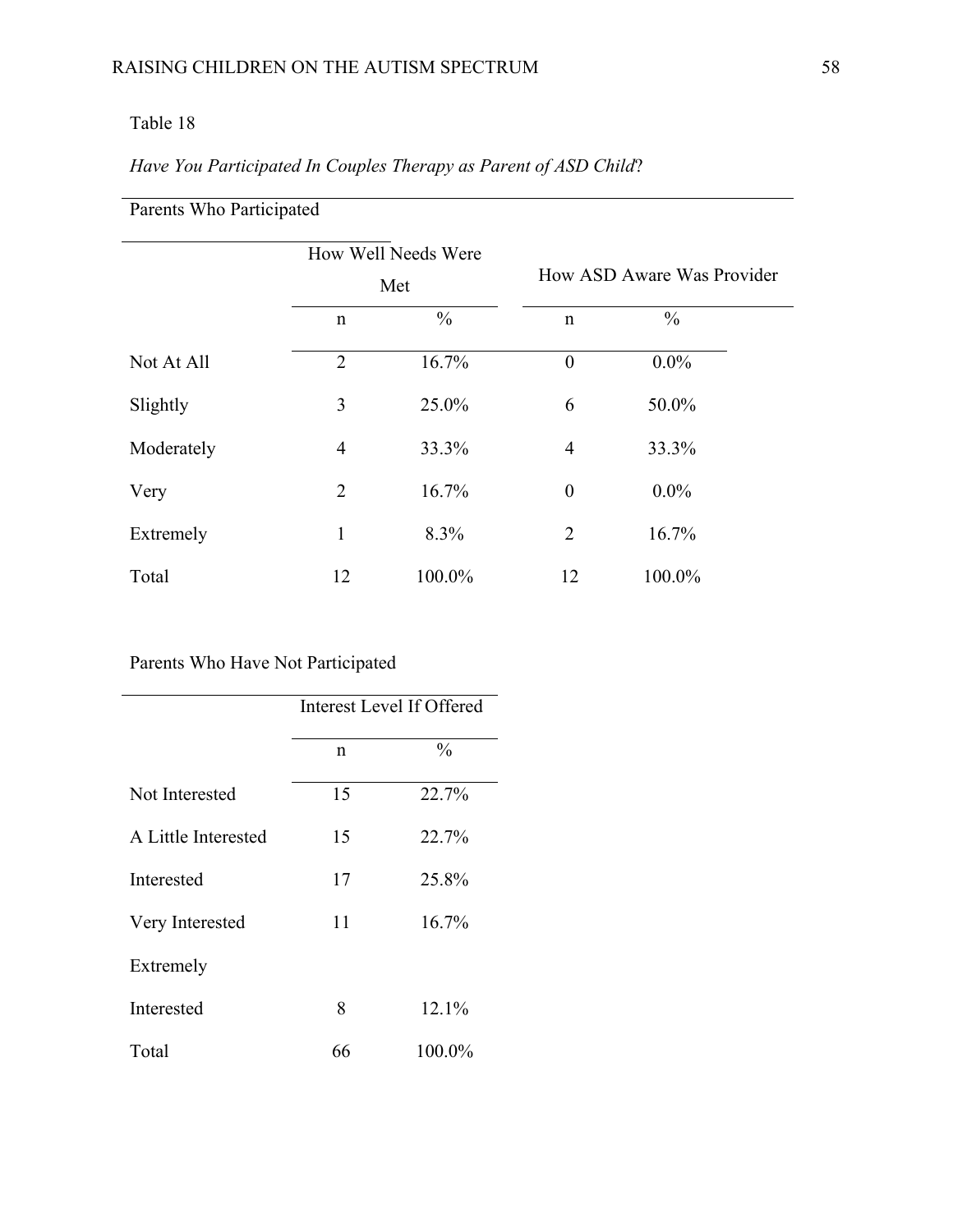### *Have You Visited a Drop-In Center Related to ASD?*

| Parents Who Participated |                  |                     |                  |                   |
|--------------------------|------------------|---------------------|------------------|-------------------|
|                          |                  | How Well Needs Were |                  | How ASD Aware Was |
|                          | Met              |                     | Provider         |                   |
|                          | $\mathbf n$      | $\frac{0}{0}$       | $\mathbf n$      | $\frac{0}{0}$     |
| Not At All               | $\overline{0}$   | $0\%$               | $\boldsymbol{0}$ | $0\%$             |
| Slightly                 | $\boldsymbol{0}$ | $0\%$               | $\boldsymbol{0}$ | $0\%$             |
| Moderately               | $\mathbf{1}$     | 100%                | $\theta$         | $0\%$             |
| Very                     | $\boldsymbol{0}$ | $0\%$               | $\mathbf{1}$     | 100%              |
| Extremely                | $\boldsymbol{0}$ | $0\%$               | $\boldsymbol{0}$ | $0\%$             |
| Total                    | 1                | 100%                | 1                | 100%              |

|                     | <b>Interest Level If Offered</b> |               |  |
|---------------------|----------------------------------|---------------|--|
|                     | n                                | $\frac{0}{0}$ |  |
| Not Interested      | 16                               | 18.2%         |  |
| A Little Interested | 18                               | 20.5%         |  |
| Interested          | 30                               | 34.1%         |  |
| Very Interested     | 15                               | 17.0%         |  |
| Extremely           |                                  |               |  |
| Interested          | 9                                | 10.2%         |  |
| Total               | 88                               | 100.0%        |  |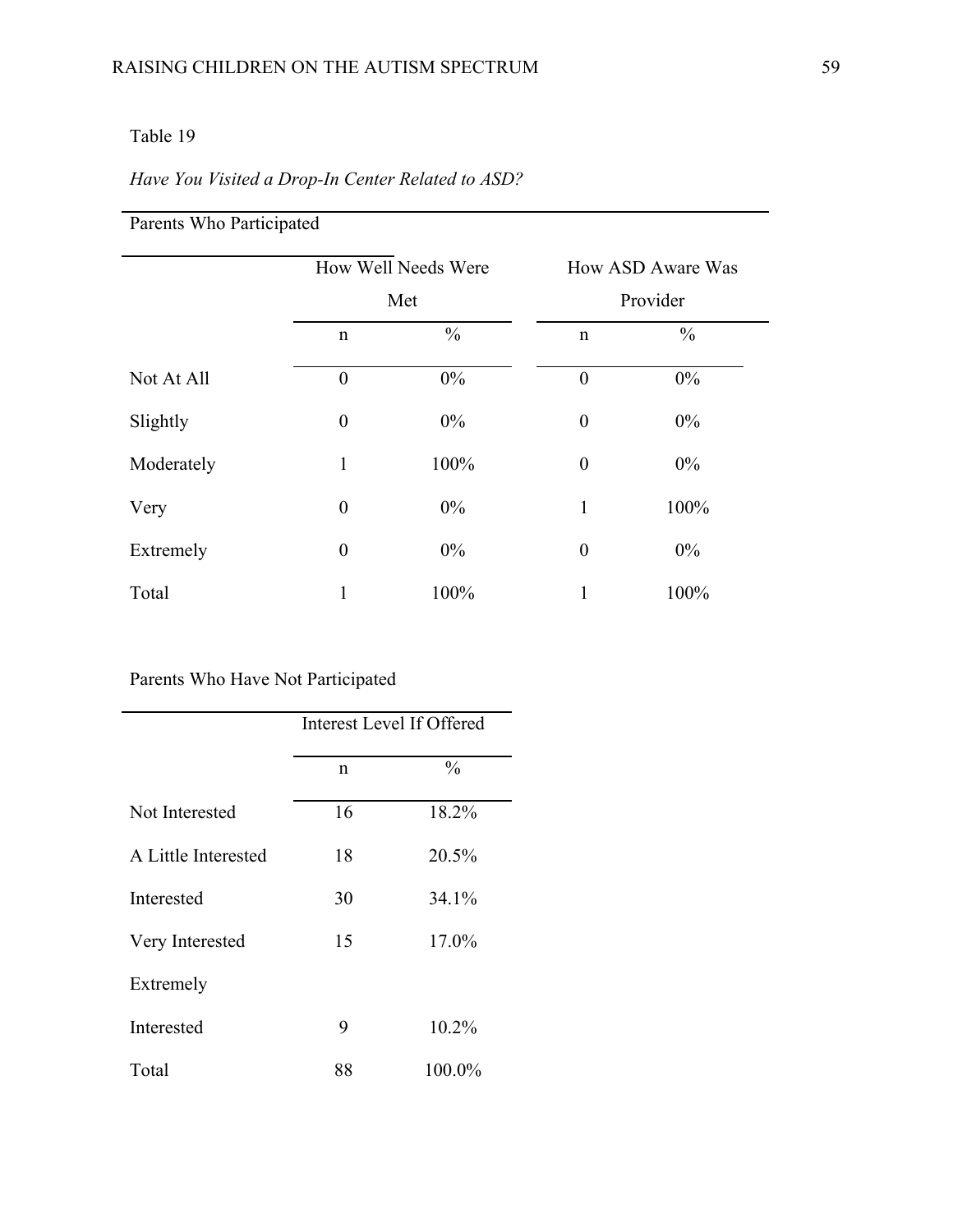## *Have You Participated in Parent Skills Training Related to ASD?*

| Parents Who Participated |             |                     |                  |                   |
|--------------------------|-------------|---------------------|------------------|-------------------|
|                          |             | How Well Needs Were |                  | How ASD Aware Was |
|                          |             | Met                 |                  | Provider          |
|                          | $\mathbf n$ | $\frac{0}{0}$       | N                | $\frac{0}{0}$     |
| Not At All               | 1           | 1.8%                | $\boldsymbol{0}$ | $0.0\%$           |
| Slightly                 | 8           | 14.3%               | 3                | 5.4%              |
| Moderately               | 23          | 41.1%               | 11               | 19.6%             |
| Very                     | 17          | 30.4%               | 24               | 42.9%             |
| Extremely                | 6           | 10.7%               | 17               | $30.4\%$          |
| Total                    | 55          | 98.2%               | 55               | 98.2%             |

|                             | Interest Level If Offered |               |  |
|-----------------------------|---------------------------|---------------|--|
|                             | n                         | $\frac{0}{0}$ |  |
| Not Interested              | $\overline{2}$            | 6.1%          |  |
| A Little Interested         | 1                         | $3.0\%$       |  |
| Interested                  | 9                         | 27.3%         |  |
| Very Interested             | 6                         | 18.2%         |  |
| <b>Extremely Interested</b> | 15                        | 45.5%         |  |
| Total                       | 33                        | 100.0%        |  |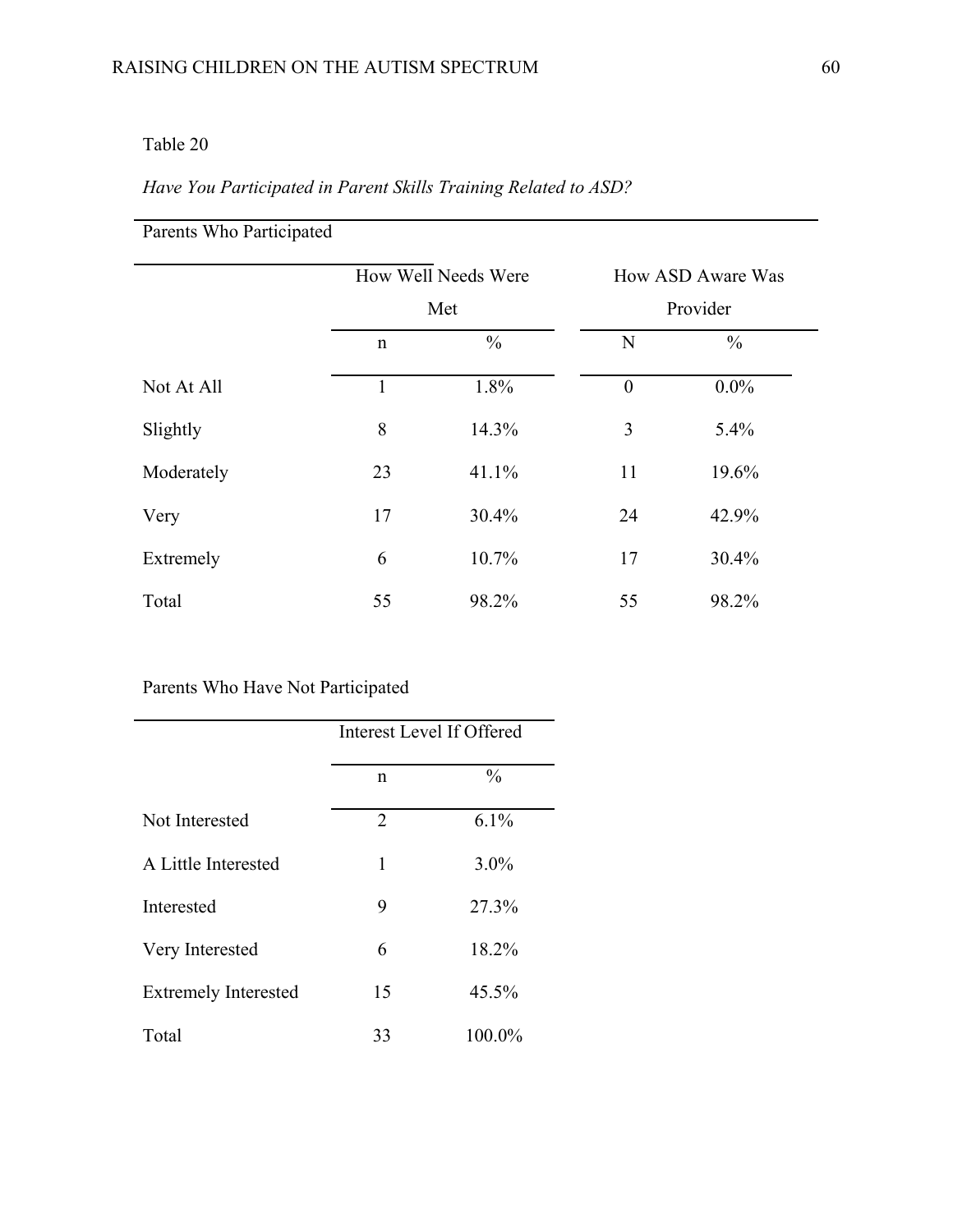## *Have You Participated in Educational Parent Groups Related to ASD?*

| Parents Who Participated |          |                            |                |                               |  |  |
|--------------------------|----------|----------------------------|----------------|-------------------------------|--|--|
|                          |          | How Well Needs Were<br>Met |                | How ASD Aware Was<br>Provider |  |  |
|                          |          |                            |                |                               |  |  |
|                          | n        | $\frac{0}{0}$              | N              | $\frac{0}{0}$                 |  |  |
| Not At All               | $\theta$ | $0.0\%$                    | $\theta$       | $0.0\%$                       |  |  |
| Slightly                 | 8        | 17.8%                      | $\overline{2}$ | 4.4%                          |  |  |
| Moderately               | 15       | 33.3%                      | 8              | 17.8%                         |  |  |
| Very                     | 15       | 33.3%                      | 20             | 44.4%                         |  |  |
| Extremely                | 7        | 15.6%                      | 15             | 33.3%                         |  |  |
| Total                    | 45       | 100.0%                     | 45             | 100.0%                        |  |  |

|                     | Interest Level If Offered |               |  |
|---------------------|---------------------------|---------------|--|
|                     | n                         | $\frac{0}{0}$ |  |
| Not Interested      | 6                         | 14.0%         |  |
| A Little Interested | 3                         | 7.0%          |  |
| Interested          | 12                        | 27.9%         |  |
| Very Interested     | 10                        | 23.3%         |  |
| Extremely           |                           |               |  |
| Interested          | 12                        | 27.9%         |  |
| Total               | 43                        | 100.0%        |  |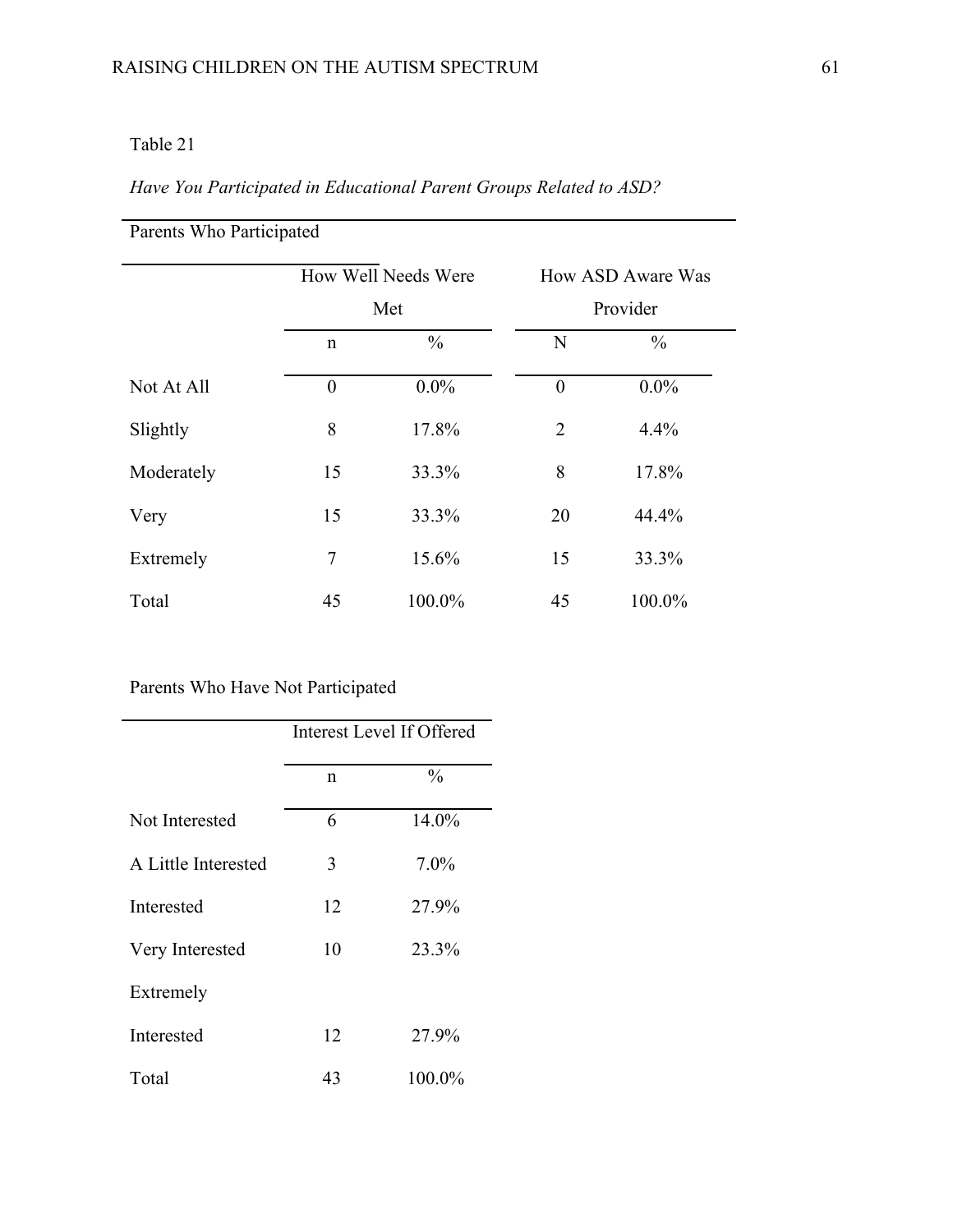## *Have You Participated in Process Oriented Parent Support Groups Related to ASD?*

| Parents Who Participated |                         |               |              |                               |
|--------------------------|-------------------------|---------------|--------------|-------------------------------|
|                          | How Well Needs Were Met |               |              | How ASD Aware Was<br>Provider |
|                          | $\mathsf{n}$            | $\frac{0}{0}$ | $\mathsf{n}$ | $\frac{0}{0}$                 |
| Not At All               | 1                       | 2.6%          | $\mathbf{1}$ | 2.6%                          |
| Slightly                 | 7                       | 18.4%         | 3            | 7.9%                          |
| Moderately               | 11                      | 28.9%         | 6            | 15.8%                         |
| Very                     | 13                      | 34.2%         | 14           | 36.8%                         |
| Extremely                | 5                       | 13.2%         | 13           | 34.2%                         |
| Total                    | 37                      | 97.4%         | 37           | 97.4%                         |

÷.

|                             | Interest Level If Offered |               |  |
|-----------------------------|---------------------------|---------------|--|
|                             | n                         | $\frac{0}{0}$ |  |
| Not Interested              | 4                         | 8.2%          |  |
| A Little Interested         | 6                         | 12.2%         |  |
| Interested                  | 20                        | 40.8%         |  |
| Very Interested             | 9                         | 18.4%         |  |
| <b>Extremely Interested</b> | 10                        | 20.4%         |  |
| Total                       | 49                        | 100.0%        |  |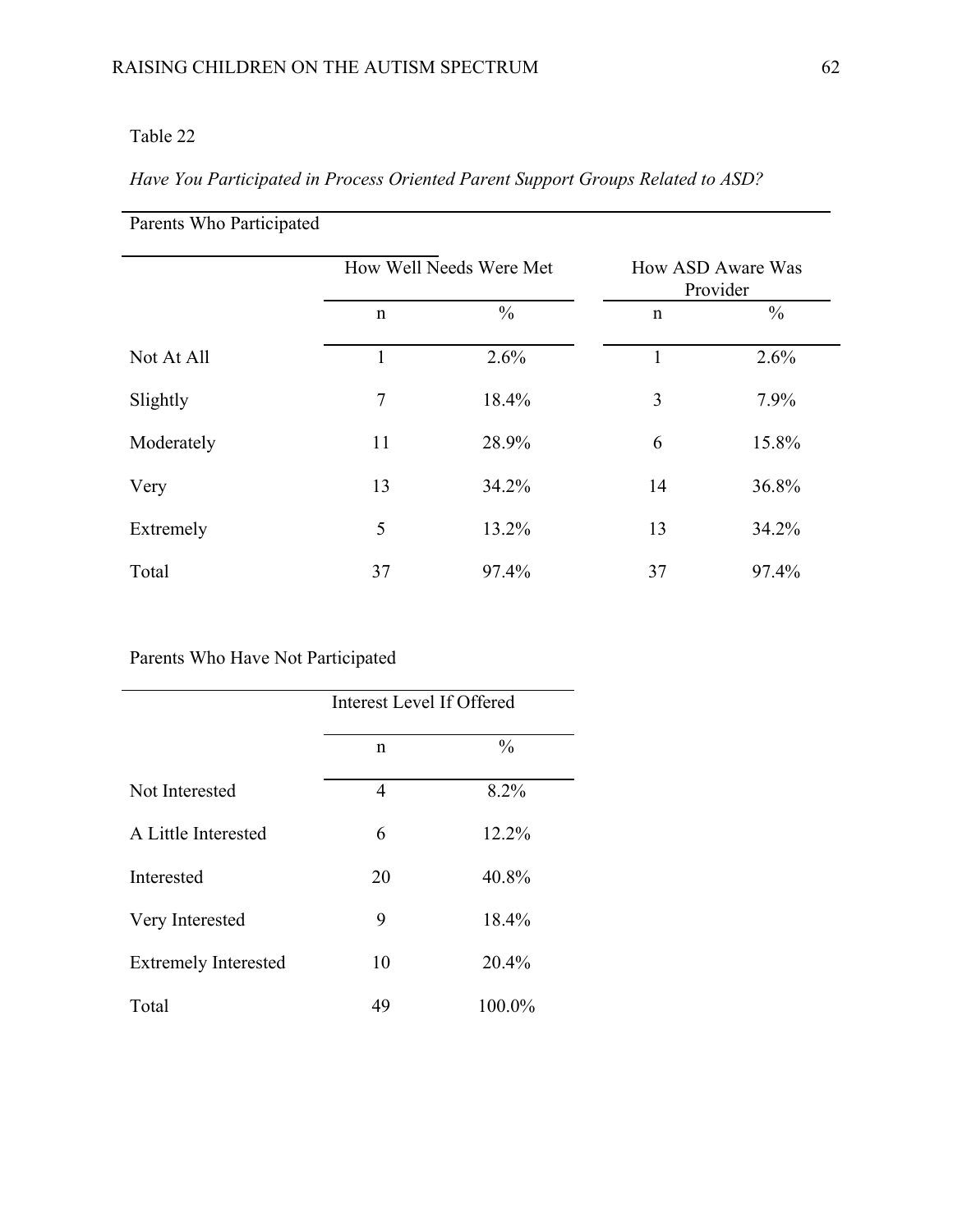# *Have You Participated in On-Line Support Groups/Chat Rooms Related to ASD?*

| Parents Who Participated |                  |                         |                  |                   |  |
|--------------------------|------------------|-------------------------|------------------|-------------------|--|
|                          |                  |                         |                  | How ASD Aware Was |  |
|                          |                  | How Well Needs Were Met |                  | Provider          |  |
|                          | $\mathbf n$      | $\frac{0}{0}$           | $\mathbf n$      | $\frac{0}{0}$     |  |
| Not At All               | 5                | 11.1%                   | $\boldsymbol{0}$ | $0.0\%$           |  |
| Slightly                 | 12               | 26.7%                   | $\overline{2}$   | 4.4%              |  |
| Moderately               | 11               | 24.4%                   | 8                | 17.8%             |  |
| Very                     | 12               | 26.7%                   | 5                | 11.1%             |  |
| Extremely                | 5                | 11.1%                   | 17               | 37.8%             |  |
| N/A                      | $\boldsymbol{0}$ | $0.0\%$                 | 13               | 28.9%             |  |
| Total                    | 45               | 100.0%                  | 45               | 100.0%            |  |

|                             | Interest Level If Offered |               |  |
|-----------------------------|---------------------------|---------------|--|
|                             | n                         | $\frac{0}{0}$ |  |
| Not Interested              | 13                        | 30.2%         |  |
| A Little Interested         | 8                         | 18.6%         |  |
| Interested                  | 11                        | 25.6%         |  |
| Very Interested             | 6                         | 14.0%         |  |
| <b>Extremely Interested</b> | 5                         | 11.6%         |  |
| Total                       | 43                        | 100.0%        |  |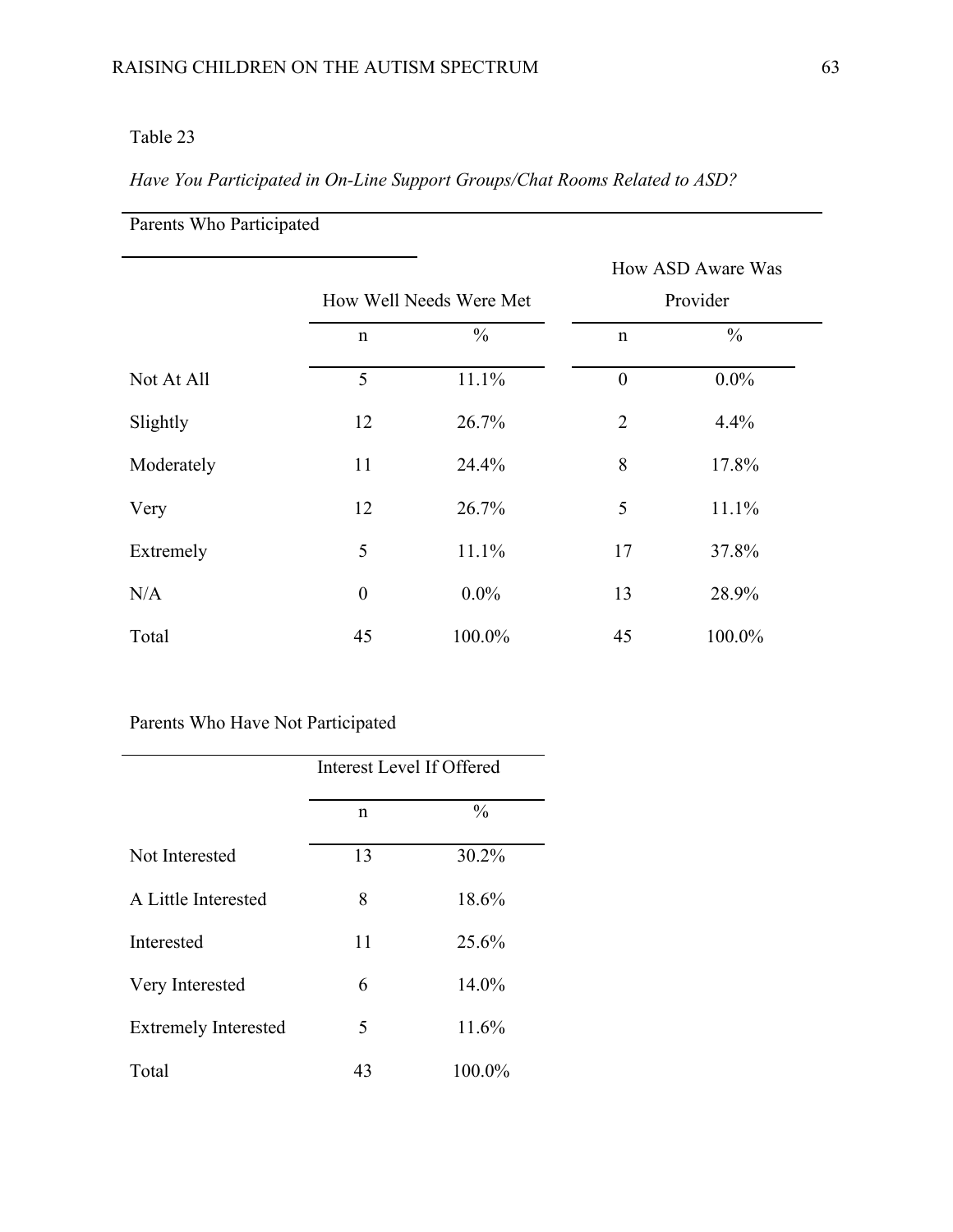## *Have You Participated in Parent Advocacy Groups Related to ASD?*

| Parents Who Participated |                |                         |
|--------------------------|----------------|-------------------------|
|                          |                | How Well Needs Were Met |
|                          | $\mathbf n$    | $\frac{0}{0}$           |
| Not At All               | $\overline{2}$ | 5.7%                    |
| Slightly                 | 8              | 22.9%                   |
| Moderately               | 9              | 25.7%                   |
| Very                     | 12             | 34.3%                   |
| Extremely                | $\overline{4}$ | 11.4%                   |
| Total                    | 35             | 100.0%                  |

|                             | Interest Level If Offered |               |  |
|-----------------------------|---------------------------|---------------|--|
|                             | $\mathbf n$               | $\frac{0}{0}$ |  |
| Not Interested              | 13                        | 30.2%         |  |
| A Little Interested         | 8                         | 18.6%         |  |
| Interested                  | 11                        | 25.6%         |  |
| Very Interested             | 6                         | 14.0%         |  |
| <b>Extremely Interested</b> | 5                         | 11.6%         |  |
| Total                       | 43                        | 100.0%        |  |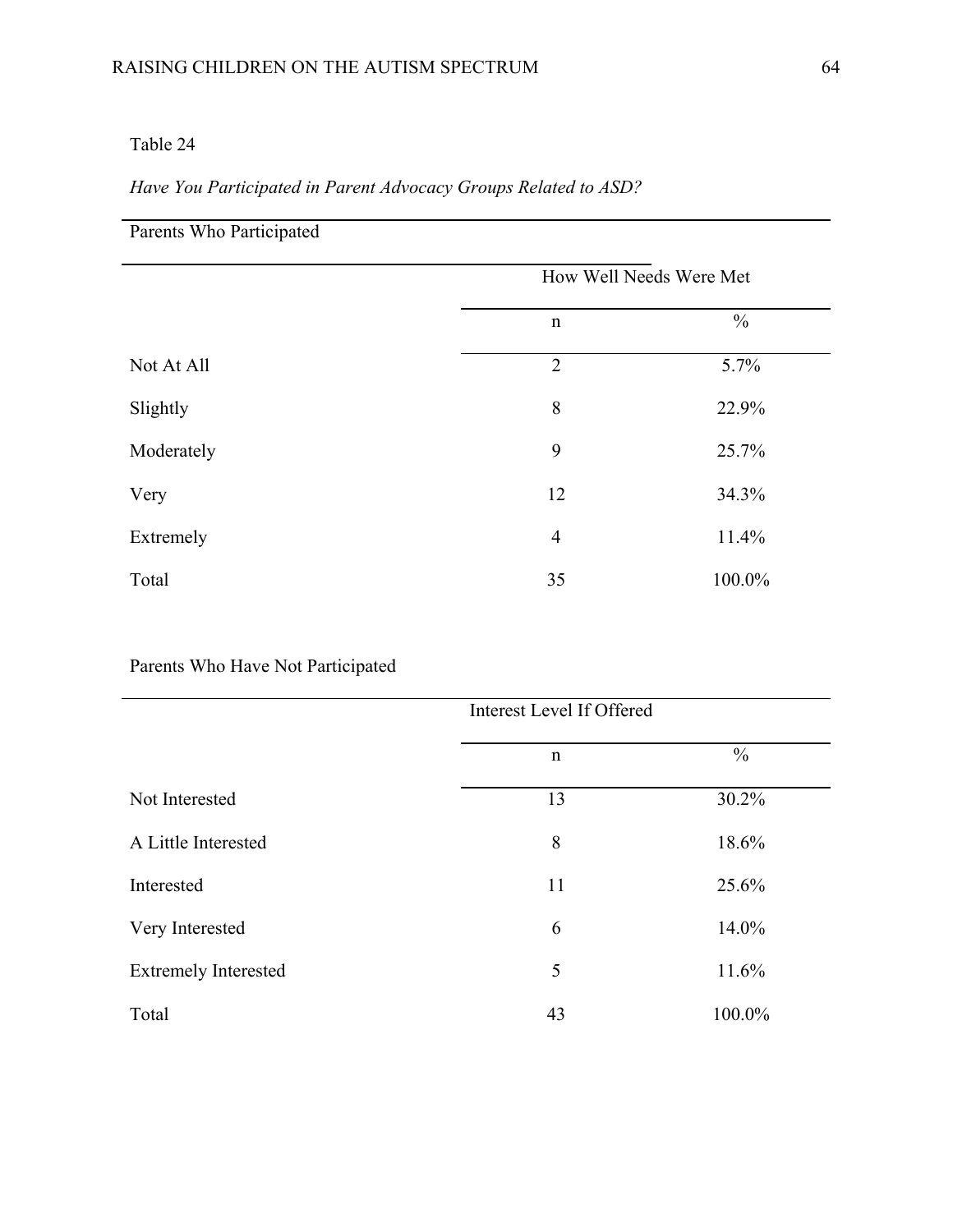# *Have Your Non-ASD Children Participated in Sibling Support Groups Related to ASD?*

Siblings Who Participated

|            | How Well Needs Were Met |               |
|------------|-------------------------|---------------|
|            | $\mathbf n$             | $\frac{0}{0}$ |
| Not At All | $\mathbf{1}$            | $10.0\%$      |
| Slightly   | $\boldsymbol{0}$        | $0.0\%$       |
| Moderately | 3                       | 30.0%         |
| Very       | 5                       | 50.0%         |
| Extremely  | $\boldsymbol{0}$        | $0.0\%$       |
|            | 9                       | 90.0%         |
| Total      |                         |               |

## Siblings Who Have Not Participated

| 5.01114.0114011011011410101001 |             | Interest Level If Offered |  |  |
|--------------------------------|-------------|---------------------------|--|--|
|                                | $\mathbf n$ | $\%$                      |  |  |
| Not Interested                 | 14          | 28.6%                     |  |  |
| A Little Interested            | 7           | 14.3%                     |  |  |
| Interested                     | 8           | 16.3%                     |  |  |
| Very Interested                | 10          | 20.4%                     |  |  |
| <b>Extremely Interested</b>    | 10          | 20.4%                     |  |  |
| Total                          | 49          | 100.0%                    |  |  |
| Not Applicable                 | 14          | 28.6%                     |  |  |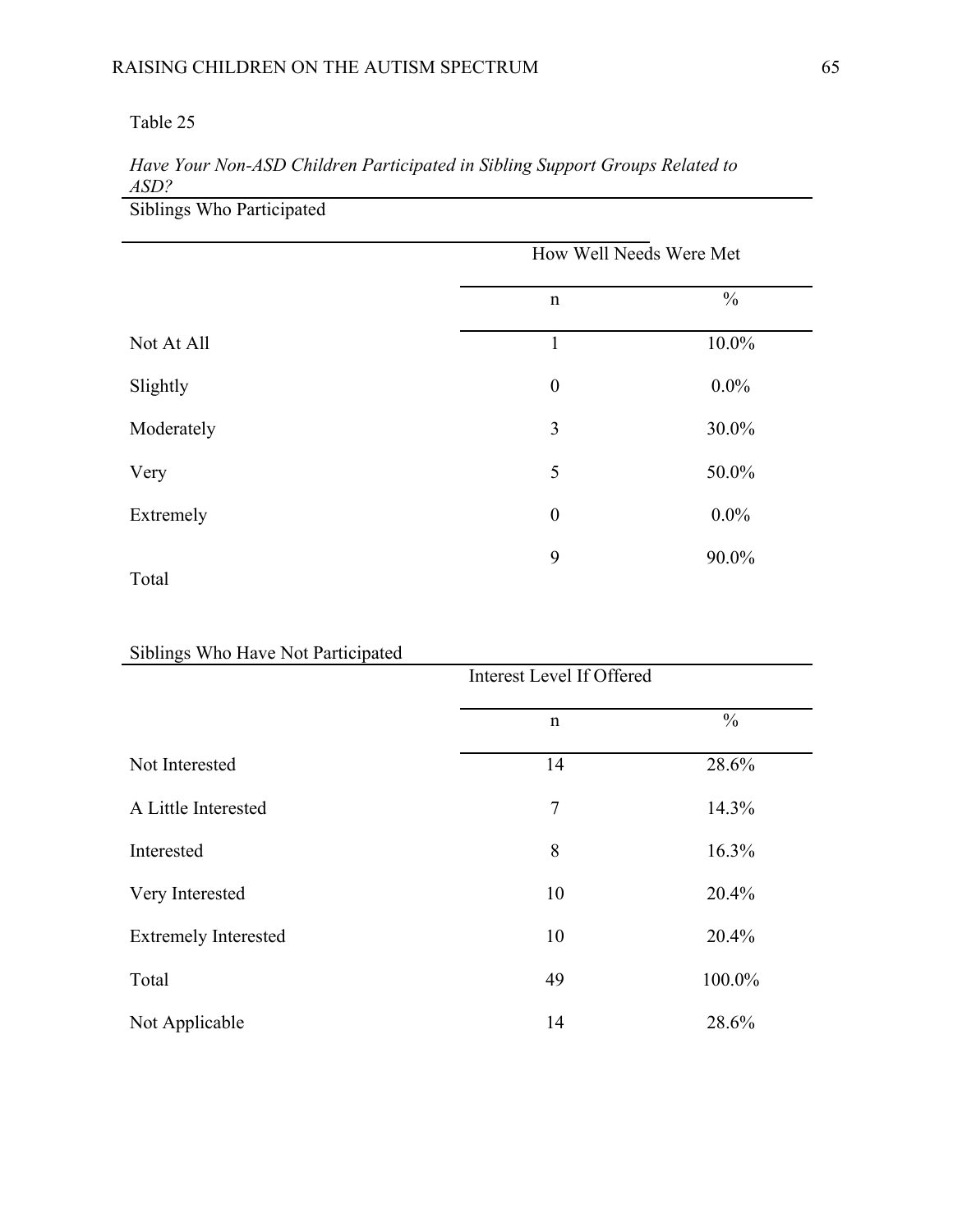### RAISING CHILDREN ON THE AUTISM SPECTRUM 66

### Table 26

*Have You Participated in Parent-To-Parent Workshop Related to ASD?* 

| Parents Who Participated |                         |               |  |
|--------------------------|-------------------------|---------------|--|
|                          | How Well Needs Were Met |               |  |
|                          | $\mathbf n$             | $\frac{0}{0}$ |  |
| Not At All               | $\mathbf{1}$            | 2.9%          |  |
| Slightly                 | 3                       | 8.8%          |  |
| Moderately               | 15                      | 44.1%         |  |
| Very                     | 11                      | 32.4%         |  |
| Extremely                | 3                       | 8.8%          |  |
| Total                    | 33                      | 97.1%         |  |

|                             | Interest Level If Offered |               |  |
|-----------------------------|---------------------------|---------------|--|
|                             | n                         | $\frac{0}{0}$ |  |
| Not Interested              | $\tau$                    | 13.0%         |  |
| A Little Interested         | 11                        | 20.4%         |  |
| Interested                  | 14                        | 25.9%         |  |
| Very Interested             | 16                        | 29.6%         |  |
| <b>Extremely Interested</b> | 6                         | 11.1%         |  |
| Total                       | 54                        | 100.0%        |  |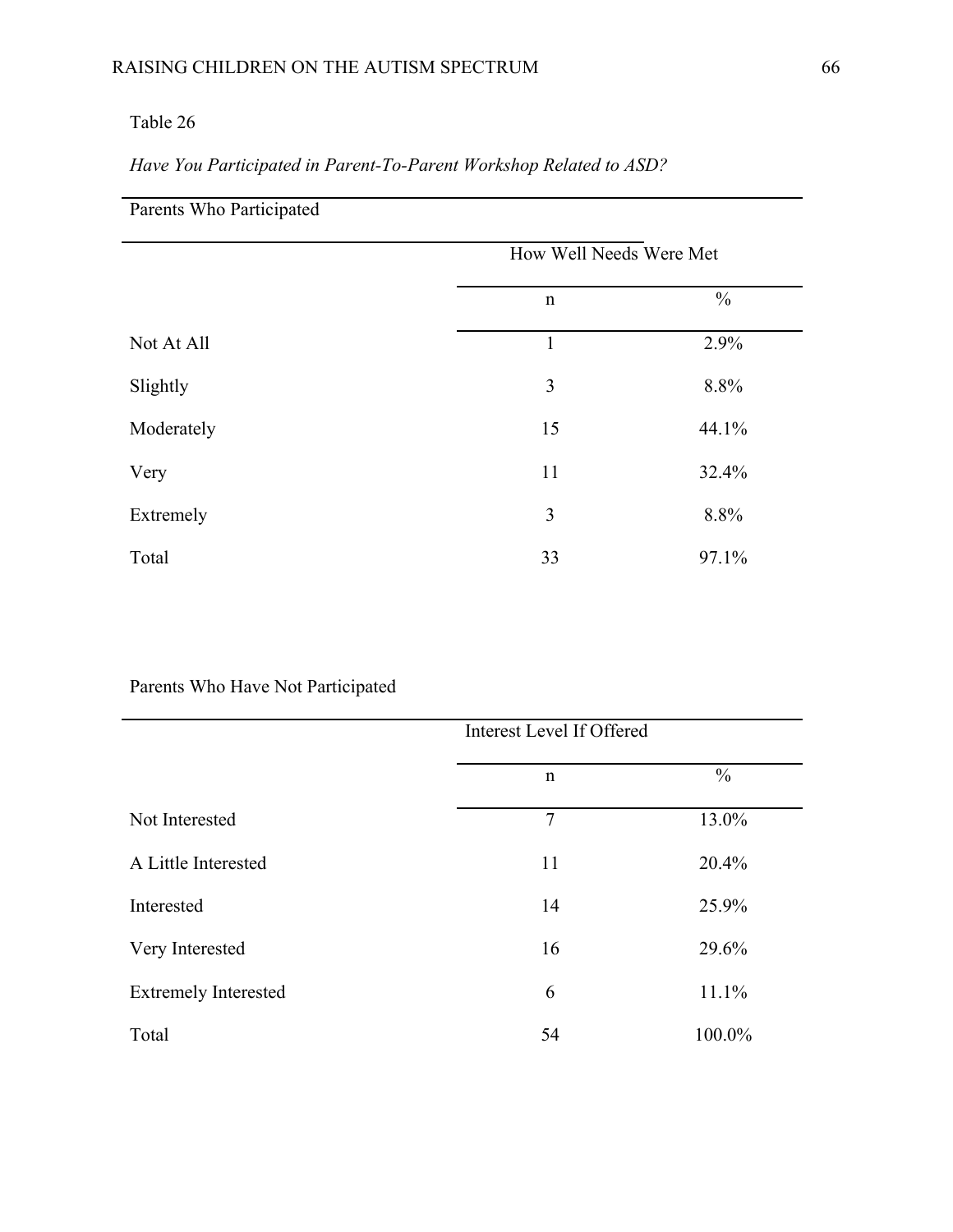## *Have You Participated in Respite Care Related to ASD?*

|            |                  | How Well Needs Were Met |              | How ASD Aware Was<br>Provider |
|------------|------------------|-------------------------|--------------|-------------------------------|
|            | $\mathbf n$      | $\frac{0}{0}$           | $\mathsf{n}$ | $\frac{0}{0}$                 |
| Not At All | $\boldsymbol{0}$ | $0.0\%$                 | 1            | 3.4%                          |
| Slightly   | $\overline{4}$   | 13.8%                   | 8            | 27.6%                         |
| Moderately | 10               | 34.5%                   | 8            | 27.6%                         |
| Very       | 10               | 34.5%                   | 6            | 20.7%                         |
| Extremely  | 5                | 17.2%                   | 6            | 20.7%                         |
| Total      | 29               | 100.0%                  | 29           | 100.0%                        |

Parents Who Participated

|                             | Interest Level If Offered |               |  |
|-----------------------------|---------------------------|---------------|--|
|                             | n                         | $\frac{0}{0}$ |  |
| Not Interested              | 13                        | 22.0%         |  |
| A Little Interested         | 7                         | 11.9%         |  |
| Interested                  | 7                         | 11.9%         |  |
| Very Interested             | 10                        | 16.9%         |  |
| <b>Extremely Interested</b> | 22                        | 37.3%         |  |
| Total                       | 59                        | 100.0%        |  |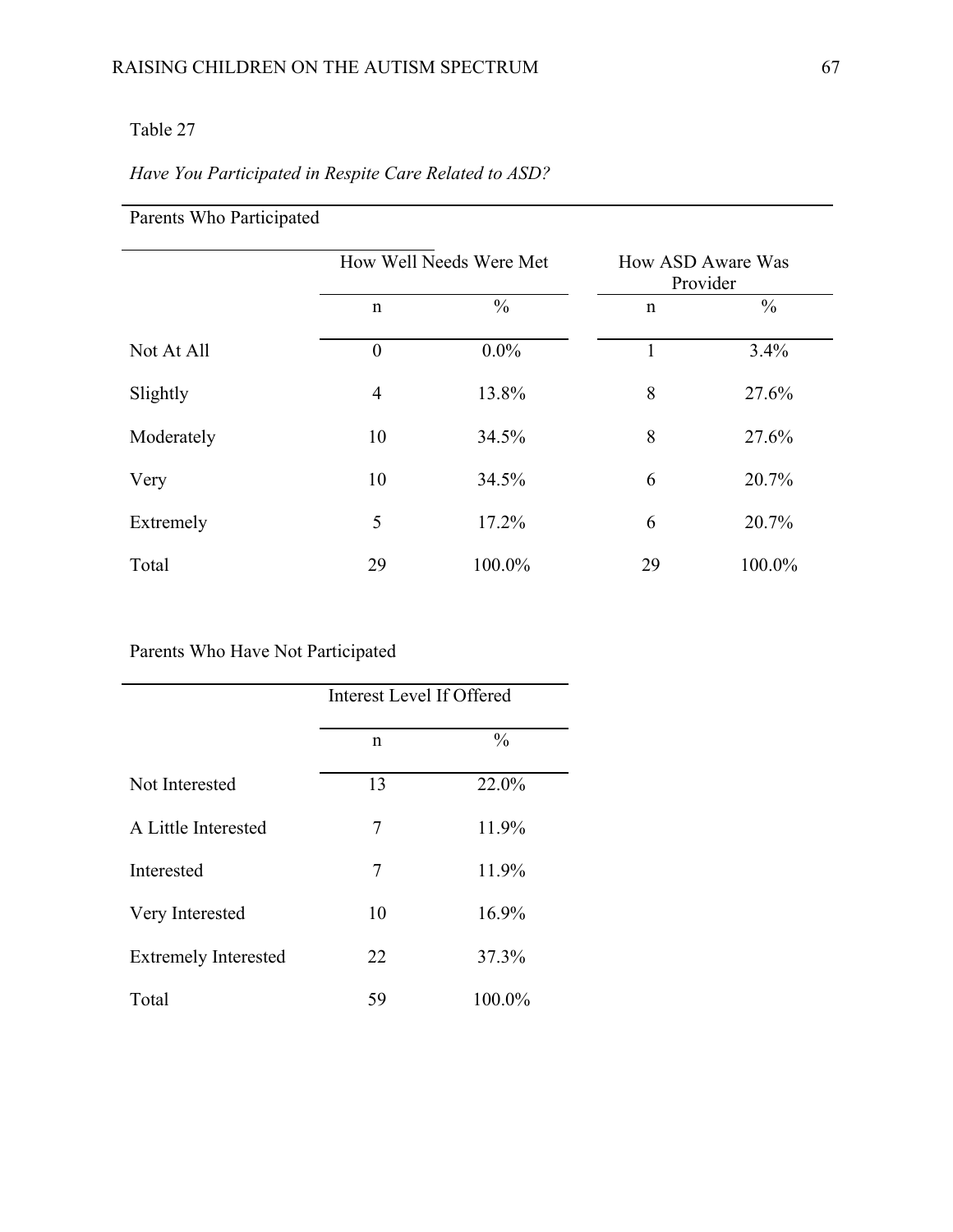**Most important needs, services, and focus of services.** Open-ended questions five, six, and seven asked parents to rate the most important needs (Table 28), services (Table 29), and focus of services (Table 30) for the parent in the context of parenting a child with an ASD. The most important need for parents was Respite (31.5%, n=34), with Education and Training (25.9%, n=28) second. The services desired and the focus of services that parents found most important predominantly addressed the needs of their child with an ASD (29.6%, n=32; 33.3%, n=6) and did not focus on services delivered directly to the parents (See Appendix F). When parents focused on their own needs, the majority of the parents identified Professional Support/Resources (25.0%, n=27) and Respite (14.8%, n=16) as the most important services, and for the most important focus of services, Professional Support/Resources (12.0%, n=13) and Education/Training (10.2%, n=11) were identified.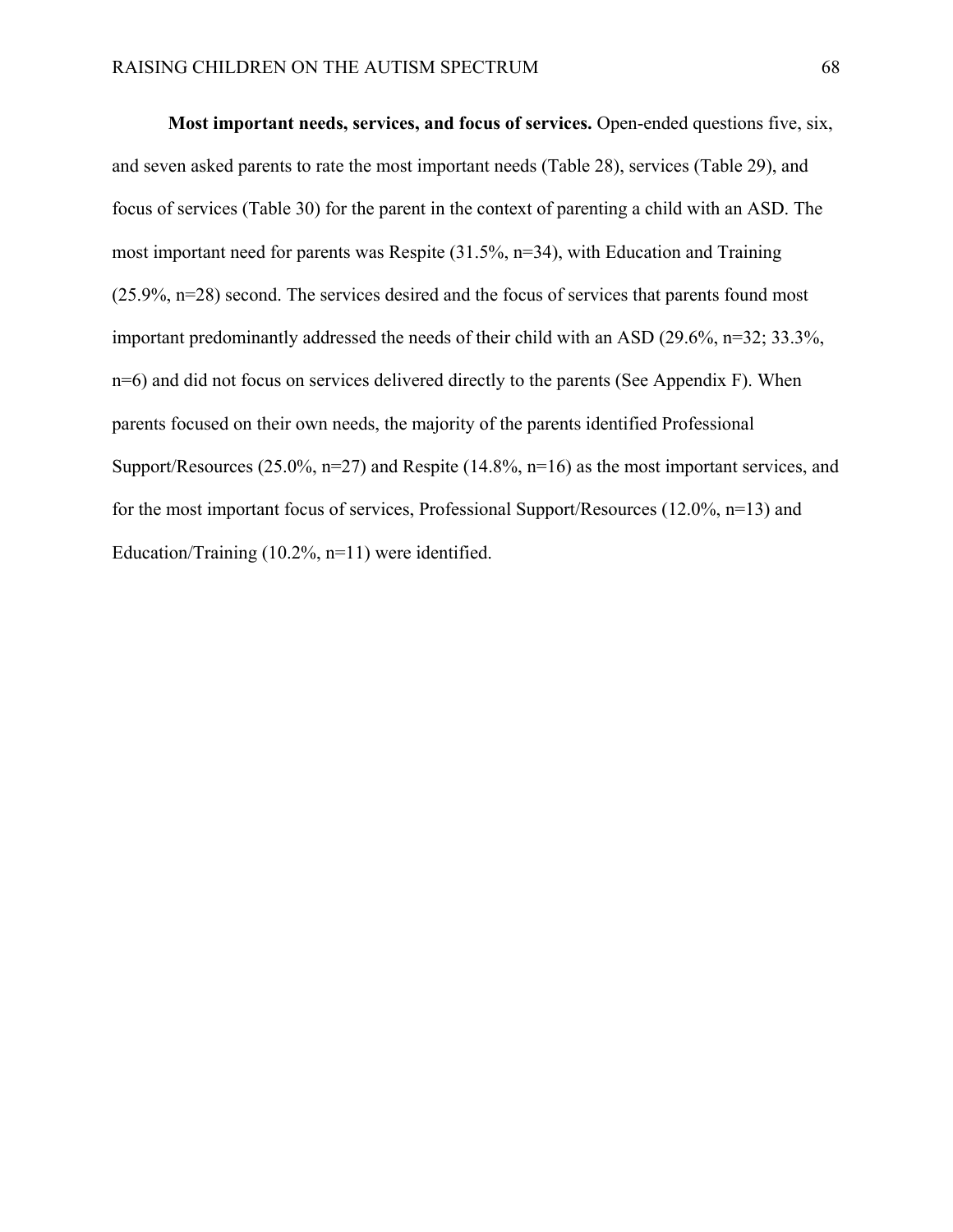# *Most Important Parental Need*

|                                                  | $\mathbf n$    | $\frac{0}{0}$ |
|--------------------------------------------------|----------------|---------------|
| Respite                                          | 34             | 31.5%         |
| Education & Training                             | 28             | 25.9%         |
| No Need Indicated                                | 15             | 13.9%         |
| Professional Support/Resources                   | 14             | 13.0%         |
| Positive Response – no specifics                 | 11             | 10.2%         |
| Community Advocacy/Awareness                     | 11             | 10.2%         |
| Answer Addressed Needs of Child, Not Parent      | 11             | 10.2%         |
| Financial Assistance – including Insurance Needs | 10             | 9.3%          |
| Networking/Social Support                        | 10             | 9.3%          |
| Home-based Services                              | 1              | 0.9%          |
| No Services Are Accessible                       | $\overline{0}$ | $0.0\%$       |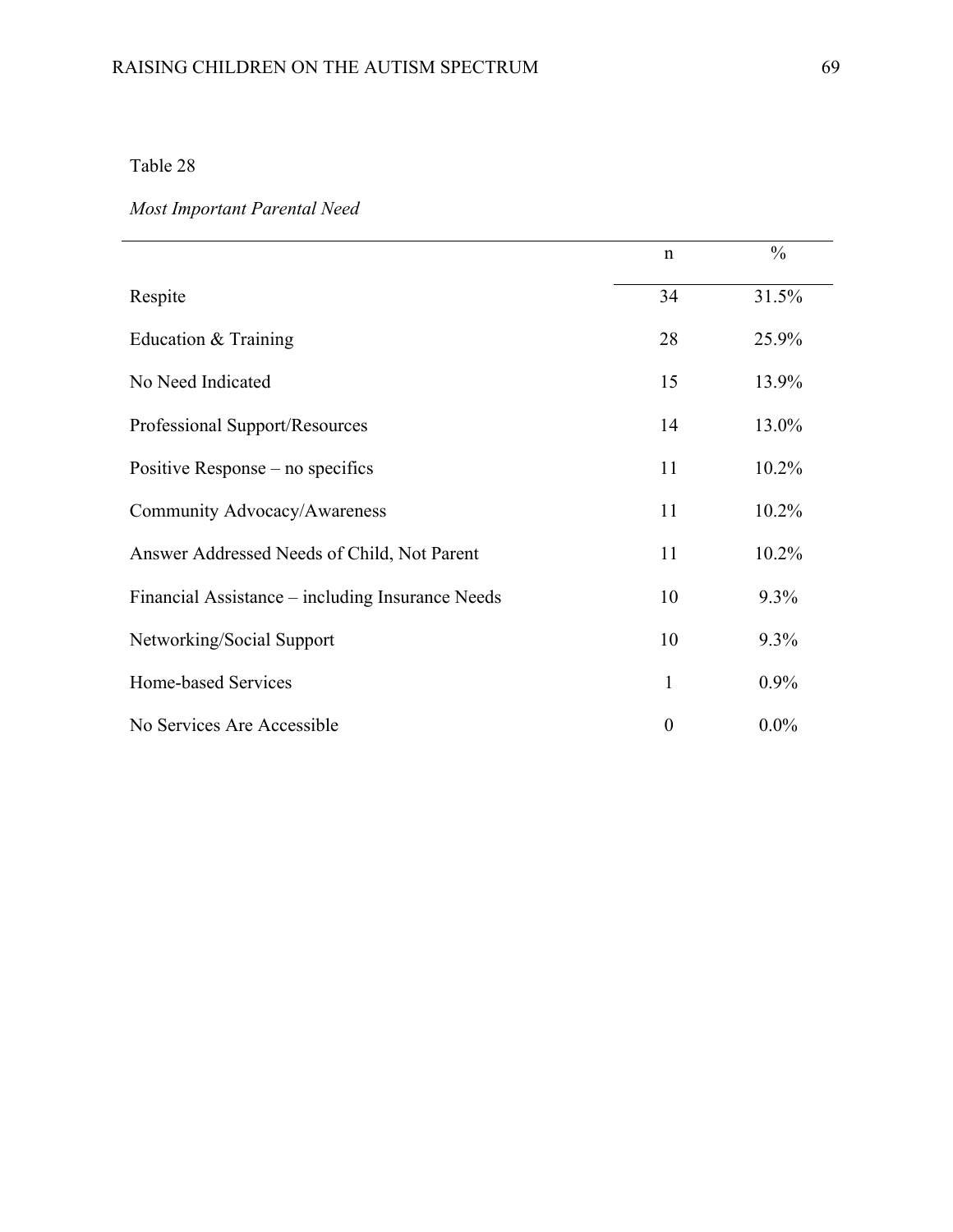# *Most Important Parental Service*

|                                                  | $\mathbf n$      | $\frac{0}{0}$ |
|--------------------------------------------------|------------------|---------------|
| Answer Addressed Needs of Child, Not Parent      | 32               | 29.6%         |
| Professional Support/Resources                   | 27               | 25.0%         |
| No Need Indicated                                | 26               | 24.1%         |
| Respite                                          | 16               | 14.8%         |
| Education & Training                             | 13               | 12.0%         |
| Financial Assistance - including Insurance Needs | 10               | 9.3%          |
| Networking/Social Support                        | 10               | 9.3%          |
| Home-based Services                              | 3                | 2.8%          |
| Positive Response – no specifics                 | $\mathbf{1}$     | 0.9%          |
| No Services Are Accessible                       | $\mathbf{1}$     | 0.9%          |
| Community Advocacy/Awareness                     | $\boldsymbol{0}$ | $0.0\%$       |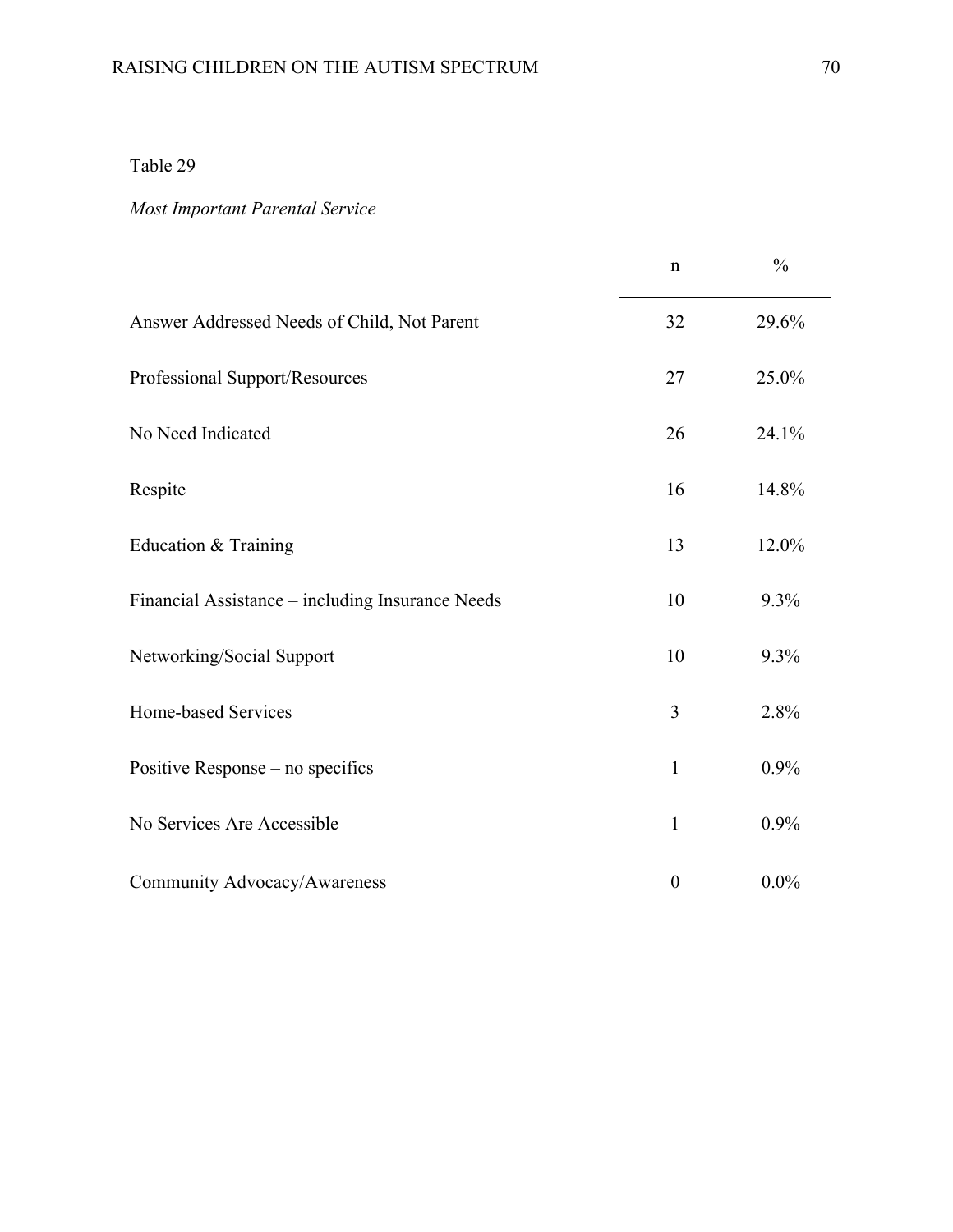#### *Most Important Focus of Services*

|                                                  | $\mathbf n$      | $\frac{0}{0}$ |
|--------------------------------------------------|------------------|---------------|
| Answer Addressed Needs of Child, Not Parent      | 36               | 33.3%         |
| No Need Indicated                                | 34               | 31.5%         |
| Professional Support/Resources                   | 13               | 12.0%         |
| Education & Training                             | 11               | 10.2%         |
| No Services Are Accessible                       | 9                | 8.3%          |
| Respite                                          | 6                | 5.6%          |
| Home-based Services                              | 6                | 5.6%          |
| Networking/Social Support                        | 3                | 2.8%          |
| Positive Response – no specifics                 | $\overline{2}$   | 1.9%          |
| Financial Assistance – including Insurance Needs | $\boldsymbol{0}$ | $0.0\%$       |
| Community Advocacy/Awareness                     | $\overline{0}$   | $0.0\%$       |

**Most useful present service/ most desired service not obtained.** When asked what parental services or support that they were presently receiving was most useful (Table 31), the majority of the parents responding indicated Respite (20.4%, n=22), followed by Educational and Training (16.7%, n=18) and Professional Support/Resources (16.7%, n=18). These same services were identified as the top three for parents who were not presently receiving such services (Table 32), but would find them most useful; Respite (33.3%, n=36), Professional Support/Resources (27.8%, n=30), and Education and Training (24.1%, n=26).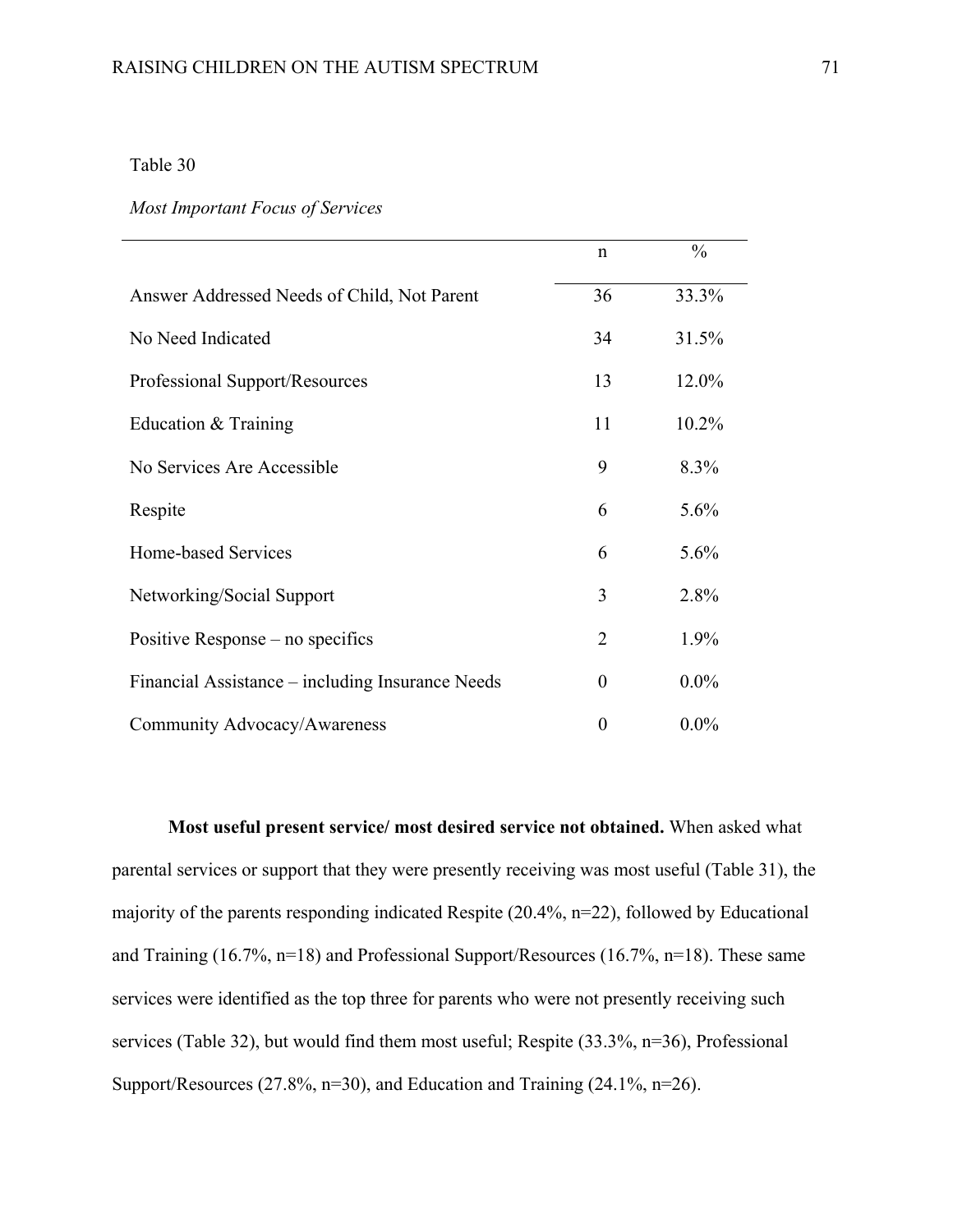# *Types of Parental Services/Support Currently Most Useful*

|                                                  | $\mathsf{n}$   | $\frac{0}{0}$ |
|--------------------------------------------------|----------------|---------------|
| No Need Indicated                                | 29             | 26.9%         |
| Respite                                          | 22             | 20.4%         |
| Education & Training                             | 18             | 16.7%         |
| Professional Support/Resources                   | 18             | 16.7%         |
| No Services Are Accessible                       | 15             | 13.9%         |
| Answer Addressed Needs of Child, Not Parent      | 12             | 11.1%         |
| Networking/Social Support                        | 11             | 10.2%         |
| Financial Assistance – including Insurance Needs | $\overline{2}$ | 1.9%          |
| Community Advocacy/Awareness                     | $\overline{2}$ | 1.9%          |
| Home-based Services                              | 1              | 0.9%          |
| Positive Response – no specifics                 | $\theta$       | $0.0\%$       |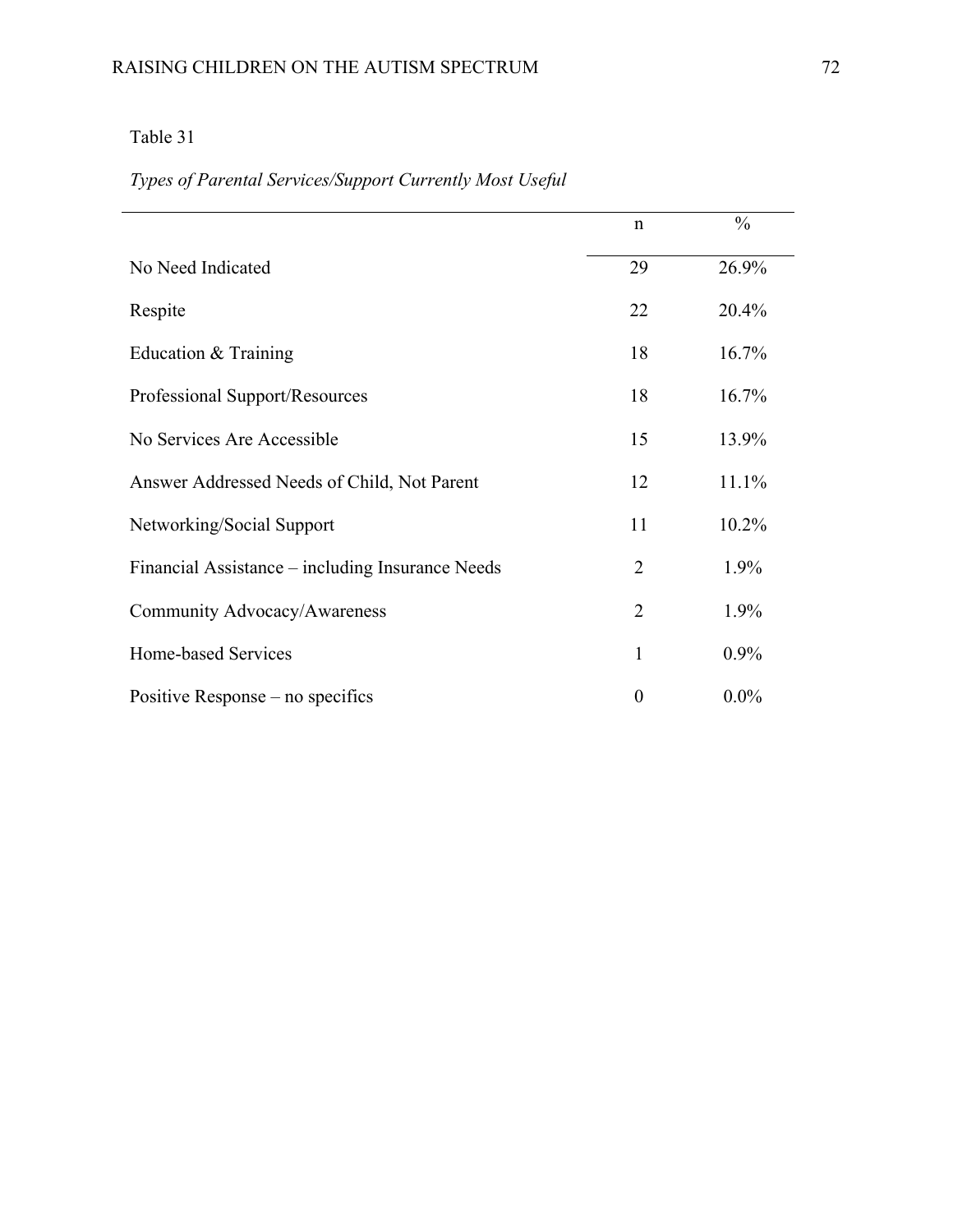#### *Types of Parental Services/Support Not Currently Received*

|                                                  | $\mathbf n$      | $\frac{0}{0}$ |
|--------------------------------------------------|------------------|---------------|
| Respite                                          | 36               | 33.3%         |
| Professional Support/Resources                   | 30               | 27.8%         |
| No Need Indicated                                | 26               | 24.1%         |
| Education $&$ Training                           | 26               | 24.1%         |
| Answer Addressed Needs of Child, Not Parent      | 9                | 8.3%          |
| Positive Response – no specifics                 | 5                | 4.6%          |
| Financial Assistance – including Insurance Needs | 5                | 4.6%          |
| Networking/Social Support                        | $\overline{4}$   | 3.7%          |
| Community Advocacy/Awareness                     | $\boldsymbol{0}$ | $0.0\%$       |
| Home-based Services                              | $\theta$         | $0.0\%$       |
| No Services Are Accessible                       | $\overline{0}$   | $0.0\%$       |

**Ranked top three services.** In the final section of the questionnaire, parents were asked to rank order the top three services they would find most useful for themselves, regardless of whether they had received them in the past (Table 33). Parents were provided with the list of services identical to those to which they had responded in the previous section, as well as three open-ended options. This latter addition allowed respondents to identify up to three additional services they would find most important. The majority of the respondents indicated that the first most important service was Individual Therapy (23.0%, n=20). The second most important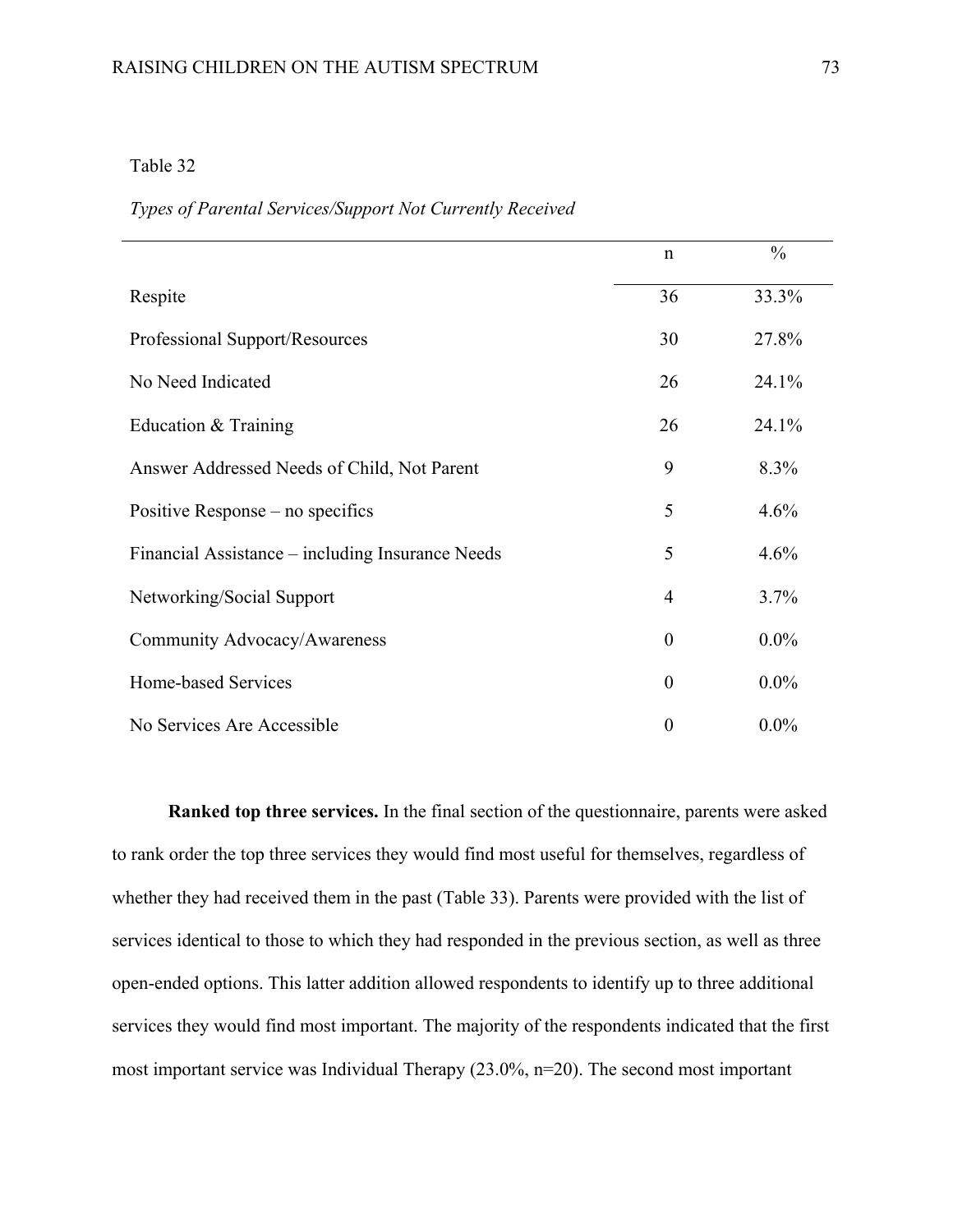service was Educational Parent Groups (18.4%, n=16), and the third most important service was Process Oriented Parent Support Groups. The chart below also demonstrates the number of respondents indicating each service as being in their top three, with Parent Training (39.1%, n=34) being the highest indentified among each level of importance. More than half of responding parents had participated in six of the 11 services that were ranked first or second most important. There was an exception for the services ranked third most important. The majority of these services had not been utilized by parents.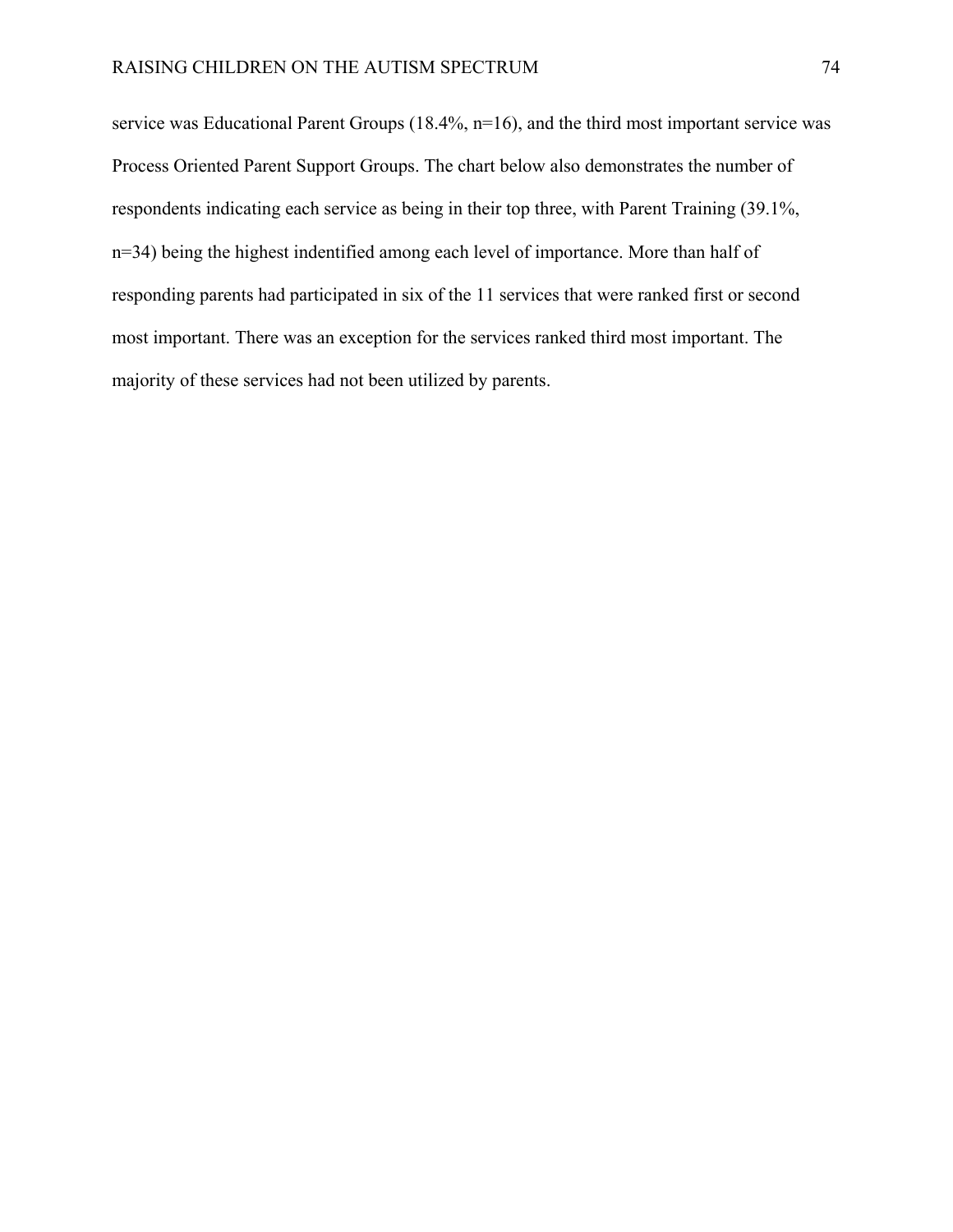# *The Top Three Services Parents Find Most Importan*

|                                                  | <b>First Most</b><br>Important |               | <b>Second Most</b><br>Important |               | <b>Third Most</b><br>Important |         |                | Top 3<br>Responses |  |
|--------------------------------------------------|--------------------------------|---------------|---------------------------------|---------------|--------------------------------|---------|----------------|--------------------|--|
|                                                  | n                              | $\frac{0}{0}$ | n                               | $\frac{0}{0}$ | $\mathbf n$                    | $\%$    | n              | $\frac{0}{0}$      |  |
| <b>Parent Training</b>                           | 15                             | 17.2%         | 11                              | 12.6%         | 8                              | 9.2%    | 34             | 39.1%              |  |
| Individual Therapy                               | 20                             | 23.0%         | 6                               | 6.9%          | $\overline{7}$                 | 8.0%    | 33             | 37.9%              |  |
| <b>Educational Parent</b>                        |                                |               |                                 |               |                                |         |                |                    |  |
| Group                                            | 5                              | 5.7%          | 16                              | 18.4%         | 6                              | 6.9%    | 27             | 31.0%              |  |
| Parent Advocacy Groups                           | 5                              | 5.7%          | 10                              | 11.5%         | 11                             | 12.6%   | 26             | 29.9%              |  |
| Couples Therapy                                  | 6                              | 6.9%          | 8                               | 9.2%          | 9                              | 10.3%   | 23             | 26.4%              |  |
| <b>Sibling Support Groups</b>                    | $\overline{4}$                 | 4.6%          | 10                              | 11.5%         | 5                              | 5.7%    | 19             | 21.8%              |  |
| Parent-To-Parent<br>Workshops                    | 7                              | 8.0%          | 3                               | 3.4%          | 9                              | 10.3%   | 19             | 21.8%              |  |
| Drop-In Center                                   | 6                              | 6.9%          | 5                               | 5.7%          | $\tau$                         | 8.0%    | 18             | 20.7%              |  |
| Process-Oriented Parent<br><b>Support Groups</b> | $\overline{2}$                 | 2.3%          | $\overline{4}$                  | 4.6%          | 12                             | 13.8%   | 18             | 20.7%              |  |
| Other $-$ Respite                                | 10                             | 11.5%         | 3                               | 3.4%          | 5                              | 5.7%    | 18             | 20.7%              |  |
| <b>On-Line Support Groups</b>                    | $\overline{2}$                 | 2.3%          | 8                               | 9.2%          | 5                              | 5.7%    | 15             | 17.2%              |  |
| Other - Child Social<br>Groups/Workshops         | $\overline{2}$                 | 2.3%          | $\overline{0}$                  | $0.0\%$       | 1                              | $1.1\%$ | 3              | 3.4%               |  |
| Other - Financial                                | $\mathbf{1}$                   | 1.1%          | $\boldsymbol{0}$                | $0.0\%$       | $\mathbf{1}$                   | 1.1%    | $\overline{2}$ | 2.3%               |  |
| Other – Family Therapy                           | $\boldsymbol{0}$               | $0.0\%$       | $\mathbf{1}$                    | 1.1%          | $\boldsymbol{0}$               | $0.0\%$ | $\mathbf{1}$   | 1.1%               |  |
| Other - Case/Social<br>Worker                    | $\mathbf{1}$                   | 1.1%          | $\boldsymbol{0}$                | $0.0\%$       | $\boldsymbol{0}$               | $0.0\%$ | $\mathbf{1}$   | 1.1%               |  |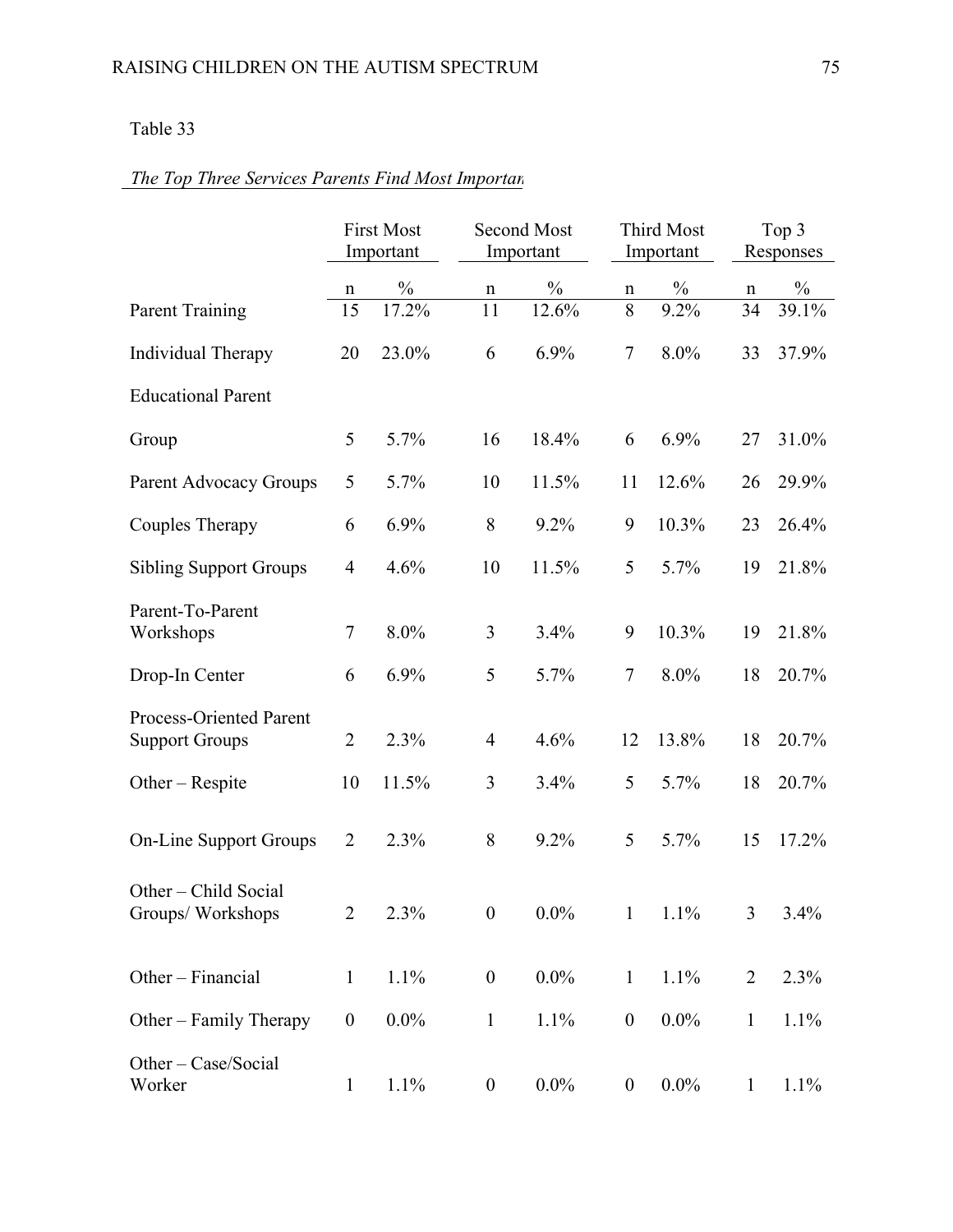The demographic information was compared with the responses to the services that were first most important. The results were evaluated to determine if parents with particular demographics demonstrated a need for specific services. Parents between the ages of 30-39 ranked Individual Therapy as the highest need, while those between ages 40-49 ranked Parent Training, followed closely by Respite, as most important (Table 34). Viewing responses from an attained education perspective (Table 36), the majority of those ranking Parent to Parent Workshops as most important possessed an Associates degree. Married couples were most interested in Parent Training (Table 35). Respite and Couples Therapy were ranked highest by those with a Bachelors degree. Individual Therapy was the highest ranked service across income levels (Table 37) Individual Therapy and Respite were ranked most important most frequently by those who were Employed by Employer (Table 38). When comparing neighborhood type (Table 37), those residing in an Urban setting predominantly wanted Individual Therapy, while those in a Rural setting ranked Individual Therapy and Parenting Training highest. When looking at who ranked Respite as most important, the majority of them had more than one child, but not necessarily more than one child with an ASD, which was consistent with the demographics of the respondents (Table 40  $\&$  41). Parent Training appeared highly important to families who obtained a diagnosis 0-7 years ago (Table 42). Parent to Parent Workshops were most popular for those whose children were diagnosed 4-7 years ago. The majority of those who received a diagnosis 8-11 years ago ranked Respite as most important, and Individual therapy was the most desired service for those whose children were diagnosed 0-3 or 12 or more years ago.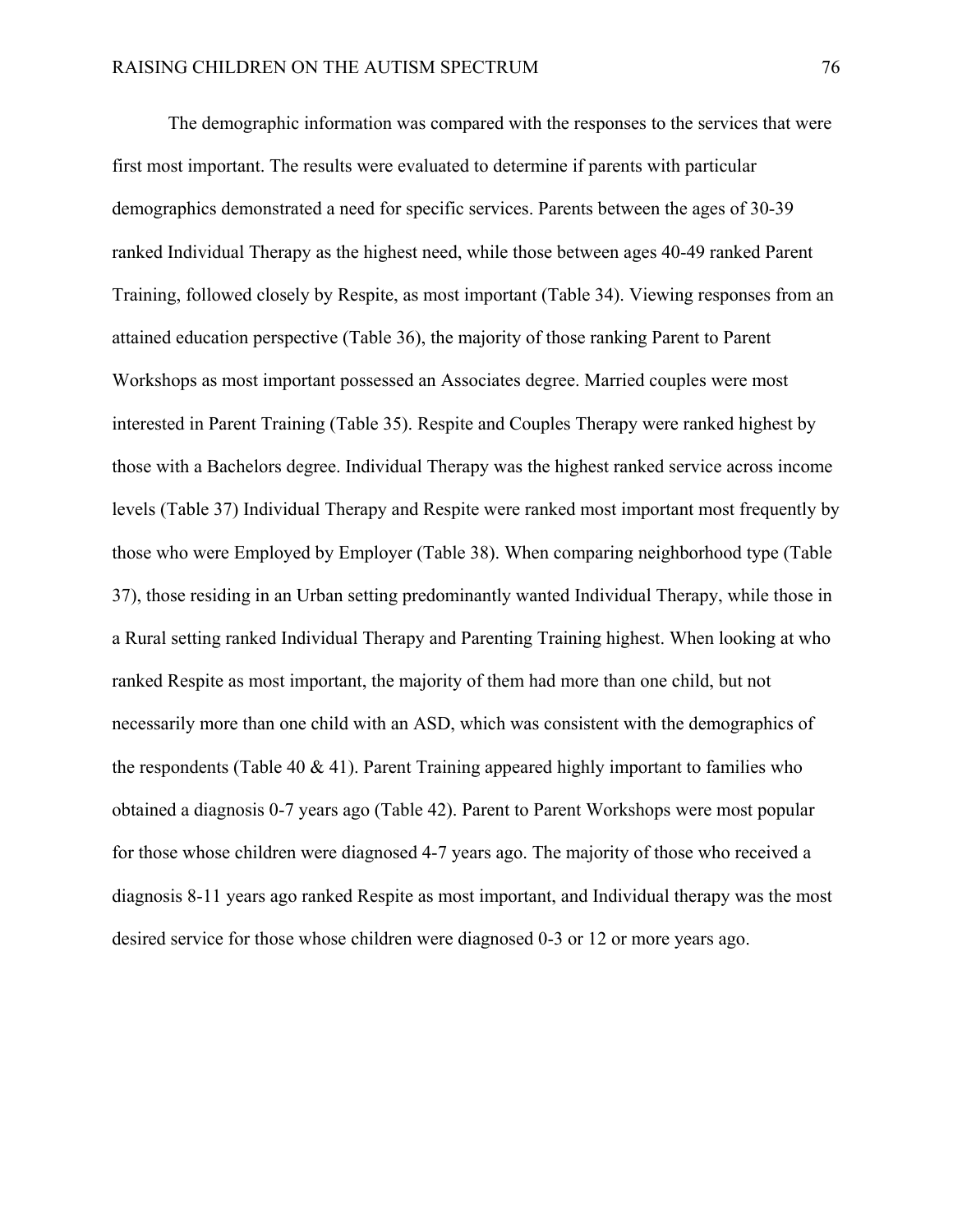# *First Most Important Service Sorted By Parent Age*

|                                 | under 30         | 30-39          | 40-49          | $50+$            |
|---------------------------------|------------------|----------------|----------------|------------------|
|                                 | $(n=6)$          | $(n=27)$       | $(n=39)$       | $(n=10)$         |
| Individual Therapy              |                  | 10             | 5              | $\overline{4}$   |
| <b>Parent Training</b>          | 1                | $\overline{2}$ | 11             | 1                |
| Respite                         | $\theta$         | $\mathbf{1}$   | 9              | $\boldsymbol{0}$ |
| Parent-To-Parent Workshops      | 1                | 4              | $\overline{2}$ | $\boldsymbol{0}$ |
| Couples Therapy                 | $\boldsymbol{0}$ | 4              | $\overline{2}$ | $\boldsymbol{0}$ |
| Drop-In Center                  | $\theta$         | 1              | 3              | $\overline{2}$   |
| <b>Educational Parent Group</b> | 1                | 1              | 1              | $\overline{2}$   |
| Parent Advocacy Groups          | 1                | $\overline{2}$ | $\overline{2}$ | $\boldsymbol{0}$ |
| <b>Sibling Support Groups</b>   | $\theta$         | $\overline{2}$ | 1              | 1                |
| Process-Oriented Parent Support |                  |                |                |                  |
| Groups                          | 1                | $\theta$       | 1              | $\overline{0}$   |
| <b>On-Line Support Groups</b>   | $\theta$         | $\overline{0}$ | $\overline{2}$ | $\overline{0}$   |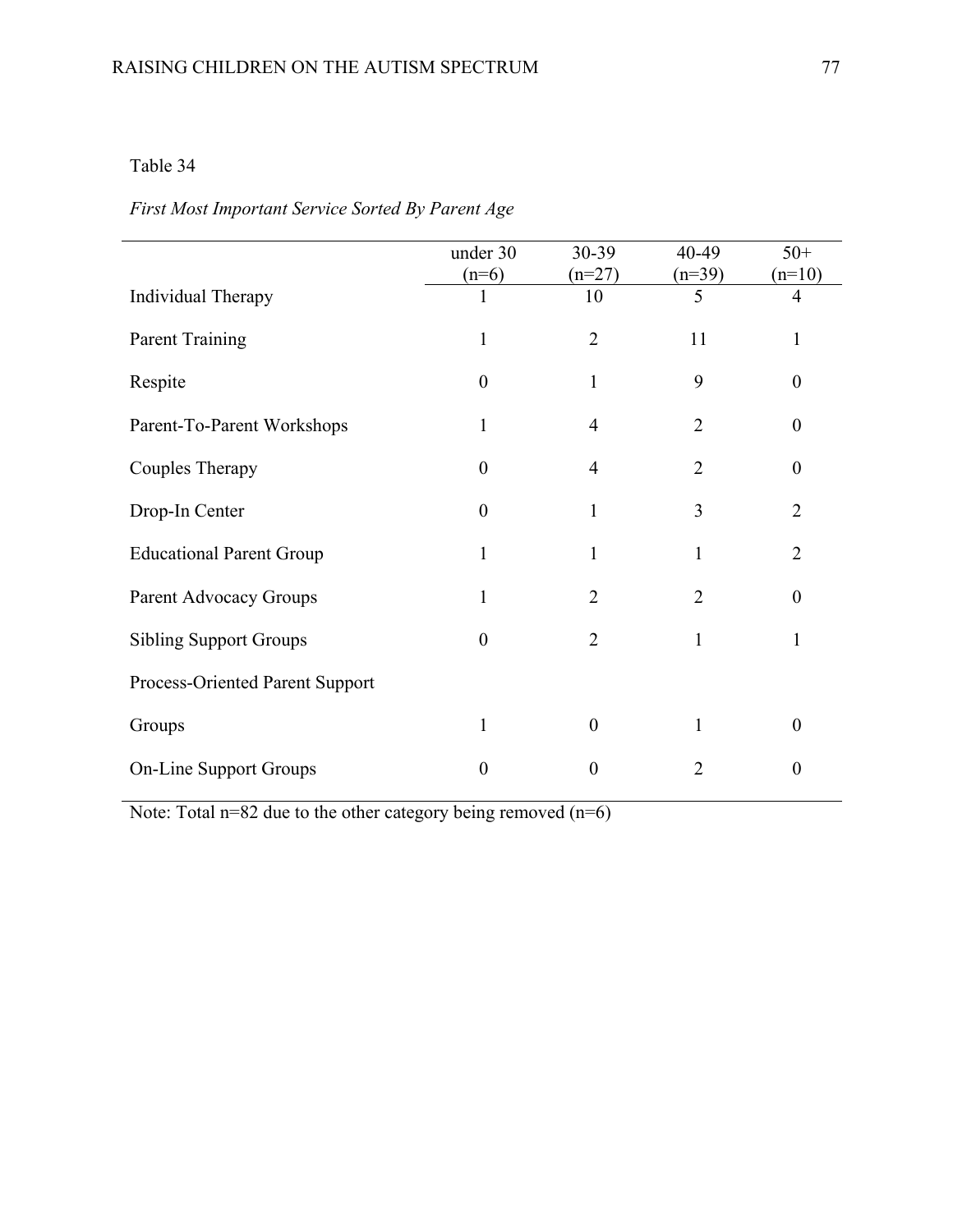### *First Most Important Service Sorted By Marital Status*

|                               | Married<br>$(n=64)$ | Domestic<br>Partner<br>$(n=0)$ | Divorced<br>$(n=7)$<br>3 | Widowed<br>$(n=1)$ | Separated<br>$(n=4)$<br>$\overline{2}$ | Never<br>Married<br>$(n=6)$ |
|-------------------------------|---------------------|--------------------------------|--------------------------|--------------------|----------------------------------------|-----------------------------|
| Individual Therapy            | 12                  | $\theta$                       |                          | $\theta$           |                                        | 3                           |
| <b>Parent Training</b>        | 15                  | $\boldsymbol{0}$               | $\boldsymbol{0}$         | $\boldsymbol{0}$   | $\boldsymbol{0}$                       | $\boldsymbol{0}$            |
| Respite                       | $\overline{7}$      | $\overline{0}$                 | $\mathbf{1}$             | $\overline{0}$     | $\mathbf{1}$                           | $\mathbf{1}$                |
| Parent-To-Parent              |                     |                                |                          |                    |                                        |                             |
| Workshops                     | 6                   | $\boldsymbol{0}$               | $\mathbf{1}$             | $\boldsymbol{0}$   | $\boldsymbol{0}$                       | $\boldsymbol{0}$            |
| Couples Therapy               | 6                   | $\boldsymbol{0}$               | $\boldsymbol{0}$         | $\boldsymbol{0}$   | $\boldsymbol{0}$                       | $\boldsymbol{0}$            |
| Drop-In Center                | 6                   | $\boldsymbol{0}$               | $\boldsymbol{0}$         | $\boldsymbol{0}$   | $\boldsymbol{0}$                       | $\boldsymbol{0}$            |
| <b>Educational Parent</b>     |                     |                                |                          |                    |                                        |                             |
| Group                         | $\overline{3}$      | $\boldsymbol{0}$               | $\boldsymbol{0}$         | $\mathbf{1}$       | $\boldsymbol{0}$                       | $\mathbf{1}$                |
| Parent Advocacy Groups        | 3                   | $\overline{0}$                 | $\boldsymbol{0}$         | $\theta$           | 1                                      | 1                           |
| <b>Sibling Support Groups</b> | 3                   | $\boldsymbol{0}$               | $\mathbf{1}$             | $\boldsymbol{0}$   | $\boldsymbol{0}$                       | $\boldsymbol{0}$            |
| Process-Oriented Parent       |                     |                                |                          |                    |                                        |                             |
| <b>Support Groups</b>         | $\mathbf{1}$        | $\boldsymbol{0}$               | $\mathbf{1}$             | $\boldsymbol{0}$   | $\boldsymbol{0}$                       | $\boldsymbol{0}$            |
| <b>On-Line Support Groups</b> | 2                   | $\boldsymbol{0}$               | $\boldsymbol{0}$         | $\boldsymbol{0}$   | $\boldsymbol{0}$                       | $\boldsymbol{0}$            |

Note: Total n=82 due to the other category

being removed (n=6)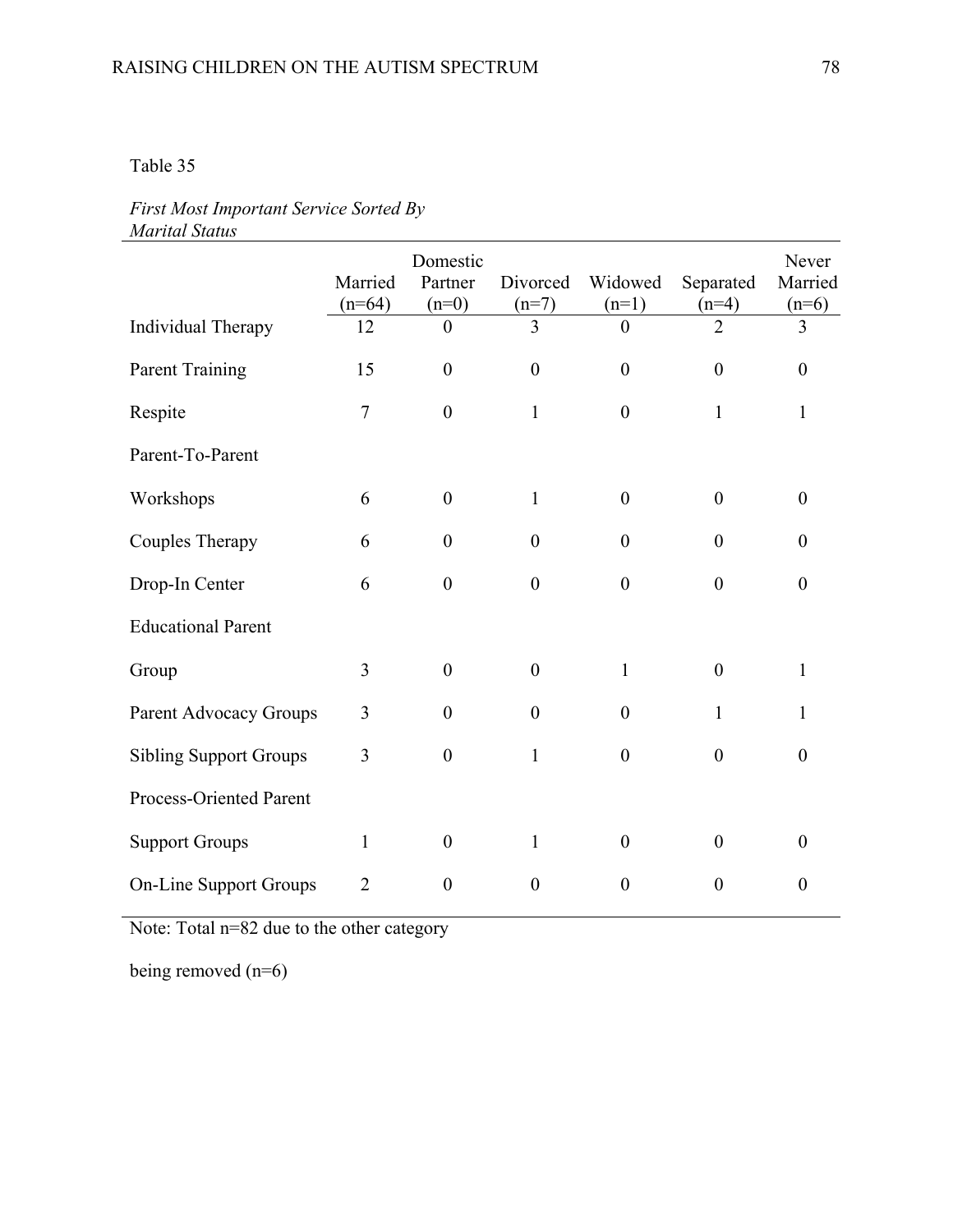### *First Most Important Service Sorted By Educational Level*

|                                                        | High<br>School/<br><b>GED</b><br>$(n=10)$ | Some<br>College<br>$(n=15)$ | Associate<br>Degree<br>$(n=14)$ | <b>Bachelors</b><br>Degree<br>$(n=23)$ | <b>Masters</b><br>Degree<br>$(n=17)$ | Doctorate<br>$(n=3)$ |
|--------------------------------------------------------|-------------------------------------------|-----------------------------|---------------------------------|----------------------------------------|--------------------------------------|----------------------|
| Individual Therapy                                     | $\overline{4}$                            | 5                           | 1                               | 6                                      | 3                                    | 1                    |
| <b>Parent Training</b>                                 | $\boldsymbol{0}$                          | $\overline{2}$              | $\overline{4}$                  | $\overline{4}$                         | $\overline{4}$                       | 1                    |
| Respite                                                | 1                                         | $\overline{2}$              | 1                               | $\overline{4}$                         | $\overline{2}$                       | $\theta$             |
| Parent-To-Parent                                       |                                           |                             |                                 |                                        |                                      |                      |
| Workshops                                              | $\boldsymbol{0}$                          | $\mathbf{1}$                | 5                               | $\mathbf{1}$                           | $\theta$                             | $\overline{0}$       |
| Couples Therapy                                        | $\theta$                                  | 1                           | $\overline{0}$                  | $\overline{4}$                         | 1                                    | $\theta$             |
| Drop-In Center                                         | 1                                         | 1                           | 1                               | $\boldsymbol{0}$                       | 3                                    | $\theta$             |
| <b>Educational Parent Group</b>                        | $\boldsymbol{0}$                          | 1                           | 1                               | $\mathbf{1}$                           | $\mathbf{1}$                         | 1                    |
| Parent Advocacy Groups                                 | 3                                         | 1                           | $\overline{0}$                  | $\boldsymbol{0}$                       | 1                                    | $\Omega$             |
| <b>Sibling Support Groups</b>                          | 1                                         | $\overline{0}$              | 1                               | $\mathbf{1}$                           | $\mathbf{1}$                         | $\theta$             |
| Process-Oriented Parent                                | $\boldsymbol{0}$                          | 1                           | $\boldsymbol{0}$                | $\mathbf{1}$                           | $\theta$                             | $\boldsymbol{0}$     |
| <b>Support Groups</b><br><b>On-Line Support Groups</b> | $\theta$                                  | $\theta$                    | $\boldsymbol{0}$                | $\mathbf{1}$                           | 1                                    | $\boldsymbol{0}$     |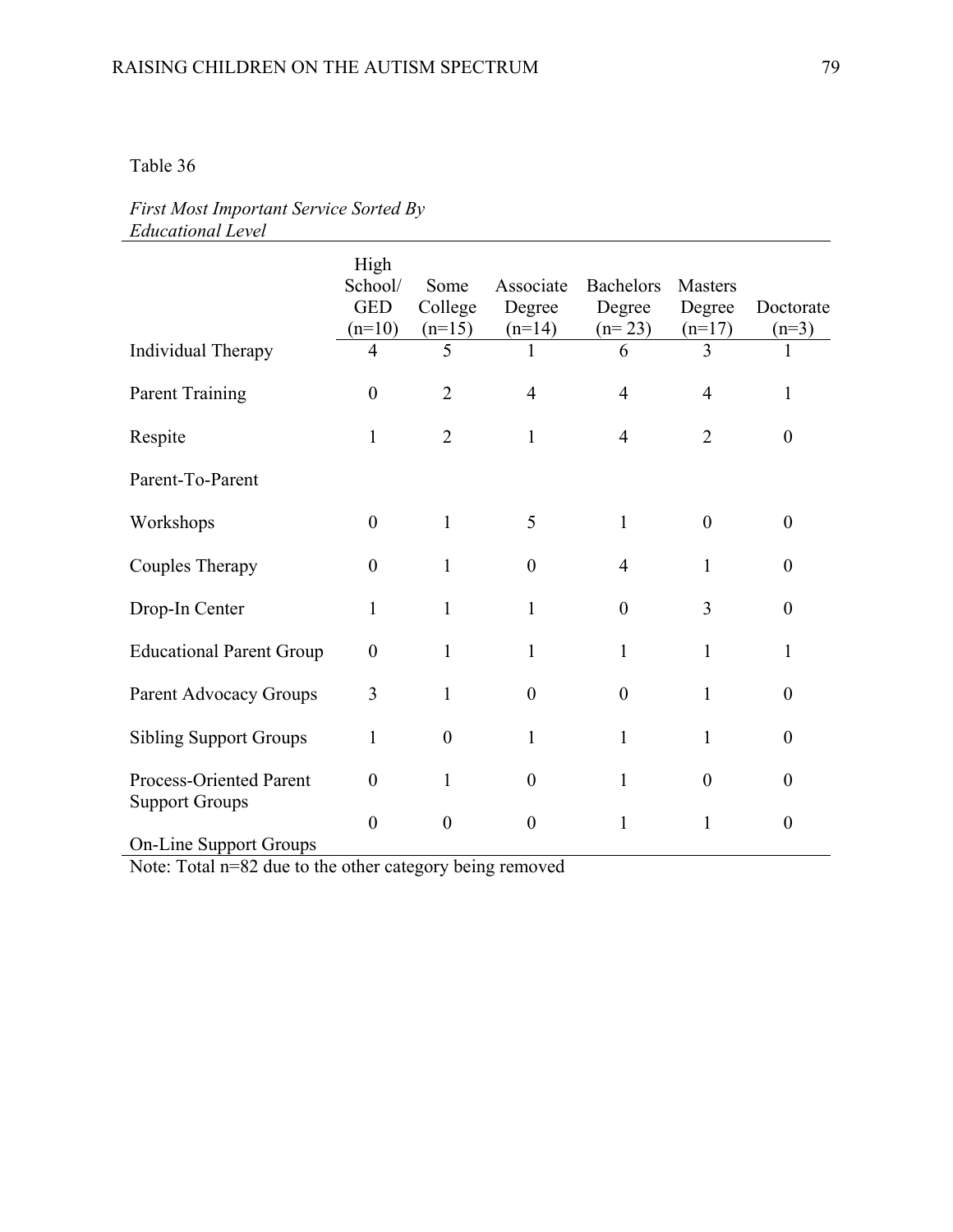## RAISING CHILDREN ON THE AUTISM SPECTRUM 80

### Table 37

| ----                            |                  |                  |                  |                  |                |                  |
|---------------------------------|------------------|------------------|------------------|------------------|----------------|------------------|
|                                 | Prefer           |                  |                  |                  |                |                  |
|                                 | <b>Not</b>       | Less             | \$20,000         | \$60,000         | \$100,000      |                  |
|                                 | To               | than             | To               | To               | To             | \$140,000        |
|                                 | Say              | \$20,000         | \$59,999         | \$99,999         | \$139,999      | or More          |
|                                 | $(n=5)$          | $(n=8)$          | $(n=21)$         | $(n=20)$         | $(n=18)$       | $(n=10)$         |
| Individual Therapy              | 1                | $\overline{4}$   | 6                | $\overline{4}$   | 4              |                  |
| <b>Parent Training</b>          | $\overline{2}$   | $\mathbf{0}$     | 3                | $\overline{2}$   | $\overline{4}$ | 4                |
| Respite                         | $\boldsymbol{0}$ | $\mathbf{1}$     | $\overline{2}$   | 3                | 4              | $\boldsymbol{0}$ |
| Parent-To-Parent Workshops      | $\overline{0}$   | $\boldsymbol{0}$ | $\mathbf{1}$     | $\overline{4}$   | $\overline{2}$ | $\theta$         |
| <b>Couples Therapy</b>          | $\mathbf{1}$     | $\boldsymbol{0}$ | $\overline{2}$   | $\mathbf{1}$     | $\mathbf{1}$   | $\mathbf{1}$     |
| Drop-In Center                  | $\boldsymbol{0}$ | $\boldsymbol{0}$ | $\overline{2}$   | 1                | 1              | $\overline{2}$   |
| <b>Educational Parent Group</b> | $\mathbf{0}$     | $\boldsymbol{0}$ | $\overline{2}$   | $\mathbf{1}$     | 1              | $\mathbf{1}$     |
| Parent Advocacy Groups          | $\mathbf{1}$     | 3                | $\boldsymbol{0}$ | $\mathbf{0}$     | $\overline{0}$ | $\mathbf{1}$     |
| <b>Sibling Support Groups</b>   | $\boldsymbol{0}$ | $\boldsymbol{0}$ | $\mathbf{1}$     | 3                | $\overline{0}$ | $\boldsymbol{0}$ |
| Process-Oriented Parent         |                  |                  |                  |                  |                |                  |
| <b>Support Groups</b>           | $\boldsymbol{0}$ | $\boldsymbol{0}$ | $\overline{2}$   | $\boldsymbol{0}$ | $\overline{0}$ | $\boldsymbol{0}$ |
| <b>On-Line Support Groups</b>   | $\overline{0}$   | $\boldsymbol{0}$ | $\boldsymbol{0}$ | 1                | 1              | $\boldsymbol{0}$ |

*First Most Important Service Sorted By Income Level* 

Note: Total n=82 due to the other category being removed

 $(n=6)$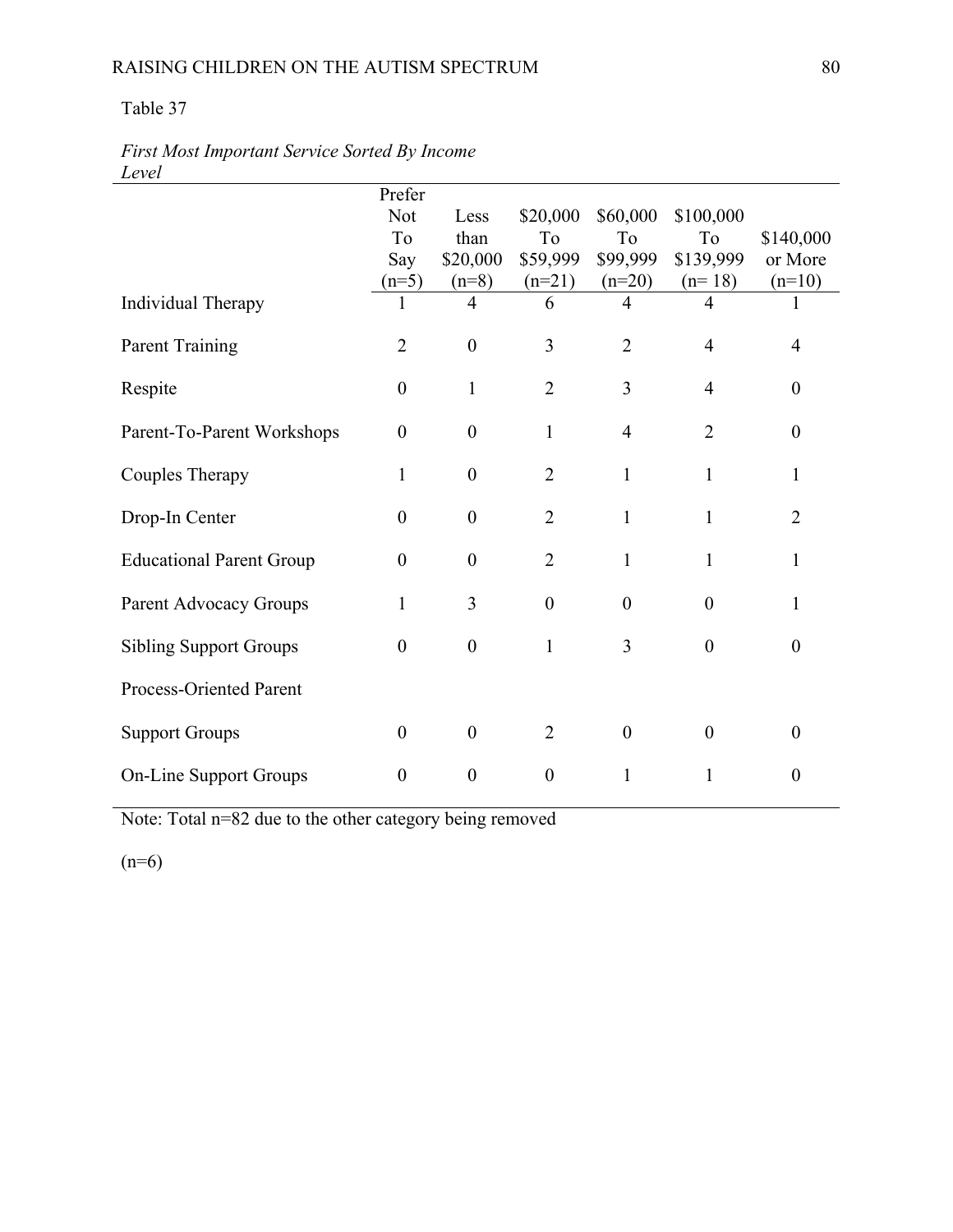|                                      | Home           |                  | Employed<br>by                                                                     | Self-            | Out-<br>Looking  | Out - Not<br>Currently |                  | Un<br>able to    |
|--------------------------------------|----------------|------------------|------------------------------------------------------------------------------------|------------------|------------------|------------------------|------------------|------------------|
| Indiv.                               | maker          | Student          | Employer                                                                           | Employed         | for Work         | Looking                | Retire           | Work             |
| Therapy                              | $\overline{3}$ | $\mathbf{1}$     | 13                                                                                 | $\boldsymbol{0}$ | $\mathbf{1}$     | $\boldsymbol{0}$       | $\mathbf 1$      | $\mathbf{1}$     |
| Parent<br>Training                   | $\overline{4}$ | $\overline{2}$   | $\tau$                                                                             | $\sqrt{2}$       | $\boldsymbol{0}$ | $\boldsymbol{0}$       | $\boldsymbol{0}$ | $\boldsymbol{0}$ |
| Respite                              | $\mathbf{1}$   | $\mathbf 1$      | $\tau$                                                                             | $\boldsymbol{0}$ | $\boldsymbol{0}$ | $\mathbf{1}$           | $\boldsymbol{0}$ | $\boldsymbol{0}$ |
| Parent to<br>Parent<br>Work-<br>shop | $\overline{2}$ | $\boldsymbol{0}$ | 5                                                                                  | $\boldsymbol{0}$ | $\boldsymbol{0}$ | $\boldsymbol{0}$       | $\boldsymbol{0}$ | $\boldsymbol{0}$ |
| Couples<br>Therapy                   | $\mathfrak{Z}$ | $\boldsymbol{0}$ | $\overline{2}$                                                                     | $\mathbf{1}$     | $\boldsymbol{0}$ | $\boldsymbol{0}$       | $\boldsymbol{0}$ | $\boldsymbol{0}$ |
| Drop-In<br>Center                    | $\overline{2}$ | $\boldsymbol{0}$ | $\overline{4}$                                                                     | $\boldsymbol{0}$ | $\boldsymbol{0}$ | $\boldsymbol{0}$       | $\boldsymbol{0}$ | $\boldsymbol{0}$ |
| Parent<br>Group                      | $\mathbf{1}$   | $\boldsymbol{0}$ | $\sqrt{2}$                                                                         | $\sqrt{2}$       | $\boldsymbol{0}$ | $\boldsymbol{0}$       | $\boldsymbol{0}$ | $\boldsymbol{0}$ |
| Parent<br>Advocacy<br>Groups         | $\mathbf{1}$   | $\boldsymbol{0}$ | $\mathfrak{Z}$                                                                     | $\boldsymbol{0}$ | $\mathbf{1}$     | $\boldsymbol{0}$       | $\boldsymbol{0}$ | $\boldsymbol{0}$ |
| Sibling<br>Support<br>Groups         | $\mathbf{1}$   | $\boldsymbol{0}$ | 3                                                                                  | $\boldsymbol{0}$ | $\boldsymbol{0}$ | $\boldsymbol{0}$       | $\boldsymbol{0}$ | $\boldsymbol{0}$ |
| Process-<br>Parent<br>Support        |                |                  |                                                                                    |                  |                  |                        |                  | $\boldsymbol{0}$ |
| On-Line<br>Support<br>Groups         | 1              | $\boldsymbol{0}$ | 1                                                                                  | $\boldsymbol{0}$ | $\boldsymbol{0}$ | $\theta$               | $\mathbf{0}$     | $\boldsymbol{0}$ |
| Ed.<br>Groups                        | $\mathbf{1}$   | $\boldsymbol{0}$ | $\mathbf{1}$<br>Note: Total $n=82$ due to the other category being removed $(n=6)$ | $\boldsymbol{0}$ | $\boldsymbol{0}$ | $\overline{0}$         | $\boldsymbol{0}$ |                  |

*First Most Important Service Sorted By Employment Status*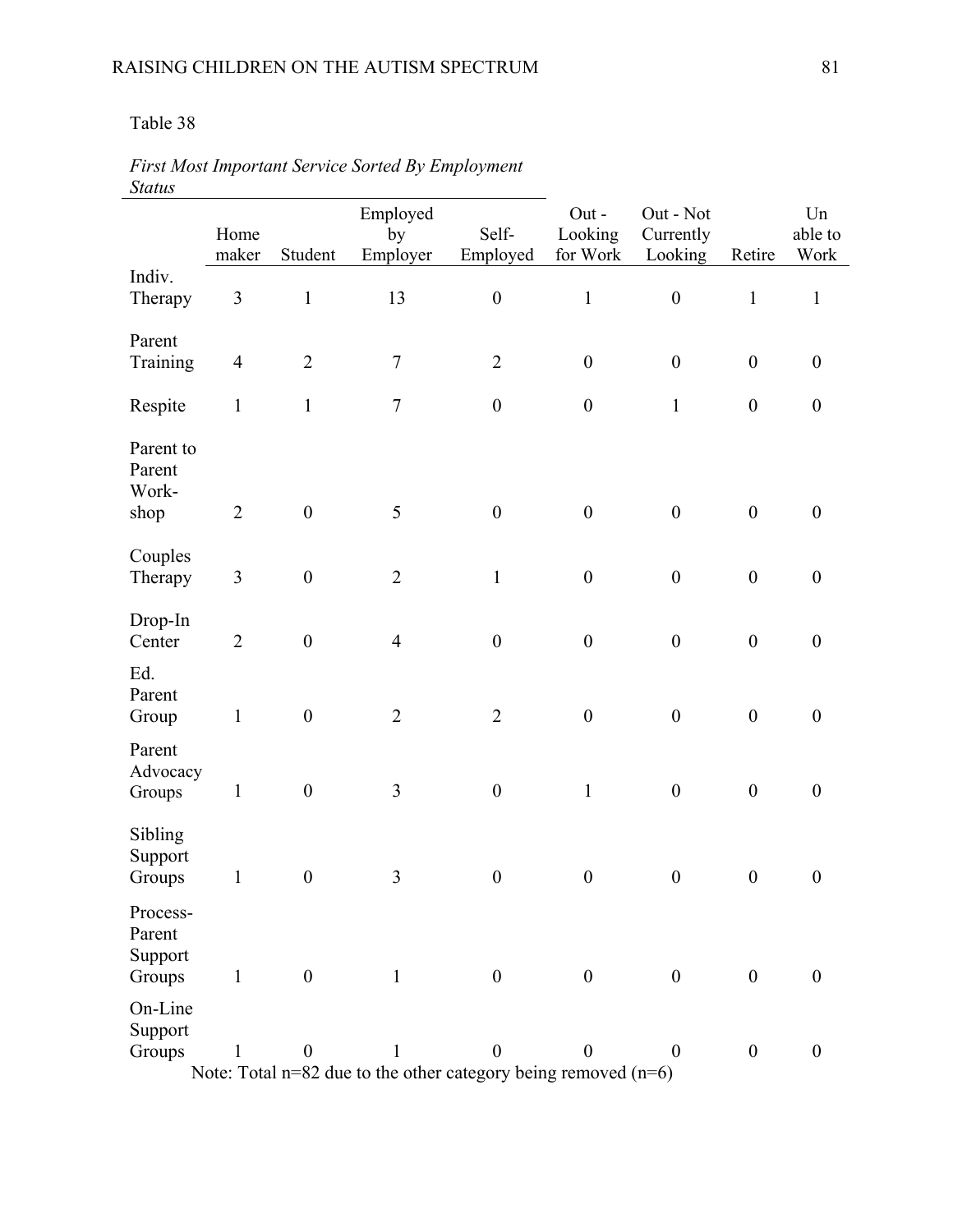|                                        | Urban          | Suburban       | Rural            |
|----------------------------------------|----------------|----------------|------------------|
|                                        | $(n=13)$       | $(n=47)$       | $(n=22)$         |
| Individual Therapy                     | 6              | 9              | 5                |
| <b>Parent Training</b>                 | $\mathbf{1}$   | 8              | 6                |
| Respite                                | $\overline{2}$ | 8              | $\boldsymbol{0}$ |
| Parent-To-Parent Workshops             | $\mathbf{1}$   | 5              | 1                |
| Couples Therapy                        | 1              | 4              | 1                |
| Drop-In Center                         | $\theta$       | 4              | 2                |
| <b>Educational Parent Group</b>        | $\Omega$       | 3              | $\overline{2}$   |
| Parent Advocacy Groups                 | $\mathbf{1}$   | 2              | $\overline{2}$   |
| <b>Sibling Support Groups</b>          | $\theta$       | $\overline{2}$ | $\overline{2}$   |
| Process-Oriented Parent Support Groups | $\theta$       | 1              | 1                |
| <b>On-Line Support Groups</b>          | 1              | 1              | $\theta$         |

*First Most Important Service Sorted By Neighborhood Type*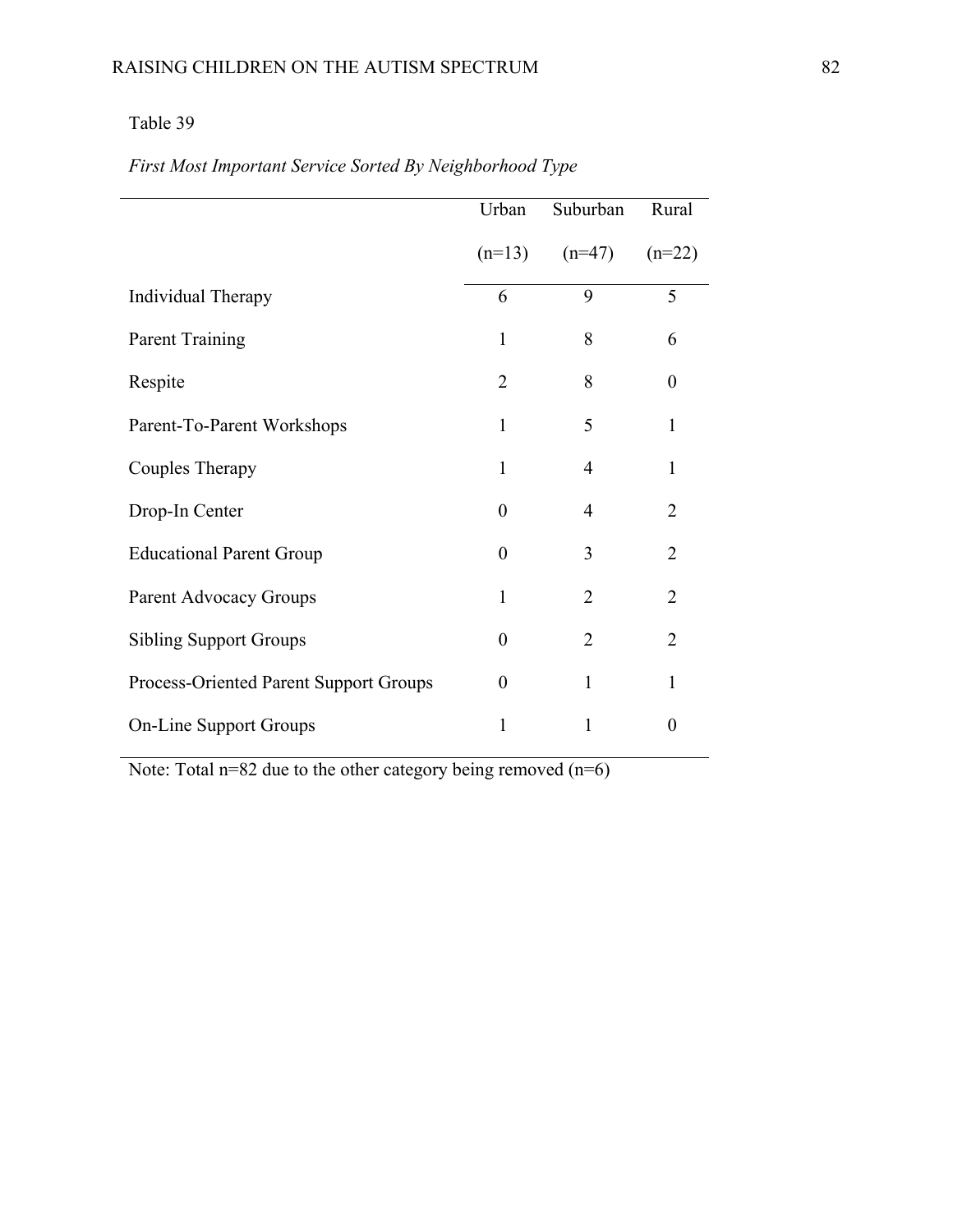|                                        | 1                | $\overline{2}$ | 3                         | $\overline{4}$   | $5+$             |
|----------------------------------------|------------------|----------------|---------------------------|------------------|------------------|
|                                        | $(n=19)$         |                | $(n=41)$ $(n=18)$ $(n=3)$ |                  | $(n=1)$          |
| Individual Therapy                     | 7                | $\overline{7}$ | 5                         | $\mathbf{1}$     | $\overline{0}$   |
| <b>Parent Training</b>                 | 7                | 5              | $\overline{2}$            | $\boldsymbol{0}$ | $\mathbf{1}$     |
| Respite                                | $\mathbf{1}$     | 5              | 3                         | $\mathbf{1}$     | $\overline{0}$   |
| Parent-To-Parent Workshops             | $\overline{2}$   | 4              | $\mathbf{1}$              | $\boldsymbol{0}$ | $\theta$         |
| Couples Therapy                        | 1                | $\overline{4}$ | $\mathbf{1}$              | $\theta$         | $\theta$         |
| Drop-In Center                         | $\overline{0}$   | 5              | $\theta$                  | 1                | $\theta$         |
| <b>Educational Parent Group</b>        | $\theta$         | $\overline{4}$ | $\mathbf{1}$              | $\theta$         | $\theta$         |
| Parent Advocacy Groups                 | $\mathbf{1}$     | 3              | $\mathbf{1}$              | $\theta$         | $\theta$         |
| <b>Sibling Support Groups</b>          | $\boldsymbol{0}$ | $\mathbf{1}$   | 3                         | $\theta$         | $\theta$         |
| Process-Oriented Parent Support Groups | $\boldsymbol{0}$ | $\mathbf{1}$   | $\mathbf{1}$              | $\boldsymbol{0}$ | $\theta$         |
| <b>On-Line Support Groups</b>          | $\boldsymbol{0}$ | $\overline{2}$ | $\boldsymbol{0}$          | $\boldsymbol{0}$ | $\boldsymbol{0}$ |

# *First Most Important Service Sorted By Number of Children*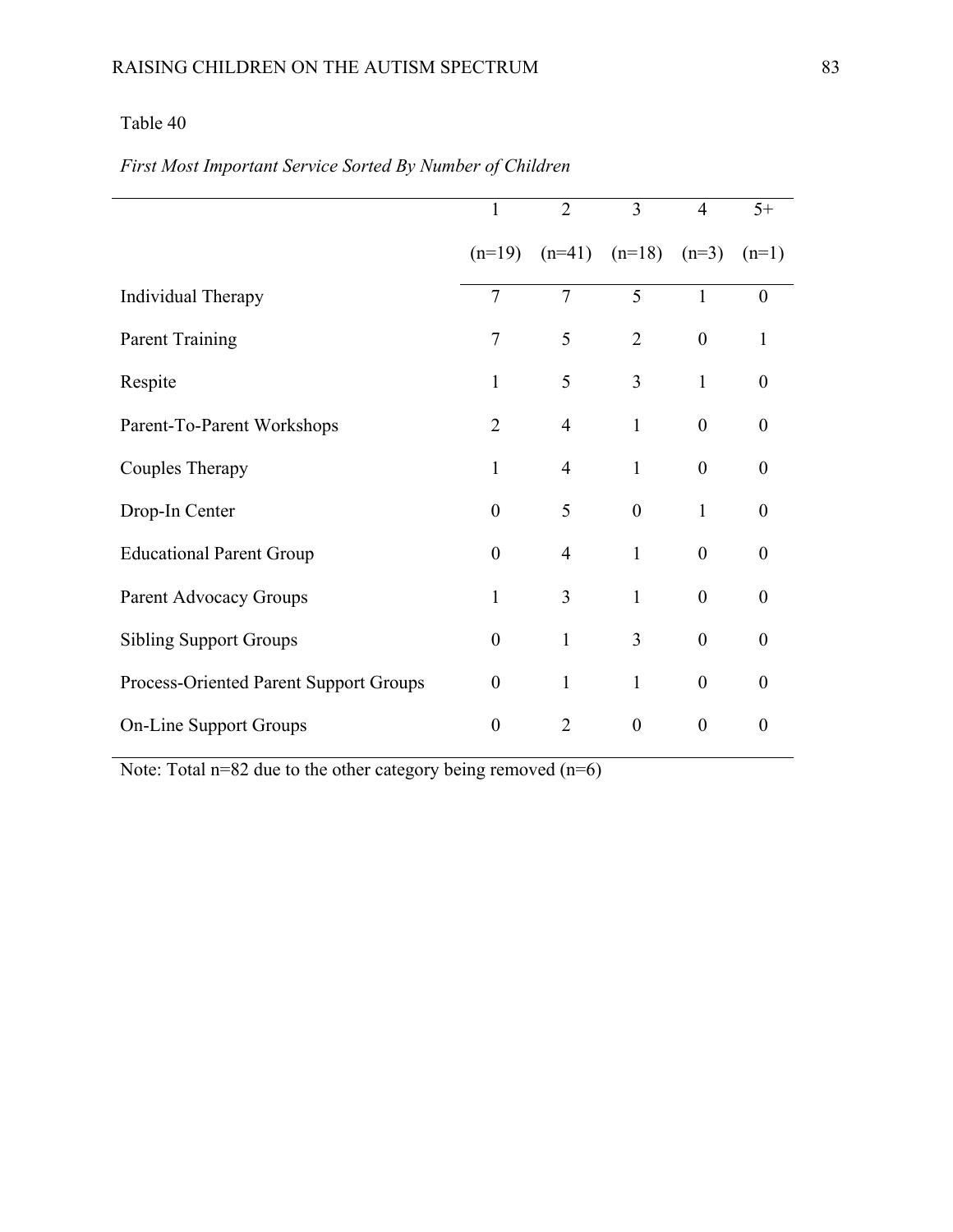*First Most Important Service Sorted By Number of Children with an ASD* 

|                                        |                | $1(n=70)$ $2(n=11)$ $3(n=1)$ |                  |
|----------------------------------------|----------------|------------------------------|------------------|
| Individual Therapy                     | 16             | $\overline{4}$               | $\boldsymbol{0}$ |
| <b>Parent Training</b>                 | 13             | $\overline{2}$               | $\boldsymbol{0}$ |
| Respite                                | 8              | $\overline{2}$               | $\boldsymbol{0}$ |
| Parent-To-Parent Workshops             | 7              | $\overline{0}$               | $\boldsymbol{0}$ |
| Couples Therapy                        | $\overline{4}$ | 1                            | $\mathbf{1}$     |
| Drop-In Center                         | 5              | $\mathbf{1}$                 | $\boldsymbol{0}$ |
| <b>Educational Parent Group</b>        | 5              | $\theta$                     | $\boldsymbol{0}$ |
| Parent Advocacy Groups                 | 5              | $\theta$                     | $\overline{0}$   |
| <b>Sibling Support Groups</b>          | $\overline{4}$ | $\overline{0}$               | $\boldsymbol{0}$ |
| Process-Oriented Parent Support Groups | $\overline{2}$ | $\boldsymbol{0}$             | $\boldsymbol{0}$ |
| <b>On-Line Support Groups</b>          | 1              | $\mathbf{1}$                 | $\boldsymbol{0}$ |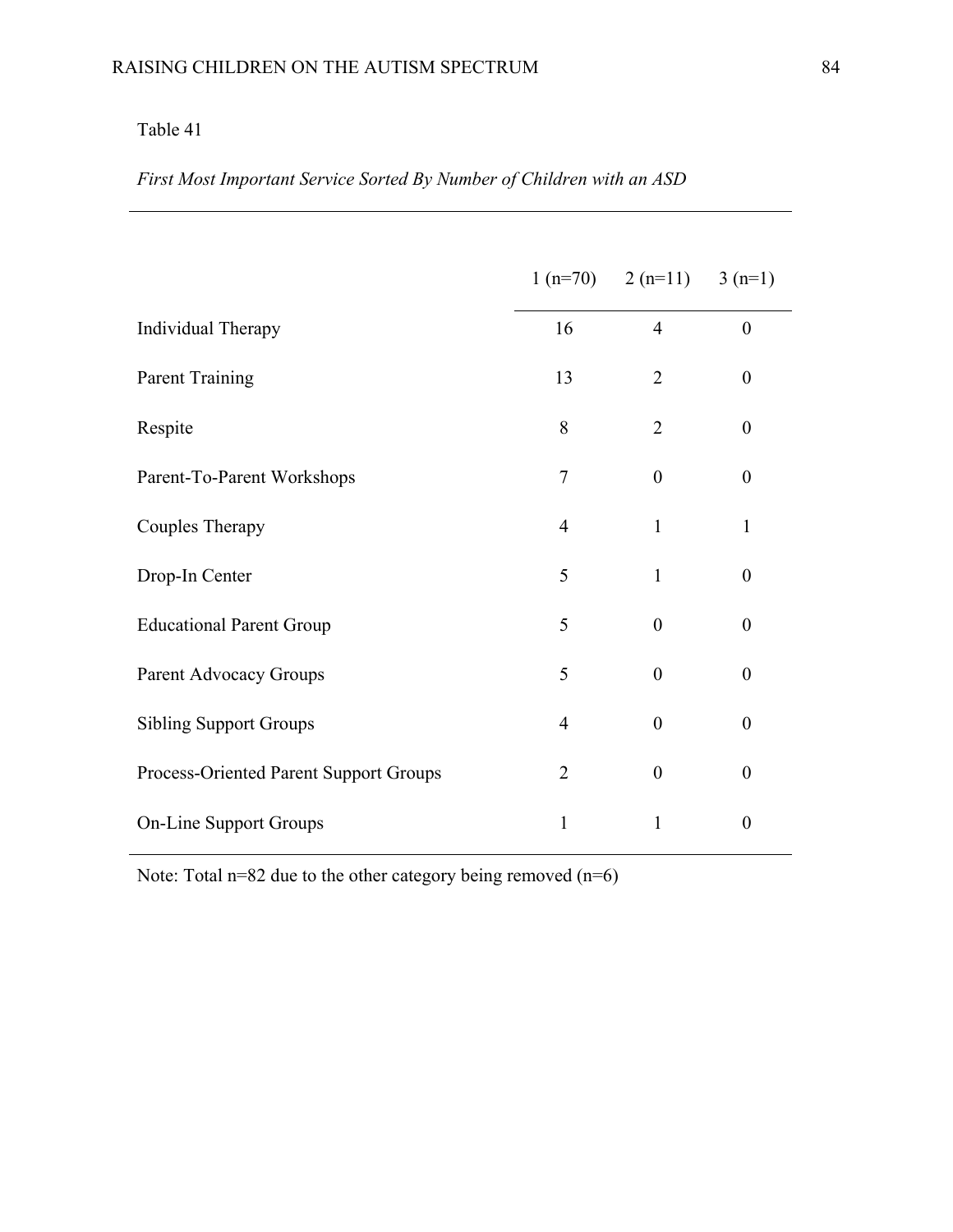|                                        | $0 - 3$          |                  | 4 to 7 8 to 11   | $12+$            |
|----------------------------------------|------------------|------------------|------------------|------------------|
|                                        | $(n=30)$         | $(n=29)$         | $(n=16)$         | $(n=7)$          |
| Individual Therapy                     | 8                | 6                | $\overline{2}$   | $\overline{4}$   |
| <b>Parent Training</b>                 | 7                | 5                | $\overline{2}$   | $\mathbf{1}$     |
| Respite                                | $\mathbf{1}$     | $\overline{2}$   | 6                | $\mathbf{1}$     |
| Parent-To-Parent Workshops             | $\mathbf{1}$     | 5                | $\mathbf{1}$     | $\boldsymbol{0}$ |
| Couples Therapy                        | $\overline{4}$   | 1                | $\mathbf{1}$     | $\theta$         |
| Drop-In Center                         | 3                | $\overline{2}$   | $\mathbf{1}$     | $\overline{0}$   |
| <b>Educational Parent Group</b>        | $\overline{2}$   | 3                | $\theta$         | $\theta$         |
| Parent Advocacy Groups                 | $\overline{2}$   | $\mathbf{1}$     | $\mathbf{1}$     | 1                |
| <b>Sibling Support Groups</b>          | $\boldsymbol{0}$ | 3                | $\mathbf{1}$     | $\boldsymbol{0}$ |
| Process-Oriented Parent Support Groups | $\mathbf{1}$     | $\boldsymbol{0}$ | $\mathbf{1}$     | $\boldsymbol{0}$ |
| <b>On-Line Support Groups</b>          | $\mathbf{1}$     | 1                | $\boldsymbol{0}$ | $\boldsymbol{0}$ |

#### *First Most Important Service Sorted By Years Since First Diagnosis*

Note: Total  $n=82$  due to the other category being removed  $(n=6)$ 

**Providers, barriers, location, and ASD aware**. Specific qualities of service providers, location, and barriers to services also were assessed in the open-ended questions. Aspects or qualities that parents looked for in a service provider (Table 43) demonstrated that Knowledge and Experience (43.5%, n=47) with ASDs were important qualities, followed by Kind, Compassionate, and Empathy (19.4%, n=21). Many responses were categorized under an "Other" (27.8%, n=30) category, due to a wide range of responses. Examples of these responses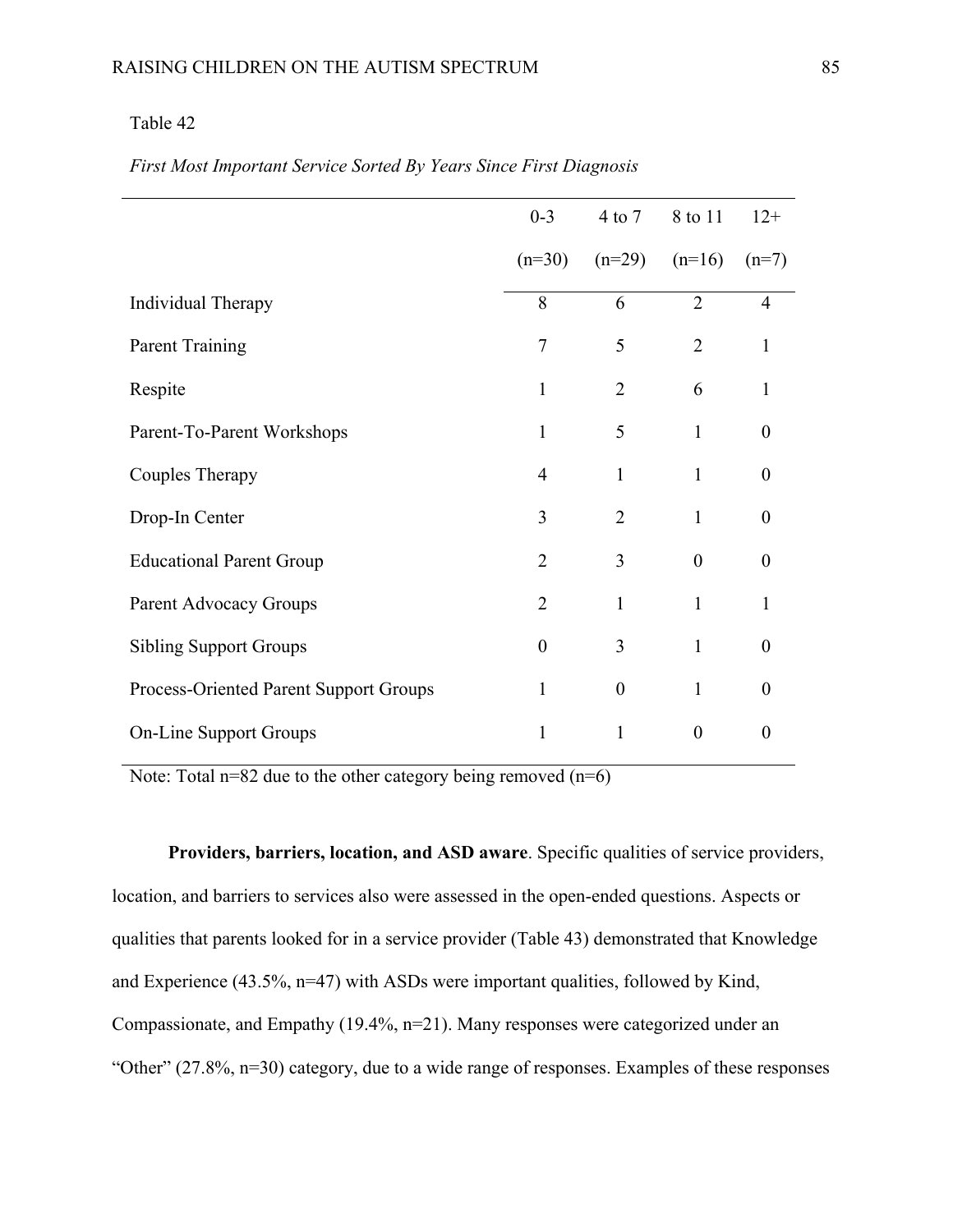include, "not one to rigidly adhere to specific practices or their past experiences," "same socio-economic background that we have," "efficiency is very important," "good word-of-mouth from other parents," "professionalism," "access to information within the community/state," and "open-mindedness of all treatments."

There were several barriers indentified by parents as interfering with their obtaining services (Table 44). The most frequent response of the parents indicated that Cost/Money (42.6%, n=46) was a barrier. Additionally, parents stated they were Unaware of Needed or Available Services (28.7%, n=31), and that Limited Time/Office Hours (27.8%, n=30) interfered. Insurance (26.9%, n=29) and having No Services Available or Accessible (26.9%, n=29) also were frequent barriers.

To determine how to decrease barriers, the parents were asked about where services would best be delivered (Table 45). The best place for delivery of a service was the Caregiver's Home (51.9%, n=56), followed by the Therapist's Office (17.6%, n=19). Many of the parents did not respond (21.3%, n=23). Parents also indicated that the Community (10.2%, n=11) is the best place while the same number indicated that Anywhere  $(10.2\%, n=11)$  would be best.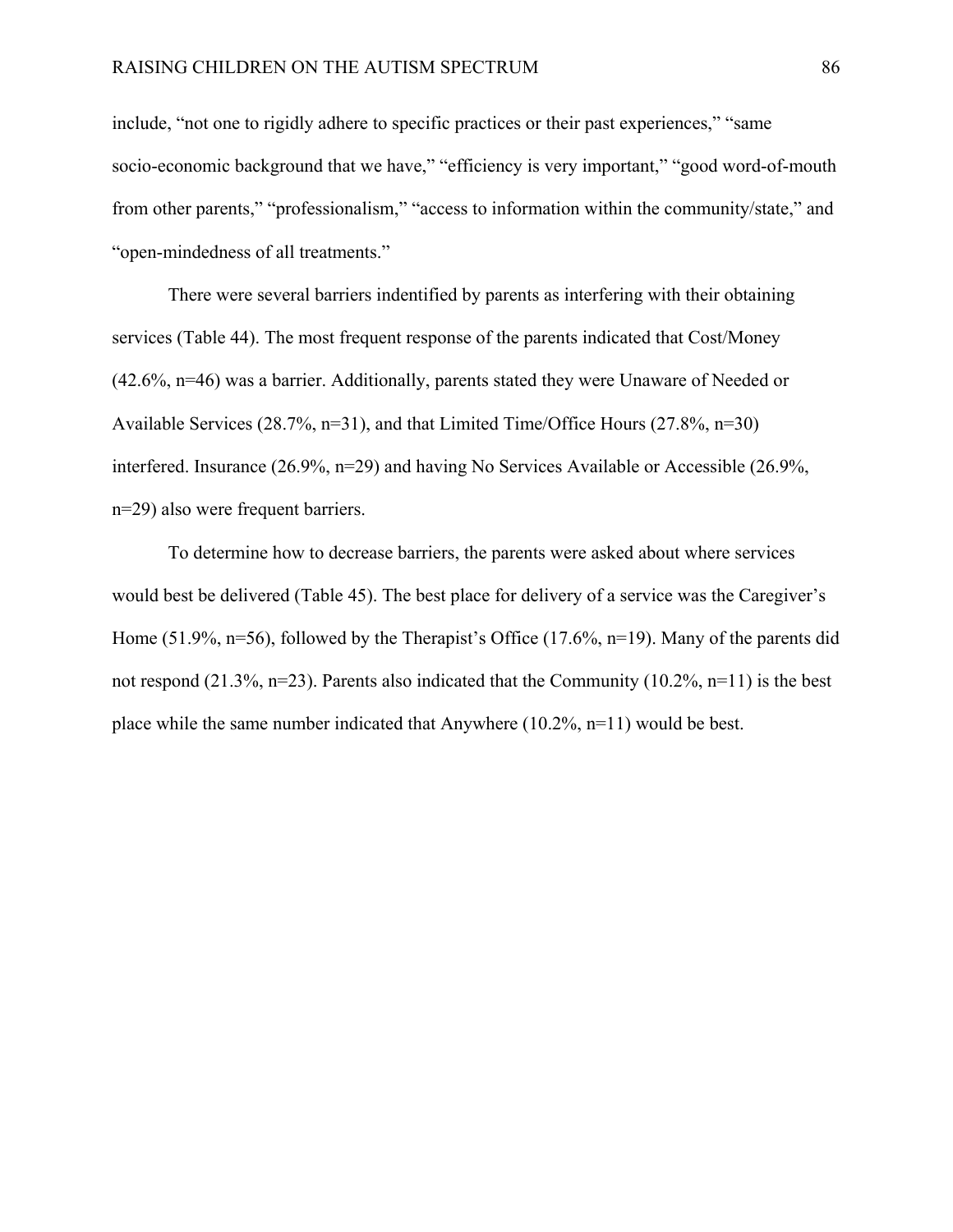# *Aspects/Qualities in Provider of Support Services*

|                                     | $\mathbf n$    | $\frac{0}{0}$ |
|-------------------------------------|----------------|---------------|
| Knowledge and experience            | 47             | 43.5%         |
| No Answer/Uncertain                 | 31             | 28.7%         |
| Other                               | 30             | 27.8%         |
| Kind/Compassionate/Empathy          | 21             | 19.4%         |
| Good Communication/Listening Skills | 19             | 17.6%         |
| Understanding                       | 14             | 13.0%         |
| Patient/tolerant                    | 11             | $10.2\%$      |
| Respectful/Non-Judgmental           | $\overline{7}$ | 6.5%          |
| Parent of ASD/Parent                | 3              | 2.8%          |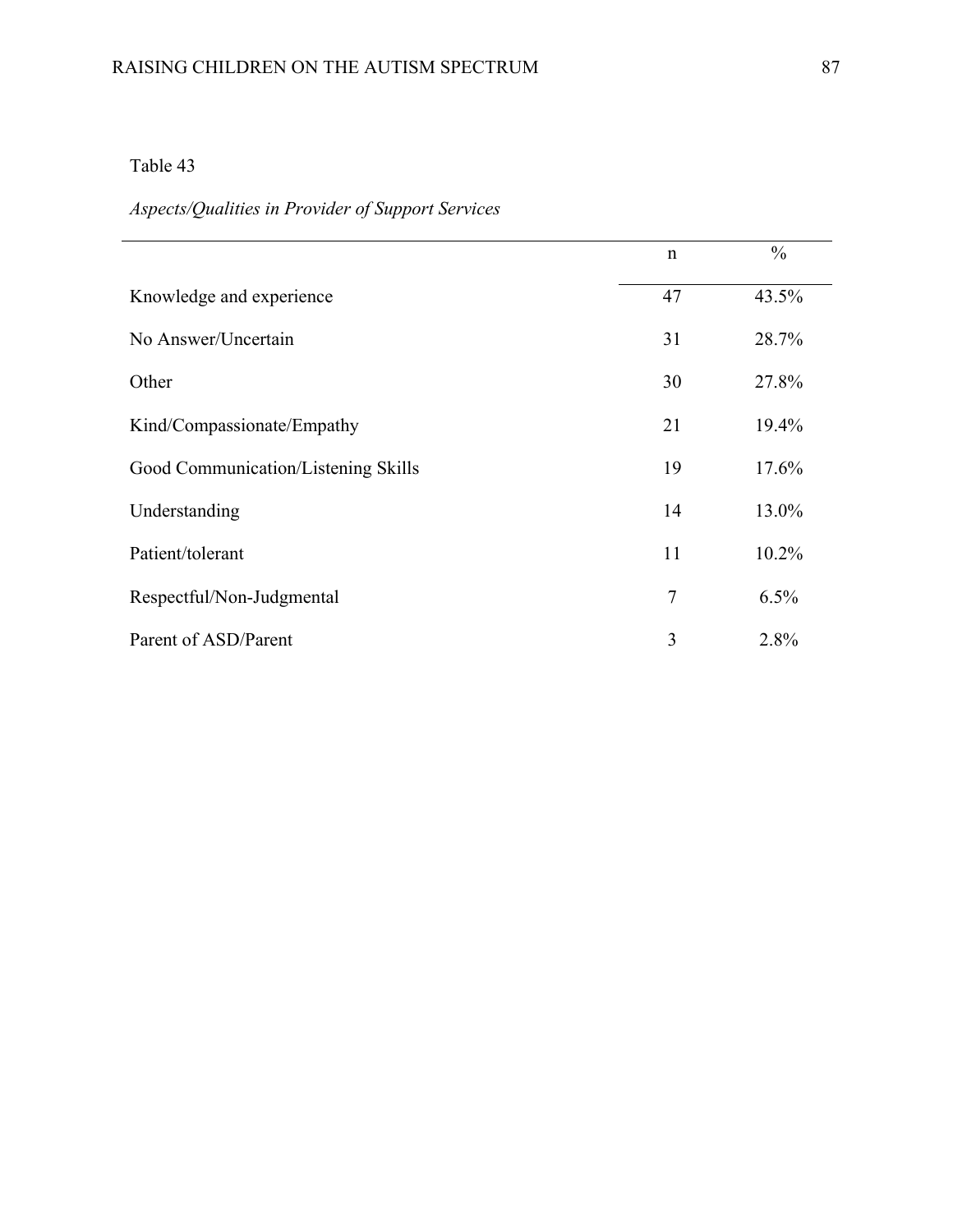# RAISING CHILDREN ON THE AUTISM SPECTRUM 88

# Table 44

L,

# *Barriers Interfering with Obtaining Services*

|                                        | n              | $\frac{0}{0}$ |
|----------------------------------------|----------------|---------------|
| Cost/Money                             | 46             | 42.6%         |
| Not aware of needed/available services | 31             | 28.7%         |
| Time/Office Hours                      | 30             | 27.8%         |
| No services available/accessible       | 29             | 26.9%         |
| Insurance                              | 29             | 26.9%         |
| Childcare                              | 25             | 23.1%         |
| No Response                            | 23             | 21.3%         |
| Other                                  | 10             | 9.3%          |
| No Barriers                            | $\overline{4}$ | 3.7%          |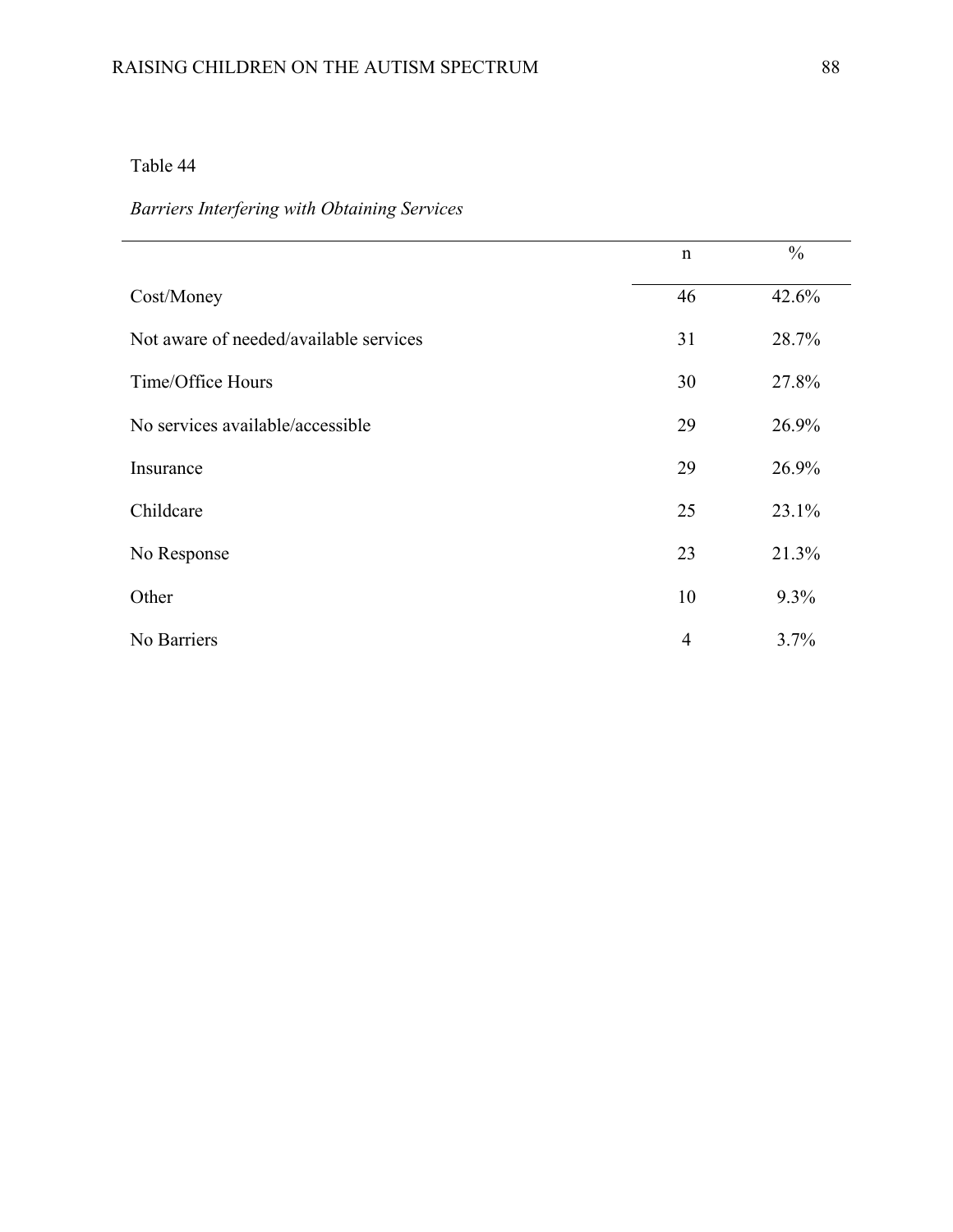|                    | $\mathbf n$    | $\frac{0}{0}$ |
|--------------------|----------------|---------------|
| Home               | 56             | 51.9%         |
| No Answer          | 23             | 21.3%         |
| Therapist's Office | 19             | 17.6%         |
| Community          | 11             | 10.2%         |
| Anywhere           | 11             | 10.2%         |
| School             | $\overline{7}$ | 6.5%          |
| Depends on Service | 6              | 5.6%          |
| Local              | 3              | 2.8%          |

To determine how important it was to parents that their provider be specifically trained to work with ASDs, they were asked to respond on a Likert scale of one being Not at All to five being extremely important (Table 46). Half of the parents indicated that it is extremely (50.0%, n=54) important. When asked why it was important to have an ASD aware provider, parents were allowed to answer freely (Table 47). The responses were sorted into five categories, with the highest percentage saying that providers need to Understand ASD and its Uniqueness  $(38.9\%, n=42)$ .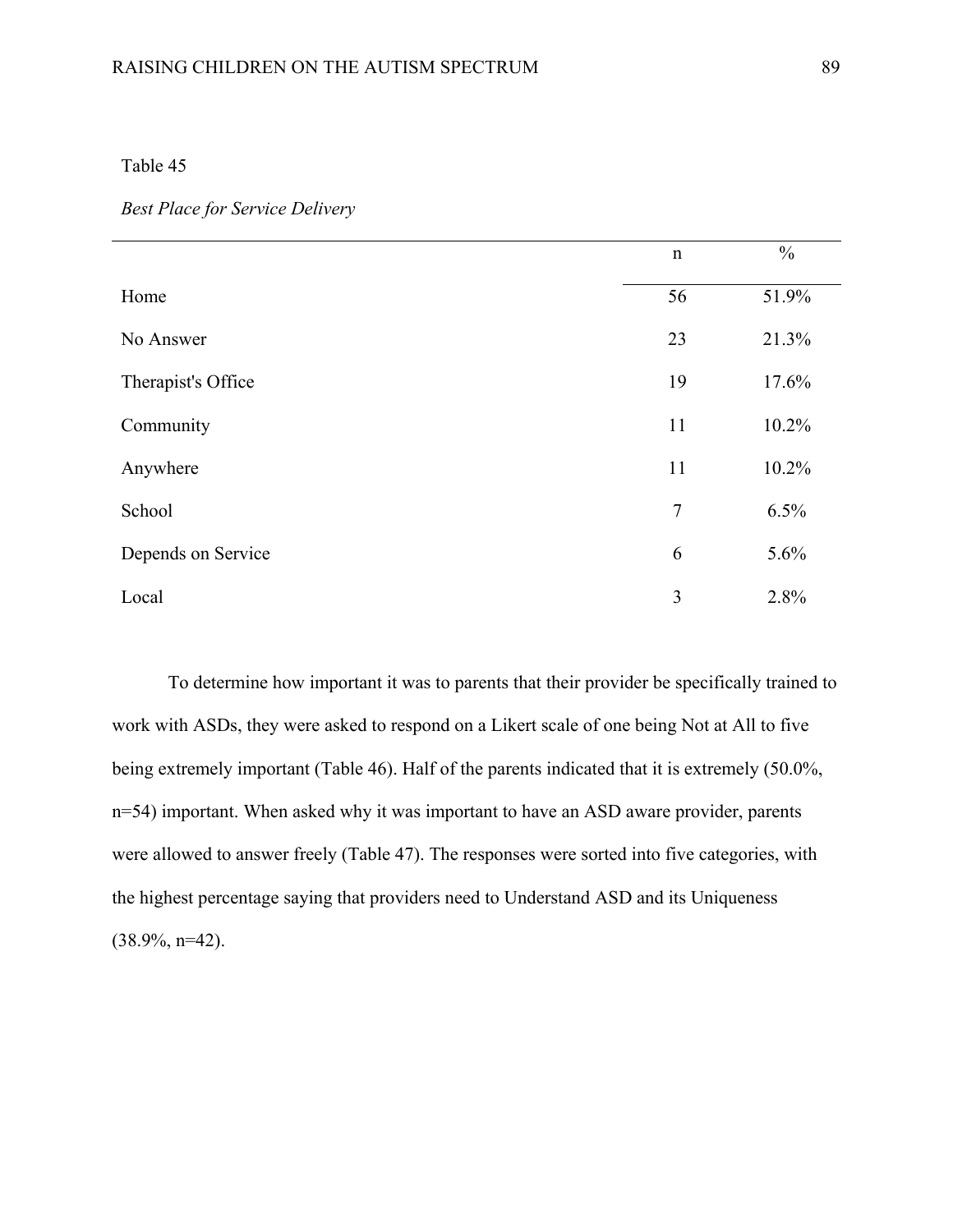|  | How Important To You That Provider is Trained In ASD |  |
|--|------------------------------------------------------|--|
|--|------------------------------------------------------|--|

|                 | n                | $\frac{0}{0}$ |
|-----------------|------------------|---------------|
| Not At All      | $\boldsymbol{0}$ | $0.0\%$       |
| Slightly        | $\overline{3}$   | 2.8%          |
| Moderately      | 11               | 10.2%         |
| Very            | 22               | 20.4%         |
| Extremely       | 54               | 50.0%         |
| Did Not Respond | 18               | 16.7%         |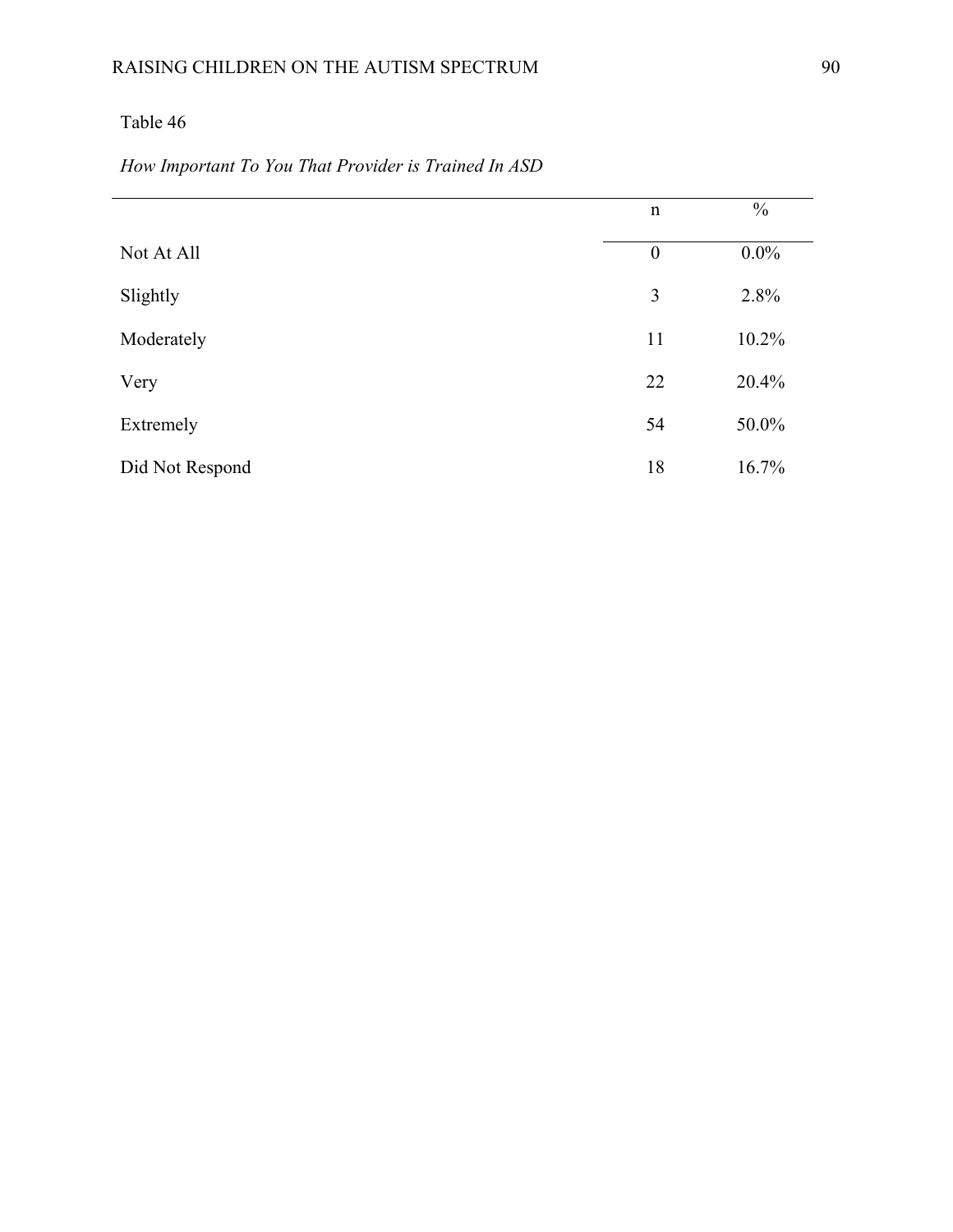*Why ASD Training is Important* 

|                                                   | n  | $\frac{0}{0}$ |
|---------------------------------------------------|----|---------------|
| Understand ASD/Uniqueness                         | 42 | 38.9%         |
| Knowing right services/resources/responses        | 25 | 23.1%         |
| No Response                                       | 22 | $20.4\%$      |
| Not relevant/Specific                             | 19 | 17.6%         |
| Untrained person can make matters worse/difficult | 10 | $9.3\%$       |

#### **Discussion**

While the incidence of ASD is increasing, services for caregivers of children with an ASD are lacking. Most ASD needs based studies have focused on the services and needs of the child with an ASD, but few have focused on the needs of their caregivers. This study was designed to determine those needs and services the parents or guardians of children with an ASD felt to be most important for themselves. This study provided a forum for parents to express the needs and services they felt have not been met, as well as those they believed were most important to them. Caregivers were asked whether they had participated in the various services. If so, they were asked to indicate their level of satisfaction with the service, along with the ASD awareness level of the provider. If the respondents had not participated in the service, they then were asked how likely they would be to use it if offered to them within the next three months. Respondents further were asked to rank the top three services they found most important, whether or not they had participated in those services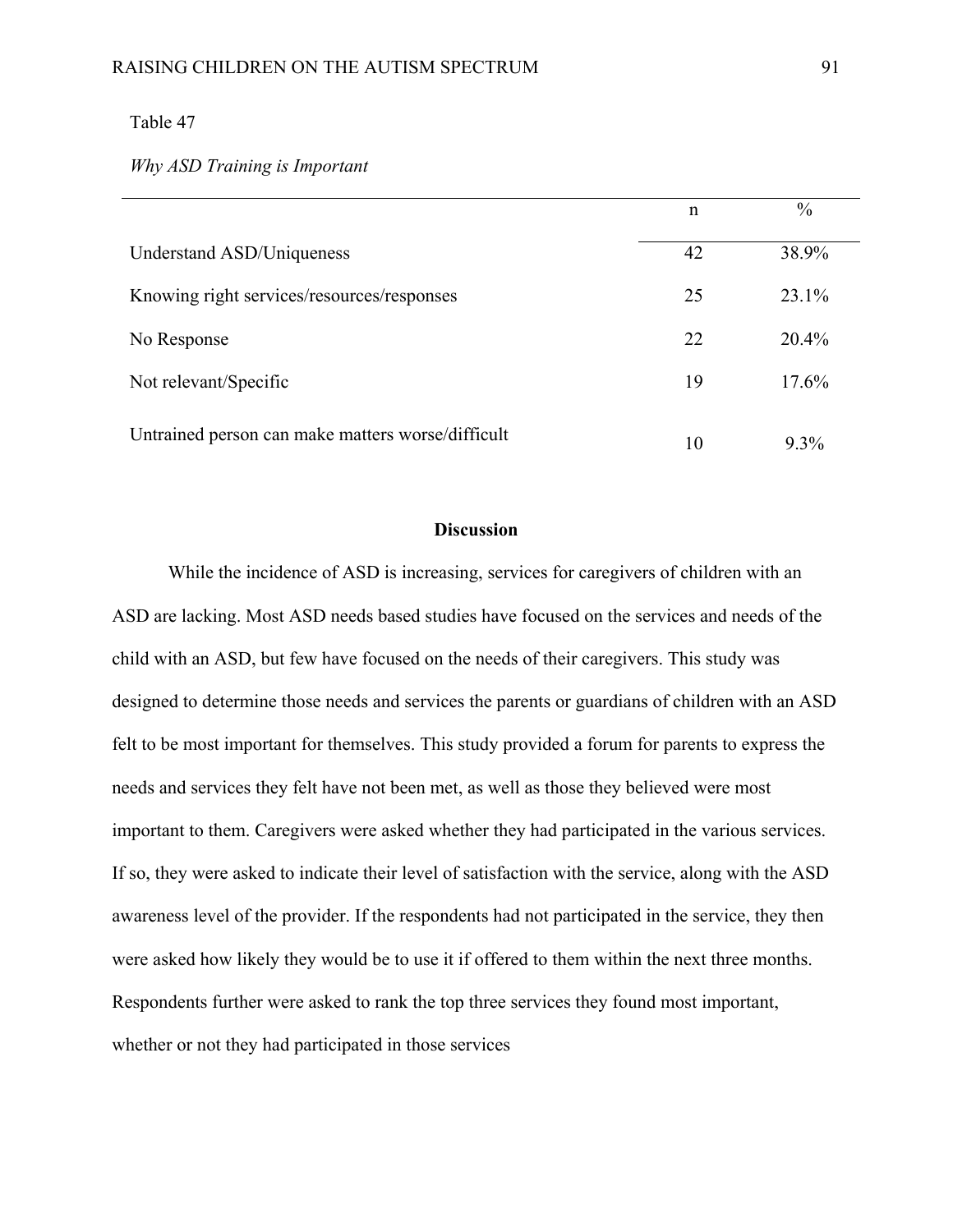#### **Participants**

 The demographics of those answering the questionnaire were less diverse than anticipated. It was expected that the demographics would reflect those of the United States, due to the potential for widespread distribution of the questionnaire via the internet. An exclusionary criterion eliminated individuals residing outside of the United States. However, it does not appear that the survey was that broadly distributed, as there were limited responses from states outside New England. The demographics do, however, match the general population of New Hampshire (US Census Bureau, 2011) and may be an accurate representation of parents in New Hampshire. A very high percentage of respondents were mothers, and there are numerous possibilities as to why. For example, some researchers believe that mothers are more involved in their child's day to day care than fathers (Civick, 2008), they may be better connected with autism societies, searching for help more than other caregivers, or maybe fathers and other caregivers are less likely to be reached through support websites, or to respond to online questionnaires. Research has found that when parents have a child with a disability, mothers are stressed more than fathers, and therefore it is possible that more mothers were searching for assistance (Civick, 2008).

A majority of the respondents were married, which presented another unexpected result. Research has found an increased risk of divorce among parents who have a child with an ASD (Benson & Karlof, 2009; Erguner-Tekinalp & Akkok, 2004; Hartley et al., 2010; Vogt, 2007). It was expected that the study would have a higher number of respondents who were divorced. Hartley et al. found that parents of a child with an ASD had a divorce rate twice the size of the comparison group of parents without a child with an ASD (Hartley et al., 2010). It also was found that, for a comparison group of families without a child with an ASD, the rate of divorce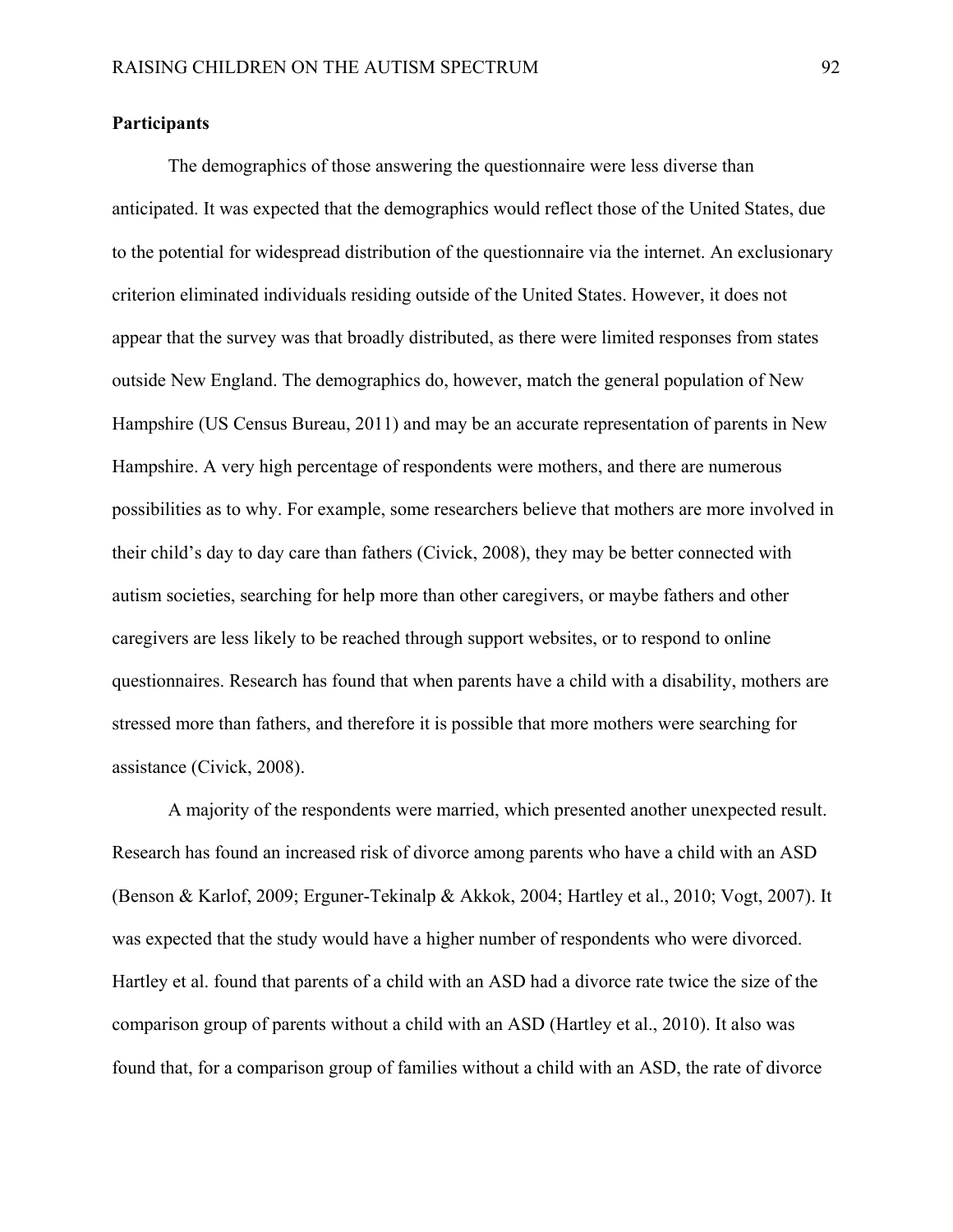decreased drastically during their child's late childhood. This was not apparent in Hartley et al.'s sample of families with a child with an ASD. Rather, divorce rates remained high into their child's adulthood (Hartley et al., 2010).

Parents of a child with an ASD suffer increased parental demands and stress. Although most new parents and those with young children experience increased stress, lack of sleep, and extensive parental responsibilities, this appears to carry on into adulthood for many parents of children with an ASD. These parents may never find themselves as "empty nesters," as their children may never be able to live independently. "As children without a disability age, they launch into their own independent lives and parenting demands and stress often decrease, affording a renewed focus on the marital relationship" (Hartley et al., 2010, p. 455). The continuous demands on the parents often leave limited time for themselves or the relationship. Studies have found that those with support from their partner have less stress than those without a supportive partner (Johnson et al., 2006; Marcus et al., 2005). It is possible that those with the time and energy to complete the questionnaire were subject to lower stress due to the presence of a supportive partner, therefore explaining the high rate of participants who were married.

 Another unexpected finding was that a majority of respondents possessed an Associates degree or higher level of education. It is uncertain whether those with higher education have greater access to the internet, or have an interest in research, and therefore participated. Socio-economic status (SES), which is measured as a combination of education, income, and occupation, does not affect the incidence of ASD (CDC, 2010; Volkmar & Klin, 2005). Therefore, it was expected that the demographics would reflect the SES spectrum. The lack of variation in SES supports the idea that those without higher education either chose not to participate or the questionnaire did not reach them.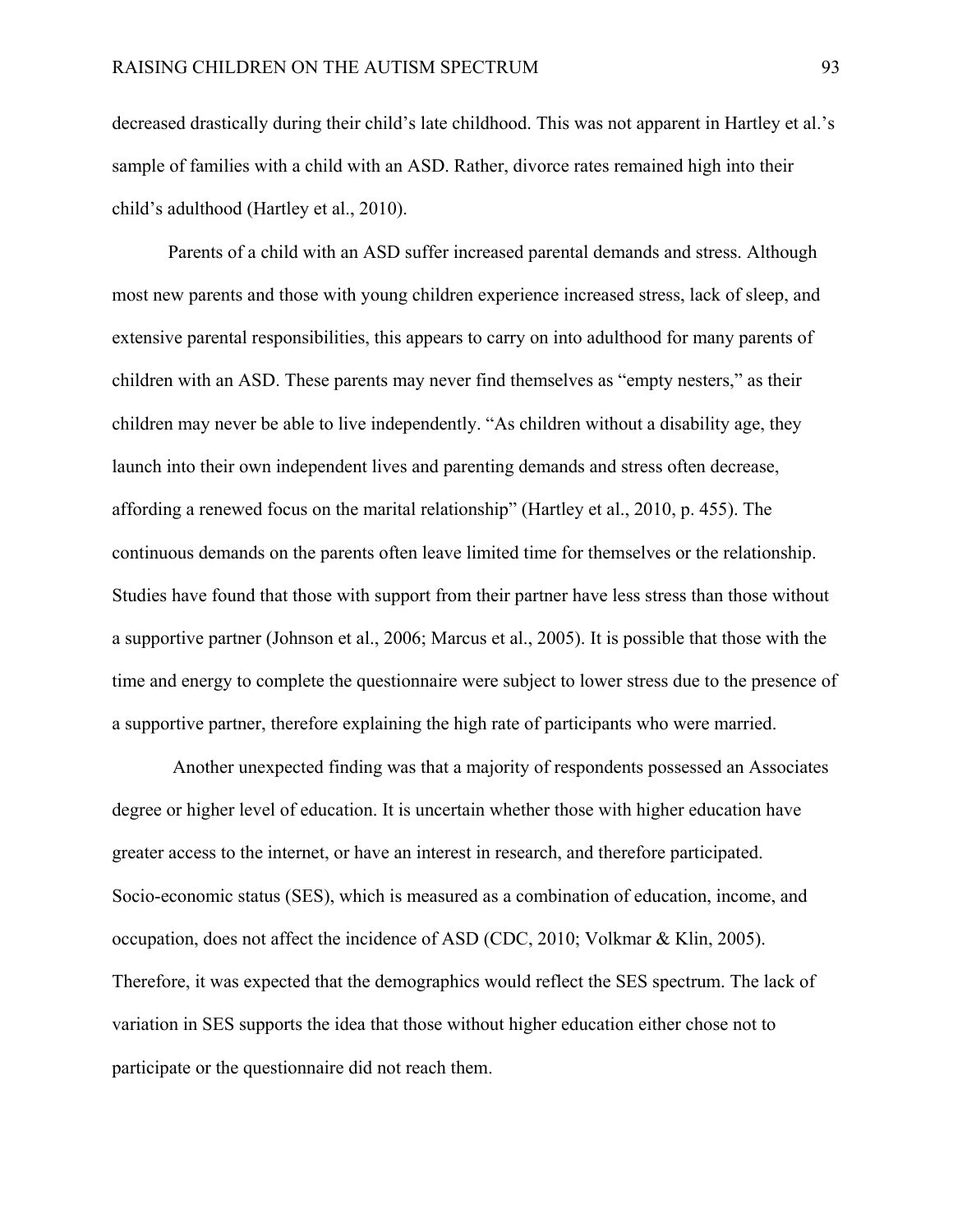According to the CDC (2010), "parents who have a child with an ASD have a 2%–8% chance of having a second child who is also affected" (para. 6). A recent study found that these numbers may be even higher (Ozonoff et al., 2011). Dr. Ozonoff's study found that "18.7% of infants with at least one older sibling with ASD developed the disorder. The two strongest predictors of an ASD diagnosis were the gender of the infant and the number of affected older siblings" (Ozonoff et al., 2011, p. 5). The highest reoccurrence risk, 32.2%, was for a male infant with multiple siblings diagnosed with an ASD (Ozonoff et al., 2011). In the present study, most of the families responding had two children, with only one child diagnosed with an ASD. A possible explanation is those with more than one child with an ASD struggle to find the time to participate in such research, or that the children's needs come before the parent's need, and the parent opted out of participating.

Although there were fewer respondents having more than one child with an ASD than expected, the study had an interesting finding in cases where there was more than one child with an ASD. When two siblings were diagnosed with an ASD, frequently both siblings were diagnosed within the same year, or the younger child was diagnosed before the older child. It is uncertain if the younger child's diagnosis led to the older child obtaining a diagnosis, or if the older child was in the process of being diagnosed. It is also possible that presently there are more evaluation services and more appropriate evaluations for ASDs, so therefore the older child may be getting identified and diagnosed now. Due to anonymity and the inability to question further, I was unable to determine if the younger child's diagnosis led to the older child's diagnosis, or how the diagnosis process ensued. It is recommended future studies examine the diagnostic process for different families.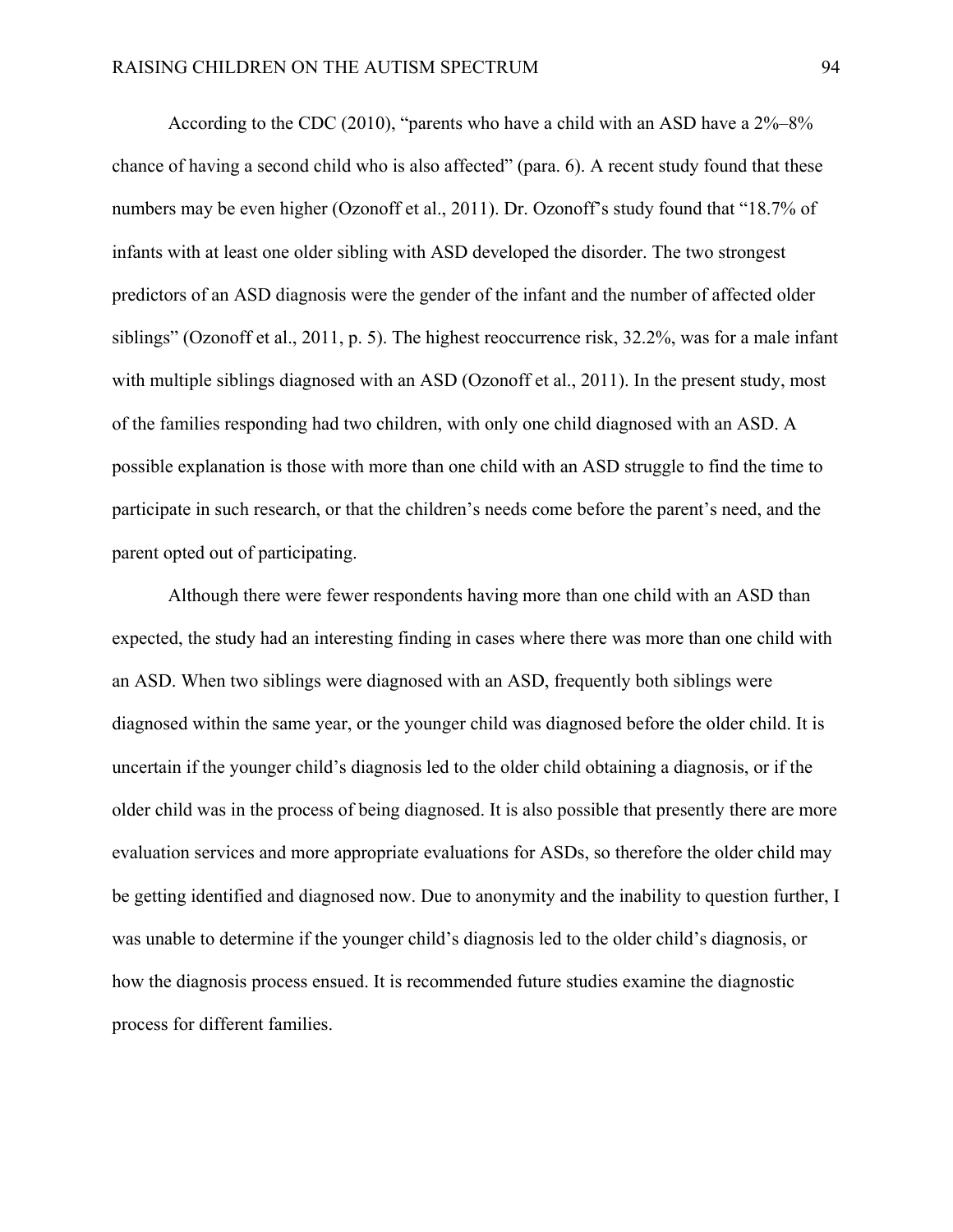Most respondents had, on average, five years or more experience in raising a child with an ASD. There were very few who obtained a diagnosis recently. It is possible that families with a new diagnosis may have denied the diagnosis, their feelings, their needs, or not have been aware of how to access basic services (Rarity, 2007; Rubens, 2009). It is probable that those with a new diagnosis were still in shock, and not ready to participate in a study that evaluated their needs as a parent of a child with an ASD. Additionally, the overwhelming experience of receiving a diagnosis of ASD, or the daily time constraints of having a child with an ASD, may have prevented parents of newly diagnosed children from participating. This may be the result of parents' needs being suppressed for the first few years after diagnosis, with parents focusing on meeting the needs and obtaining the services required for their child. It is also possible that newly diagnosed families have support right after diagnosis, and did not need to seek help on the internet.

#### **Parental Needs and Services**

 This study allowed parents to express their perspectives on the needs and services that they required. Providing a forum for parents to convey their own experiences contributes to a better understanding of the needs of parents. Respondents were asked about specific needs they felt had not been met. When parents were offered a forum to express what they needed, most requested similar services.

As found in the literature, parents expressed a strong need for respite services (Bromley et al., 2004; Johnson et al., 2006; Ruble & McGrew, 2006; White & Hastings, 2004). Respite services were indicated as needed for both the parents and siblings. Parents indicated they do not have enough time to perform daily tasks or errands, and they certainly do not have time for themselves. "The most difficult thing is feeling like you don't have a life of your own.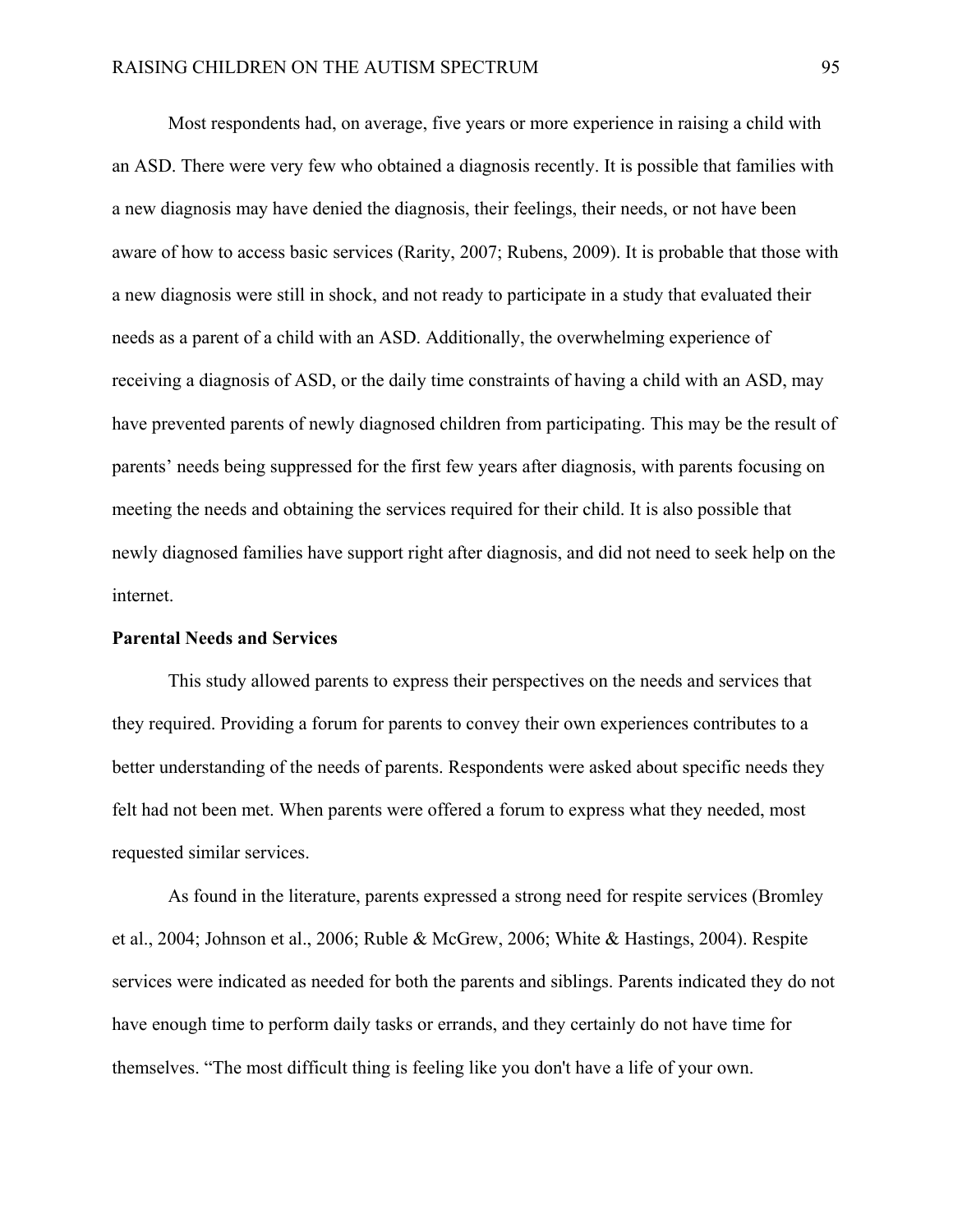Everything revolves around the kids, or at least it feels that way. A safe place/person for the kids to give me a chance to pursue something for myself (if even just a pedicure) would be great." Many parents indicated respite care was needed because "my partner and I don't ever get breaks or time to nurture our marriage." Parents continued to verify what studies have found in the past.

 Parents felt drained, isolated, and stressed. Due to time constraints, financial struggles, increased parental responsibilities, behavioral issues, and familial strain, parents often found it difficult to reserve time for themselves or for the needs of other family members as has been found in past studies (Bebko et al., 1987; Cole & Arndt, 1998; Exkorn, 2005; Honey et al., 2005; Kroodsma, 2007; Linares-Gonzalez, 2006; Long; 2005; McConachie et al., 2007.; Rogers, 2008). Parental needs frequently became low priority, a situation that can have an adverse effect on the entire family. Parents who developed adaptive coping have been found to have lower stress (Erguner-Tekinalp & Akkok, 2004; Honey et al., 2005; Solish & Perry, 2008). Parents with supportive partners also have been found to have less stress (Johnson et al., 2006; Marcus et al., 2005). Providing parents with time to nurture or work on their marriage or individual health potentially would increase their ability to serve their children better. Respite support needs to be offered to help parents reduce their levels of stress in order to meet the needs of their child and attend to their own needs. When parents ignore their own basic requirements, their ability to adequately address the needs of their child is diminished.

Those who also had other children without an ASD indicated that respite time would be helpful in providing the non-ASD child with support and attention that often was forfeited due to time and resource constraints. "My younger son has issues of his own that aren't even being addressed. I don't have the energy or focus to advocate for him, because his older brother is taking up every ounce of my time and energy. The guilt I live with......" Siblings frequently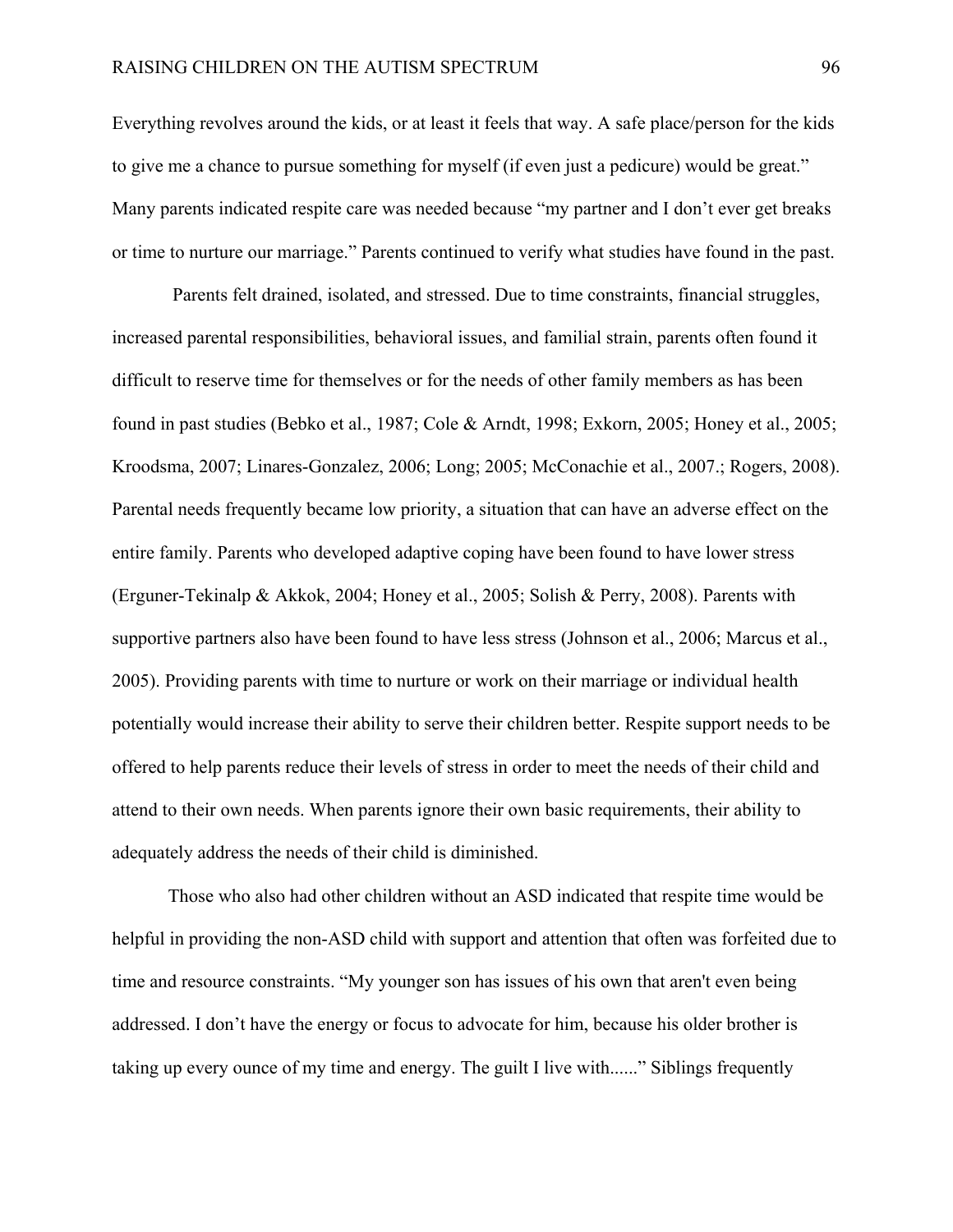became substitute caregivers or respite providers for parents, which was a major concern for parents. "I do not have a caregiver or respite caregiver...this makes it very difficult to leave the home for errands, etc. My other two teenage daughters and I take turns staying with the teenager with autism while the others go out of the home." Parents struggled to satisfy the needs of siblings and to find qualified caregivers to help care for their child's needs. A priority for policy makers should be the funding and development of respite services.

 As found in other studies, parents struggled to find qualified alternative caregivers (Murphy et al., 2006). They frequently turned to siblings or family members as alternative caregivers or babysitters, due to a lack of knowledgeable or trained outside providers. This task can interfere with the family members' ability to participate in desired activities and getting their own needs met, which can increase familial strain. It is important that respite providers are aware of the needs and unique qualities of those with an ASD. While parents need respite, untrained providers of respite care will not meet this need (Murphy et al., 2006).

Parents most frequently expressed a desire for knowledge and experience as required qualities of service providers working with ASDs. When parents were asked to rate how important it was that the service provider (e.g. respite care, individual therapy, couples therapy, and parent training) be ASD aware, most of the parents indicated it was extremely important, stating providers needed to be knowledgeable and understand ASD and its uniqueness. Many parents expressed the need for ASD aware providers so that they would not have to educate the providers. Being ASD aware made it "easier to understand the whole picture." "We'd prefer to have someone trained to work with ASD so we don't have to educate the provider on the ins and outs of the disorder." Parents often found that an ASD aware provider made services more effective. "A provider that has been specifically trained to work with ASD makes our job as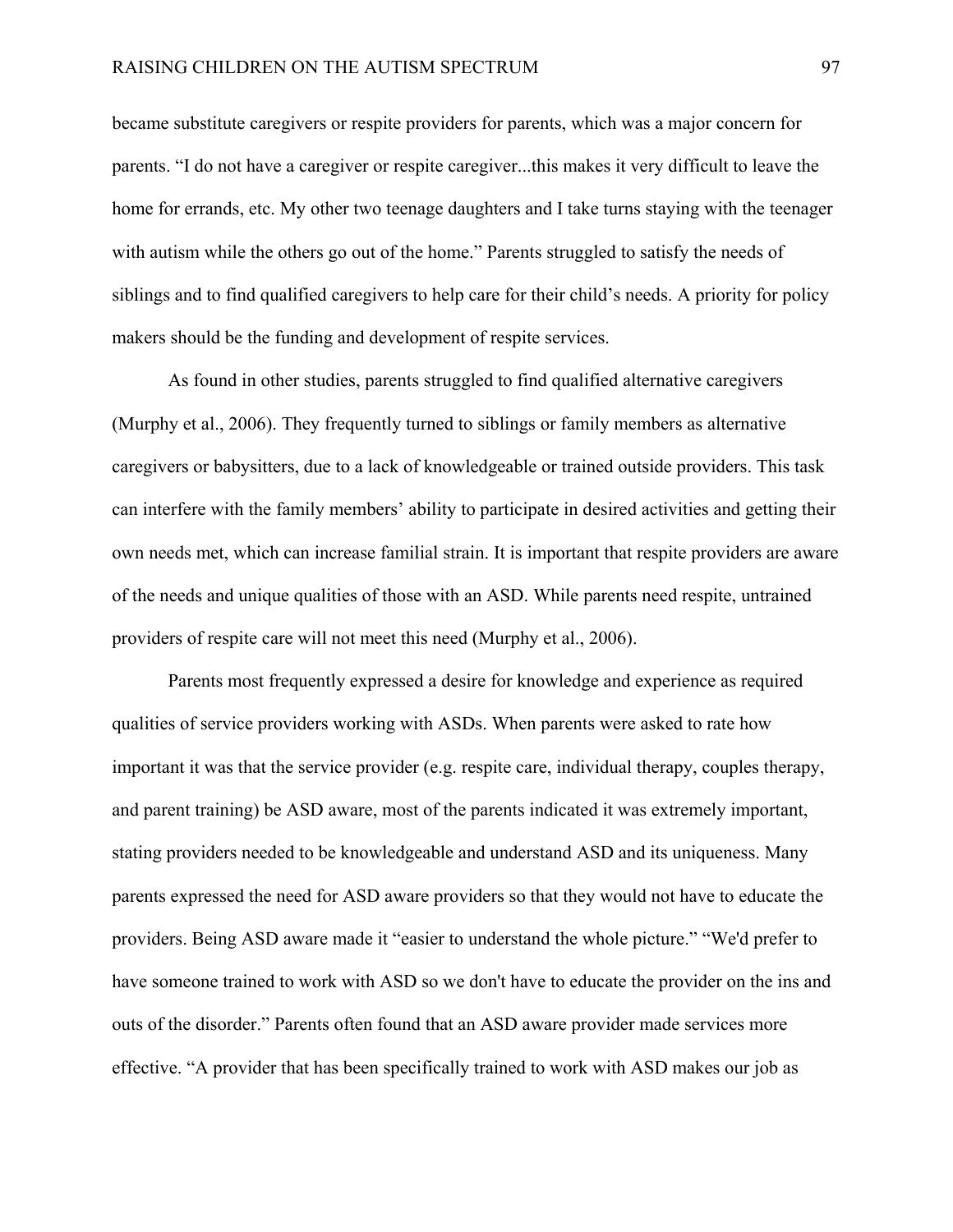parents that much easier. We aren't having to first educate them and then navigate/search for the answers to our questions together. Hopefully they will have the answers or be able to provide us the information on where to find it." Several parents found service providers who were not knowledgeable and experienced with ASDs had "looked down their nose at me" or "make it that we were bad parents." "10-15 years ago, I had to train my therapist. Schools treated her as though she was retarded. Last year, her 4-H leaders treated her the same way. I have been on my own in this journey. The "professionals" are still treating the parents like they are stupid and only the professionals know anything. This is bull! The parents don't know why but they do know their kids." A number who received services were not satisfied with the services due to the provider's lack of ASD knowledge. In reviewing the responses, a parent's level of satisfaction appeared to be related to the ASD awareness of the provider.

Having an ASD aware therapist is a pressing issue for parents of children with an ASD. This may be a particularly pressing issue for parents due to the all encompassing and isolating job of raising a child with an ASD. It may be important to help parents sort out the overwhelming amount of information and deciphering what is "real" versus "rumor". There appears to be more reasons for a specifically trained therapist for ASDs compared to hyperactivity or depression. Therapist should be aware that parents and families need an ASD aware therapist. It may be beneficial for future research to further examine the specific attributes of clinicians that parents find helpful and what it is that makes having an ASD aware provider so important.

 Parents presented a strong desire for professionals who offered effective support and resources. Many parents expressed that there appeared to be limited professional resources to help them emotionally while understanding the effects of ASDs on the family. "There are few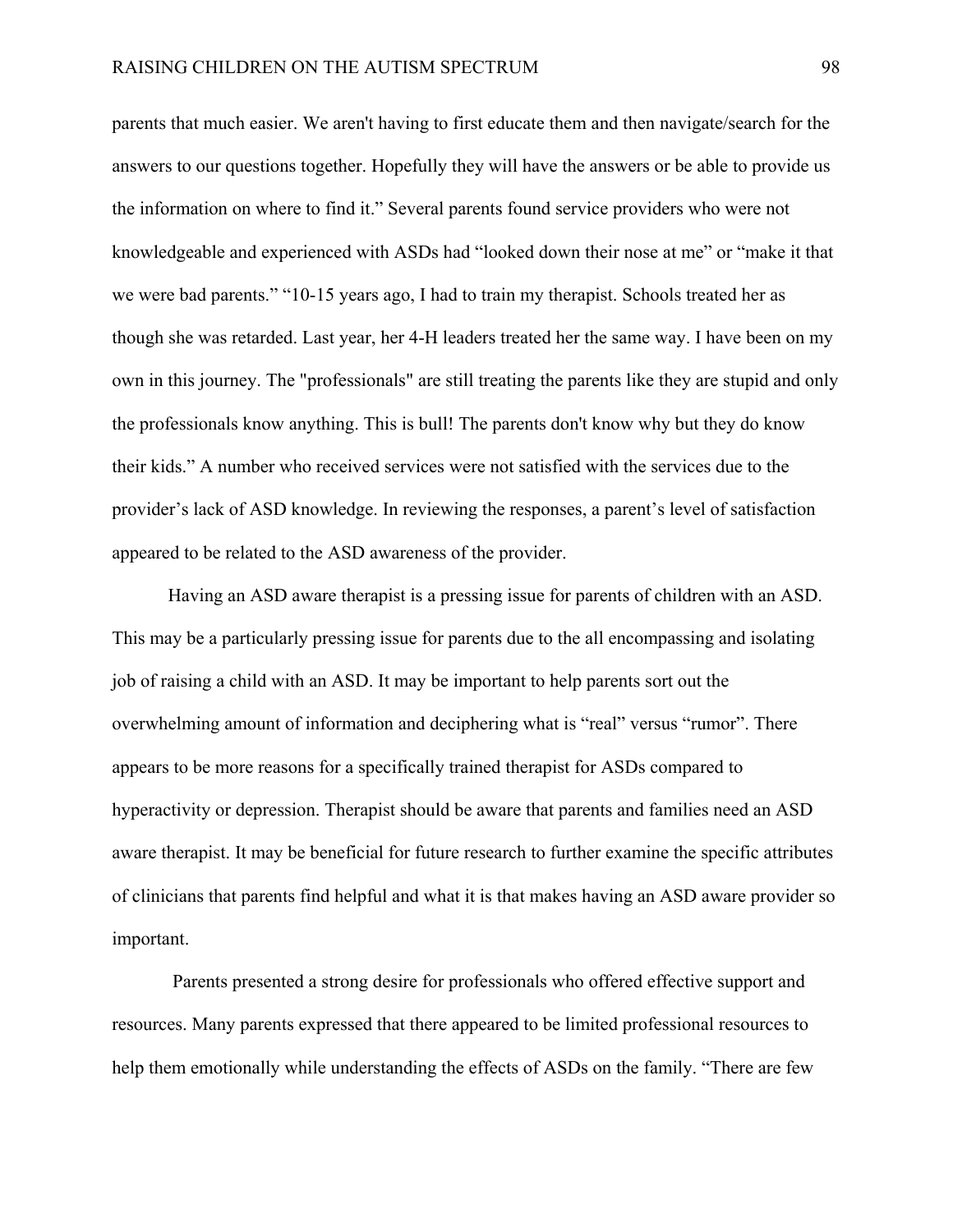emotional supports for parents of children on the spectrum," "easy access to counselors with intensive knowledge of autism," "personal emotional support and assistance in finding resources," and "therapist with knowledge of what parents go through is hard to find" were a few of the responses from parents expressing this concern. It was evident parents were in need of services for themselves.

While the study specifically focused on parental needs and services, many respondents indicated needs and services for their child with an ASD, implying that their child's needs are highly important, and need to be addressed before they are able to attend to their own. Parents frequently requested physical therapy, occupational therapy, social skills groups, Applied Behavioral Analysis (ABA), and speech therapy for their child. "Anger management classes for my child with ASD would be very helpful." "We have not been given substantial social skills training for the kids." "Playgroups or similar types of groups with other age appropriate ASD children and to be affordable." Many parents continued to request these services when being asked about services for themselves. Practitioners need to be aware that parents are struggling to meet their child's needs, and so having the child's needs met does in fact meet the parents' needs. "Proper schooling is necessary, The closest school in NY is 3 hours away from me so they send my son to a Boces program which is just a school they send kids they don't want to deal with or feel they are troubled and a danger to be in regular school and none of these teachers or staff have the proper training to help these children. They feel that my son should be like any normal  $7<sup>th</sup>$  grader but he is autistic." A parent is unable to reflect on their own needs when their child's needs are being neglected. "At this point, I think anyone trying to discuss emotional support with me would just make me cry. I have to maintain focus on the importance of getting my child the supports and services he needs for optimal development." Children with an ASD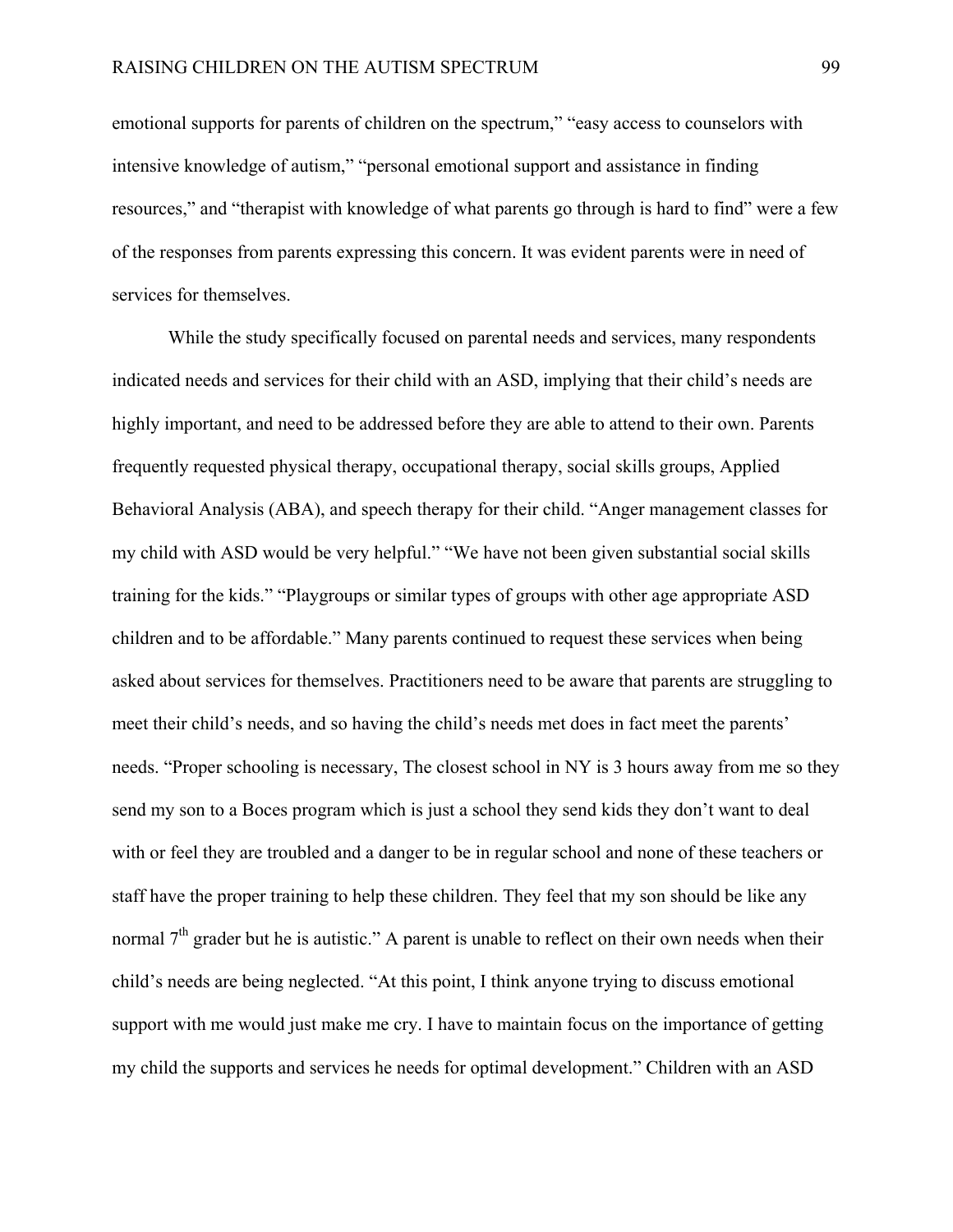usually look typical on the outside but have extreme behaviors which subject parents to a lot of judgment. Parents may fail to focus on their own needs due to their defenses. They may fear that the perception that they caused the disorder, linked with the fact that they are in need of services, confirms others assumptions that it is their fault. It appears that for some parents, when their child's needs are being met, then their own needs are being met. If meeting the child's needs will alleviate parental stress, practitioners should be evaluating the needs of the children first, and once those are met, to then begin working to understand what specific services parents feel they need. It may also be necessary for practitioners to help parents focus on their own needs and self-care because the parental mental and physical health directly impacts their child (Akkok, 1994; Kuhn, 2006; McConachie & Diggle, 2007; Sofronoff & Farbotko, 2002).

 When parents were able to concentrate on the needs and services that were most important to their health, they consistently indicated respite care, educational and training support, and professional support and resources. Marcus, Kunce, and Schopler (2005) found that parents were regularly involved in behavior training programs for their children, and this was identified as an important service for parents. Services that are provided to children with an ASD need to incorporate parents or families better. Parents will continue to focus on the needs of their children. However, emphasis also must be directed to their own mental health. It is possible that parents are focusing on the needs of their child given that they are defensive against the feeling of being blamed by others and not wanting to acknowledge that they need services for themselves. Research shows that parental stress influences the child, and parents with positive coping skills present decreased levels of stress (Erguner-Tekinalp & Akkok, 2004; Solish  $\&$ Perry, 2008). It appears that service providers must increase integration of the family in the treatment of children with an ASD while providing more educational and training support,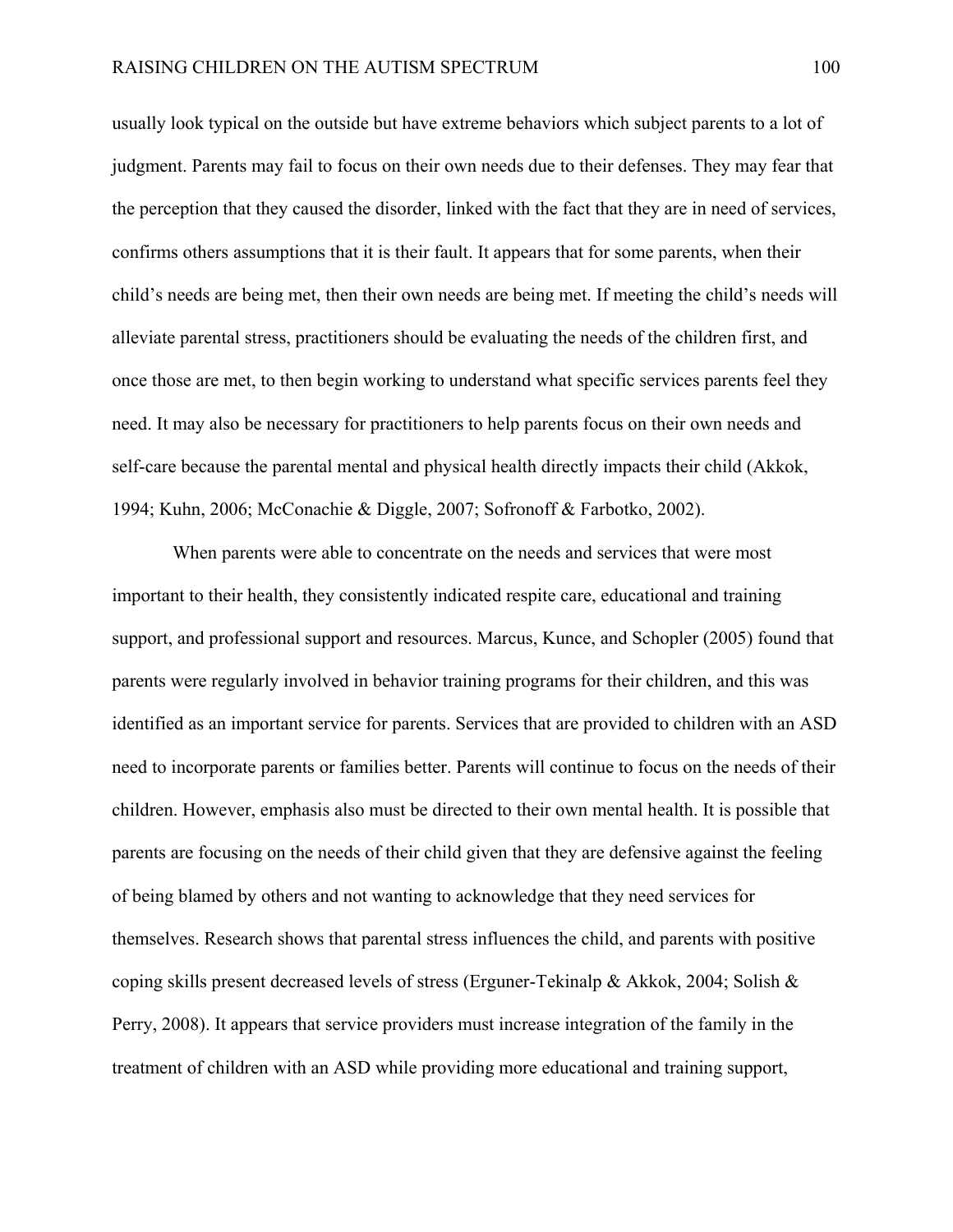professional support and resources, and respite than is typical presently. This is necessary not just for handling the ASD child, but also for addressing the parents own stress and coping skills. If services are available to parents, there needs to be an improved system as to how this information is conveyed to parents or implemented. Many parents indicated a need for a case manager or a roadmap to obtaining services. "I find the lack of consistent support challenging. When we got the diagnosis, we left the office with a list of names and numbers for possible help and that was it. We felt like a cork bobbing in the ocean." "There is no central location or organization as there would be should she have a medical diagnosis." "Need to find a partner to help me navigate the universe of services and needs. Medically almost no one takes responsibility for recommending anything I have to be reading and asking, or convincing professionals." It is possible that all of the necessary services for parents and the children with an ASD are out there, but that the organization and navigability are lacking.

 It was evident from the responses that most parents had not participated in many of the services identified. Parent Skills Training, Educational Parent Groups, and Online Support Groups were the only services in which more than half of the parents had participated. Responses echoed the ASD literature, reinforcing the notion of limited services available for parents, and when a service did exist, it usually involved parent skills training or a support group (Bebko et al., 1987; Erguner-Tekinalp & Akkok, 2004; Lin, Tsai, & Chang, 2008; Linares-Gonzalez, 2006). Parents had not obtained the services that they felt would meet their needs. There were a number of services where parents expressed an interest in participating, but had not had an opportunity to do so.

A number of barriers confronted parents in their search for services. Parents frequently were under enormous time constraints, often attending multiple services for or meetings relating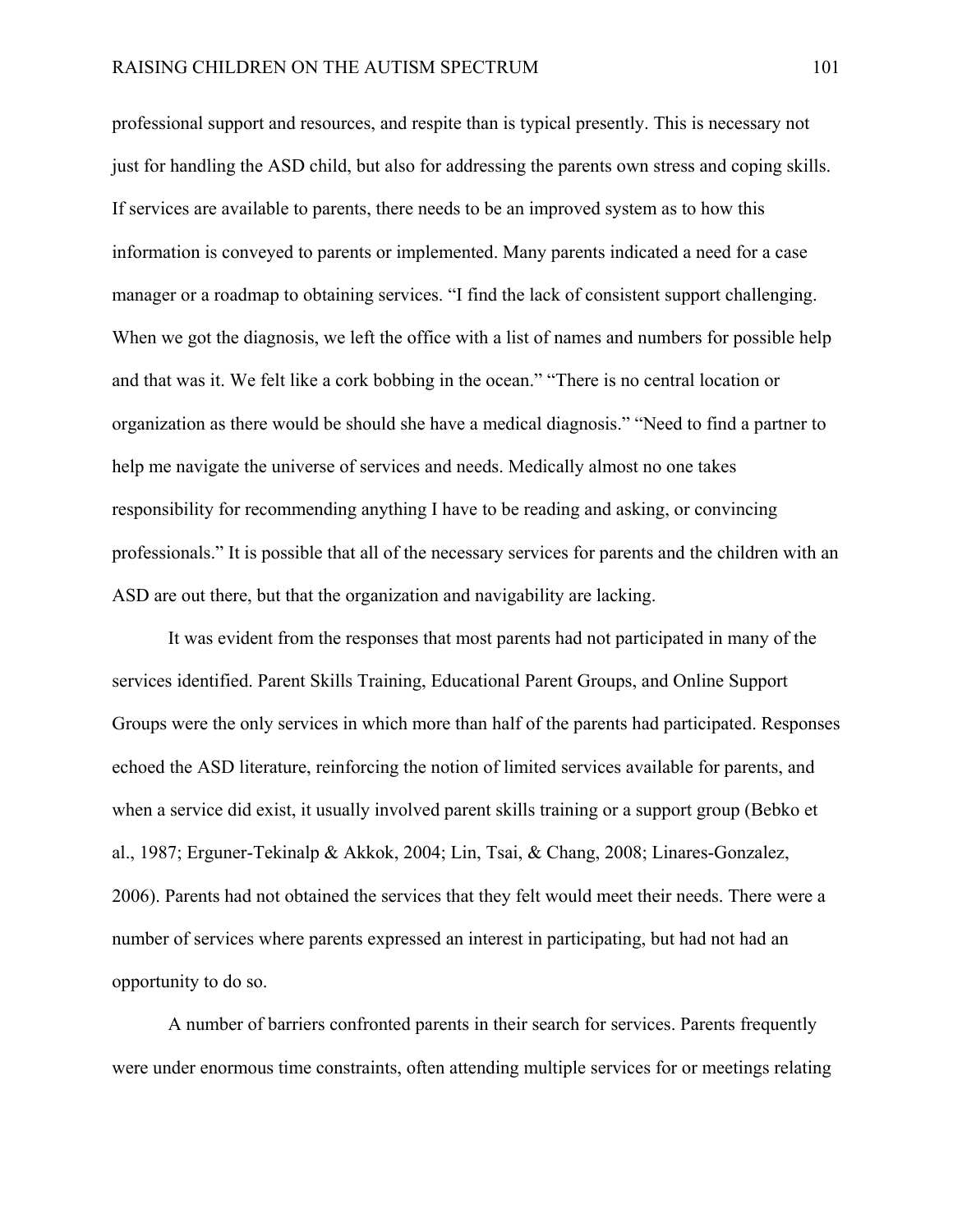to their child. Parents found that trying to travel to the various service sites as well as the multiple tasks needed to prepare the child with an ASD for the travel routine stressful and often hindering. Similar to other studies, respondents indicated the best place a service could be delivered was in the caregiver's home (Rogers, 2008). Therefore, service providers should assess their ability to provide multiple family oriented services at the same location and time to reduce the demand on impacted families. Money appeared to be the largest barrier to parents seeking help. Parents were faced with a strong need or desire for services, but often encountered limited availability of services, difficultly in obtaining services when available, or services were unaffordable. When planning services for families, service providers should consider their office hours, the insurance they accept, and the accessibility of their location. Responses indicate many parents were unaware of services being offered, which suggests that service providers need to help make their services more accessible and better advertised.

Respondents were asked to rank the three services they felt were of most importance. Individual Therapy for the parent, Parent Training, and Respite received the highest ranking. The responses reemerge in various questions throughout the study. Curiously, Parent Training was the only service where the majority of parents who actually received the service also found it highly important. Parent training has been found to result in improved prognosis for children with an ASD (Akkok, 1994; Kuhn, 2006; McConachie & Diggle, 2007; Wang, 2008).The study shows parents were asking for services that other research has found to be of value. Of the other services deemed important, fewer than half of the respondents actually had participated in the services. It appears that, apart from parent training, other services that parents felt were highly important either were not being offered or parents were not aware of the available services.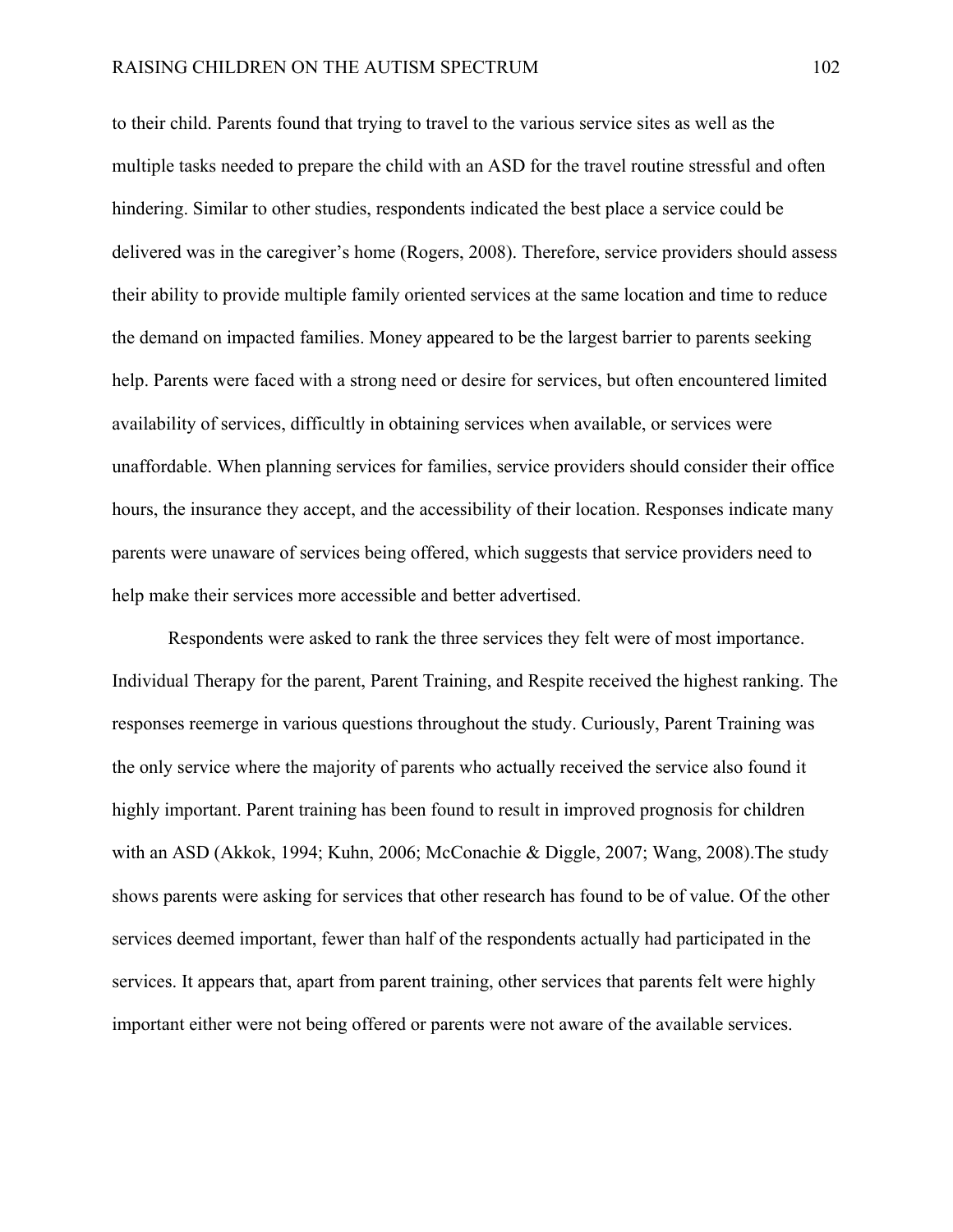This study was designed to help obtain a better understanding of the needs and services desired by parents of children with an ASD. From the research, it was evident that parents continued to focus their time and attention on the needs of their child with an ASD while their personal needs went unmet. Questions were presented in three different formats, allowing for diversity within responses. However, the same needs and services, individual therapy, parent training, and respite, repeatedly were ranked as being most important.

This study was rich with parental feedback. Obtaining 108 completed responses within six weeks from very busy and hard working parents was exceptional. Parents were successful in providing feed back and advocating for their families. "Good luck in your research. I don't know what your relationship with autism is, but I think oftentimes "outsiders" think that parenting a kid with autism is exceptionally hard. It is hard, but not necessarily because of the kid or the autism. Most of the difficulty comes from dealing with other people's ignorance, discrimination, school systems that are not set up to really serve our kids, and fighting the hugely negative stereotype that most people have about autism. If everyone accepted my kids just the way they are my life would be a lot easier. I have always felt it is important that researchers understand that more often than not it is \*other people\* who make parenting a kid with autism difficult, not necessarily the kids themselves." Parents also were very thankful for research being done on their needs. Many expressed that parents were forgotten and no one asked their opinion. "Thanks for caring about the parents - this is a hard job, and even harder to do all by yourself." Parents' needs must be met so that they will be better able to address their child's needs. The importance of meeting the needs of the family must receive more attention from policy makers and service providers. Service providers need to incorporate the family into treatment, address the needs of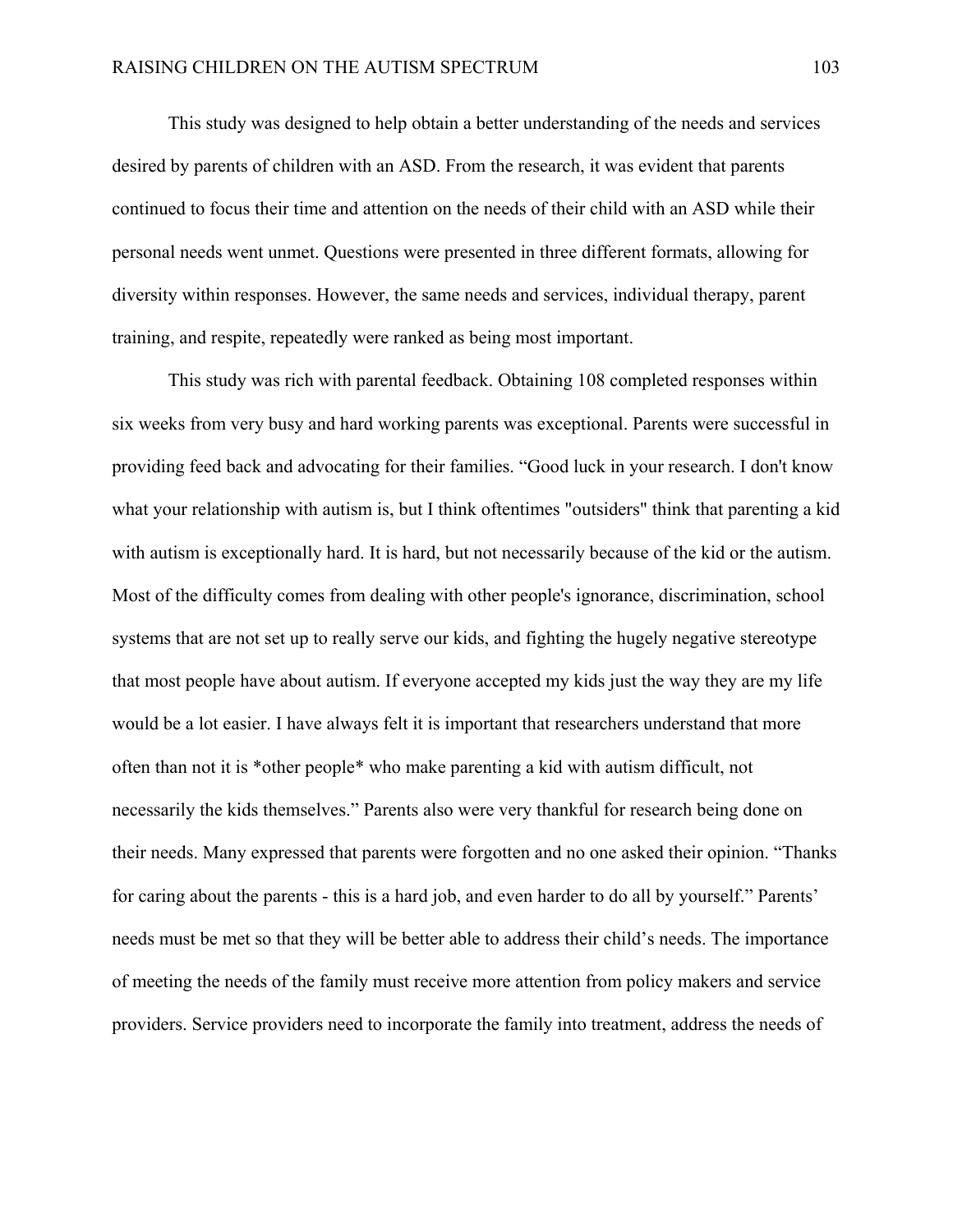the entire family, and work with the parents to determine the best possible approach to services for the whole family.

#### **Limitation of the Study**

 The study was not without its limitations. Flyers recruiting participants were sent to societies, associations, and support groups for ASD. Many of the participating organizations included a link to the questionnaire on their website, or a reference in their newsletter, list serves, and emails. The link to the questionnaire should have reached a wide population within the ASD community. A small number of those who received the link participated. In addition, the sample was self-selecting, limited to those parents who chose to participate. It is possible that the majority of the sample were parents whose needs were not being met and opted to answer the questionnaire. Parents whose needs were being met may have chosen not to participate, artificially inflating the needs identified in this study. On the other hand, it is possible these participants had more needs met and therefore had time and energy to participate. Therefore it is unclear if the participants were representative of all parents of children with an ASD. The response rate and motivation of those responding is unknown. The participants also may not be representative of the general ASD caregivers population, as the largest volume of respondents was from New England, with a disproportionate number being Caucasian. The study was nonrepresentative of minority ethnic groups and lacked true geographic dispersion. The questionnaire was distributed such that most parents were associated with an ASD-related organization and all had access to the internet. For the aforementioned reasons, generalization is cautioned.

 The anonymity of the questionnaire prevented further querying or asking the participants to clarify information. This prevented triangulation, multiple checks, and clarification. I was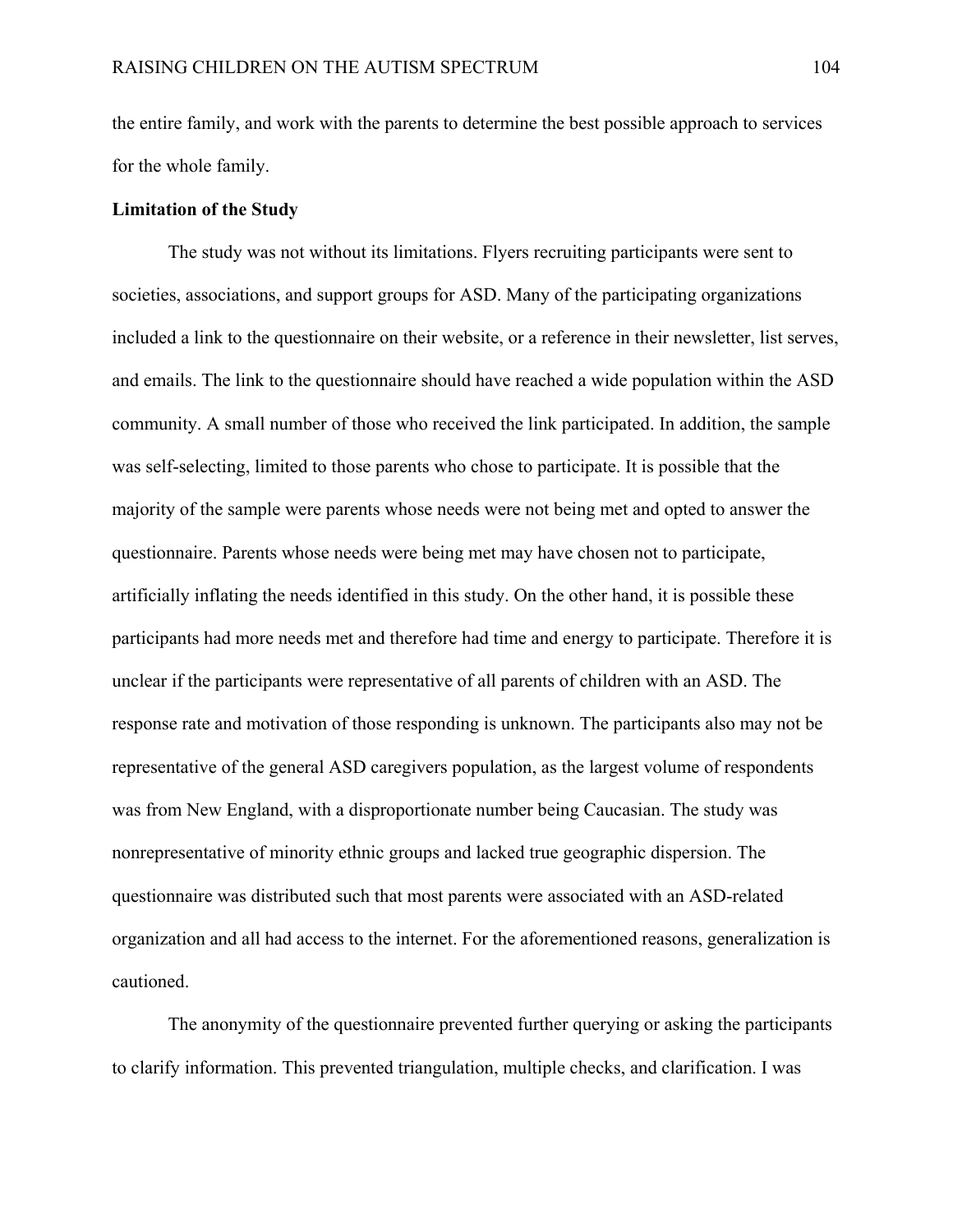unable to communicate with the participants, or to determine whether the responses provided fit within the themes assigned. The questionnaire did not include any process of verifying that the child was diagnosed with an ASD. This important factor was based solely on the parent report. Another limitation was the variability of the spectrum which prevented the parents from identifying if their child was higher functioning Autism, Asperger's disordered, or PDD-NOS. It is uncertain if the needs would vary or look different based on the diagnosis or the level of functioning. Parents of higher functioning children may be getting fewer of their needs met than parents of lower functioning children who are getting more services because of the severity of their child's problems.

The study's main limitation is its generic application to all families with an ASD and therefore future research may consider integrating an in-depth interview guided by the open-ended questions, allowing for more developed responses and clarification. A diagnostic assessment, including the characteristics of the child with an ASD, would help verify that the child does have an ASD. It would also allow for the researcher to evaluate whether parental needs differ based on the child's characteristics. Broader circulation of the questionnaire also would be beneficial. Paper copies with return addressed, stamped envelopes, distribution through schools, and other ASD programs and child service providers may help establish better representation of the general population.

#### **Closing Thoughts**

 This study was a small step toward encouraging further research into hearing parents' perspective on their needs. The research was a needs based assessment and was successful in uncovering the needs and services deemed most beneficial for those completing the questionnaire. Study responses indicate a strong need for services focusing on the parent of a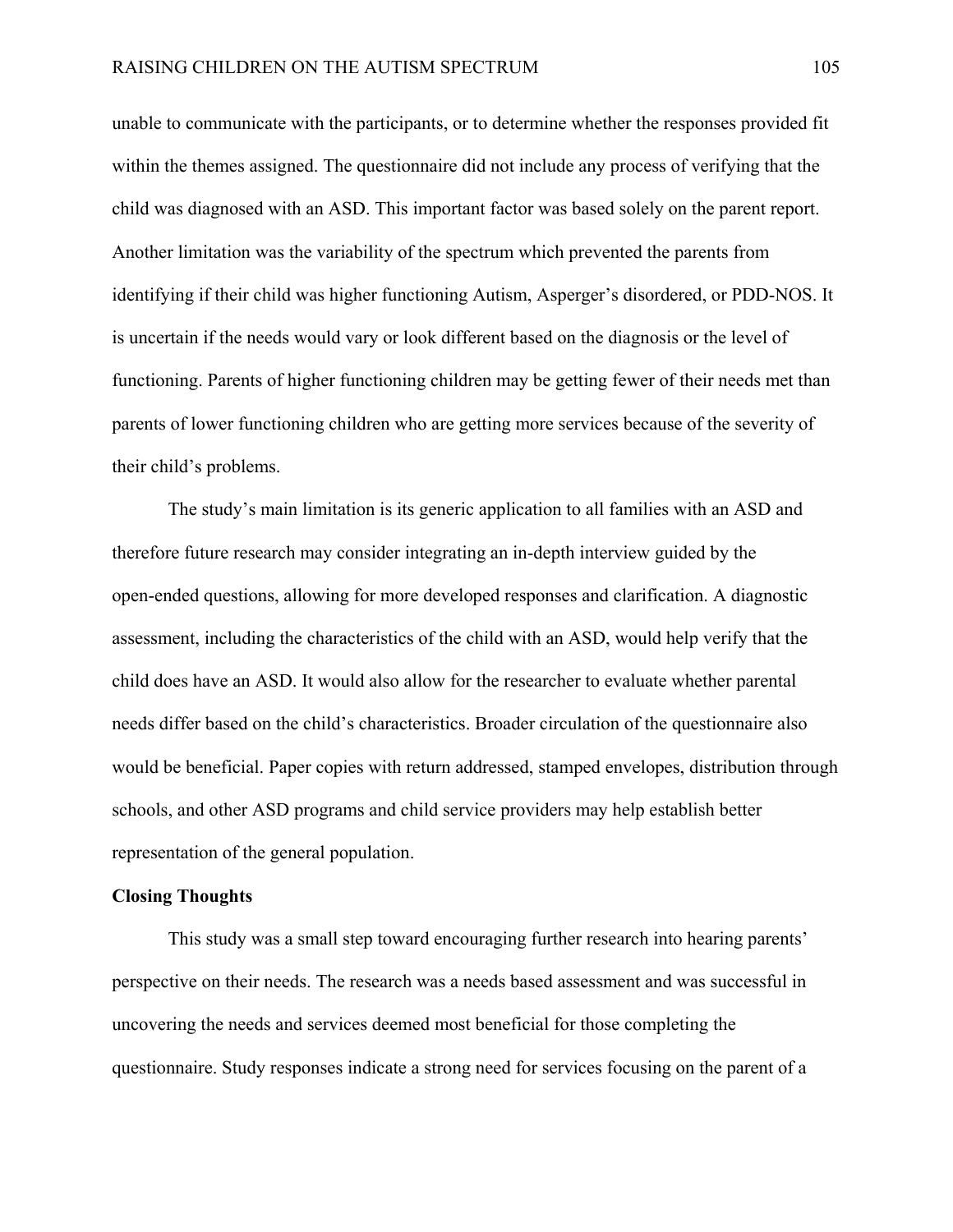child with an ASD. In addition to demonstrating a shortage of current services, respondents expressed a desire to participate in particular services if offered. It is hoped that, this study will help service providers develop a better understanding of the services parents need and want, and will encourage more providers to develop such services.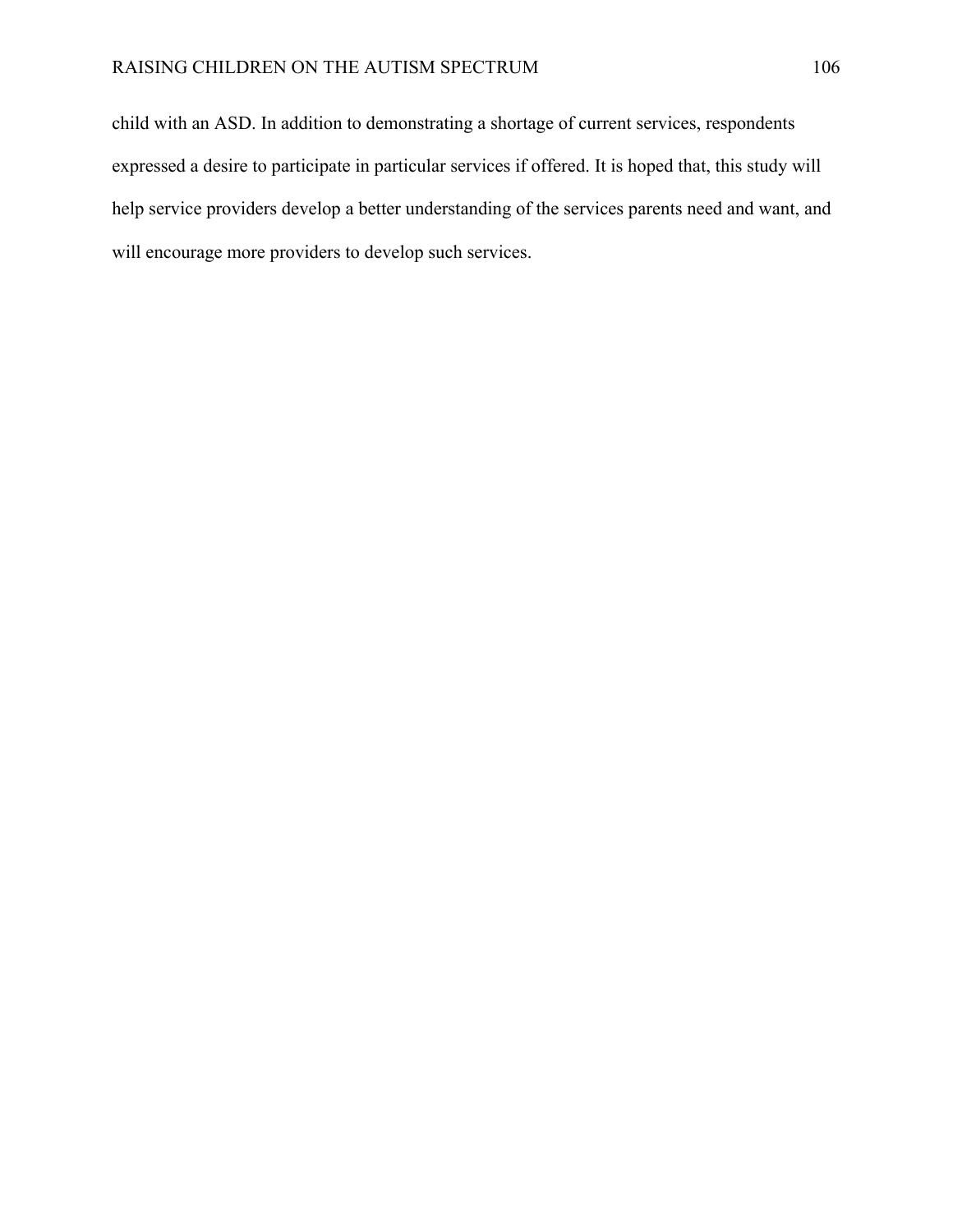#### **References**

- Akkok, F. (1994). An overview of parent training and counseling with the parents of children with mental disabilities and autism in Turkey. *International Journal for the Advancement of Counseling, 17,* 129-138.
- American Psychiatric Association. (2000). *Diagnostic and statistical manual of mental disorders* (4th ed. Text revision). Washington, DC: Author.
- Bågenholm, A., & Gillberg, C. (1991). Psychosocial effects on siblings of children with autism and mental retardation: A population-based study. *Journal of Mental Deficiency Research*, *35,* 291-307.
- Bayat, M. (2007). Evidence of resilience in families of children with autism. *Journal of Intellectual Disability Research, 51,* 702-714.
- Bebko, J. M., Konstantareas, M. M., & Springer, J. (1987). Parent and professional evaluations of family stress associated with characteristics of autism*. Journal of Autism and Developmental Disorders, 17,* 565-576.
- Benson, P. R. & Karlof, K. L. (2009). Anger, stress proliferation, and depressed mood among parents of children with ASD: a longitudinal replication*. Journal of Autism and Developmental Disorder*, *39,* 350-362.
- Bromley, J., Hare, D.J., Davison, K., & Emerson, E. (2004). Mothers supporting children with autism spectrum disorders*. Autism, 8,* 409-423.
- Brown, R.T., Antonuccio, D.O., Dupaul, G.J., Fristad, M. A., King, C. A., Leslie, L. K., McCormick, G. S., Pelham, W. E., Piacentini, J. C., Vitiello, B. (2008). *Childhood mental health disorders*: *Evidence base and contextual factors for psychosocial,*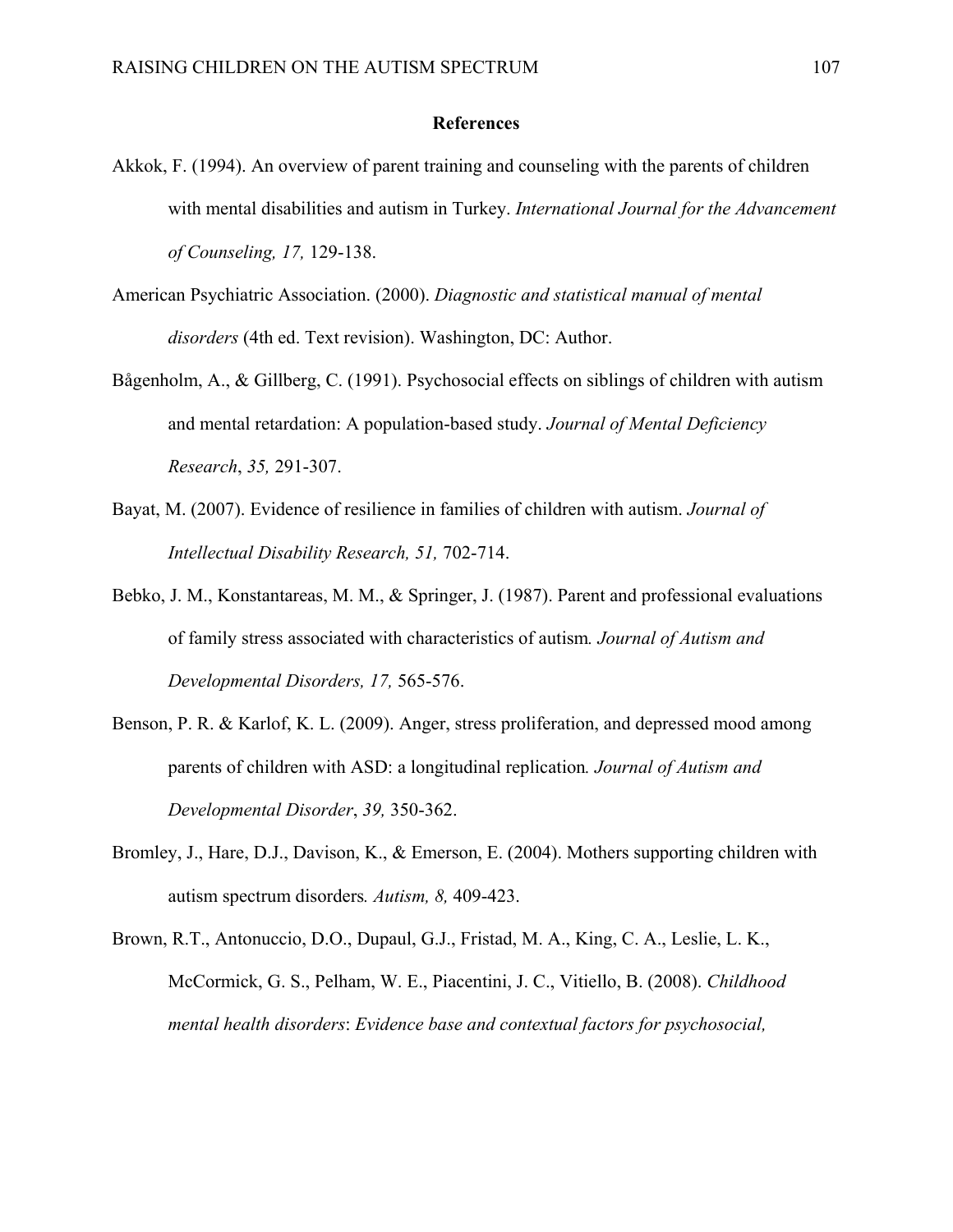*psychopharmacological, and combined interventions*. Washington, DC: American Psychological Association.

- Centers for Disease Control and Prevention (2010). *Autism Spectrum Disorder fact sheet*. Retrieved from http://www.cdc.gov/ncbddd/actearly/facts.html
- Centers for Disease Control and Prevention (2010). *CDC study: An average of 1 in 110 children have an ASD.* Retrieved from http://www.cdc.gov/features/countingautism/
- Civick, P. (2008). *Maternal and paternal differences in parental stress levels and marital satisfaction levels in parents of children diagnosed with autism spectrum disorders.*  (Doctoral Dissertation). Retrieved from ProQuest.
- Cole, C.L., & Arndt, K. (1998). Autism. In L. Phelps (Ed.), *Health-related disorders in children and adolescents: A guidebook for understanding and educating* (pp. 82-92). Washington, DC: American Psychological Association.
- Collings, C. (2008). That's not my child anymore! Parental grief after acquired brain injury (ABI): Incidence, nature, and longevity. *British Journal of Social Work, 38,* 1499-1517.
- Coplan, J. (2003). Atypicality, intelligence, and age: a conceptual model of autistic spectrum disorder*. Developmental Medicine & Child Neurology, 45,* 712-716.
- Davies, J. M. (2009). *Autism spectrum disorder: impact of severity and emotional availability in the parent-child dyad.* (Doctoral Dissertation). Retrieved from ProQuest.
- Erguner-Tekinalp, B. & Akkok, F. (2004). The effects of a coping skills training program on the coping skills, hopelessness, and stress levels of mothers of children with autism. *International Journal for the Advancement of Counseling, 26*, 257-269.
- Exkorn, K.S. (2005). *The autism sourcebook: Everything you need to know about diagnosis, treatment, coping, and healing.* New York: HarperCollins Publishers Inc.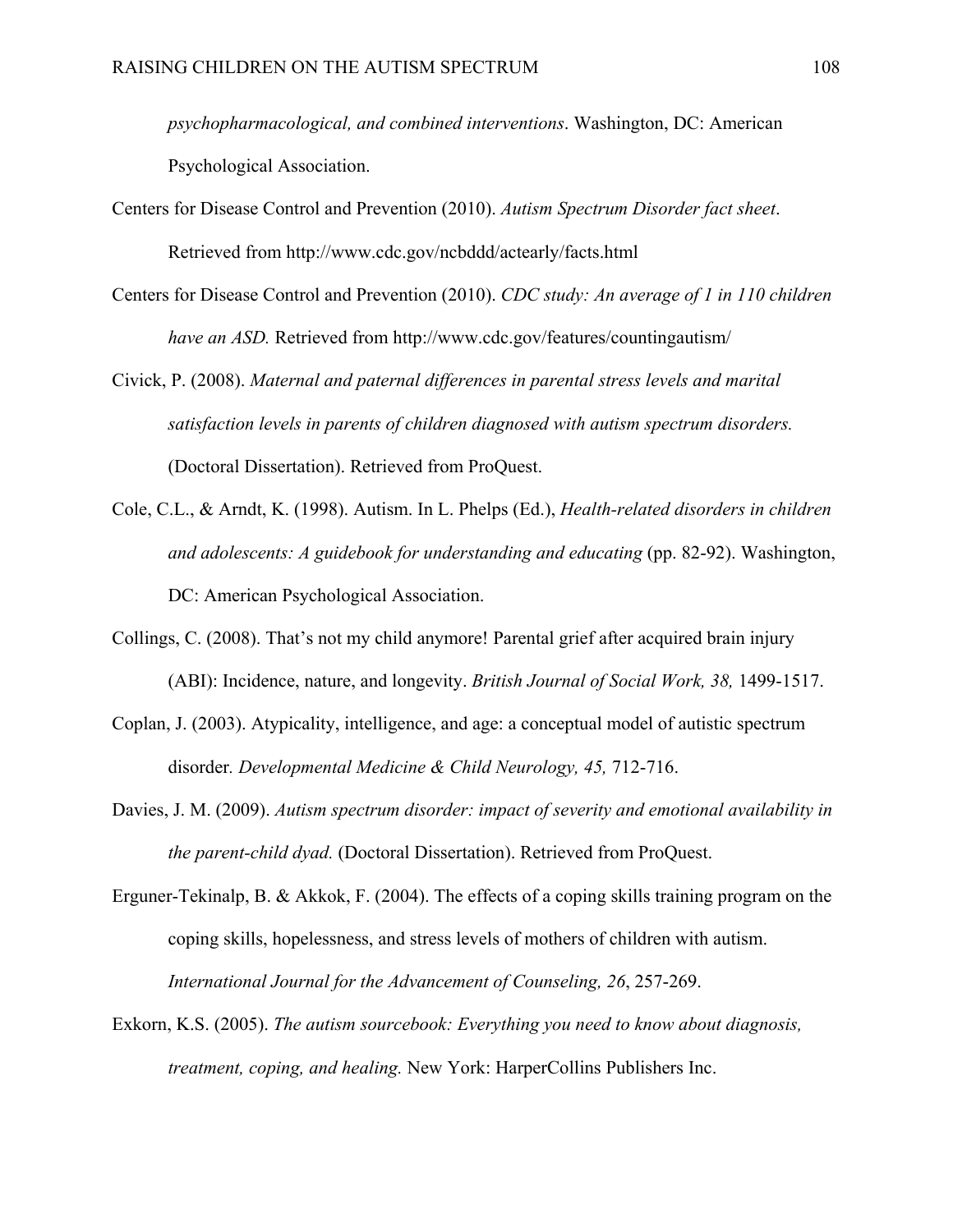- Hartley, S. L., Barker, E.T., Seltzer, M. M., Greenberg, J., Floyd, F., & Orsmond, G. (2010). The relative risk and timing of divorce in families of children with an autism spectrum disorder. *Journal of Family Psychology, 24,* 449-457.
- Honey, E., Hastings, R. P., & McConachie, H. (2005). Use of the Questionnaire on Resources and Stress (QRS–F) with parents of young children with autism. *Autism, 9,* 246-255.
- Hutton, A.M., & Caron, S. L. (2005) Experience of families with children with autism in rural New England. *Focus on Autism & Other Developmental Disabilities, 20*, 180-189.
- Johnson, R.F., O'Reilly, M., & Vostanis, P. (2006). Caring for children with learning disabilities who present problem behaviors: A maternal perspective. *Journal of Child Health Care, 10,* 188-198.
- Joshi, G., Petty, C., Wozniak, J., Henin, A., Fried, R., Galdo, M., Kotarski, M., Walls, S., & Biederman, J. (2010). The heavy burden of psychiatric comorbidity in youth with Autism Spectrum Disorders: A large comparative study of a psychiatrically referred population. *Journal of Autism and Developmental Disorders, 40,* 1361-1370.
- Kaminsky, L. & Dewey, D. (2002). Psychosocial adjustment in siblings of children with autism. *Journal of Child Psychology and Psychiatry, 43,* 225-232.
- Klin, A., McPartland, J., & Volkmar (2005). Asperger's Syndrome. Volkmar, Paul, Klin, & Cohen (Eds) *Handbook of Autism and Pervasive Developmental Disorders* (pp. 5-41). Hoboken, NJ: John Wiley & Sons.
- Kozub, M. L. (2008). *The diagnosis of autism spectrum disorders in the US: trends and family experiences.* (Doctoral Dissertation). Retrieved from ProQuest LLC.
- Kroodsma, L. (2007). *An educational workshop for parents of children with asperger's syndrome.* (Doctoral Dissertation). Retrieved from ProQuest LLC.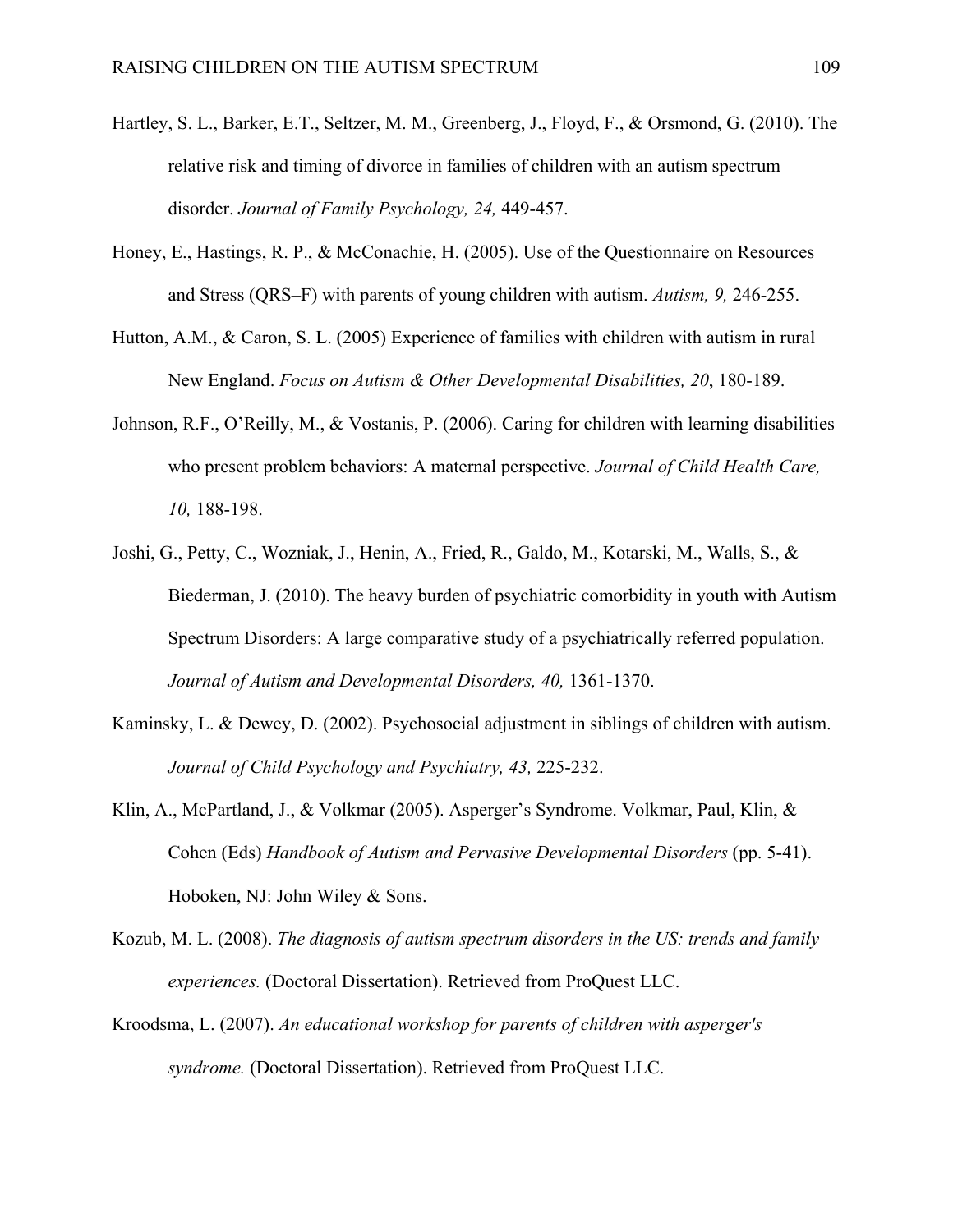Kübler-Ross, E. & Kessler, D. (2005). *On grief and grieving*. New York, NY: Scribner

- Kuhn, J. C. & Carter, A. S. (2006). Maternal self-efficacy and associated parenting cognitions among mothers of children with autism. *American Journal of Orthopsychiatry, 76,* 564-575.
- Lin, C., Tsai, Y., & Chang, H. (2008). Children and their parents coping mechanisms of parents of children recently diagnosed with autism in Taiwan: A qualitative study. *Journal of Clinical Nursing, 17,* 2733-2740.
- Linares-Gonzalez. L. (2006). *A supportive training program for parents of autistic children.*  (Doctoral Dissertation). Retrieved from ProQuest.
- Long, A. (2005). *Understanding father's experience of raising an autistic son: A qualitative study.* (Doctoral Dissertation). Retrieved from ProQuest LLC.
- Lutz, H. R. (2008). *Coping with autism during childhood and adulthood: Mothers' journeys toward adaptation.* (Doctoral Dissertation). Retrieved from ProQuest LLC.
- Marcus, L. M., Kunce, L.J., & Schopler, E. (2005). Working with families. In F. Volkmar, R. Paul, A. Klin, & D. Cohen (Eds) *Handbook of Autism and Pervasive Developmental Disorders* (pp. 1055-1086). Hoboken, NJ: John Wiley & Sons.
- McConachie, H., Phil, M., & Diggle, T. (2007). Parent implemented early intervention for young children with autism spectrum disorder: a systematic review. *Journal of Evaluation in Clinical Practice, 13,* 120–129.

Mertens, D. (2005). *Research and evaluation in education and psychology: Integrating diversity with quantitative, qualitative, and mixed methods.* Thousand Oaks, CA: Sage Publications.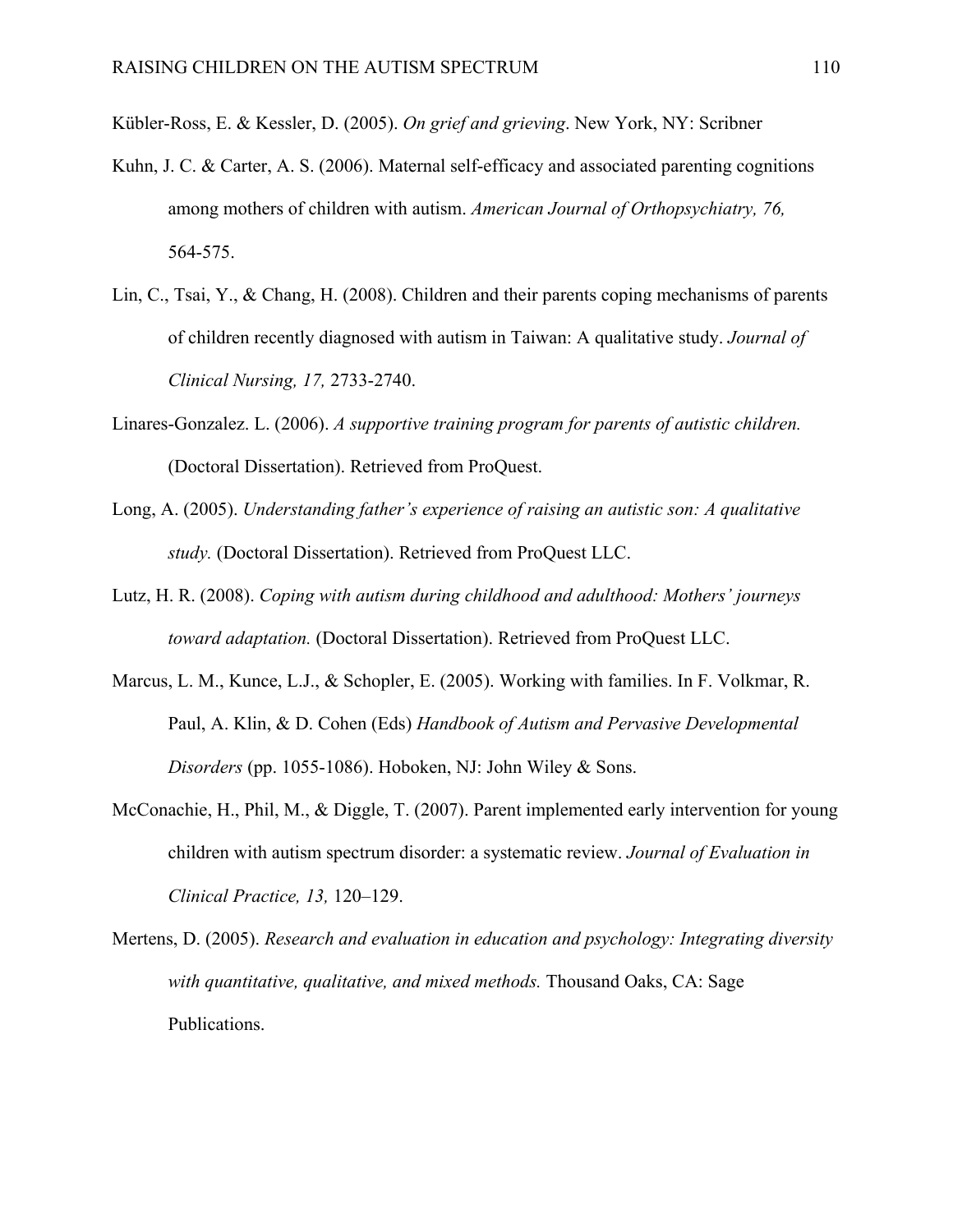- Murphy, N.A., Christian, B., Caplin, D.A., & Young, P.C. (2006). The health of caregivers for children with disabilities: Caregiver perspectives. *Child: Care, Health, and Development, 33,* 180-187.
- Ozonoff, S., Young, G. S., Carter, A., Messinger, D., Yirmiya, N., Zwaigenbaum, L., Bryson, S., Carver, L.J., Constantino, J.N., Dobkins, K., Hutman, T., Iverson, J.M., Landa, R., Rogers. S.J., Sigman, M., & Stone, W.L. (2011). Recurrence risk of autism spectrum disorder: A baby siblings research consortium study. *Pediatrics.* Retrieved from http://pediatrics.aappublications.org/content/early/2011/08/11/peds.2010-2825
- Perez, T. (2008). *A sibling support group for siblings of children with autism.* (Doctoral Dissertation). Retrieved from ProQuest LLC.
- Rarity, J.C. (2007). *Nonfinite grief in families with children on the autism spectrum.* (Doctoral Dissertation). Retrieved from ProQuest Information and Learning Company.
- Rogers, M. L. (2008). *Can marital satisfaction of parents raising children with autism be predicted by child and parental stress*. (Doctoral Dissertation). Retrieved from ProQuest LLC.
- Rubens, J. D. (2009). *Effects of contextual influences on stress level for caregivers of children diagnosed with autism*. (Doctoral Dissertation). Retrieved from ProQuest LLC.
- Ryan, G.W., & Bernard, H.R. (2003). Techniques to identify themes*. Field Methods, 15,* 85-109.
- Ruble, L.A., & McGrew, J.H. (2007). Community services outcomes for families and children with autism spectrum disorders. *Research in Autism Spectrum Disorders, 1,* 360-372.
- Schreibman, L. & Ingersoll, B. (2005). Behavioral interventions to promote learning in individuals with Autism. In F. Volkmar, R. Paul, A. Klin, & D. Cohen (Eds) *Handbook*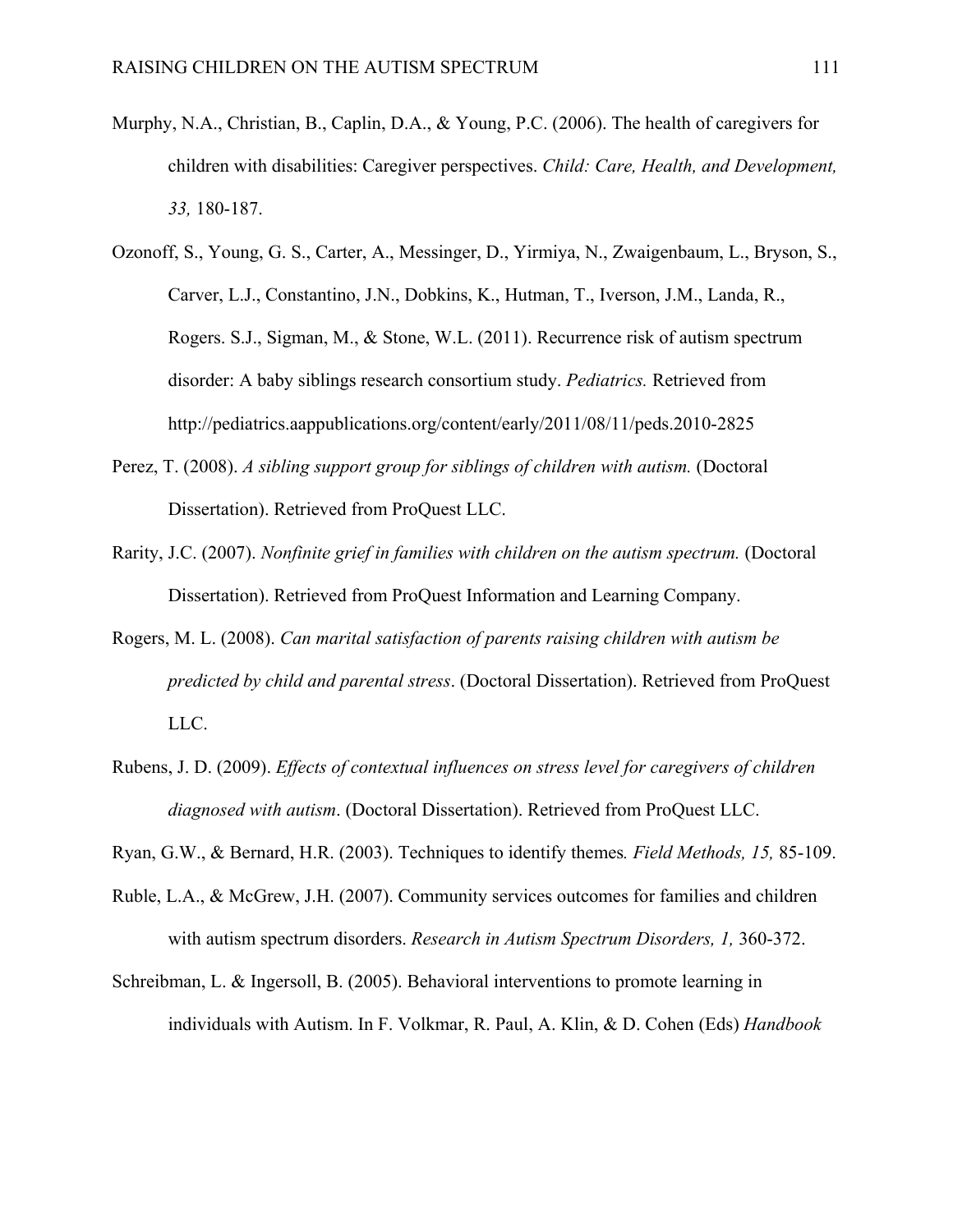*of Autism and Pervasive Developmental Disorders*. (882-896). Hoboken, NJ: John Wiley & Sons.

- Sharpley, C., & Bitsika, V. (1997). Influence of gender, parental health, and perceived expertise of assistance upon stress, anxiety, and depression among parents of children with autism. *Journal of Intellectual & Developmental Disability*, *22*, 19.
- Sicile-Kira, C. (2004). *Autism spectrum disorders: The complete guide to understanding autism, asperger's syndrome, pervasive developmental disorders, and other ASDs.* New York: A Perigee Book.
- Siklos, S. & Kerns, K. (2006). Assessing need for social support in parents of children with autism and down syndrome. *Autism Development Disorder, 36,* 921-933.
- Smith, A. & Osborn, M. (2003). Interpretative phenomenological analysis. A. Smith (Ed.) *Qualitative psychology: A practical guide to research methods* (pp. 51-80). Thousand Oaks, CA: Sage Publications.
- Sofronoff, K. & Farbotko, M. (2002). The effectiveness of parent management training to increase self-efficacy in parents of children with asperger's syndrome. *Autism, 6,* 271-286.
- Solish, A. & Perry, A. (2008). Parents' involvement in their children's behavioral intervention programs: Parent and therapist perspectives. *Research in Autism Spectrum Disorder, 2,* 728-738.
- Stuart, M. & McGrew, J. H. (2009). Caregiver burden after receiving a diagnosis of an autism spectrum disorder. *Research in Autism Spectrum Disorder, 3,* 86-97.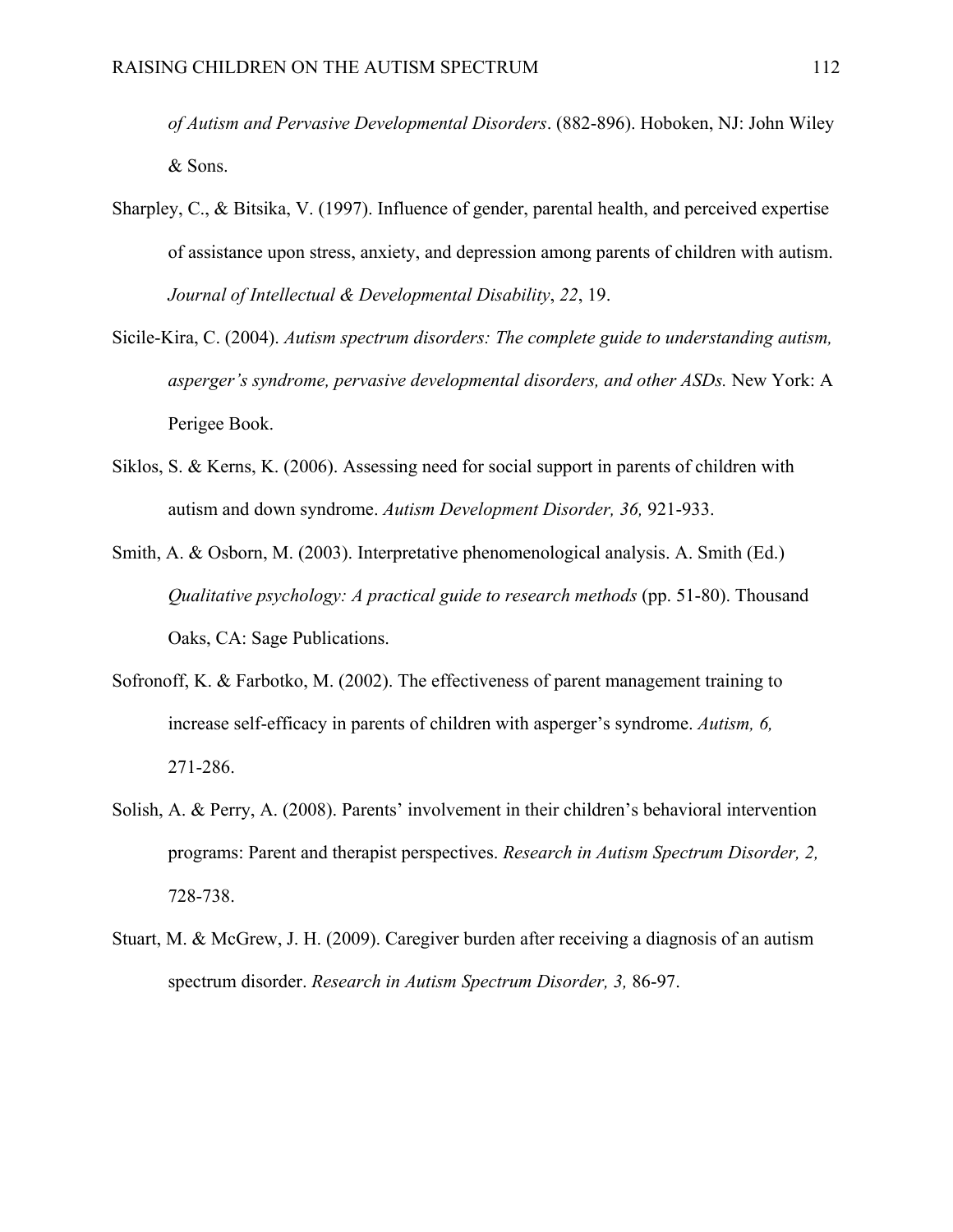- U.S. Census Bureau (2011). *New Hampshire Fact Sheet*. Retrieved from http://factfinder.census.gov/servlet/ACSSAFFFacts? event=Search& lang=en& sse=on &geo id=04000US33& state=04000US33
- Volkmar, F. & Klin, A. (2005). Issues in the classification of Autism and related conditions. Volkmar, Paul, Klin, & Cohen (Eds) *Handbook of Autism and Pervasive Developmental Disorders* (pp.5-41). Hoboken, NJ: John Wiley & Sons.
- Vogt, E. P. (2007). *Marital and parenting satisfaction in families of children with autism*. (Doctoral Dissertation). Retrieved from ProQuest LLC.
- Wang, P. (2008). Effects of a parent training program on the interactive skills of parents of children with autism in China. *Journal of Policy and Practice in Intellectual Disabilities, 5,* 96-104.
- White, N. & Hastings, R.P. (2004). Social and professional support for parents of adolescents with severe intellectual disabilities. *Journal of Applied research in Intellectual Disabilities, 17,* 181-190.
- Wood, A. (2006). *Assessing roles, expectations, and needs of parents of children with autism in behavioral treatment using the A-Parent survey.* (Doctoral Dissertation). Retrieved from ProQuest LLC.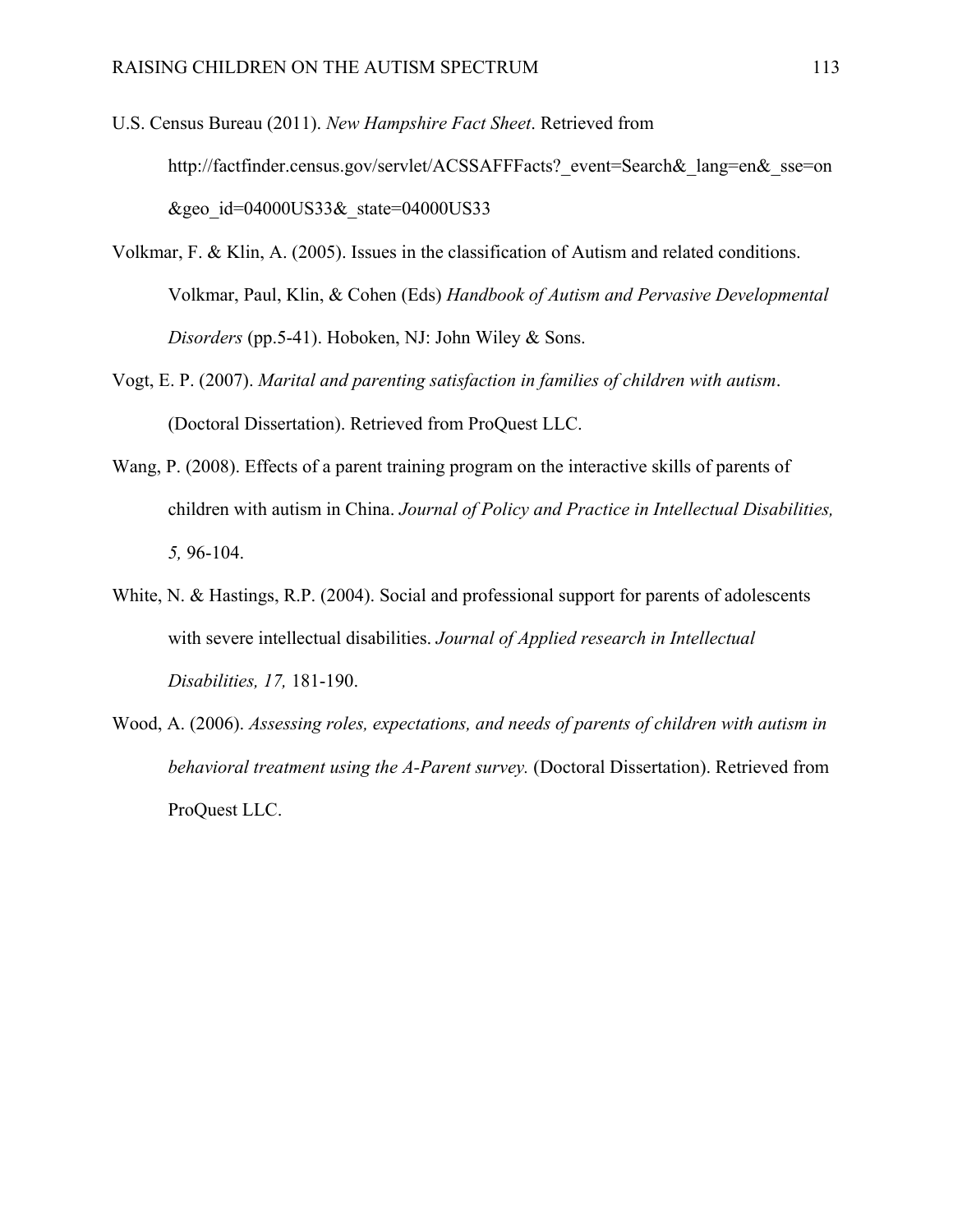# **Appendix A: Diagnostic Criteria from the American Psychiatric Association Diagnostic**

### **and Statistical Manual of Mental Disorders- IV, Text Revision (DSM-IV-TR, 2000)**

Diagnostic Criteria for 299.00 Autistic Disorder

- A. Six or more items from  $(1)$ ,  $(2)$ , and  $(3)$ , with at least two from  $(1)$ , and one each from  $(2)$ and (3):
	- 1. qualitative impairment in social interaction, as manifested by at least two of the following:
		- a. marked impairment in the use of multiple nonverbal behaviors such as eye-to-eye gaze, facial expression, body postures, and gestures to regulate social interaction
		- b. failure to develop peer relationships appropriate to developmental level
		- c. a lack of spontaneous seeking to share enjoyment, interests, or achievements with other people (e.g., by a lack of showing, bringing, or pointing out objects of interest)
		- d. lack of social or emotional reciprocity
	- 2. qualitative impairments in communication as manifested by at least one of the following:
		- a. delay in, or total lack of, the development of spoken language (not accompanied by an attempt to compensate through alternative modes of communication such as gesture or mime)
		- b. in individuals with adequate speech, marked impairment in the ability to initiate or sustain a conversation with others
		- c. stereotyped and repetitive use of language or idiosyncratic language
		- d. lack of varied, spontaneous make-believe play or social imitative play appropriate to developmental level
	- 3. restricted repetitive and stereotyped patterns of behavior, interests, and activities, as manifested by at least one of the following:
		- a. encompassing preoccupation with one or more stereotyped and restricted patterns of interest that is abnormal either in intensity or focus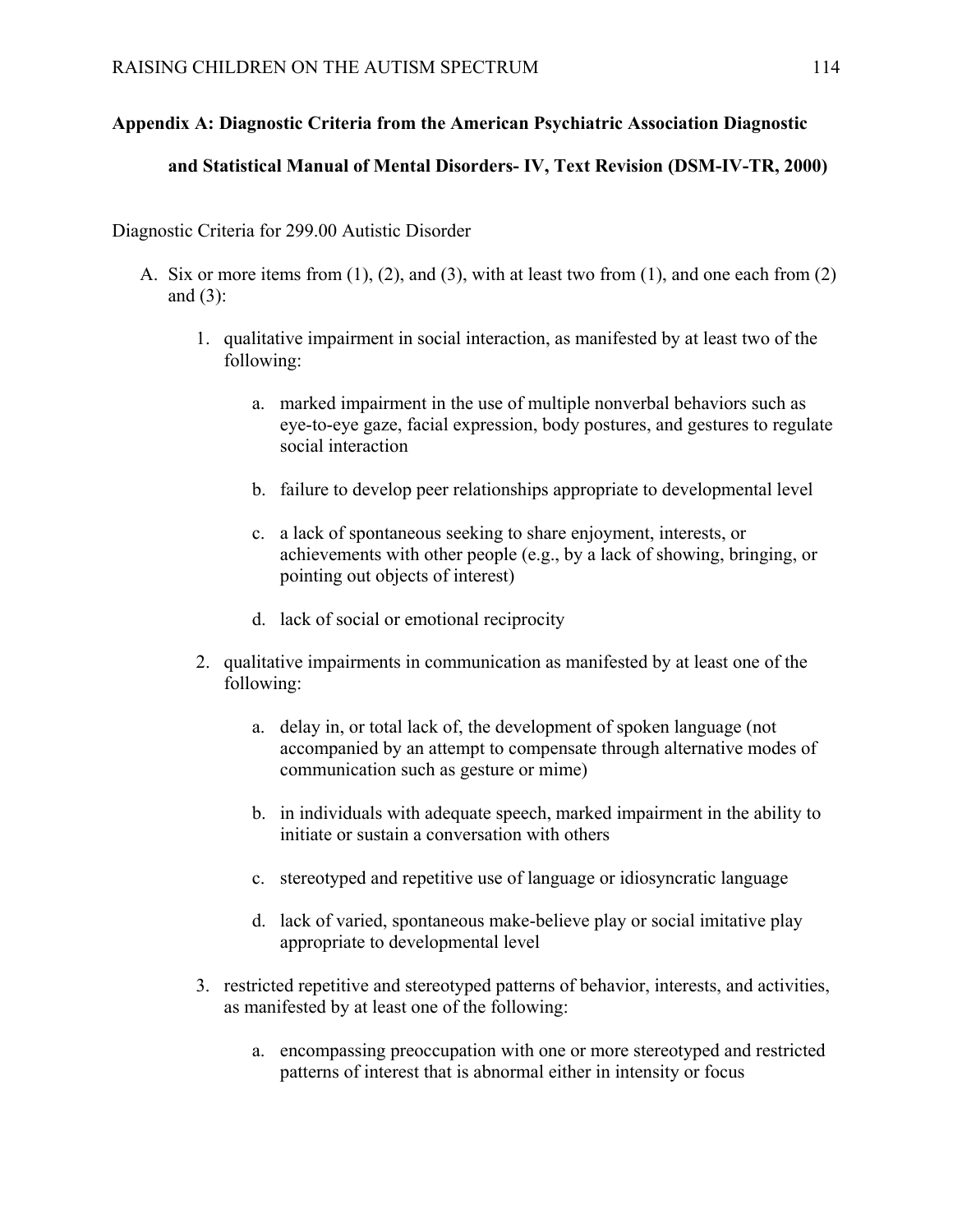- b. apparently inflexible adherence to specific, nonfunctional routines or rituals
- c. stereotyped and repetitive motor manners (e.g., hand or finger flapping or twisting, or complex whole-body movements)
- d. persistent preoccupation with parts of objects
- B. Delays or abnormal functioning in at least one of the following areas, with onset prior to age 3 years: (1) social interaction, (2) language as used in social communication, or (3) symbolic or imaginative play.
- C. The disturbance is not better accounted for by Rett's Disorder or Childhood Disintegrative Disorder.

Diagnostic Criteria for 299.80 Asperger's Disorder

- A. Qualitative impairment in social interaction, as manifested by at least two of the following:
	- 1. marked impairment in the use of multiple nonverbal behaviors such as eye-to eye gaze, facial expression, body postures, and gestures to regulate social interaction
	- 2. failure to develop peer relationships appropriate to developmental level
	- 3. a lack of spontaneous seeking to share enjoyment, interests, or achievements with other people (e.g., by a lack of showing, bringing, or pointing out objects of interest to other people)
	- 4. lack of social or emotional reciprocity
- B. Restricted repetitive and stereotyped patterns of behavior, interests and activities, as manifested by at least one of the following:
	- 1. encompassing preoccupation with one or more stereotyped and restricted patterns of interest that is abnormal either in intensity of focus
	- 2. apparently inflexible adherence to specific, nonfunctional routines or rituals
	- 3. stereotyped and repetitive motor mannerisms (e.g., hand or finger flapping or twisting, or complex whole-body movements)
	- 4. persistent preoccupation with parts of objects
- C. The disturbance causes clinically significant impairment in social, occupational, or other important areas of functioning.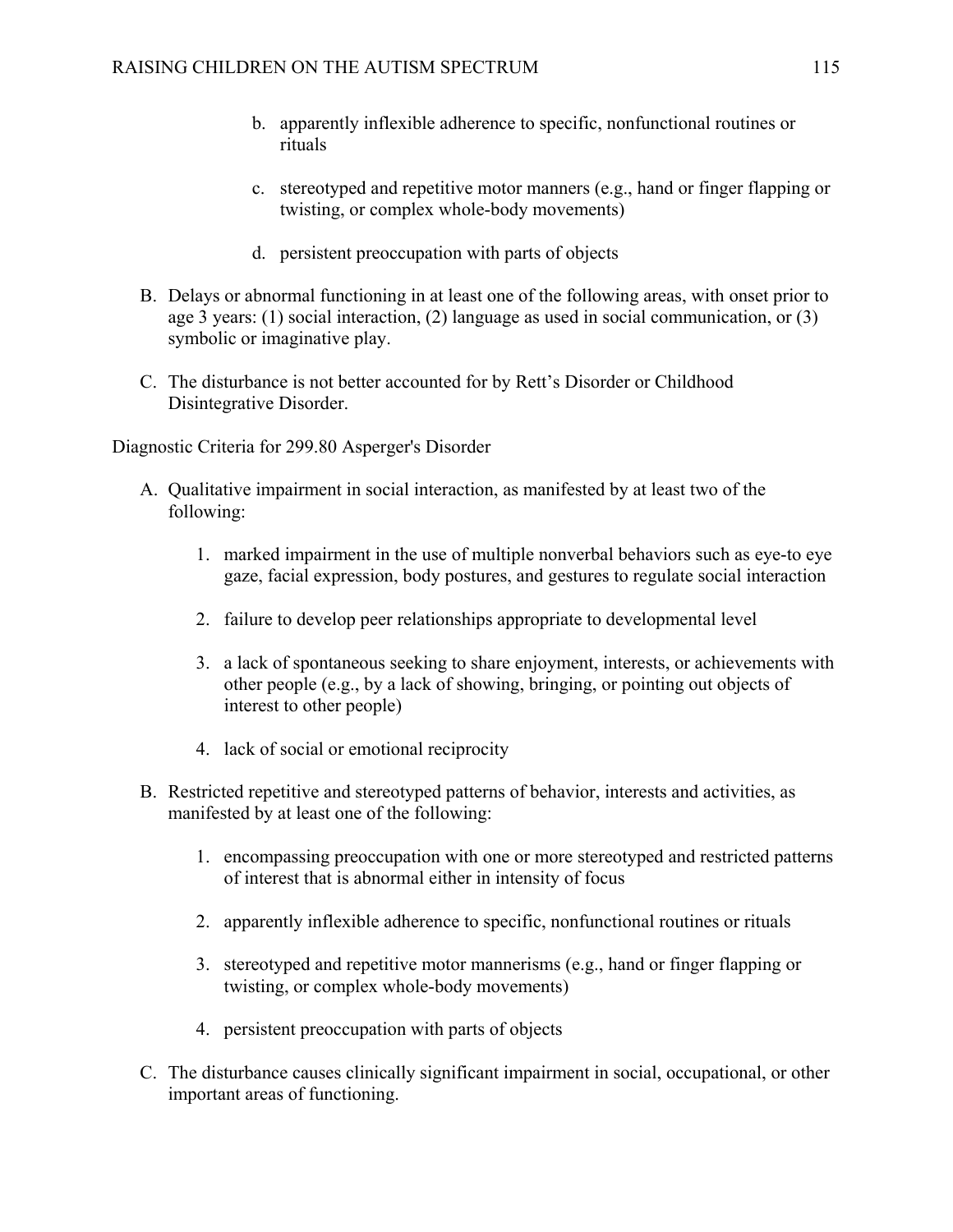- D. There is no clinically significant general delay in language (e.g., single words used by age 2 years, communicative phrases used by age 3 years).
- E. There is no clinically significant delay in cognitive development or in the development of age-appropriate self-help skills, adaptive behavior (other than in social interaction), and curiosity about the environment in childhood.
- F. Criteria are not met for another specific Pervasive Developmental Disorder or Schizophrenia.

 299.80 Pervasive Developmental Disorder Not Otherwise Specified (Including Atypical Autism)

This category should be used when there is a severe and pervasive impairment in the development of reciprocal social interaction associated with impairment in either verbal or nonverbal communication skills or with the presence of stereotyped behavior, interests, and activities, but the criteria are not met for a specific Pervasive Developmental Disorder, Schizophrenia, Schizotypal Personality Disorder, or Avoidant Personality Disorder. For example, this category includes "atypical autism" - presentations that do not meet the criteria for Autistic Disorder because of late age at onset, atypical symptomatology, or subthreshold symptomatology, or all of these.

Diagnostic Criteria for 299.80 Rett's Disorder

- A. All of the following:
	- 1. apparently normal prenatal and perinatal development
	- 2. apparently normal psychomotor development through the first 5 months after birth
	- 3. normal head circumference at birth
- B. Onset of all of the following after the period of normal development:
	- 1. deceleration of head growth between ages 5 and 48 months
	- 2. loss of previously acquired purposeful hand skills between 5 and 30 months with the subsequent development of stereotyped hand movements (e.g., hand-wringing or hand washing)
	- 3. loss of social engagement early in the course ( although often social interaction develops later)
	- 4. appearance of poorly coordinated gait or trunk movements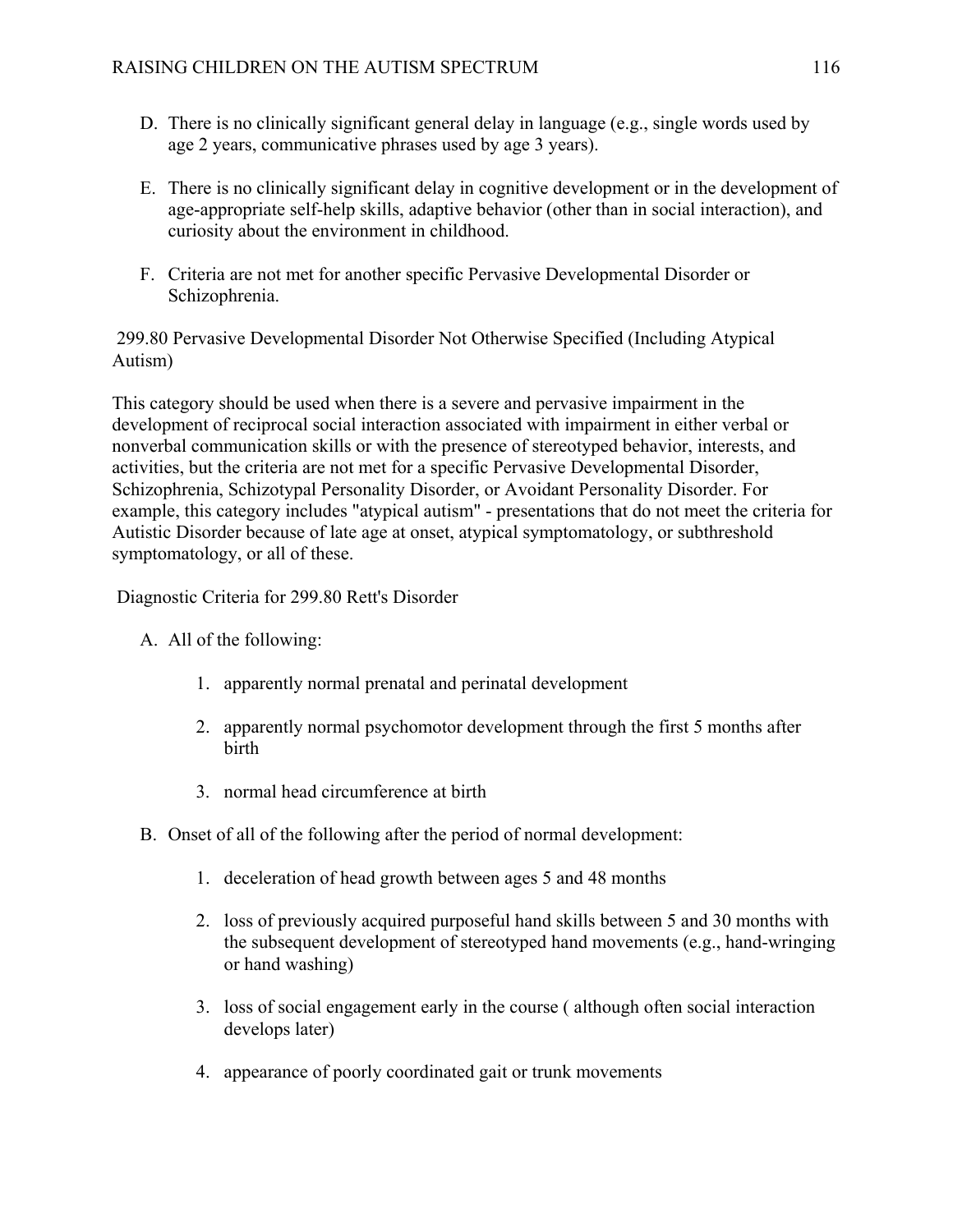5. severely impaired expressive and receptive language development with severe psychomotor retardation

Diagnostic Criteria for 299.10 Childhood Disintegrative Disorder

- A. Apparently normal development for at least the first 2 years after birth as manifested by the presence of age-appropriate verbal and nonverbal communication, social relationships, play, and adaptive behavior.
- B. Clinically significant loss of previously acquired skills (before age 10 years) in at least two of the following areas:
	- 1. expressive or receptive language
	- 2. social skills or adaptive behavior
	- 3. bowel or bladder control
	- 4. play
	- 5. motor skills
- C. Abnormalities of functioning in at least two of the following areas:
	- 1. qualitative impairment in social interaction (e.g., impairment in nonverbal behaviors, failure to develop peer relationships, lack of social or emotional reciprocity)
	- 2. qualitative impairments in communication (e.g., delay or lack of spoken language, inability to initiate or sustain a conversation, stereotyped and repetitive use of language, lack of varied make-believe play)
	- 3. restricted, repetitive, and stereotyped patterns of behavior, interest, and activities, including motor stereotypes and mannerisms
- D. The disturbance is not better accounted for by another specific Pervasive Developmental Disorder or by Schizophrenia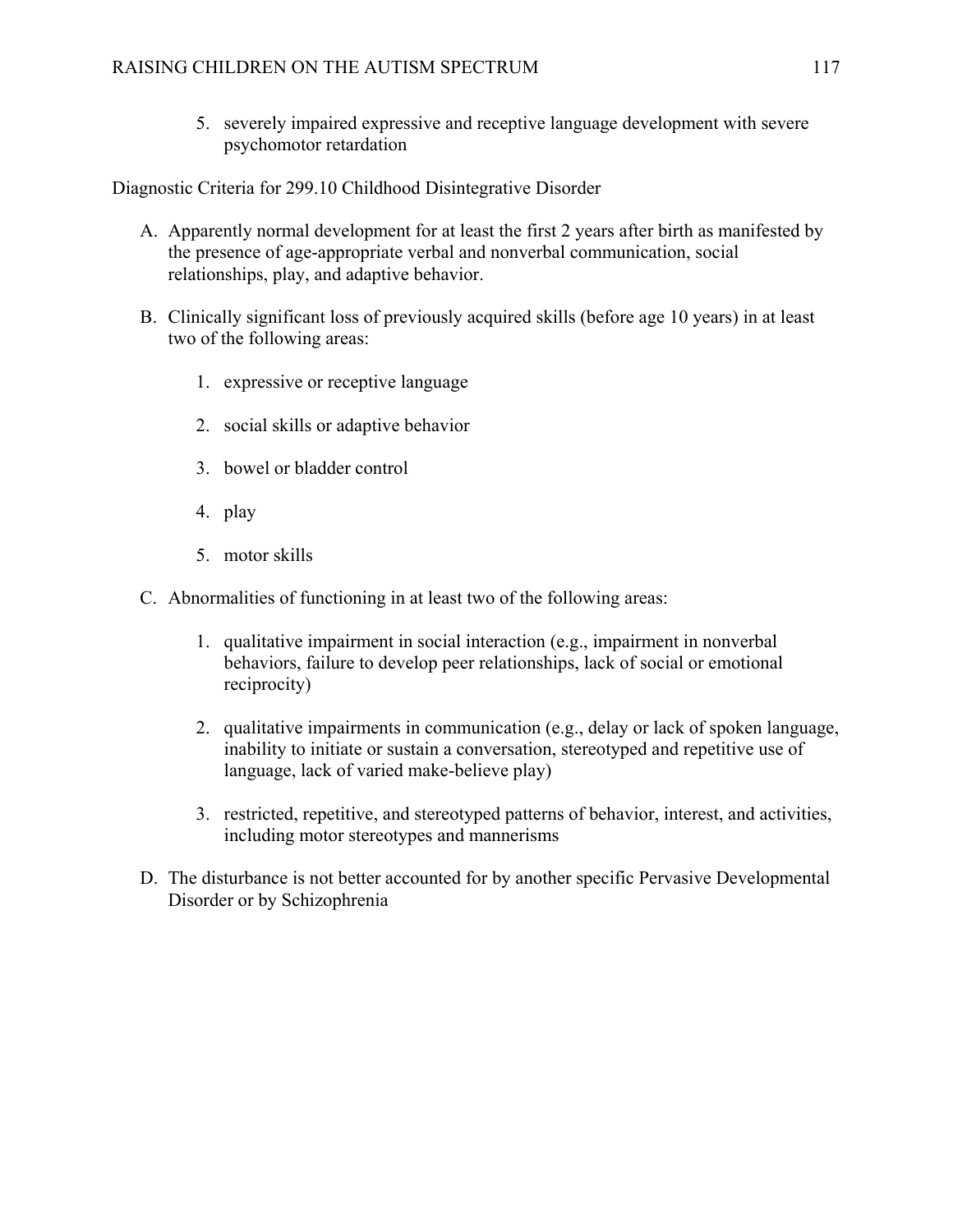#### **Appendix B: Parent Questionnaire**

**Study Name**: Raising Children on the Autism Spectrum: Parental Needs **Researcher**: Kathleen Ryan, 5th Year PsyD Student, Clinical Psychology, Antioch University New England. ASDKateRyan@gmail.com

**Purpose of the research:** Research usually focuses on the needs of the patient, the child with Autism Spectrum Disorder (ASD). This research is designed to help identify services parents with children with ASD believe they need for themselves and their families. Parents best understand which of their needs are not being met and the impact of their own stress. For treatment to be most effective, it is important that professionals understand the needs of parents. This research will evaluate what range of services parents feel would be beneficial to them.

**What you will be asked to do in the research**: Parents and Caretakers of children ages 3-21 diagnosed with ASD will be asked to complete a questionnaire that will take 10 to 15 minutes.

**Risks and discomforts**: Because the survey will be anonymous, we do not foresee any risks or discomfort from your participation in the research.

**Benefits of the research and benefits to you:** This research will benefit parents of children with ASD because it will allow professionals in the field to hear what parents feel they need.

**Voluntary participation:** Your participation in the study is completely voluntary and you may choose to stop participating at any time. Your decision not to volunteer will not influence any treatment that you or your child are receiving presently, or the ongoing relationship you may have with the researcher or any healthcare provider.

**Withdrawal from the study:** You can stop participating in the study at any time, for any reason, if you so decide. Your decision to stop participating or to refuse to answer particular questions will not affect your relationship with the researcher or any other group associated with this project or the services your child receives.

**Confidentiality:** All information you supply during the research will be anonymous. The data will be collected through surveymonkey.com. The data will be owned by the researcher, not surveymonkey.com, and will be kept private and confidential. Surveymonkey.com uses a state of the art security infrastructure, as well as an enhanced SSL encryption package to protect your responses during transmission. The researcher will be the only person with access to your responses but will not know your identity. The researcher will keep the data for several years but all data will be anonymous.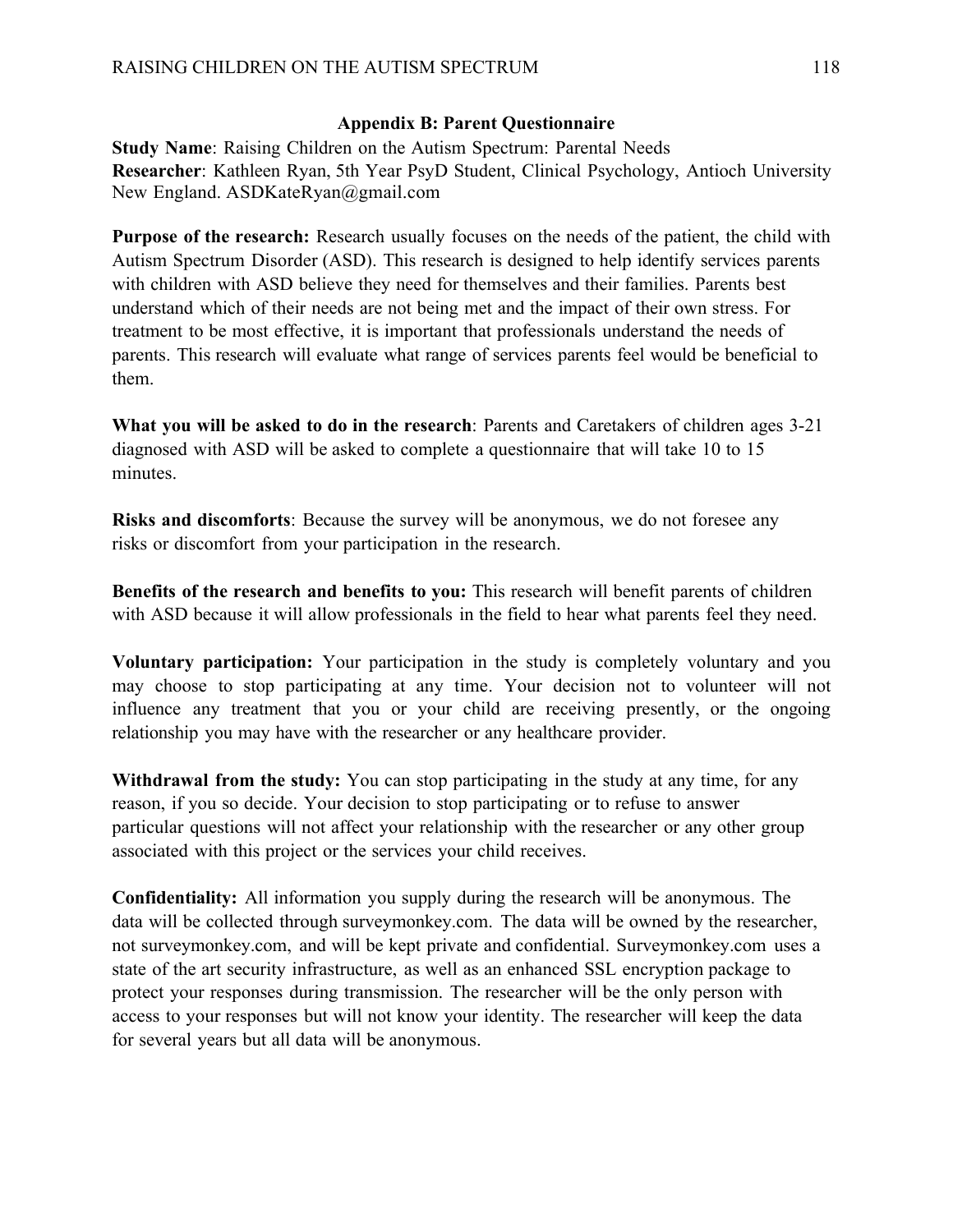**Questions about the research?** If you have questions about the research in general, or about your role in the study, please feel free to contact me ASDKateRyan@gmail.com. This research has been reviewed and approved by the Human Research Committee. If you have any questions about your rights as a research participant, you may contact Dr. Kevin P. Lyness, Chair of the Antioch University New England Human Research Committee, (603) 283-2149, or Dr. Katherine Clarke, ANE Vice President for Academic Affairs, (603) 283-2450.

#### **Do you consent to participate in the study?**

O I **consent** to participate in the study Raising Children on the Autism Spectrum: Parental Needs conducted by Kathleen Ryan. I understand the nature of this project and wish to participate. I am not waiving my legal rights by signing this form. By checking this box I agree that I have read the informed consent and am providing my consent to participate in this study.

O I **do not consent** to participate in the study Raising Children on the Autism Spectrum: Parental Needs conducted by Kathleen Ryan. I understand the nature of this project and wish not to participate. (if selected will skip to disqualification page)

#### **1. What is your relationship to the child?**

O Mother O Father O Step-mother OStep-Father

O Other (please Specify) \_\_\_\_\_\_\_\_\_\_\_\_\_\_\_\_\_\_\_\_\_\_\_\_\_\_\_\_\_\_\_\_\_\_

#### **2. How old are you?\_\_\_\_\_\_\_\_\_\_\_\_\_\_\_\_\_\_\_\_\_\_**

|            | 3. What is your current marital status? |             |
|------------|-----------------------------------------|-------------|
| O Divorced | O Married                               | O Separated |

- O Domestic Partner O Never Married O Widowed
- **4. What is your educational level?**
- O Grammar school or less O Associates degree O Master's Degree O Some High school O High School Diploma or GED O Some College O Bachelor's Degree
- 
- O Doctorate Degree

# **1. What is your total household income?**

# O Less than \$20,000 O \$20,000 to \$59,999 O \$60,000 to \$99,999

O \$100,000 to \$139,999 O\$140,000 or more O Prefer not to say

#### **2. What is your primary employment status?**

O Employed by employer O Self-employed O Out of work and looking for work O A homemaker O A student O Retired O Out of work but not currently looking for work O Unable to work O Other (Please Specify)

#### $\mathcal{L}_\text{max}$  , where  $\mathcal{L}_\text{max}$  , we have the set of  $\mathcal{L}_\text{max}$ **3. What state is your primary residence?**

- **4. Which of the following best describes the area you live in?**
- O Urban O Suburban O Rural

# **5. What racial/ethnic group do you identify with?**

O African-American O Hispanic-American O Biracial O Asian-American O Native American/American Indian O Multiracial O Caucasian O Other (please specify)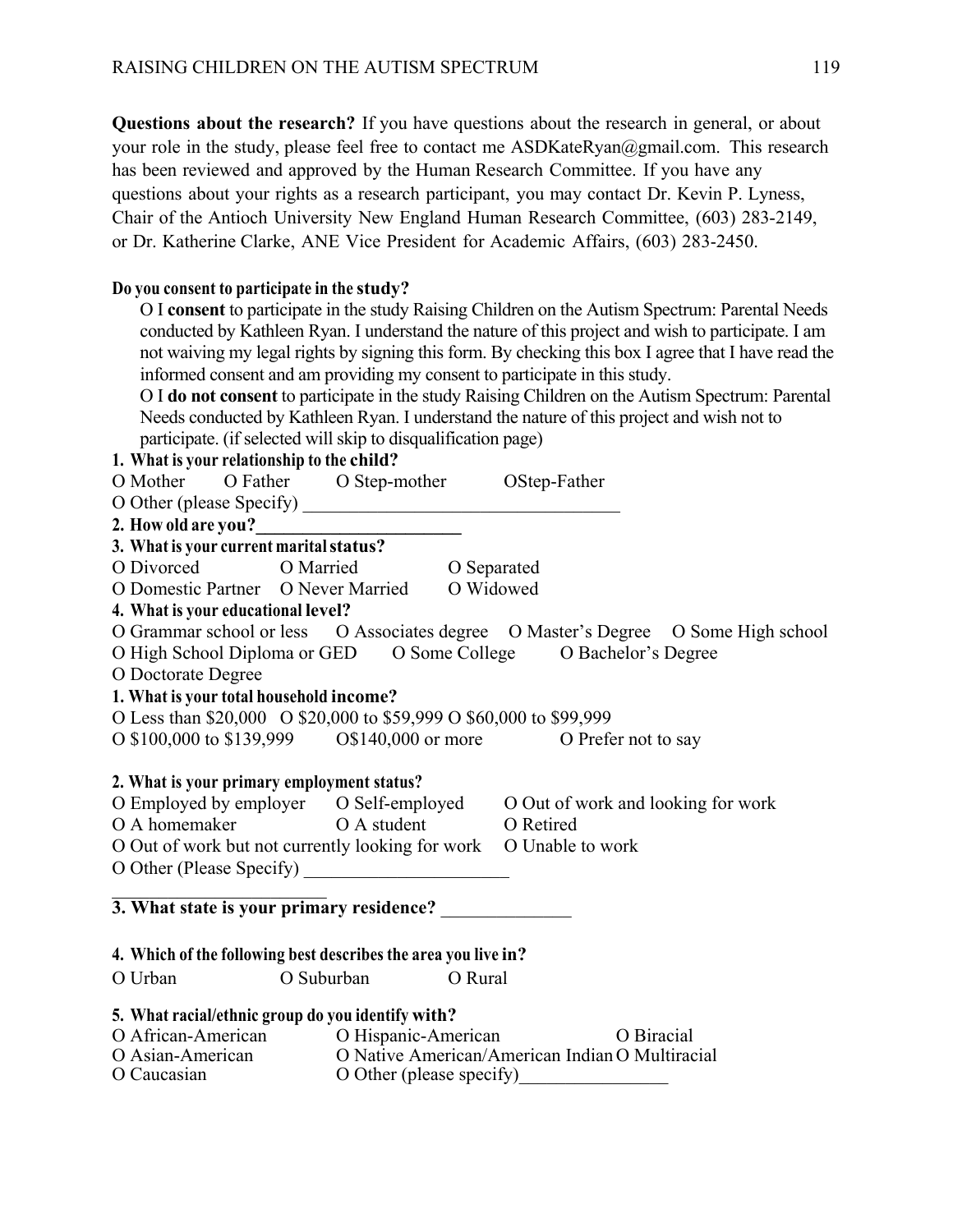|                                          | 1. How many children do you have? ______________            |         |                                            |  |
|------------------------------------------|-------------------------------------------------------------|---------|--------------------------------------------|--|
|                                          | 2. How many of those children have been diagnosed with ASD? |         |                                            |  |
| (Skip Logic: If only one child with ASD) |                                                             |         |                                            |  |
| 3. How old is your child with ASD?       |                                                             |         |                                            |  |
|                                          |                                                             |         |                                            |  |
|                                          | 1. How old are your children with ASD?                      |         |                                            |  |
| $Child 1$ <sub>___________</sub>         | Child 2                                                     | Child 3 | Child $4$ <sub>_________</sub>             |  |
|                                          | Child $6$                                                   | Child 7 | Child 8                                    |  |
| Child 9                                  |                                                             |         | Child 10 If more that 10 Children with ASD |  |
|                                          |                                                             |         |                                            |  |
|                                          | 2. How many years ago were your children diagnosed?         |         |                                            |  |
| $Child 1$ <sub>_________</sub>           | $Child 2$ <sub>_________</sub>                              | Child 3 | Child 4                                    |  |
| Child $5 \_$                             |                                                             |         | Child 8                                    |  |
| Child 9                                  |                                                             |         | Child 10 If more that 10 Children with ASD |  |

**1. As a parent of a child with autism, are there specific needs that you feel have not been met for you or your partner? \_\_\_\_\_\_\_\_\_\_\_\_\_\_\_\_\_\_\_\_\_\_\_\_\_\_\_\_\_\_\_\_** 

**2. As a parent of a child with autism, are there specific services that you desire that have not been**  offered for you or your partner?

**3. As a parent of a child with autism, are there specific needs that you feel have not been met for your children without an ASD? \_\_\_\_\_\_\_\_\_\_\_\_\_\_\_\_\_\_\_\_\_\_\_\_\_\_\_\_** 

**4. As a parent of a child with autism, are there specific services that you desire that have not been**  offered for your children without an ASD?

**5. What needs of yours or your partner's do you feel are most important in the context of parenting a**  child with ASD?

**6. What services do you feel are most important for you as a parent of a child with ASD? \_\_\_\_\_\_\_\_\_\_\_\_**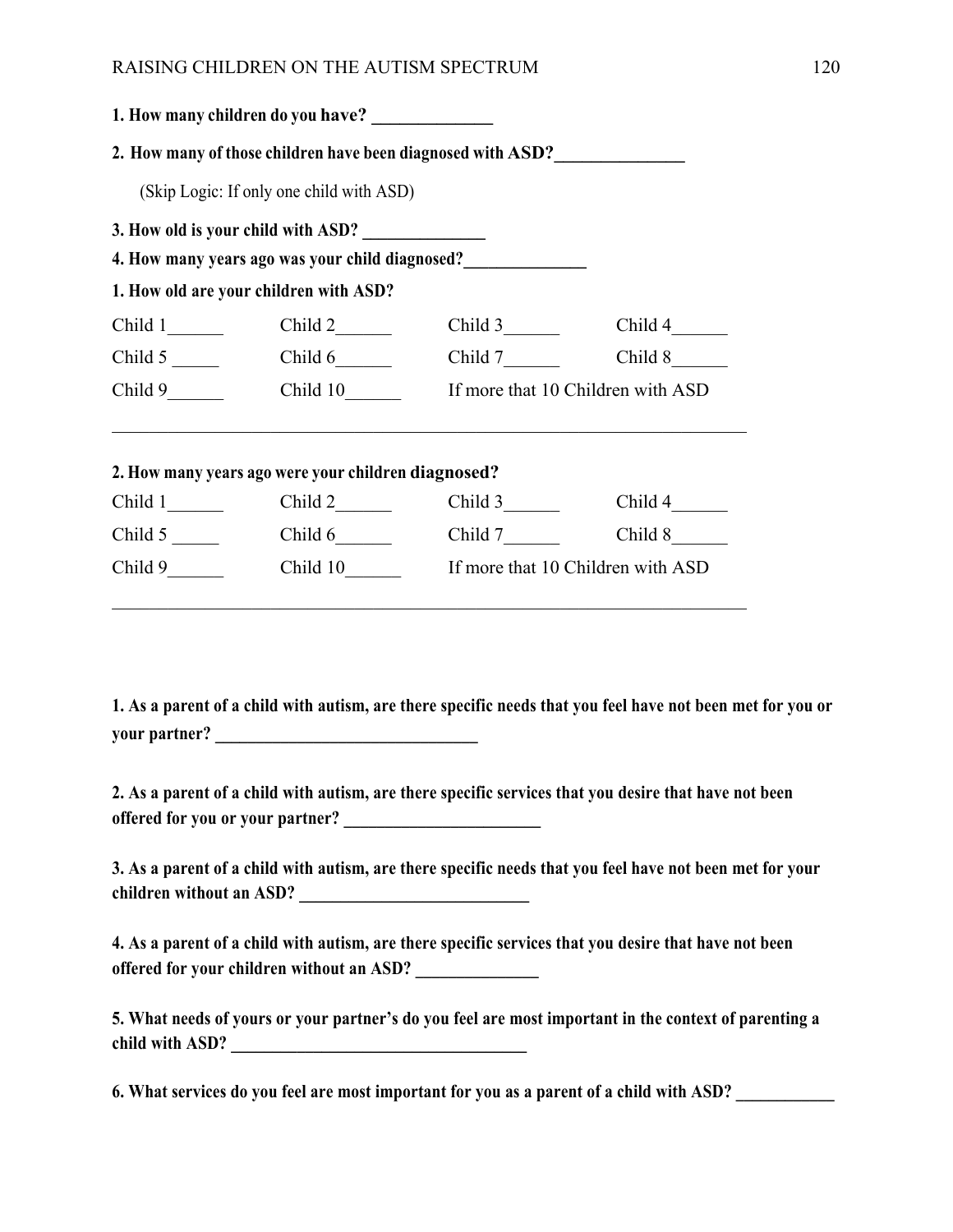**7. What specific focus of services have you found most important or most helpful?** 

| 8. What types of parental services/supports that you receive presently do you find most useful |  |
|------------------------------------------------------------------------------------------------|--|
| (emotional support, respite care, educational, etc.)?                                          |  |

**9. What types of parental services/support that you do not presently receive would you find most useful (emotional support, respite care, educational, etc.)? \_\_\_\_\_\_\_\_\_\_\_\_\_\_\_\_\_\_\_\_\_\_\_\_\_\_\_\_\_\_\_\_\_\_** 

**10. What are particular aspects or qualities that you would look for in a provider of support services? \_** 

11. What is the best place a service can be delivered to you (in-home, therapist's office, etc.)?

**12. What are barriers that interfere with you obtaining services (e.g., Childcare, not aware of services, access, transportation, time, office hours, money, insurance, difficulty acknowledging need for help, etc.)? \_\_\_\_\_\_\_\_\_\_\_\_\_\_\_\_\_\_\_\_\_** 

**13. How important is it to you that the provider is specifically trained to work with ASD? ------**  O 1- Not at all O 2- Slightly O3- Moderately O 4- Very O 5- Extremely **- And why? \_\_\_\_\_\_\_\_\_\_\_\_\_\_\_\_\_\_\_\_\_\_\_\_\_\_\_\_\_\_\_\_\_\_\_\_\_\_\_\_\_\_\_\_\_\_\_\_\_\_\_\_\_\_\_\_\_\_\_\_\_\_\_\_\_\_\_\_\_\_\_\_\_\_\_\_** 

Below you will find definitions of the services in question in this survey. Please read through these definitions to help better understand the services in question.

Individual Therapy: Psychotherapy or personal counseling with a psychotherapist which involves working on a one-to-one basis with a therapist to prepare a plan to create positive changes in one's life.

Couples Therapy: Psychotherapy with a psychotherapist used to treat relationship distress for couples. The purpose of couples therapy is to restore a better level of functioning in couples who are experiencing distress.

Drop In Center: A center staffed with a psychotherapist that offers psychotherapy to an individual or a couple on an as needed bases

Parent Skills Training: A trainer works with the parents in order to teach them and other caregivers effective ways of helping their child further develop his or her skills.

Educational Parent Groups: An in person, professional facilitated support group for parents of children with an ASD which provides psycho-educational information about having a child with an ASD. Topics may include information about the diagnosis, Special Education, medication, behavior plans, etc.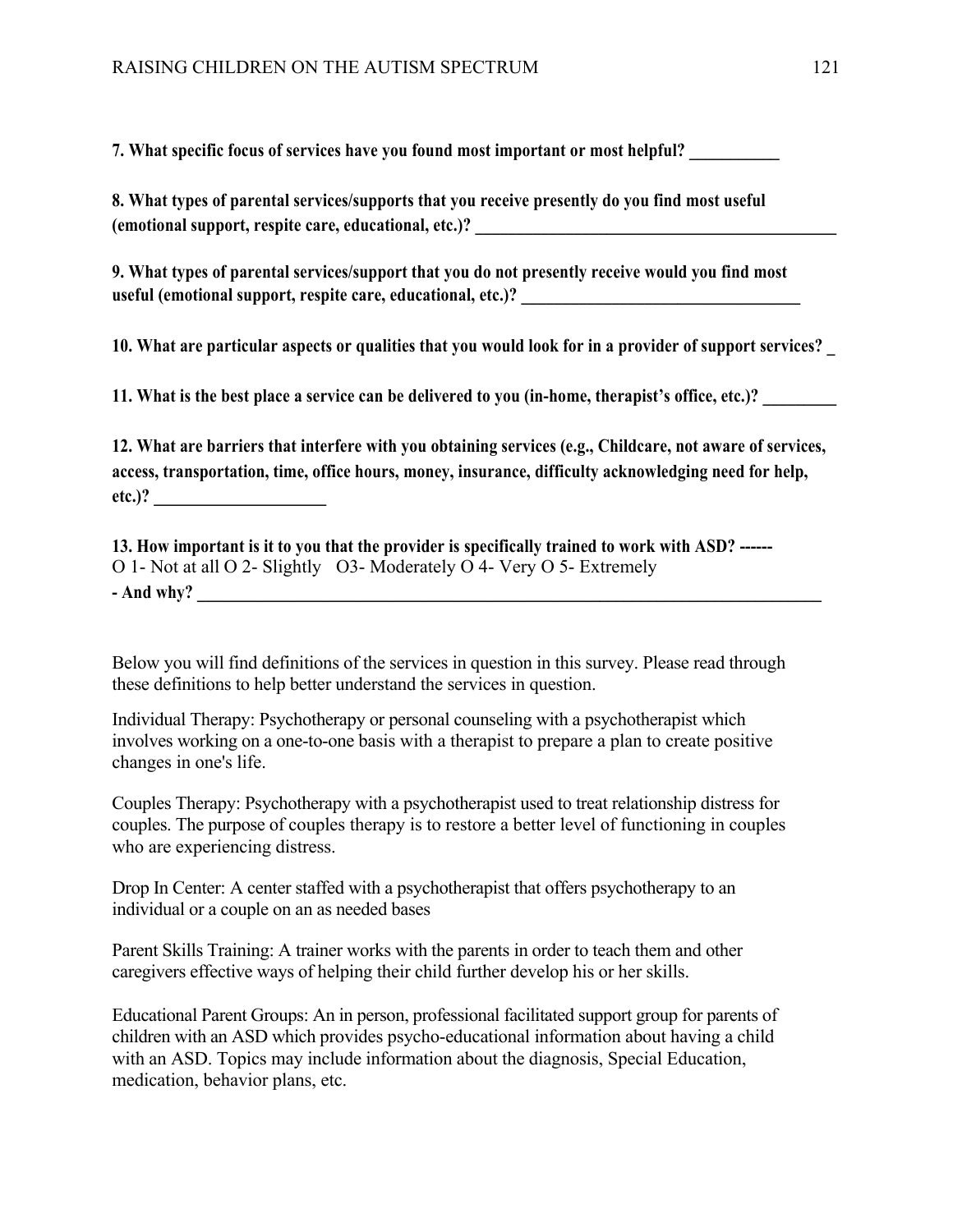Process Oriented Parent Support Groups: An in person, professional facilitated support group for parents of children with an ASD which provides a safe space for parents to explore their feelings, struggles, and needs among other parents of children with an ASD. These groups focus on the interpersonal and psychological needs of the parents as opposed to education trainings.

Online Support Group: An electronic community resource that grants access to individuals worldwide. Some groups allow individuals to exchange messages in real time while some can post a message or exchange messages via email, blogs, or internet bulletin boards. The groups can be peer-to-peer self-help groups or facilitated support groups. These groups meet in a virtual world and do not have a physical location sometimes allowing members to stay anonymous.

Parent Advocacy Groups: A parent run group whose focus is on advocacy and support. The group is dedicated to increasing awareness of autism. A Parent Advocacy Group often strives to receive funding for ASD needs as well as to help ensure a free appropriate public education and equal opportunities for children and youth with an ASD.

Sibling Support Group: A support group for siblings of children with an ASD which helps connect siblings with other siblings of children with autism and peer support.

Parent to Parent Workshops: A group developed by parents of children with an ASD to help other parents with children on the spectrum. The group may teach skills, educate about rights, or offer support to their peers. This group is not organized or facilitated by a professional. Respite Care: Short-term, temporary relief of care giving responsibilities so that caregivers can have time for themselves. This time is to enhance a parent or caregivers ability to continue in their role as a primary caregiver and to maintain a caring relationship.

### **1. Have you participated in individual therapy related to being a parent of a child with an ASD?**  O Yes O No

Individual Therapy: Psychotherapy or personal counseling with a psychotherapist which involves working on a one-to-one basis with a therapist to prepare a plan to create positive changes in one's life.

Please answer the following questions on a scale of 1-5. 1- Not at all, 2-Slighlty, 3- Moderately, 4-Very, 5- Extremely

(Skip Logic- answer if Yes) **How well were your needs met?**  O 1- Not at all O 2- Slightly O3- Moderately O 4- Very O 5- Extremely

**How ASD aware was your therapist?**  O 1- Not at all O 2- Slightly  $\overline{O}$ 3- Moderately O 4- Very O 5- Extremely

If offered in the next 3 months: (On a scale of 1-5, 1 being the lowest and 5 being the highest)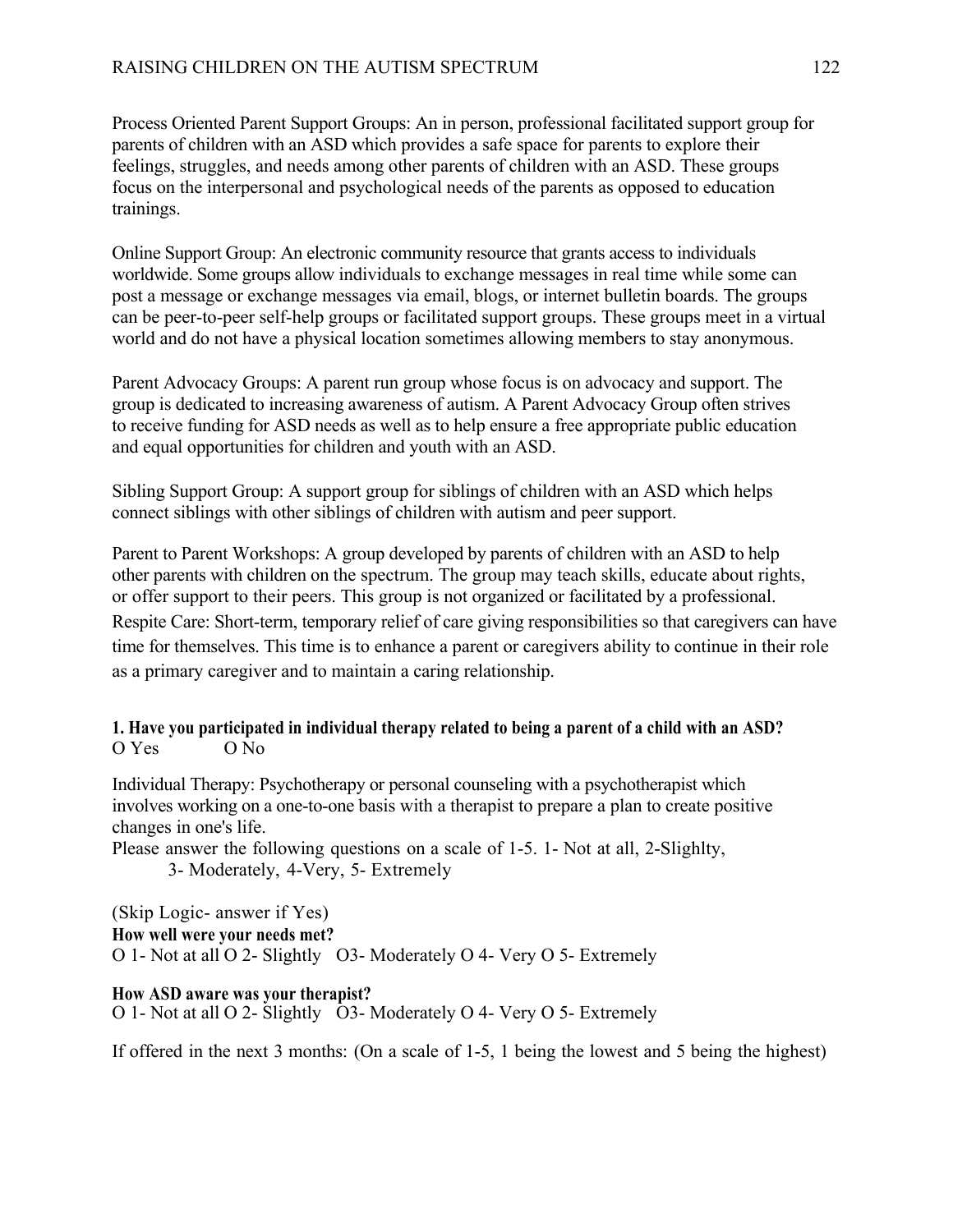1=Not interested/ would not use it, 2=A little interested/probably wouldn't use it, 3=Interested/would use it infrequently, 4= Very interested/ would use it frequently, 5=Extremely interested/ would use it regularly

(Skip Logic- answer if No)

**If offered individual therapy for yourself in the next 3 months how interested would you be?**  O 1=Not interested/ would not use it O2=A little interested/probably wouldn't use it  $O3$ =Interested/would use it infrequently  $O$  4= Very interested/would use it frequently O5=Extremely interested/ would use it regularly

**2. Have you participated in couples therapy related to being a parent of a child with an ASD?**  O Yes O No O N/A (No Partner Involved)

Couples Therapy: Psychotherapy with a psychotherapist used to treat relationship distress for couples. The purpose of couples therapy is to restore a better level of functioning in couples who are experiencing distress.

Please answer the following questions on a scale of 1-5. 1- Not at all, 2-Slighlty,

3- Moderately, 4-Very, 5- Extremely

(Skip Logic- answer if Yes) **How well were your needs met?**  O 1- Not at all O 2- Slightly O3- Moderately O 4- Very O 5- Extremely

**How ASD aware was your therapist?** 

O 1- Not at all O 2- Slightly O3- Moderately O 4- Very O 5- Extremely

If offered in the next 3 months: (On a scale of 1-5, 1 being the lowest and 5 being the highest) 1=Not interested/ would not use it, 2=A little interested/probably wouldn't use it, 3=Interested/would use it infrequently, 4= Very interested/ would use it frequently, 5=Extremely interested/ would use it regularly

(Skip Logic- answer if No) **If offered couples therapy in the next 3 months how interested would you be?**  O 1=Not interested/ would not use it O2=A little interested/probably wouldn't use it  $O3$ =Interested/would use it infrequently  $O$  4= Very interested/would use it frequently O5=Extremely interested/ would use it regularly

# **3. Have you visited a drop-in center related to ASD?**

O Yes O No

Drop in Center: A center staffed with a psychotherapist that offers psychotherapy to an individual or a couple on an as needed bases

Please answer the following questions on a scale of 1-5. 1- Not at all, 2-Slighlty,

3- Moderately, 4-Very, 5- Extremely

#### (Skip Logic- answer if Yes) **How well were your needs met?**

O 1- Not at all O 2- Slightly O3- Moderately O 4- Very O 5- Extremely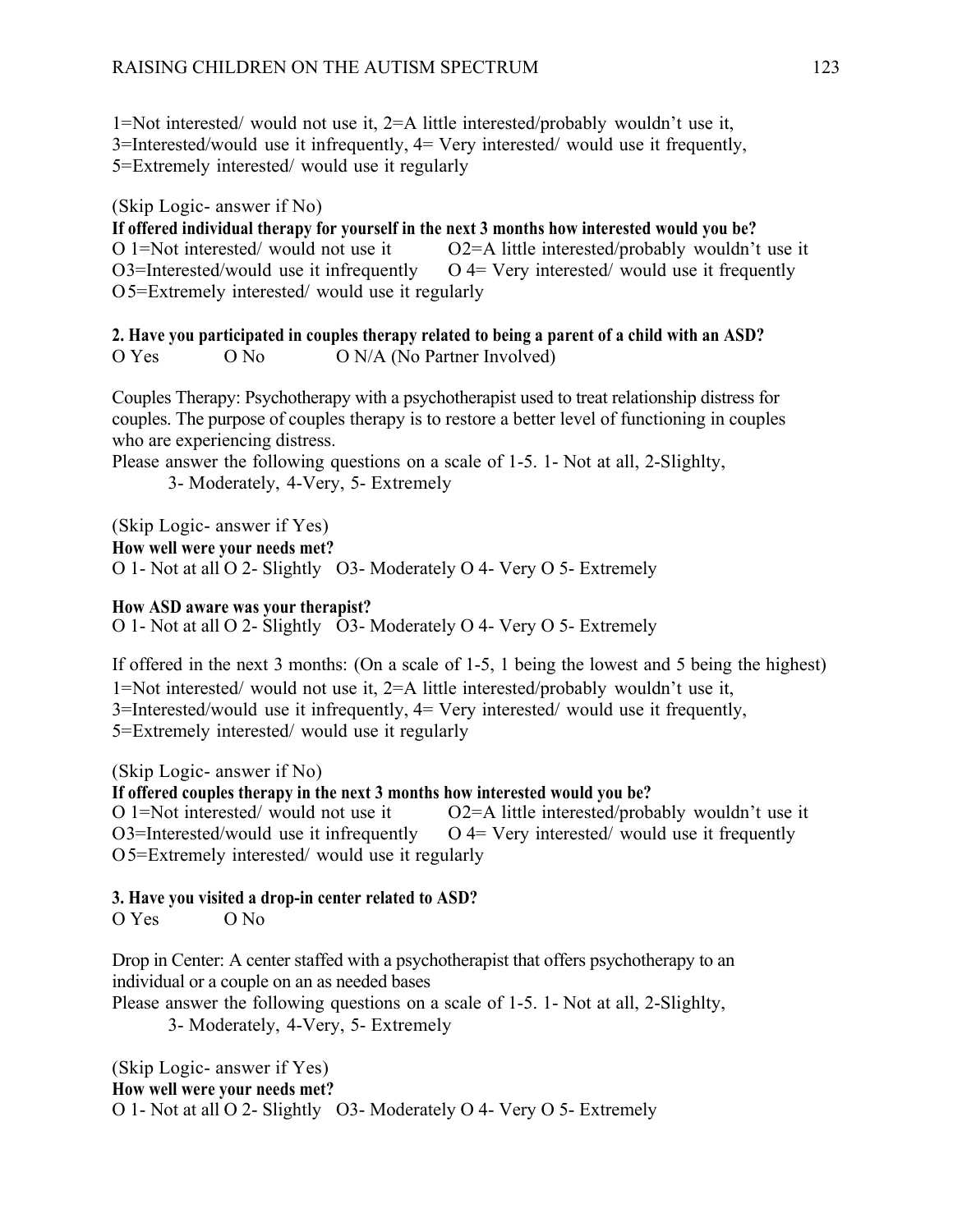# **How ASD aware was your provider?**

O 1- Not at all O 2- Slightly O3- Moderately O 4- Very O 5- Extremely

If offered in the next 3 months: (On a scale of 1-5, 1 being the lowest and 5 being the highest) 1=Not interested/ would not use it, 2=A little interested/probably wouldn't use it, 3=Interested/would use it infrequently, 4= Very interested/ would use it frequently, 5=Extremely interested/ would use it regularly

(Skip Logic- answer if No) **If offered a drop in center in the next 3 months how interested would you be?**  O 1=Not interested/ would not use it  $O2 = A$  little interested/probably wouldn't use it  $O3$ =Interested/would use it infrequently  $O$  4= Very interested/would use it frequently O5=Extremely interested/ would use it regularly

#### **4. Have you participated in parent skills training related to being a parent of a child with an ASD?**  O Yes O No

Parent Skills Training: A trainer works with the parents in order to teach them and other caregivers effective ways of helping their child further develop his or her skills. Please answer the following questions on a scale of 1-5. 1- Not at all, 2-Slighlty, 3- Moderately, 4-Very, 5- Extremely

(Skip Logic- answer if Yes) **How well were your needs met?**  O 1- Not at all O 2- Slightly O3- Moderately O 4- Very O 5- Extremely

# **How ASD aware was your trainer?**

O 1- Not at all O 2- Slightly O3- Moderately O 4- Very O 5- Extremely

If offered in the next 3 months: (On a scale of 1-5, 1 being the lowest and 5 being the highest) 1=Not interested/ would not use it, 2=A little interested/probably wouldn't use it, 3=Interested/would use it infrequently, 4= Very interested/ would use it frequently, 5=Extremely interested/ would use it regularly

(Skip Logic- answer if No) **If offered parent skills training in the next 3 months how interested would you be?**  O 1=Not interested/ would not use it O2=A little interested/probably wouldn't use it  $O3$ =Interested/would use it infrequently  $O$  4= Very interested/would use it frequently O5=Extremely interested/ would use it regularly

### **5. Have you participated in educational parent groups related to being a parent of a child with an ASD?**  O Yes O No

Educational Parent Groups: An in person, professional facilitated support group for parents of children with an ASD which provides psycho-educational information about having a child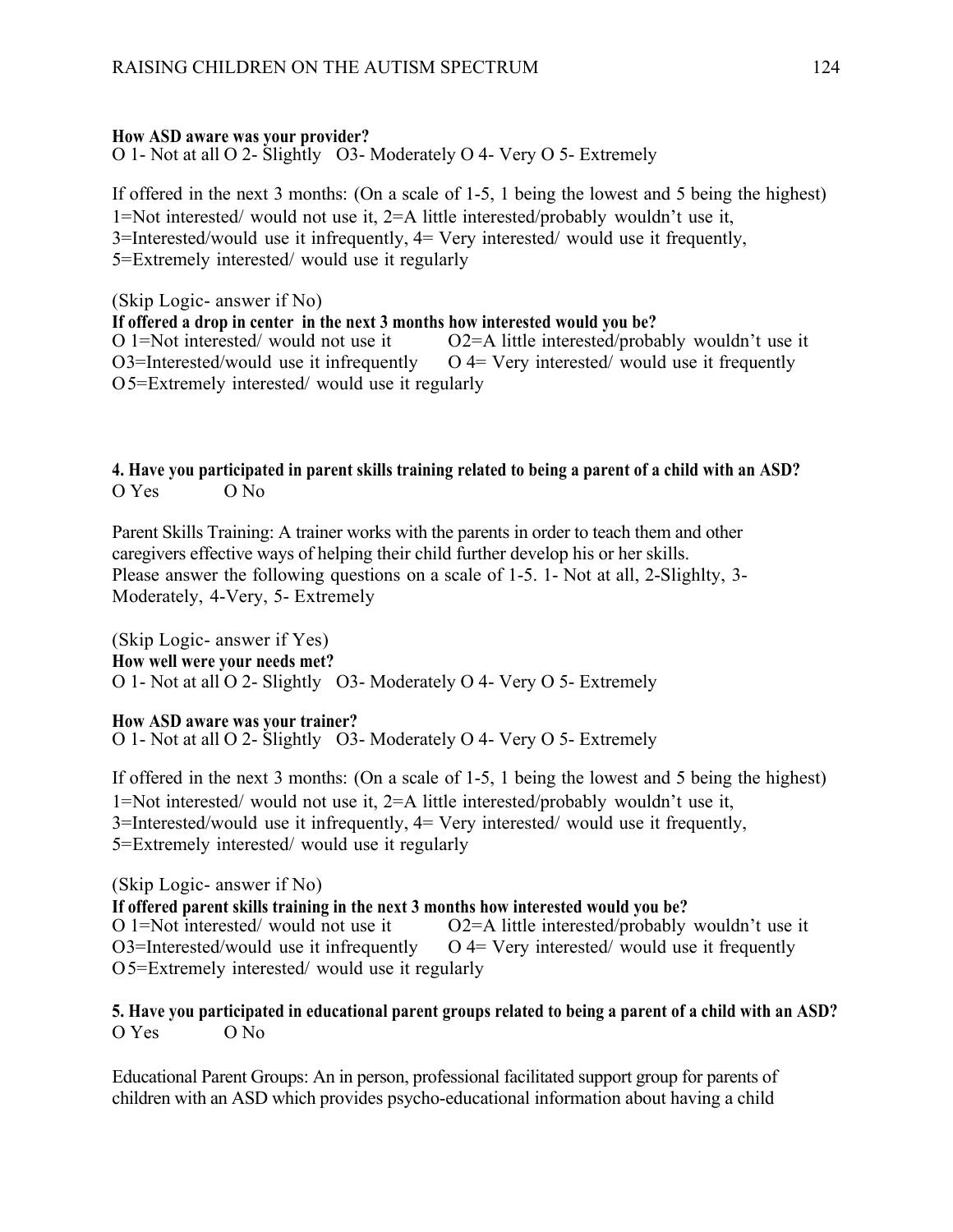with an ASD. Topics may include information about the diagnosis, Special Education, medication, behavior plans, etc. Please answer the following questions on a scale of 1-5. 1- Not at all, 2-Slighlty, 3- Moderately, 4-Very, 5- Extremely

(Skip Logic- answer if Yes) **How well were your needs met?**  O 1- Not at all O 2- Slightly O3- Moderately O 4- Very O 5- Extremely

**How ASD aware was your leader?**  O 1- Not at all O 2- Slightly O3- Moderately O 4- Very O 5- Extremely

If offered in the next 3 months: (On a scale of 1-5, 1 being the lowest and 5 being the highest) 1=Not interested/ would not use it, 2=A little interested/probably wouldn't use it, 3=Interested/would use it infrequently, 4= Very interested/ would use it frequently, 5=Extremely interested/ would use it regularly

(Skip Logic- answer if No)

**If offered an educational parent group in the next 3 months how interested would you be?**<br>O 1=Not interested/ would not use it  $O2 = A$  little interested/probably would  $O2 = A$  little interested/probably wouldn't use it  $O3$ =Interested/would use it infrequently  $O$  4= Very interested/would use it frequently O5=Extremely interested/ would use it regularly

### **6. Have you participated in process oriented parent support groups related to being a parent of a child with an ASD?**

O Yes O No

Process Oriented Parent Support Groups: An in person, professional facilitated support group for parents of children with an ASD which provides a safe space for parents to explore their feelings, struggles, and needs among other parents of children with an ASD. These groups focus on the interpersonal and psychological needs of the parents as opposed to education trainings.

Please answer the following questions on a scale of 1-5. 1- Not at all, 2-Slighlty, 3- Moderately, 4-Very, 5- Extremely

(Skip Logic- answer if Yes) **How well were your needs met?**  O 1- Not at all O 2- Slightly O3- Moderately O 4- Very O 5- Extremely

**How ASD aware was your leader?**  O 1- Not at all O 2- Slightly O3- Moderately O 4- Very O 5- Extremely

If offered in the next 3 months: (On a scale of 1-5, 1 being the lowest and 5 being the highest) 1=Not interested/ would not use it, 2=A little interested/probably wouldn't use it, 3=Interested/would use it infrequently, 4= Very interested/ would use it frequently, 5=Extremely interested/ would use it regularly

(Skip Logic- answer if No)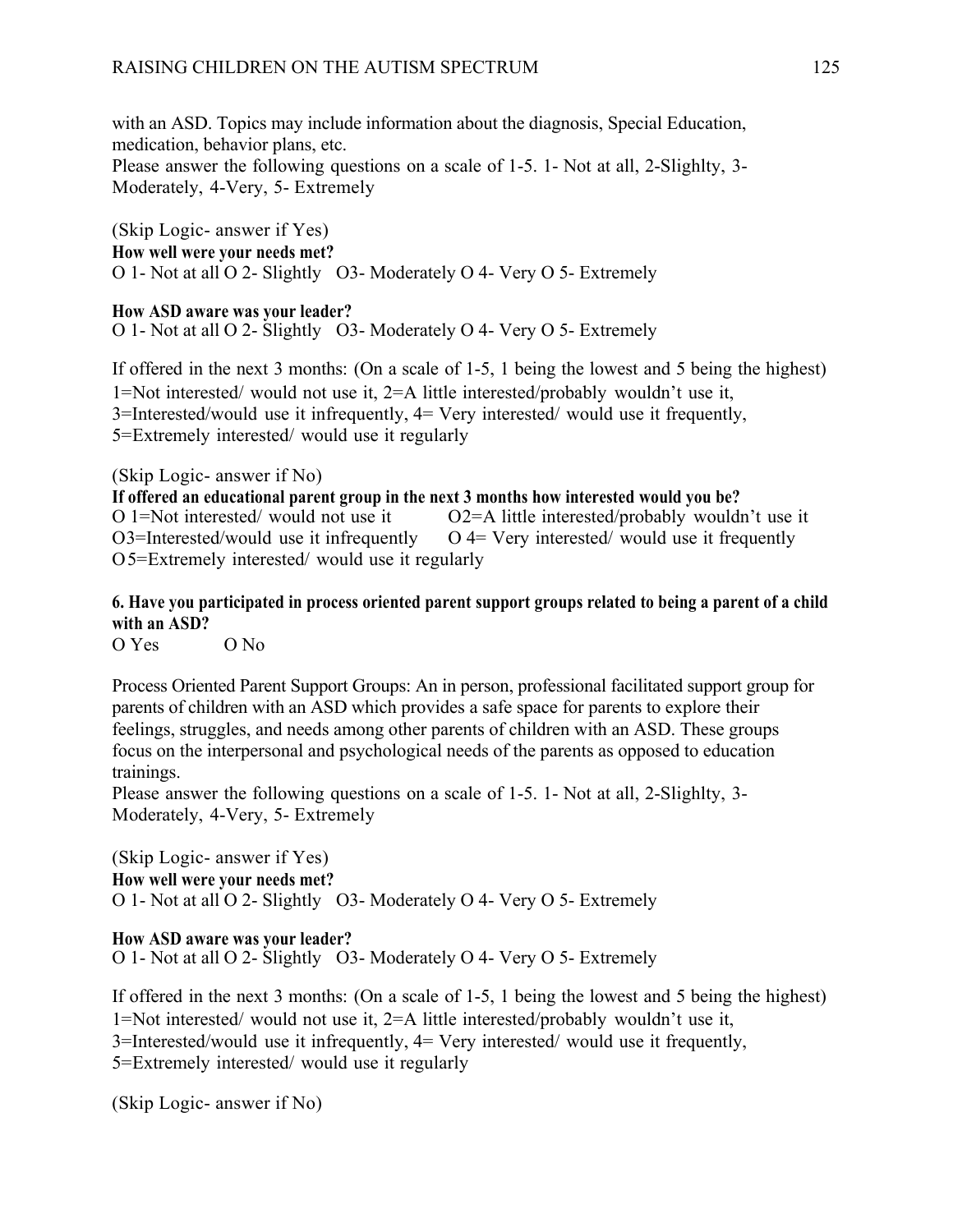**If offered a process oriented parent support group in the next 3 months how interested would you be?**  O 1=Not interested/ would not use it O2=A little interested/probably wouldn't use it  $O3$ =Interested/would use it infrequently  $O$  4= Very interested/would use it frequently O5=Extremely interested/ would use it regularly

# **7. Have you participated in online support groups/ chatrooms related to being a parent of a child with an ASD?**

O Yes O No

Online Support Group: An electronic community resource that grants access to individuals worldwide. Some groups allow individuals to exchange messages in real time while some can post a message or exchange messages via email, blogs, or internet bulletin boards. The groups can be peer-to-peer self-help groups or facilitated support groups. These groups meet in a virtual world and do not have a physical location sometimes allowing members to stay anonymous. Please answer the following questions on a scale of 1-5. 1- Not at all, 2-Slighlty, 3- Moderately, 4-Very, 5- Extremely

(Skip Logic- answer if Yes) **How well were your needs met?**  O 1- Not at all O 2- Slightly O3- Moderately O 4- Very O 5- Extremely

**How ASD aware was your leader?** 

O 1- Not at all O 2- Slightly O3- Moderately O 4- Very O 5- Extremely

If offered in the next 3 months: (On a scale of 1-5, 1 being the lowest and 5 being the highest) 1=Not interested/ would not use it, 2=A little interested/probably wouldn't use it, 3=Interested/would use it infrequently, 4= Very interested/ would use it frequently, 5=Extremely interested/ would use it regularly

(Skip Logic- answer if No)

**If offered an online support group in the next 3 months how interested would you be?**  O 1=Not interested/ would not use it O2=A little interested/probably wouldn't use it  $O3$ =Interested/would use it infrequently  $O$  4= Very interested/would use it frequently O5=Extremely interested/ would use it regularly

# **8. Have you participated in parent advocacy groups related to being a parent of a child with an ASD?**  O Yes O No

Parent Advocacy Groups: A parent run group whose focus is on advocacy and support. The group is dedicated to increasing awareness of autism. A Parent Advocacy Group often strives to receive funding for ASD needs as well as to help ensure a free appropriate public education and equal opportunities for children and youth with an ASD.

Please answer the following questions on a scale of 1-5. 1- Not at all, 2-Slighlty, 3- Moderately, 4-Very, 5- Extremely

(Skip Logic- answer if Yes) **How well were your needs met?**  O 1- Not at all O 2- Slightly O3- Moderately O 4- Very O 5- Extremely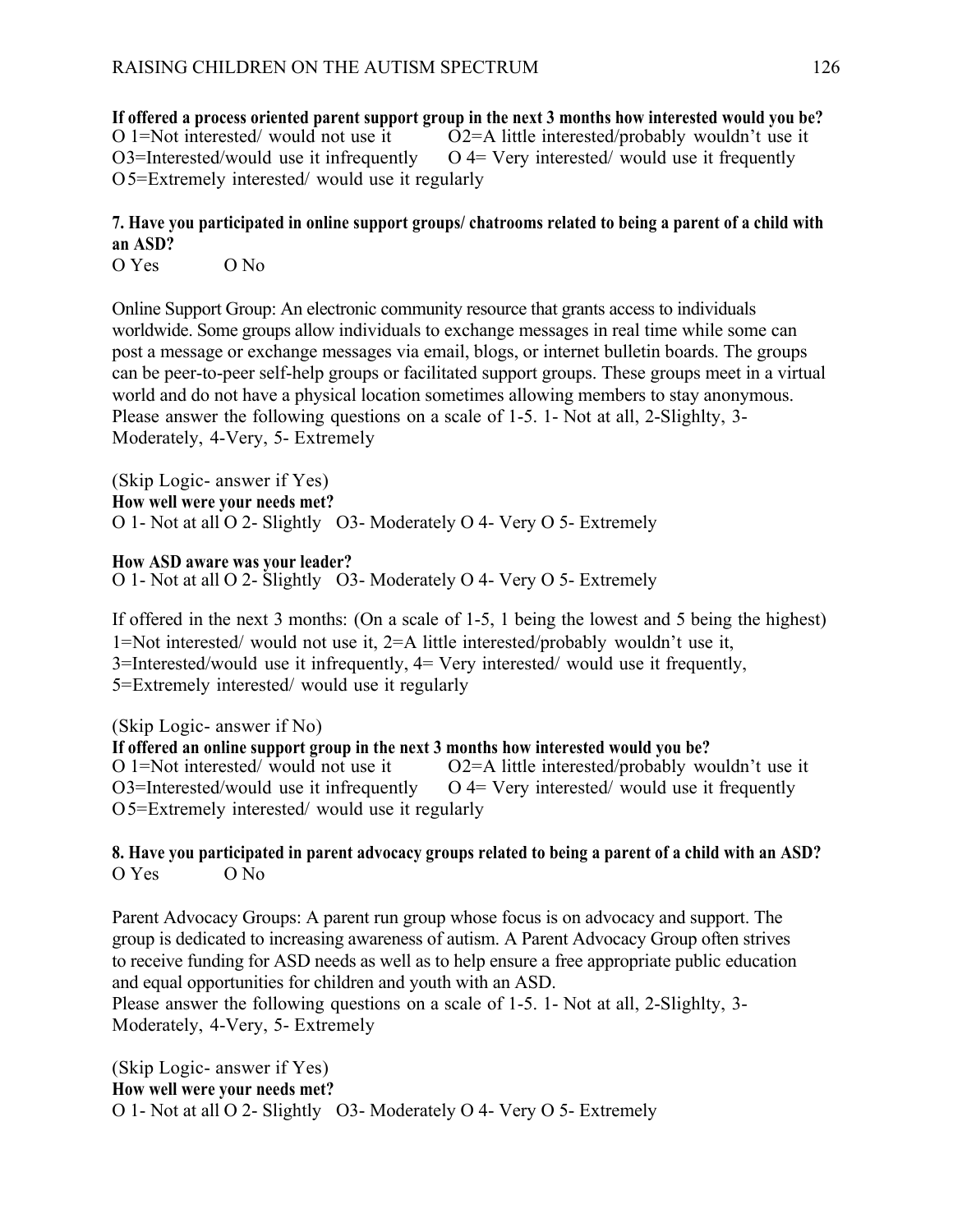(Skip Logic- answer if No) **If offered a parent advocacy group in the next 3 months how interested would you be?**  O 1=Not interested/ would not use it O2=A little interested/probably wouldn't use it  $O3$ =Interested/would use it infrequently  $O$  4= Very interested/would use it frequently O5=Extremely interested/ would use it regularly

# **9. Have your children without ASD participated in sibling support groups related to being a sibling of a child with an ASD?**

O Yes O No

Sibling Support Group: A support group for siblings of children with an ASD which helps connect siblings with other siblings of children with autism and peer support. Please answer the following questions on a scale of 1-5. 1- Not at all, 2-Slighlty, 3- Moderately, 4-Very, 5- Extremely

(Skip Logic- answer if Yes) **How well were your child/children's needs met?**  O 1- Not at all O 2- Slightly O3- Moderately O 4- Very O 5- Extremely

(Skip Logic- answer if No)

### **If offered a sibling support group for one or more of your children without an ASD in the next 3 months how interested would you be?**

O 1=Not interested/ would not use it O2=A little interested/probably wouldn't use it  $O3$ =Interested/would use it infrequently  $O$  4= Very interested/would use it frequently O5=Extremely interested/ would use it regularly

# **10. Have you participated in parent to parent workshops related to being a sibling of a child with an ASD?**

O Yes O No

Parent to Parent Workshops: A group developed by parents of children with an ASD to help other parents with children on the spectrum. The group may teach skills, educate about rights, or offer support to their peers. This group is not organized or facilitated by a professional. Please answer the following questions on a scale of 1-5. 1- Not at all, 2-Slighlty, 3- Moderately, 4-Very, 5- Extremely

(Skip Logic- answer if Yes) **How well were your needs met?**  O 1- Not at all O 2- Slightly O3- Moderately O 4- Very O 5- Extremely

(Skip Logic- answer if No) **If offered a parent to parent workshop in the next 3 months how interested would you be?**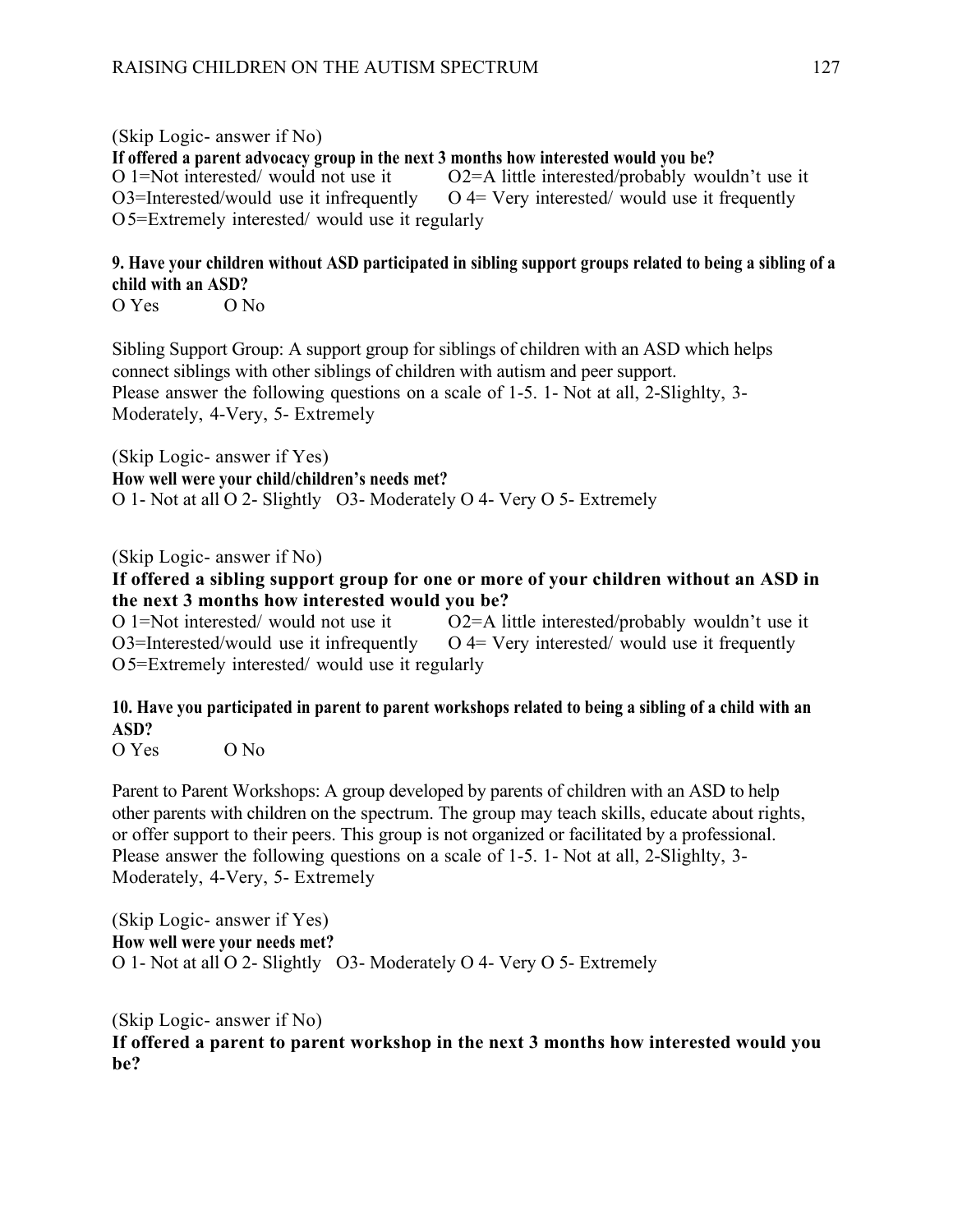O 1=Not interested/ would not use it  $O2 = A$  little interested/probably wouldn't use it  $O3$ =Interested/would use it infrequently  $O$  4= Very interested/would use it frequently O5=Extremely interested/ would use it regularly

#### **11. Have you participated in respite care related to your child's ASD?**

O Yes O No

Respite Care: Short-term, temporary relief of care giving responsibilities so that caregivers can have time for themselves. This time is to enhance a parent or caregivers ability to continue in their role as a primary caregiver and to maintain a caring relationship.

Please answer the following questions on a scale of 1-5. 1- Not at all, 2-Slighlty, 3- Moderately, 4-Very, 5- Extremely

(Skip Logic- answer if Yes) **How well were your needs met?**  O 1- Not at all O 2- Slightly O3- Moderately O 4- Very O 5- Extremely

**How ASD aware was your respite worker?**  O 1- Not at all O 2- Slightly O3- Moderately O 4- Very O 5- Extremely

If offered in the next 3 months: (On a scale of 1-5, 1 being the lowest and 5 being the highest) 1=Not interested/ would not use it, 2=A little interested/probably wouldn't use it, 3=Interested/would use it infrequently, 4= Very interested/ would use it frequently, 5=Extremely interested/ would use it regularly

(Skip Logic- answer if No) **If offered respite care in the next 3 months how interested would you be?**  O 1=Not interested/ would not use it O2=A little interested/probably wouldn't use it  $O3$ =Interested/would use it infrequently  $O$  4= Very interested/would use it frequently O5=Extremely interested/ would use it regularly

Please rank order the top 3 services you would now find most useful for yourself whether or not you have sought them or received them in the past. (In the first row select the most important service, in the second row select the second most important services, and in the last row select the 3<sup>rd</sup> most important service.)

First Second Third Most Important Most Important Most Important

Individual Therapy: Drop in Center: Parent Sills Training: Educational Parent Groups: Process Oriented Parent Support Groups: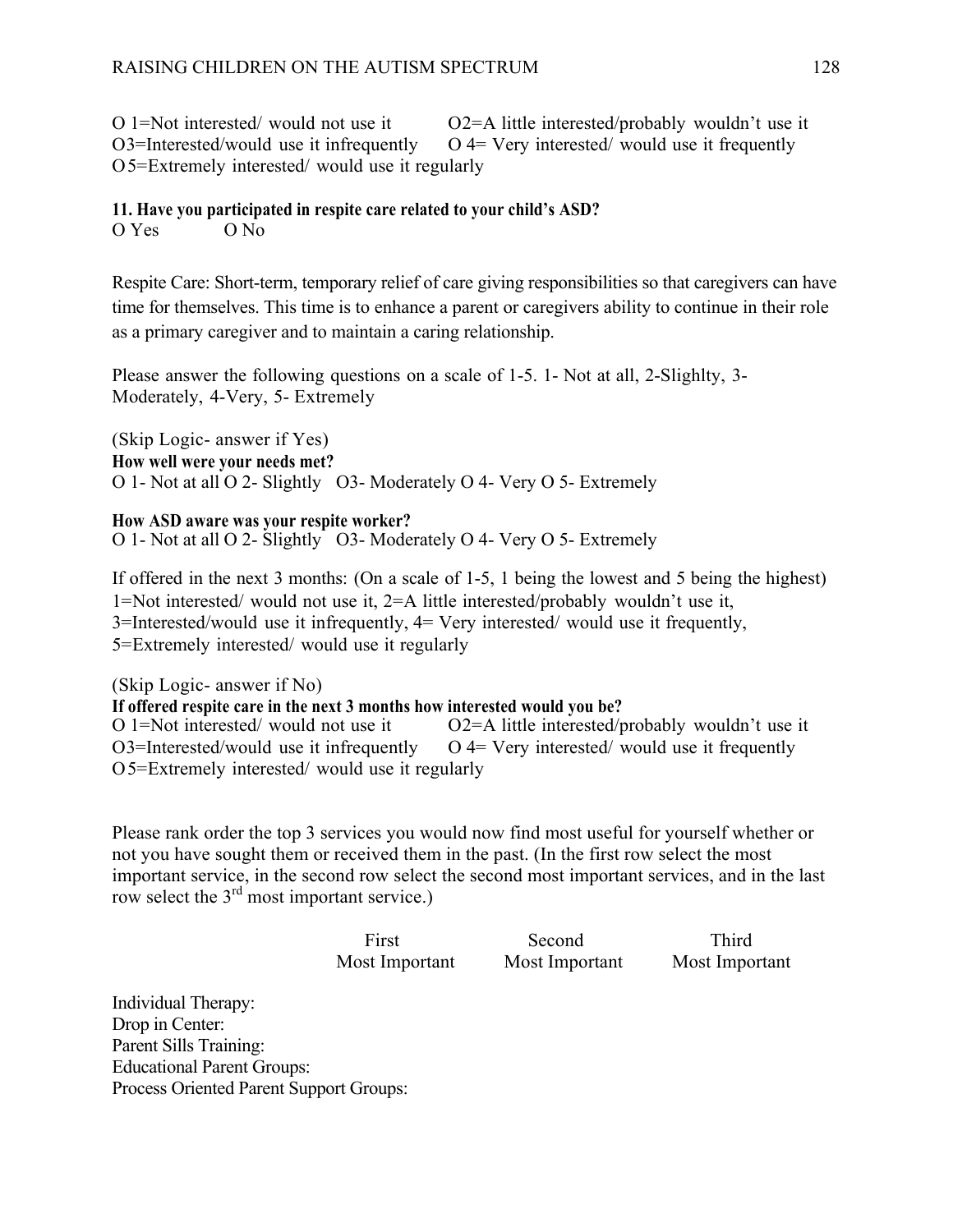| <b>Online Support Groups:</b>                 |  |  |
|-----------------------------------------------|--|--|
| Parent Advocacy Groups:                       |  |  |
| <b>Sibling Support Groups:</b>                |  |  |
| Parent Advocacy Groups:                       |  |  |
| <b>Sibling Support Group:</b>                 |  |  |
| Parent to Parent Workshops:                   |  |  |
| Respite:                                      |  |  |
| Other: Please Specify                         |  |  |
| Other: Please Specify                         |  |  |
| Other: Please Specify                         |  |  |
| 1. What other support services have you used? |  |  |
| 2. What other services have been offered?     |  |  |

# **3. What other support services would you use if they were available?**

(Skip logic: Skip to this page if you do not qualify to participate)

#### **Disqualification Page**

Sorry but unfortunately your response indicates that you do not qualify to participate in this study. Participants must reside in the United States and have a child who has been diagnosed with an Autism Spectrum Disorder, including Autism, Asperger's, and PDD-NOS. The child diagnosed with ASD must be between the ages of 3-21. A parent of multiple children on the spectrum may participate.

If you believe you have obtained this message in error. Please return to the start of the questionnaire an make sure you have answered the questions appropriately.

If you do not qualify for this questionnaire I want to thank you for taking the time to answer this questionnaire and apologize for any inconvenience.

#### **Final Page**

Thank you for your participation. If you have an questions or concerns pleas feel free to contact the researcher Kate Ryan at **ASDKateRyan@gmail.com.** 

Please add any additional comments below about the services available to you as a parent of a child/children with an ASD.

# **1. Questions or Comments?\_\_\_\_\_\_\_\_\_\_\_\_\_\_\_\_\_\_\_\_\_\_\_\_\_\_\_\_\_\_\_\_\_\_\_\_\_\_\_\_\_\_\_\_\_\_\_\_\_\_\_\_\_**\_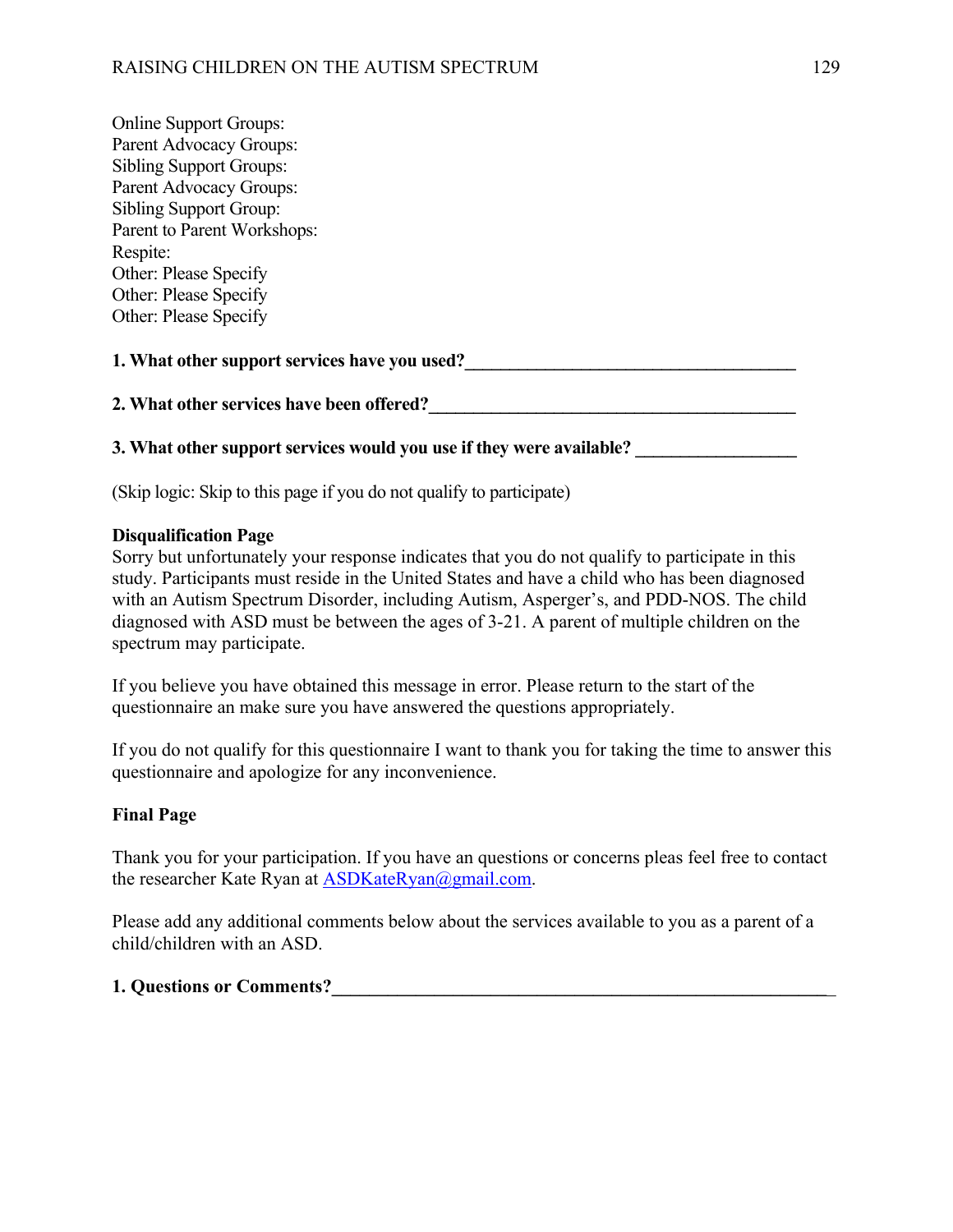### **Appendix C: Informed Consent Form**

**Study Name**: Raising Children on the Autism Spectrum: Parental Needs

**Researchers**: Kathleen Ryan 5th Year PsyD Student, Clinical Psychology, Antioch University New England ASDKateRyan@gmail.com

**Purpose of the Research:** Research usually focuses on the needs of the patient, the child with Autism Spectrum Disorder (ASD). This research is designed to help identify services parents with children with an ASD believe they need for themselves and their families. Parents best understand which of their needs are not being met and the impact of their own stress. For treatment to be most effective, it is important that professionals understand the needs of parents. This research will evaluate what range of services parents feel would be beneficial to them.

**What You Will Be Asked to Do in the Research**: Parents and Caretakers of children ages 3-21 diagnosed with an ASD will be asked to complete a questionnaire that will take 10 to 15 minutes.

**Risks and Discomforts**: Because the survey will be anonymous, we do not foresee any risks or discomfort from your participation in the research.

**Benefits of the Research and Benefits to You**: This research will benefit parents of children with an ASD because it will allow professionals in the field to hear what parents feel they need.

**Voluntary Participation**: Your participation in the study is completely voluntary and you may choose to stop participating at any time. Your decision not to volunteer will not influence any treatment that you or your child are receiving presently, or the ongoing relationship you may have with the researcher or any healthcare provider.

**Withdrawal from the Study**: You can stop participating in the study at any time, for any reason, if you so decide. Your decision to stop participating or to refuse to answer particular questions will not affect your relationship with the researcher or any other group associated with this project or the services your child receives.

**Confidentiality**: All information you supply during the research will be anonymous. The data will be collected through surveymonkey.com. The data will be owned by the researcher, not surveymonkey.com, and will be kept private and confidential. Surveymonkey.com uses a state of the art security infrastructure, as well as an enhanced SSL encryption package to protect your responses during transmission. The researcher will be the only person with access to your responses but will not know your identity. The researcher will keep the data for several years but all data will be anonymous.

**Questions About the Research?** If you have questions about the research in general, or about your role in the study, please feel free to contact me ASDKateRyan@gmail.com. This research has been reviewed and approved by the Human Research Committee. If you have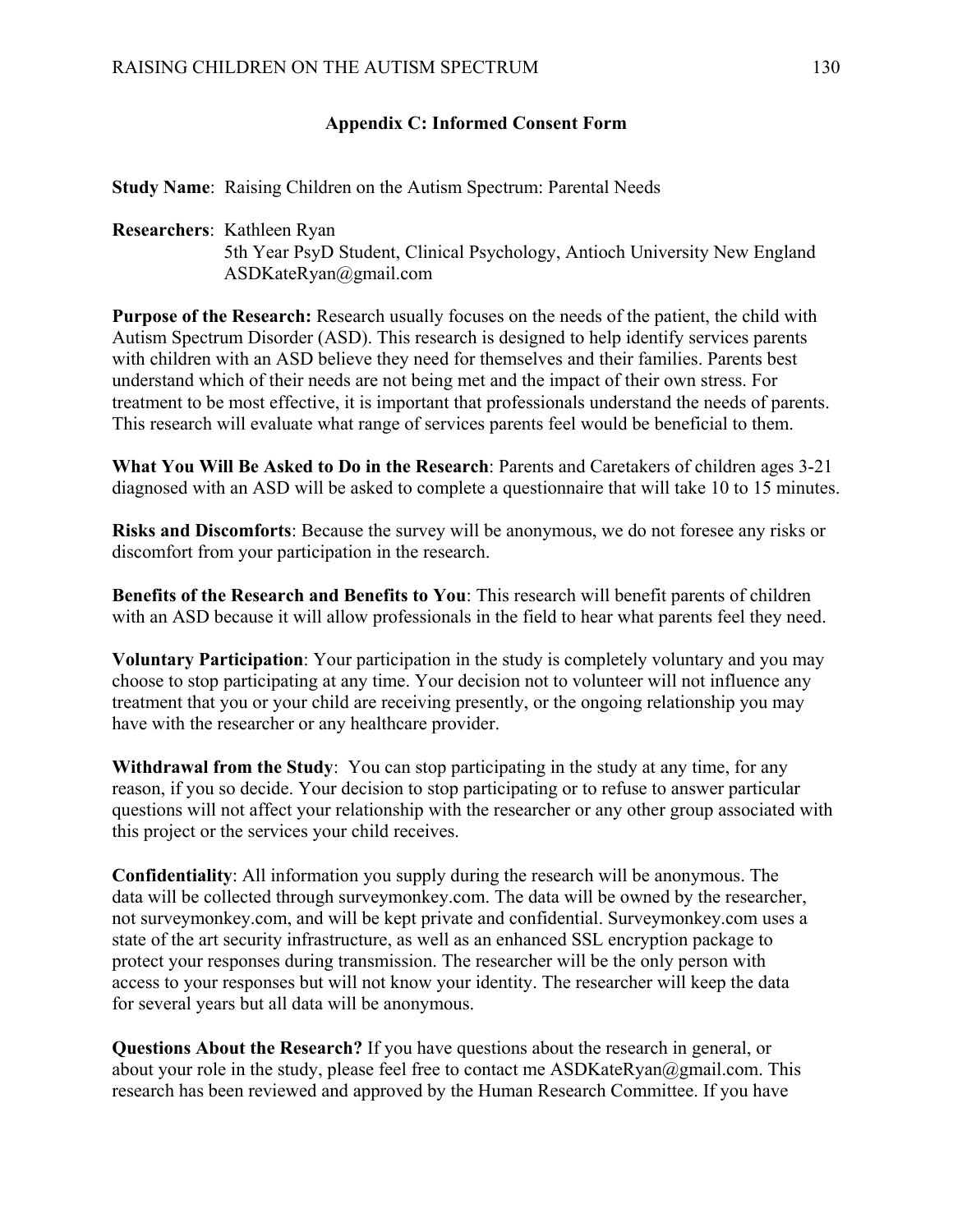any questions about your rights as a research participant, you may contact Dr. Kevin P. Lyness, Chair of the Antioch University New England Human Research Committee, (603) 283-2149, or Dr. Katherine Clarke, ANE Vice President for Academic Affairs, (603) 283- 2450.

### **Implied Consent**:

Ο I consent to participate in the study Raising Children on the Autism Spectrum: Parental Needs conducted by Kathleen Ryan. I understand the nature of this project and wish to participate. I am not waiving my legal rights by signing this form. By checking this box I agree that I have read the informed consent and am providing my consent to participate in this study.

Ο I do not consent to participate in the study Raising Children on the Autism Spectrum: Parental Needs conducted by Kathleen Ryan. I understand the nature of this project and wish not to participate.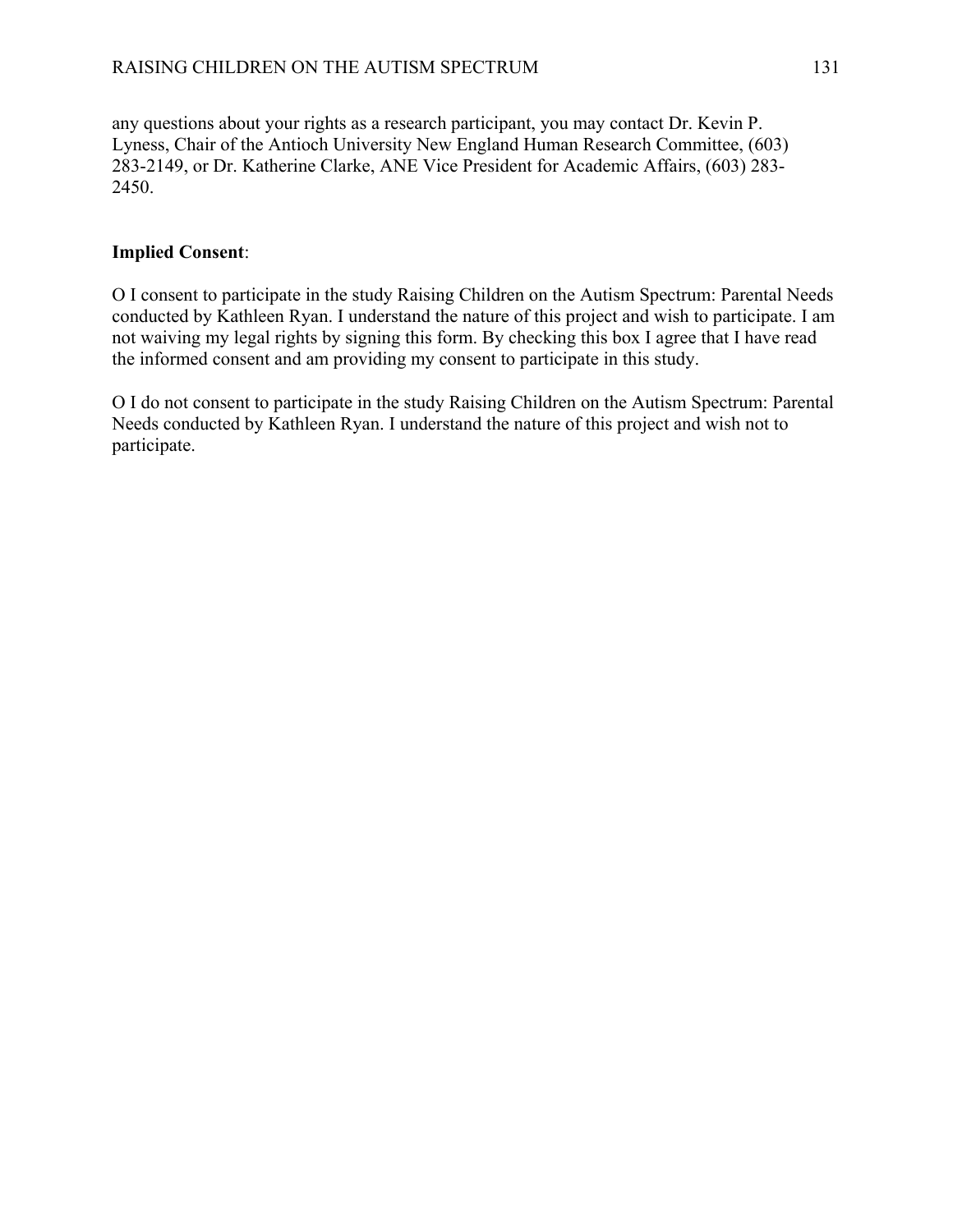.

#### **Appendix D: Operational Definitions**

**Individual Therapy:** Psychotherapy or personal counseling with a psychotherapist which involves working on a one-to-one basis with a therapist to prepare a plan to create positive changes in one's life.

**Couples therapy:** Psychotherapy with a psychotherapist used to treat relationship distress for couples. The purpose of couples therapy is to restore a better level of functioning in couples who are experiencing distress.

**Parent Skills Training:** A trainer works with the parents in order to teach them and other caregivers effective ways of helping their child further develop his or her skills.

**Drop in Center:** A center staffed with a psychotherapist that offers psychotherapy to an individual or a couple on an as needed bases.

**Educational Parent Groups:** An in person, professional facilitated support group for parents of children with an ASD which provides psycho-educational information about having a child with an ASD. Topics may include information about the diagnosis, Special Education, medication, behavior plans, etc.

**Process Oriented Parent Support Groups**: An in person, professional facilitated support group for parents of children with an ASD which provides a safe space for parents to explore their feelings, struggles, and needs among other parents of children with an ASD. These groups focus on the interpersonal and psychological needs of the parents as opposed to education trainings.

**Online support group**: An electronic community resource that grants access to individuals worldwide. Some groups allow individuals to exchange messages in real time while some can post a message or exchange messages via email, blogs, or internet bulletin boards. The groups can be peer-to-peer self-help groups or facilitated support groups. These groups meet in a virtual world and do not have a physical location sometimes allowing members to stay anonymous.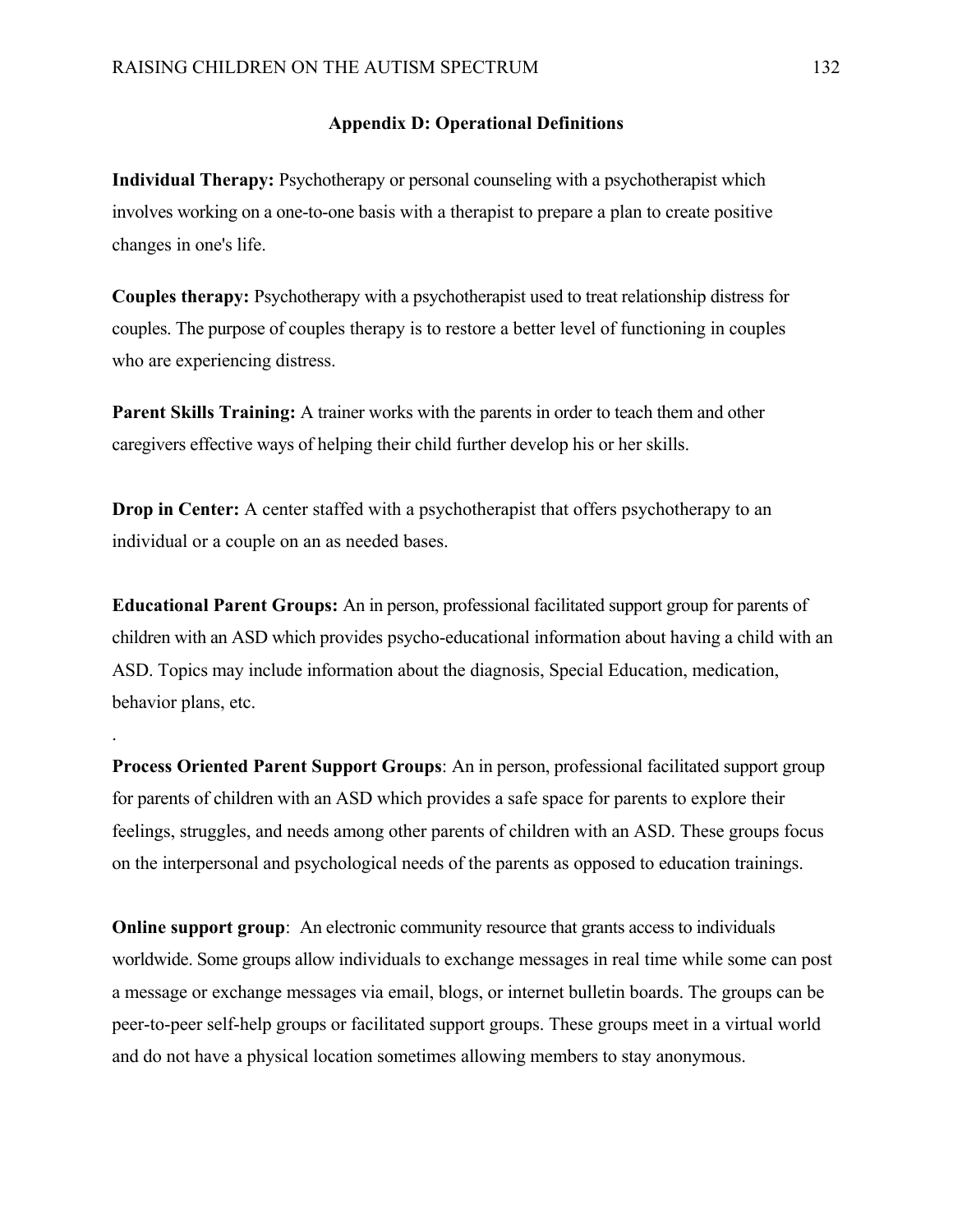**Parent Advocacy Groups**: A parent run group whose focus is on advocacy and support. The group is dedicated to increasing awareness of autism. A Parent Advocacy Group often strives to receive funding for ASD needs as well as to help ensure a free appropriate public education and equal opportunities for children and youth with an ASD.

**Sibling Support Group:** A support group for siblings of children with an ASD which helps connect siblings with other siblings of children with autism and peer support.

**Parent to parent workshops:** A group developed by parents of children with an ASD to help other parents with children on the spectrum. The group may teach skills, educate about rights, or offer support to their peers. This group is not organized or facilitated by a professional.

**Respite Care:** Short-term, temporary relief of care giving responsibilities so that caregivers can have time for themselves. This time is to enhance a parent or caregivers ability to continue in their role as a primary caregiver and to maintain a caring relationship.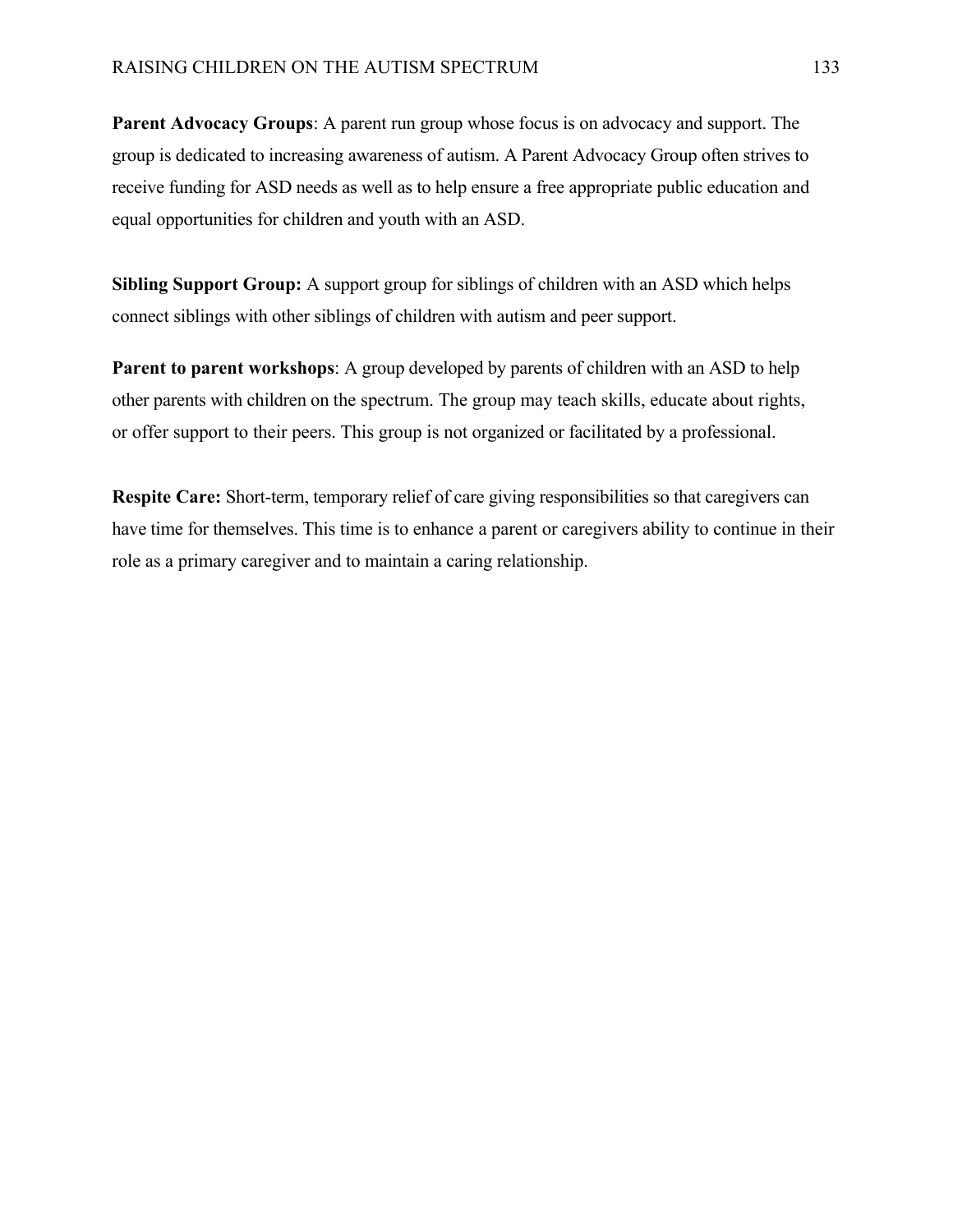## **Appendix E: Sample Cover Letter**

## To Whom It May Concern:

My name is Kathleen Ryan and I am a  $5<sup>th</sup>$  year doctoral student at Antioch University New England. I am presently doing my dissertation on the needs of parents when they have a child with Autism Spectrum Disorder (ASD). I have developed an anonymous questionnaire to be completed by parents of children with an ASD in order to look at the needs of parents from the perspective of the parent. I understand that your organization has a strong connection with a large number of parents with children on the spectrum. I was hoping you would be willing to distribute my questionnaire to the parents connected with your organization. Attached you will find an internet link to my questionnaire as well as a brief advertisement suitable for a webpage or a newsletter. Thank you in advance for your support.

Sincerely,

Kathleen Ryan

Advertisement:

If you have a child between the ages of 3-21 who has been diagnosed with Autism Spectrum

Disorder (ASD), please fill out the short questionnaire attached. The questionnaire is anonymous

and its purpose is to determine what services parents feel they need for themselves and their

families. (Survey monkey link here) If you would prefer a paper form please contact Kate Ryan

at ASDKateRyan@gmail.com.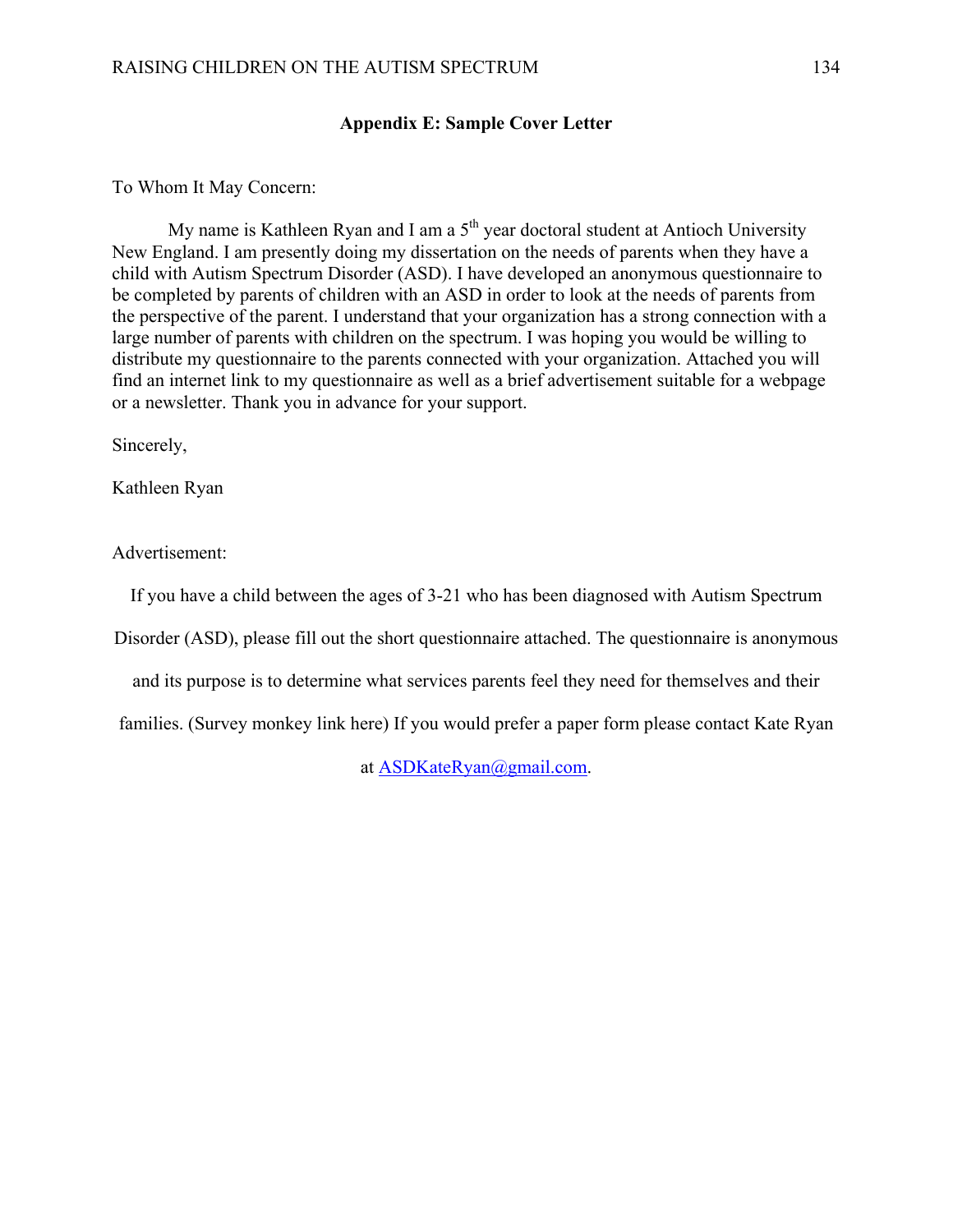## **Appendix F: Responses Addressing Child's Needs**

| Answer Addressed Needs of Child                                                                                                                                                                                                                                                                                                                                                                                         |
|-------------------------------------------------------------------------------------------------------------------------------------------------------------------------------------------------------------------------------------------------------------------------------------------------------------------------------------------------------------------------------------------------------------------------|
| The school lacks knowledge of various transitional programs for my child.                                                                                                                                                                                                                                                                                                                                               |
| Anger Management classes for the child with an ASD would be very helpful.                                                                                                                                                                                                                                                                                                                                               |
| My child does not receive enough therapy, he only gets 2 wo hours a week because, this is all that<br>medicaid covers                                                                                                                                                                                                                                                                                                   |
| Just trying to get an appointment for an evaluation was frustrating.                                                                                                                                                                                                                                                                                                                                                    |
| Not enough support in the educational level, and in the community                                                                                                                                                                                                                                                                                                                                                       |
| It has nothing to do w/parents. The kids we have are our responsibility. Neither of our kids receive<br>any support.                                                                                                                                                                                                                                                                                                    |
| Have not been given substantial social skills training for the kids                                                                                                                                                                                                                                                                                                                                                     |
| Need school help                                                                                                                                                                                                                                                                                                                                                                                                        |
| More information and tools for the older child. To help in developing tools that help with jobs,<br>dating and real world skills                                                                                                                                                                                                                                                                                        |
| public schools not providing enough paraprofessionals or behavioral therapists for my child's needs                                                                                                                                                                                                                                                                                                                     |
| More information on alternative therapies (weighted blankets, swimming therapy) I can get through<br>the state or insurance.                                                                                                                                                                                                                                                                                            |
| ABA services for my child                                                                                                                                                                                                                                                                                                                                                                                               |
| needs not met: education for child lack of teacher training lack of appropriate therapies. lack of<br>everything.                                                                                                                                                                                                                                                                                                       |
| Social/emotional for my child                                                                                                                                                                                                                                                                                                                                                                                           |
| Days when they rent out Chucky Cheese and movie theaters for only children with Autism.                                                                                                                                                                                                                                                                                                                                 |
| Playgroups or similar types of groups with other age appropriate ASD children $\&$ to be affordable!                                                                                                                                                                                                                                                                                                                    |
| There are so many things I'd like to try for my sons that are prohibitively expensive, and insurance<br>won't cover - like HBOT, chelation, hippotherapy, social skills groups, recreational needs, etc.                                                                                                                                                                                                                |
| Yes, HIPPO therapy and funds for communication needs like an iPad.                                                                                                                                                                                                                                                                                                                                                      |
| I would love for my teenager to attend a special camp for one week in the summer.                                                                                                                                                                                                                                                                                                                                       |
| proper schooling. the closest school in NY is 3 hrs away from me so they send my son to a boces<br>program which is just a school they send kids they don't want to deal with or feel they are troubled<br>and a danger to be in regular school, and none of these teachers or staff have the proper training to<br>help these children. they feel that my son should be like any normal 7th grader but he is autistic. |
| Continuing Education for my child                                                                                                                                                                                                                                                                                                                                                                                       |
| None of my children received early intensive programming. The oldest two received 2.3 hours/day 5<br>days a week and the 1 year old gets 3 hours a week through the school district. ITS A JOKE.                                                                                                                                                                                                                        |
| All therapies from speech, life skills, sensory integration, music, vision, physical therapy.                                                                                                                                                                                                                                                                                                                           |
| DAN doctors are few and far between.                                                                                                                                                                                                                                                                                                                                                                                    |
| There are no specialized training in any extra-curricular activities. Some people say they do, but they<br>really don't.                                                                                                                                                                                                                                                                                                |
| I need an appropriate educational setting for my teenager with ASD.                                                                                                                                                                                                                                                                                                                                                     |